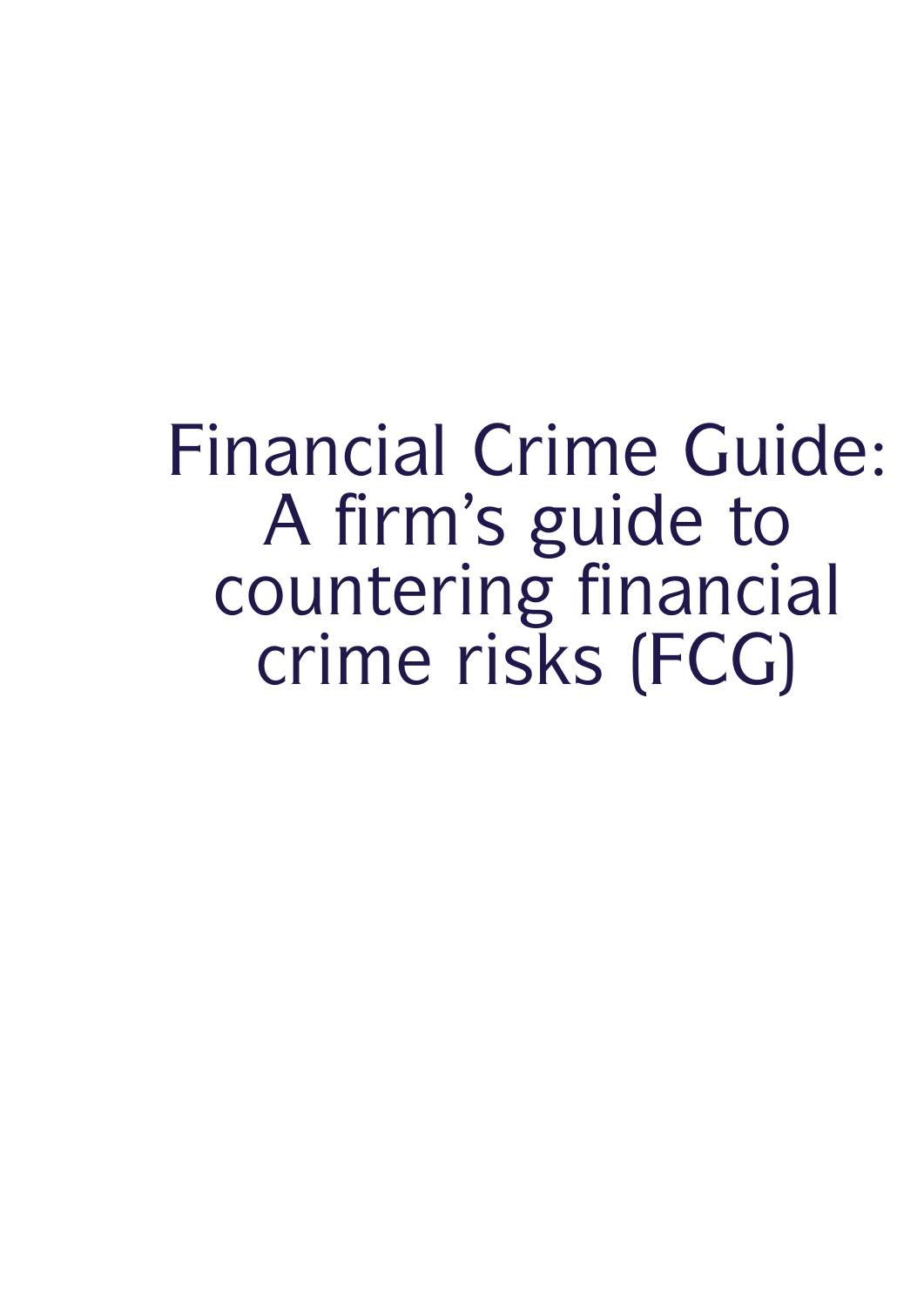### FCG Contents<br> **Financial Crime Guide: A firm's guide to countering<br>
financial crime risks (FCG)** FCG Contents<br> **Financial Crime Guide: A firm's guide to countering<br>
financial crime risks (FCG) FCG 1 Introduction**<br>**FCG 1 Introduction**<br>**1.1 What is the FCG?**

- 
- **1.1 1.1 What is the FCG?**<br> **1.2 How to use the FCG**<br> **1.3 Format of the FCG**
- 
- **1.1 How Introduction**<br> **1.1 What is the FCG?**<br> **1.2 How to use the FCG**<br> **1.3 Format of the FCG**<br> **1.4 Further financial crime information 1.1 Format of the FCG?**<br> **1.1 Format of the FCG**<br> **1.3 Format of the FCG**<br> **1.4 Further financial crime informat 1.1 Example 1.1**<br> **1.1 Example 1.2**<br> **Format of the FCG**<br> **1.3 Format of the FCG**<br> **1.4 Further financial crime information**
- 1.1 What is the FCG?<br>
1.2 How to use the FCG<br>
1.3 Format of the FCG<br>
1.4 Further financial crime information<br>
FCG 2 Financial crime systems and controls<br>
2.1 Introduction **2.3 Financial crime systems a**<br> **2.2 Themes**<br> **2.3 Further guidance** 
	- **2.1 Introduction**
	-
	- **2.2 Themes**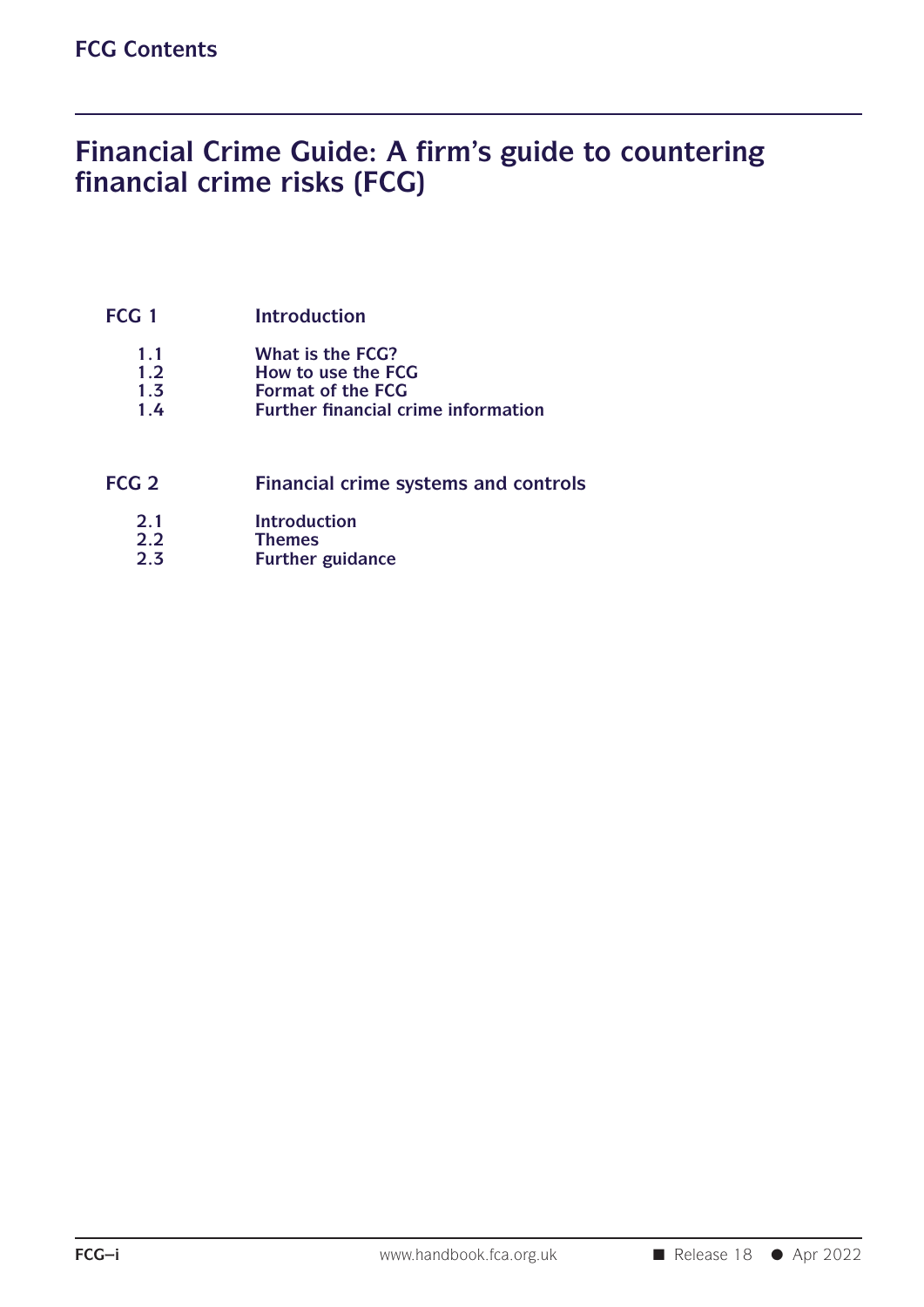**Financial Crime Guide: A firm's guide to countering financial crime risks (FCG)**

# ancial crime risks (FCG)<br>
Chapter 1<br>
troduction

### Introduction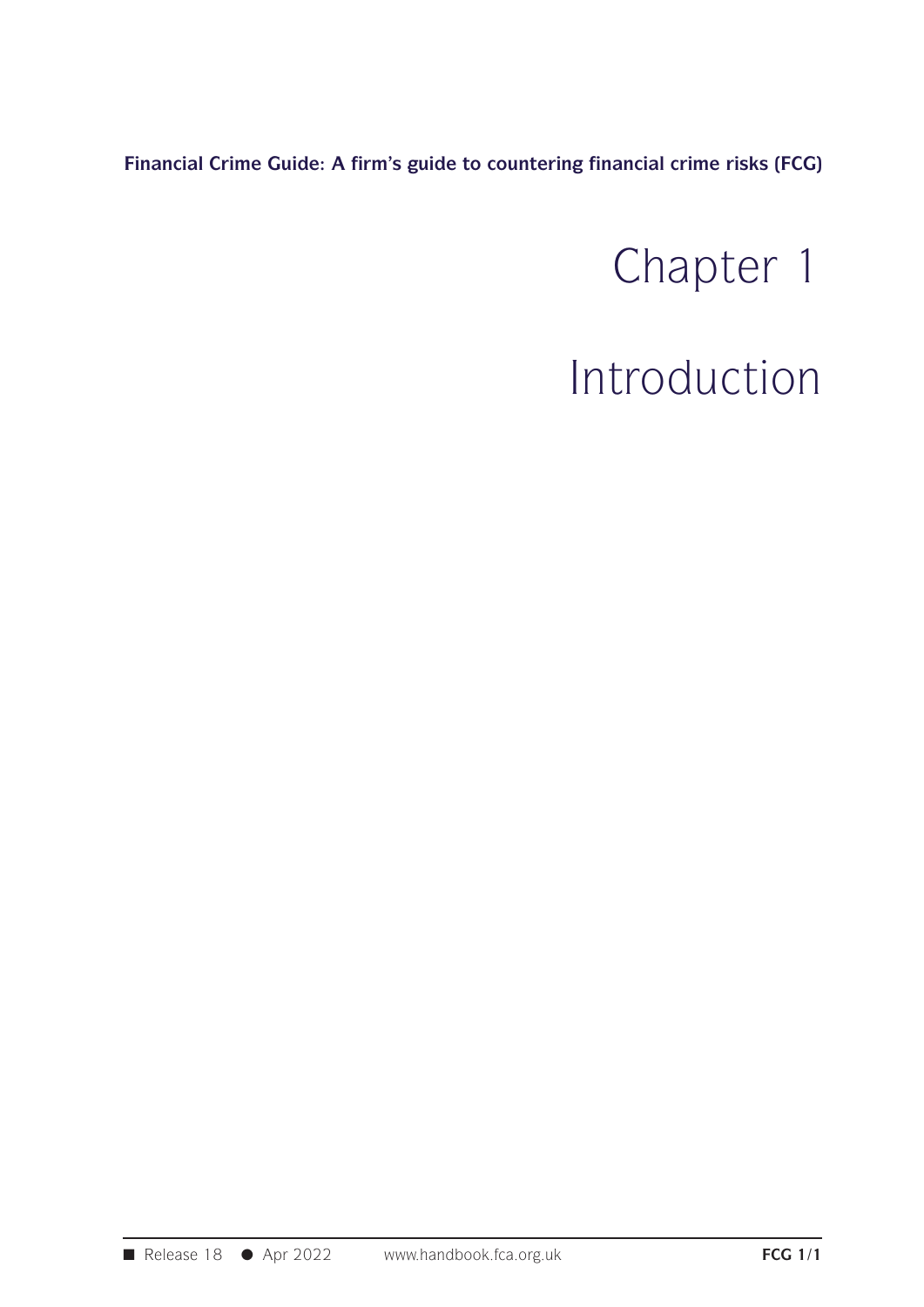|       |                | 1.1<br>What is the FCG?                                                                                                                                                                                                                                                                                                                                                                                                                                                                                                                                                              |
|-------|----------------|--------------------------------------------------------------------------------------------------------------------------------------------------------------------------------------------------------------------------------------------------------------------------------------------------------------------------------------------------------------------------------------------------------------------------------------------------------------------------------------------------------------------------------------------------------------------------------------|
| 1.1.1 | G              | FCG provides practical assistance and information for firms of all sizes and<br>across all FCA-supervised sectors on actions they can take to counter the risk<br>that they might be used to further financial crime. Its contents are drawn<br>primarily from FCA and FSA thematic reviews, with some additional material<br>included to reflect other aspects of our financial crime remit.                                                                                                                                                                                        |
| 1.1.2 | G              | Effective systems and controls can help firms to detect, prevent and deter<br>financial crime. FCG provides guidance on financial crime systems and<br>controls, both generally and in relation to specific risks such as money<br>laundering, bribery and corruption and fraud. Annexed to FCG is a list of<br>common and useful terms. ■ FCG Annex 1 is provided for reference purposes<br>only and is not a list of 'defined terms'. Where a word or phrase is in italics,<br>its definition will be the one used for that word or phrase in the Glossary to<br>the FCA Handbook. |
| 1.1.3 | G              | FCTR provides summaries of, and links to, FSA (now the FCA) thematic<br>reviews of various financial crime risks and sets out the full examples of good<br>and poor practice that were included with the reviews' findings.                                                                                                                                                                                                                                                                                                                                                          |
| 1.1.4 | G              | We will keep FCG under review and will continue to update it to reflect the<br>findings of future thematic reviews, enforcement actions and other FCA<br>publications and to cover emerging risks and concerns.                                                                                                                                                                                                                                                                                                                                                                      |
| 1.1.5 | $\overline{G}$ | The material in FCG does not form part of the Handbook, but it does contain<br>guidance on Handbook rules and principles, particularly:<br>• SYSC 3.2.6R and SYSC 6.1.1R, which require firms to establish and                                                                                                                                                                                                                                                                                                                                                                       |
|       |                | maintain effective systems and controls to counter the risk that they<br>might be used to further financial crime;<br>. Principles 1 (integrity), 2 (skill, care and diligence), 3 (management<br>and control) and 11 (relations with regulators) of our Principles for<br>Businesses, which are set out in PRIN 2.1.1R;                                                                                                                                                                                                                                                             |
|       |                | •the Statements of Principle for Approved Persons set out in<br>APER 2.1A.3R and the conduct rules set out in COCON 2.1 and 2.2;<br>and                                                                                                                                                                                                                                                                                                                                                                                                                                              |
|       |                | •in relation to guidance on money laundering, the rules in<br>SYSC 3.2.6 to SYSC 3.2.6 IR and SYSC 6.3 (Financial crime).                                                                                                                                                                                                                                                                                                                                                                                                                                                            |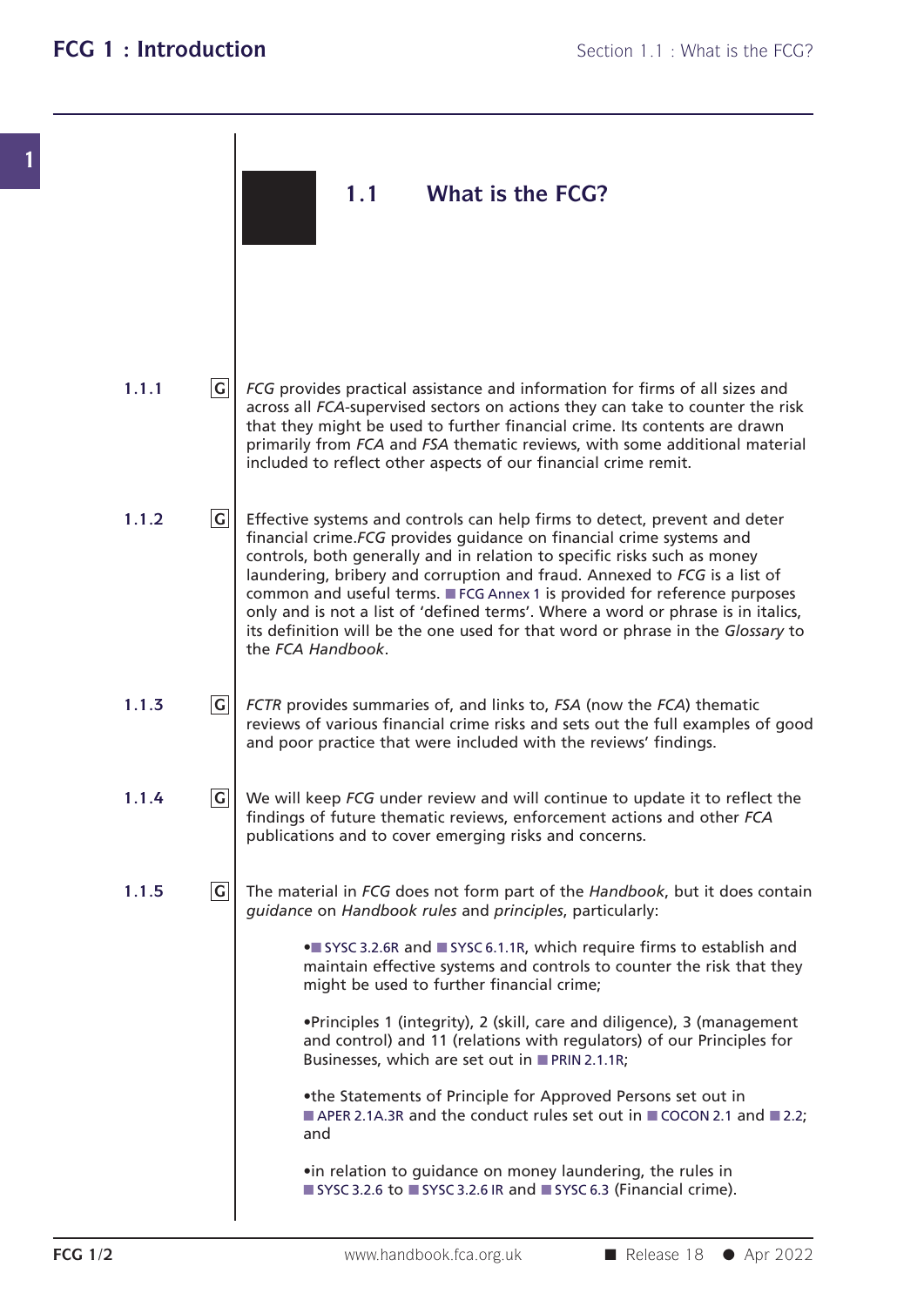| 1.1.11 | $\overline{G}$ | FCG is not a standalone document; it does not attempt to set out all<br>applicable requirements and should be read in conjunction with existing<br>laws, rules and guidance on financial crime. If there is a discrepancy between<br>FCG and any applicable legal requirements, the provisions of the relevant<br>requirement prevail. If firms have any doubt about a legal or other provision<br>or their responsibilities under FSMA or other relevant legislation or<br>requirements, they should seek appropriate professional advice.                                                                                                            |  |
|--------|----------------|--------------------------------------------------------------------------------------------------------------------------------------------------------------------------------------------------------------------------------------------------------------------------------------------------------------------------------------------------------------------------------------------------------------------------------------------------------------------------------------------------------------------------------------------------------------------------------------------------------------------------------------------------------|--|
| 1.1.10 | $\overline{G}$ | The Joint Money Laundering Steering Group's (JMLSG) guidance for the UK<br>financial sector on the prevention of money laundering and combating<br>terrorist financing is 'relevant guidance' and is approved by HM Treasury<br>under the Money Laundering Regulations. As confirmed in ■DEPP 6.2.3G,<br>■ EG 12.1.2G and ■ EG 19.15.5G, the FCA will continue to have regard to<br>whether firms have followed the relevant provisions of JMLSG's guidance<br>when deciding whether conduct amounts to a breach of relevant<br>requirements.                                                                                                          |  |
| 1.1.9  | G              | FCG also contains guidance on how firms can meet the requirements of the<br>Money Laundering Regulations and the EU Funds Transfer Regulation. While<br>the relevant parts of the guide that refer to the Money Laundering<br>Regulations may be 'relevant guidance' under these regulations, it is not<br>approved by HM Treasury.                                                                                                                                                                                                                                                                                                                    |  |
| 1.1.8  | $\overline{G}$ | Our focus, when supervising firms, is on whether they are complying with<br>our rules and their other legal obligations. Firms can comply with their<br>financial crime obligations in ways other than following the good practice<br>set out in FCG. But we expect firms to be aware of what we say where it<br>applies to them and to consider applicable guidance when establishing,<br>implementing and maintaining their anti-financial crime systems and<br>controls. More information about FCA guidance and its status can be found<br>in our Reader's Guide: an introduction to the Handbook; DEPP 6.2.1G(4) and<br>■ EG 2.9.1G $-$ ■ 2.9.6G. |  |
| 1.1.7  | $ {\tt G} $    | FCG contains 'general guidance' as defined in section 139B of the Financial<br>Services and Markets Act 2000 (FSMA). The guidance is not binding and we<br>will not presume that a firm's departure from our guidance indicates that it<br>has breached our rules.                                                                                                                                                                                                                                                                                                                                                                                     |  |
| 1.1.6  | $\overline{G}$ | Direct references in FCG to requirements set out in our rules or other legal<br>provisions include a cross reference to the relevant provision.                                                                                                                                                                                                                                                                                                                                                                                                                                                                                                        |  |
|        |                | Where FCG refers to quidance in relation to SYSC requirements, this may also<br>be relevant to compliance with the corresponding Principle in our Principles<br>for Businesses and corresponding requirements in the Payment Services<br>Regulations and the Electronic Money Regulations.                                                                                                                                                                                                                                                                                                                                                             |  |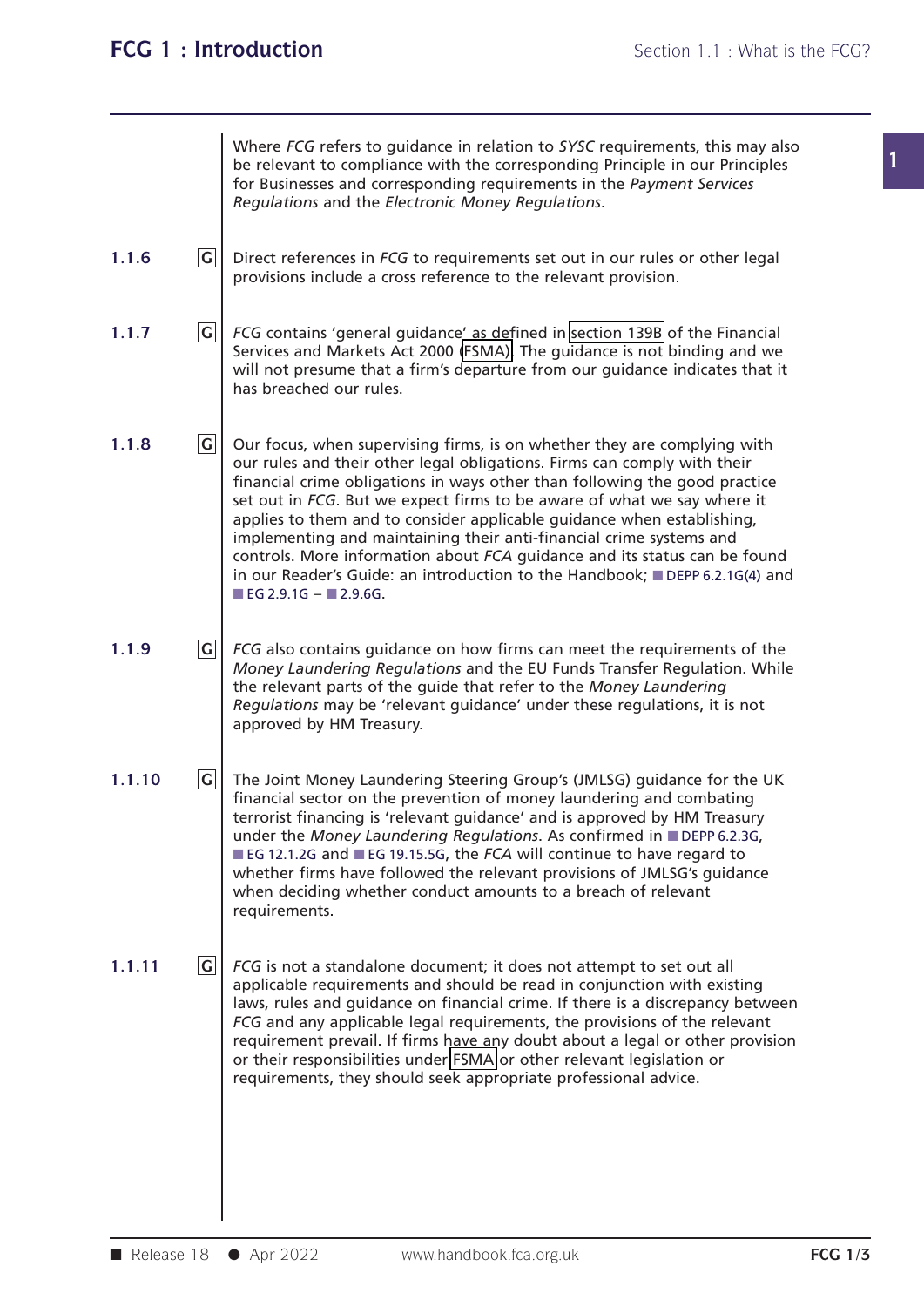**1 1.2.1. G Who should read this chapter? This paragraph indicates the types of firm to 1.2.2 G 1.2.3 G** Firms should apply the quidance in a risk-based, proportionate way taking greater exposure to fraud, and therefore to have more information<br>to contribute to such efforts, than a small local building society, and<br>we would expect this to be reflected in their levels of engagement.<br>FCG 1/4 www.han Section 1.2 : How to use the<br> **1.2** How to use the FCG **Who should read this chapter?** This paragraph indicates the types of firm to which the material applies. A reference to 'all firms' in the body of the chapter means all firms to which the chapter is applied at the start o Who should read this chapter? This paragraph indicates the types of firm to<br>which the material applies. A reference to 'all firms' in the body of the<br>chapter means all firms to which the chapter is applied at the start of Who should read this chapter? This paragraph indicates the types of firm to which the material applies. A reference to 'all firms' in the body of the chapter means all firms to which the chapter is applied at the start of chapter. Who should read this chapter? This paragraph indicates the types of firm to<br>which the material applies. A reference to 'all firms' in the body of the<br>chapter means all firms to which the chapter is applied at the start of which the material applies. A reference to 'all firms' in the body of the<br>chapter means all firms to which the chapter is applied at the start of the<br>chapter.<br>Each section discusses how firms tackle a different type of fin chapter meal<br>chapter.<br>Each section<br>Sections opel<br>we use: •tion discusses how firms tackle a different type of financial crime.<br>• open with a short passage giving context to what follows. In FCG<br>• 'must' where provisions are mandatory because they are required by<br>legislation or o legislation discusses how firms tacklum<br>or open with a short passage given<br>the provisions are requisible to the provisions are requisible to describe how we •'must' where provisions are mandatory because they are required by<br>•'must' where provisions are mandatory because they are required by<br>legislation or our rules<br>•'should' to describe how we would normally expect a firm to • 'must' where provisions are mandatory because they are required by<br>legislation or our rules<br>• 'should' to describe how we would normally expect a firm to meet<br>its financial crime obligations while acknowledging that firm • 'must' where provisions are mandatory because they are required by legislation or our rules<br>• 'should' to describe how we would normally expect a firm to meet<br>its financial crime obligations while acknowledging that firm •'should' to describe how we would normally expect a firm to meet<br>•'should' to describe how we would normally expect a firm to meet<br>its financial crime obligations while acknowledging that firms may be<br>able to meet their o compliance. able to meet their obligations in other ways, and<br>
• 'may' to describe examples of good practice that go beyond basic<br>
compliance.<br>
Firms should apply the guidance in a risk-based, proportionate way taking<br>
into account su • 'may' to describe examples of good practice that go beyond basic<br>compliance.<br>Firms should apply the guidance in a risk-based, proportionate way taking<br>into account such factors as the nature, size and complexity of the f Firms should apply the guidance in a risk-based, proportionate way taking<br>into account such factors as the nature, size and complexity of the firm. For<br>example:<br>•We say in ■ FCG 2.2.1G (Governance) that senior management s action apply the guidance in a risk-based, proportionate way taking<br>
bunt such factors as the nature, size and complexity of the firm. For<br>
atively engage in a firm's approach to addressing financial crime<br>
risk. The level into account such factors as the nature, size and complexity of the firm. For<br>example:<br>We say in FCG 2.2.1G (Governance) that senior management should<br>actively engage in a firm's approach to addressing financial crime<br>risk ount such factors as the nature, size and complexity of the firm. For<br>e:<br>We say in TFCG 2.2.1G (Governance) that senior management should<br>actively engage in a firm's approach to addressing financial crime<br>risk. The level o **•** We say in ■ FCG 2.2.1G (Governance) that senior management should actively engage in a firm's approach to addressing financial crime risk. The level of seniority and degree of engagement that is appropriate will diffe actively engage in a firm's approach to addressing financial crime<br>risk. The level of seniority and degree of engagement that is<br>appropriate will differ based on a variety of factors, including the<br>management structure of risk. The level of seniority and degree of engagement that is<br>appropriate will differ based on a variety of factors, including the<br>management structure of the firm and the seriousness of the risk.<br><br>We ask in FCG 3.2.5G (On • We ask in  $\blacksquare$  FCG 3.2.5G (Ongoing monitoring) how a firm monitors transactions to spot potential money laundering. While we expect that a global retail bank that carries out a large number of customer transactions wo management structure of the firm and the seriousness of the risk.<br>
•We ask in FFCG 3.2.5G (Ongoing monitoring) how a firm monitors<br>
transactions to spot potential money laundering. While we expect<br>
that a global retail ban •We ask in ■ FCG 3.2.5G (Ongoing monitoring) how a firm monitors<br>transactions to spot potential money laundering. While we expect<br>that a global retail bank that carries out a large number of customer<br>transactions would ne that a global retail bank that carries out a large number of customer<br>transactions would need to include automated systems in its<br>processes if it is to monitor effectively, a small firm with low<br>transaction volumes could d transactions would need to include automated systems in its<br>processes if it is to monitor effectively, a small firm with low<br>transaction volumes could do so manually.<br><br>We say in TFCG 4.2.1G (General – preventing losses fro processes it it is to monitor effectively, a small firm with low<br>transaction volumes could do so manually.<br>
•We say in TFCG 4.2.1G (General – preventing losses from fraud) that<br>
it is good practice for firms to engage with transaction volumes could do so manually.<br>
• We say in TFCG 4.2.1G (General – preventing losses from fraud) that<br>
it is good practice for firms to engage with relevant cross-industry<br>
efforts to combat fraud. A national re We say in  $\blacksquare$  FCG 4.2.1G (General – preventing losses from fraud) that<br>it is good practice for firms to engage with relevant cross-industry<br>efforts to combat fraud. A national retail bank is likely to have a<br>greater ex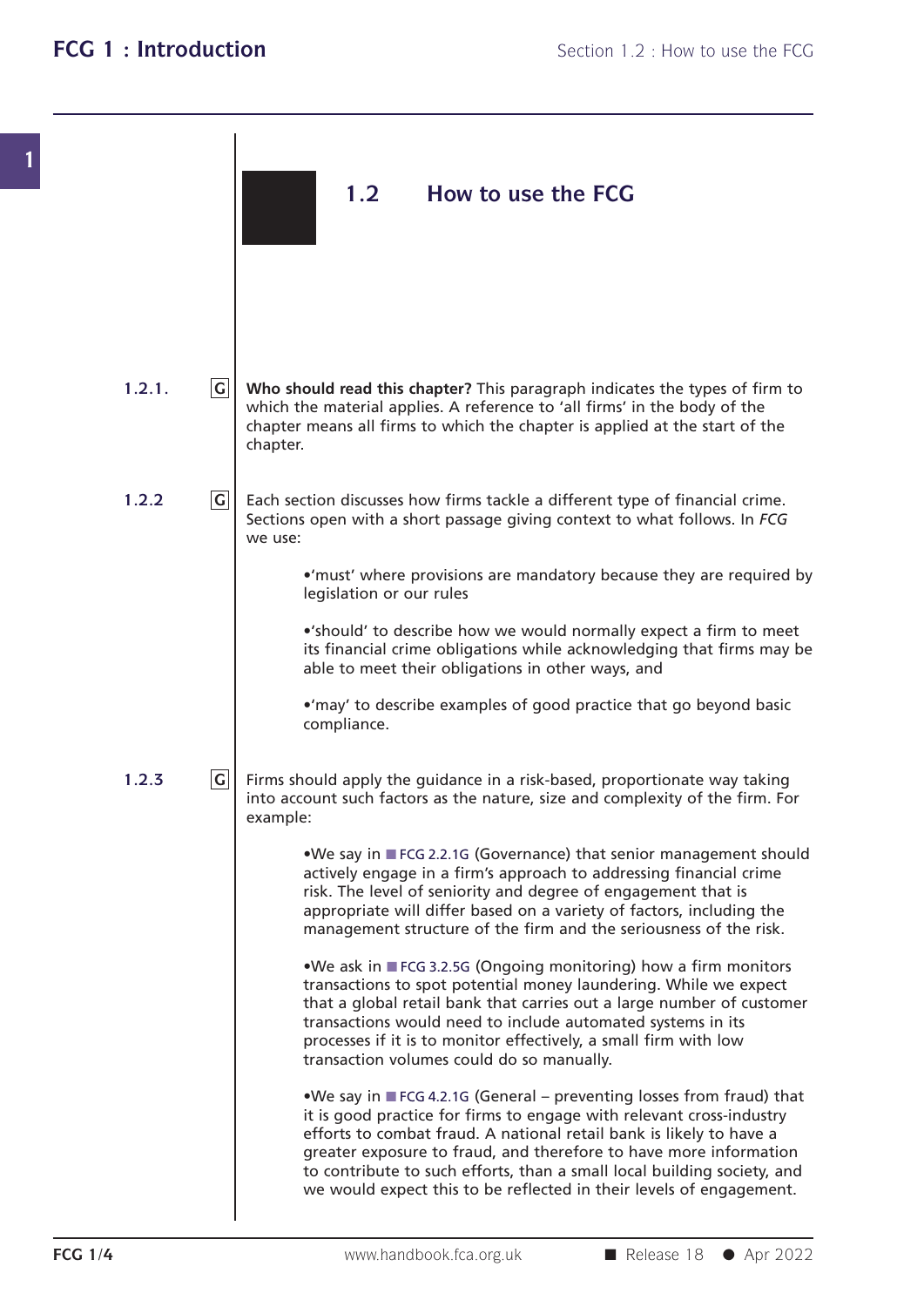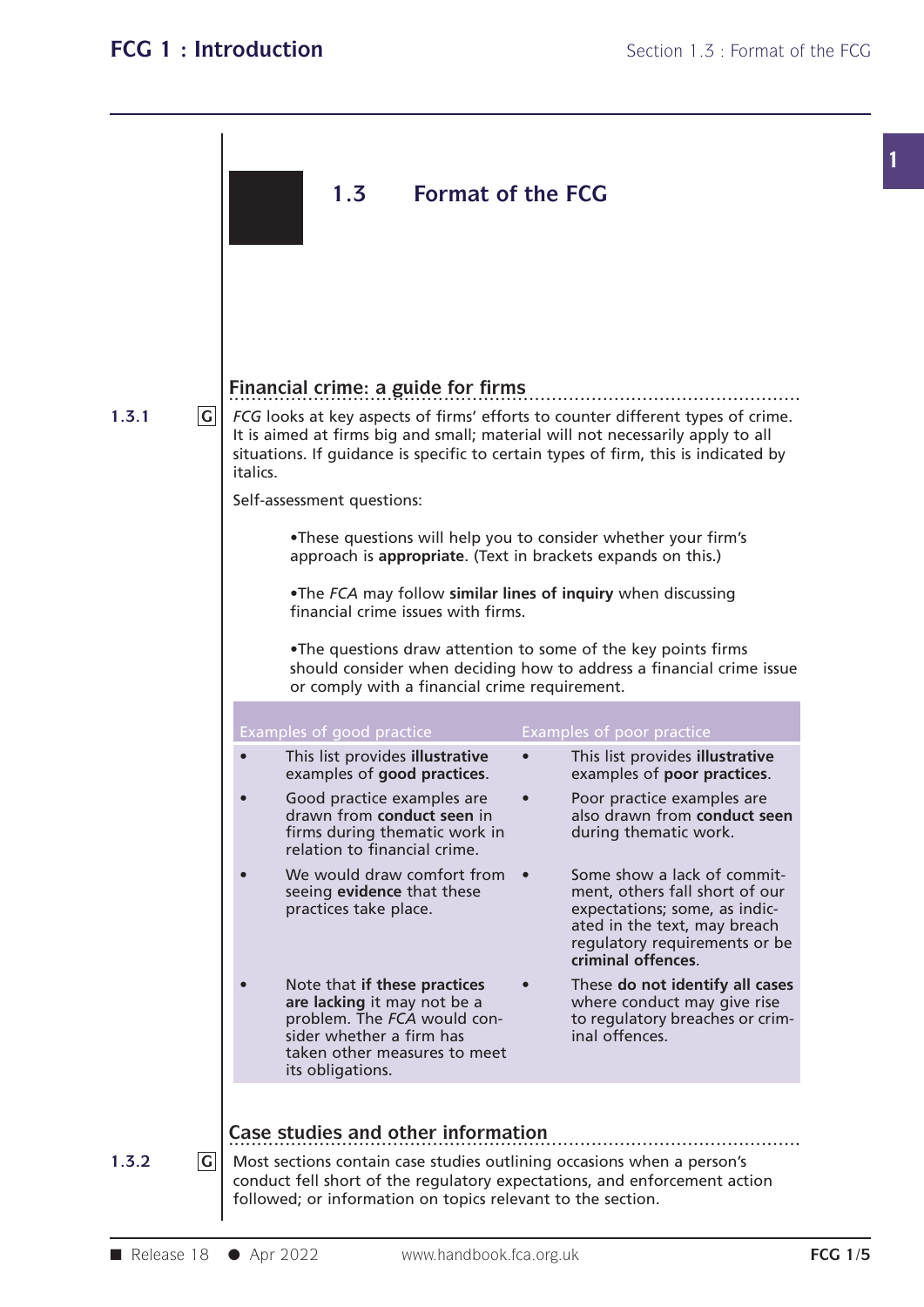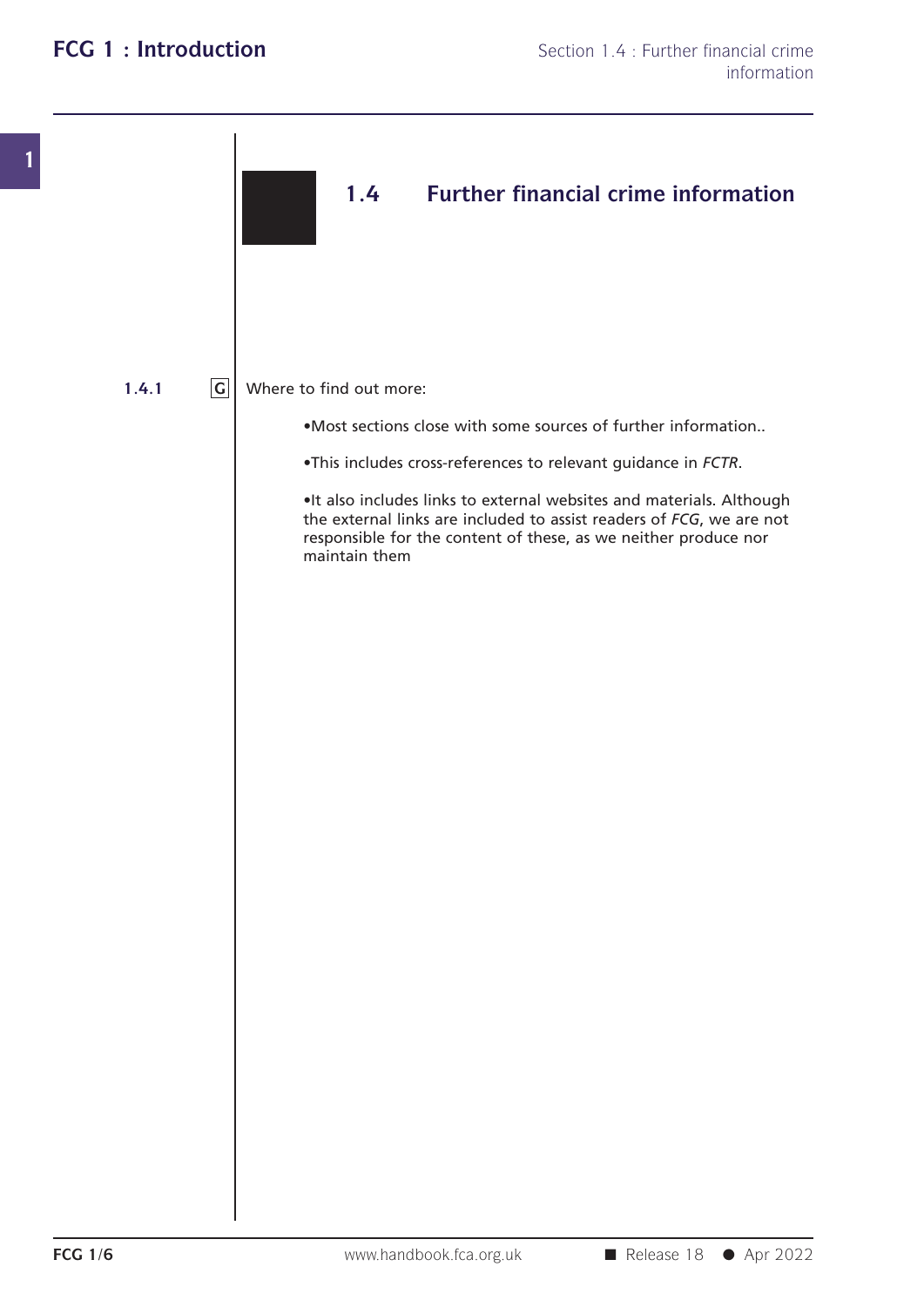**Financial crime systems and controls**

# Endemand controls<br>
e systems and controls<br>
cterns and

## Financial crime systems and controls<br>
Chapter 2<br>
Financial crime systems and<br>
controls controls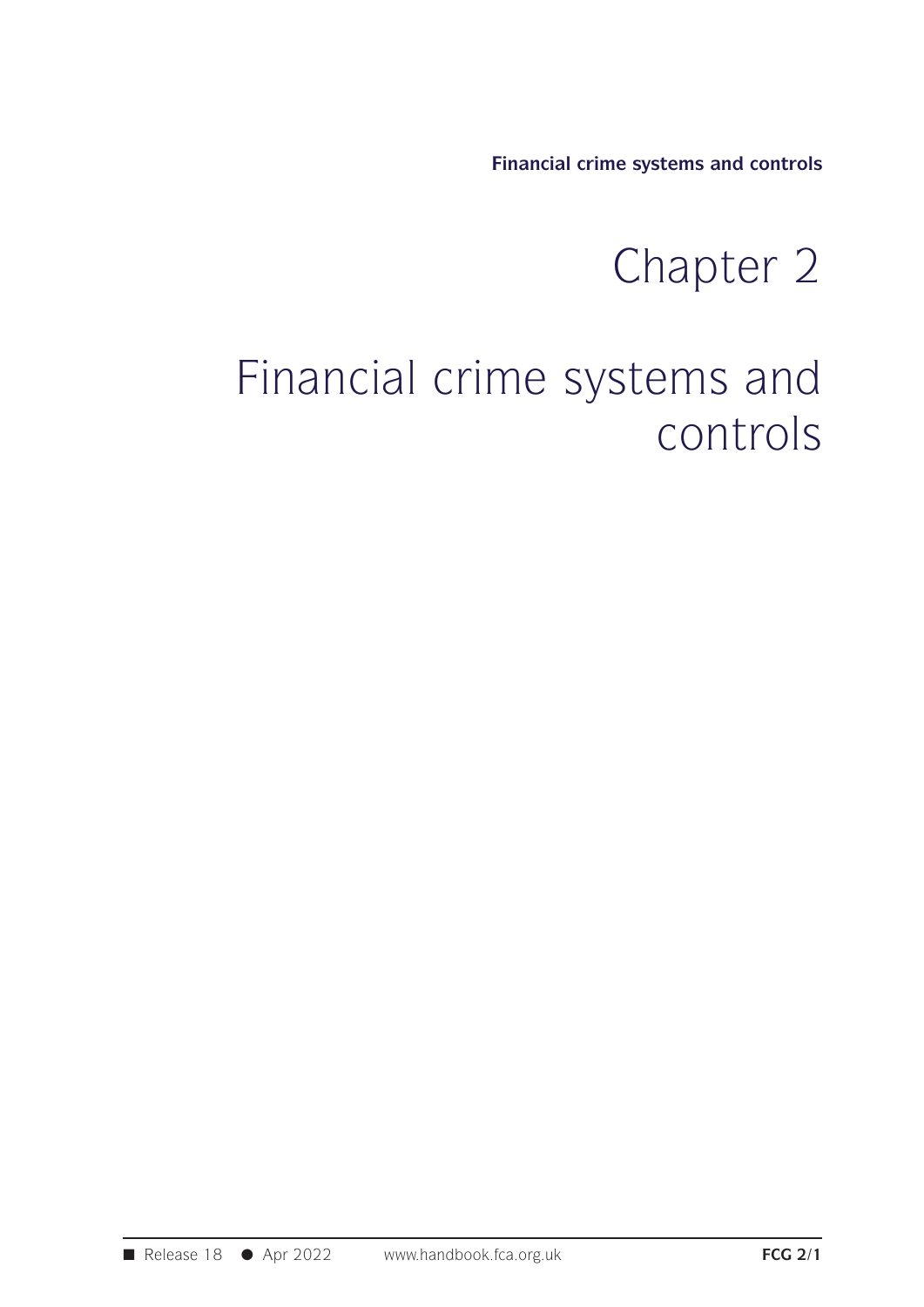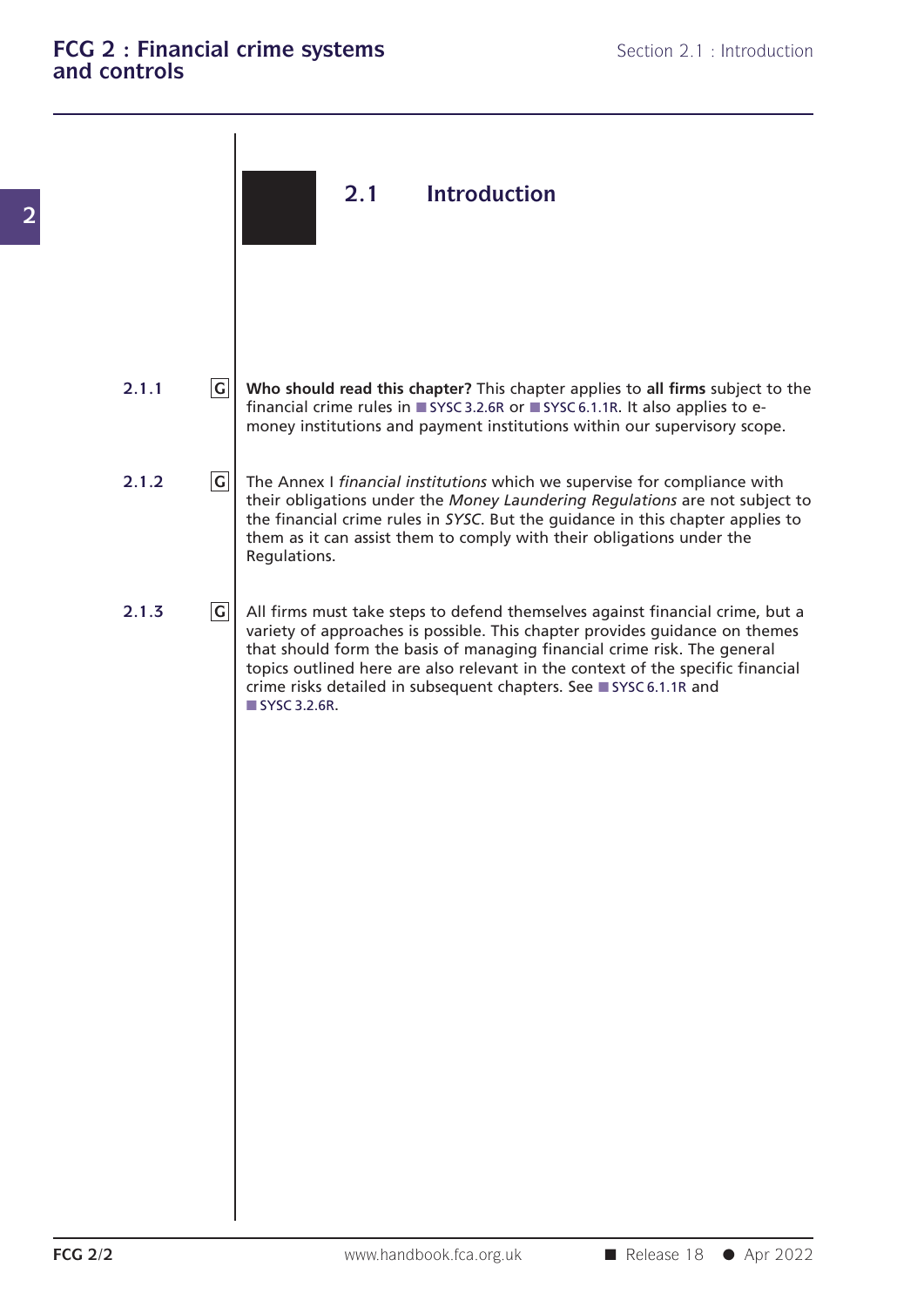## **2.2 Themes**

**2.2.1 G** We expect senior management to take clear responsibility for managing Frame. Financial crime is the metron of the considering intancial<br>
■ Release 18 ● Apr 2022 www.handbook.fca.org.uk<br>
■ Release 18 ● Apr 2022 www.handbook.fca.org.uk **Covernance**<br> **We expect senior management** to take **clear responsibility** for managing<br>
financial crime risks, which should be treated in the same manner as other<br>
risks faced by the business. There should be evidence tha Forthermance<br>We expect senior management to take clear responsibility for managing<br>financial crime risks, which should be treated in the same manner as other<br>risks faced by the business. There should be evidence that senio **COVETNANCE**<br>We expect senior management to take clear responsibility for managing<br>financial crime risks, which should be treated in the same manner as other<br>trisks faced by the business. There should be evidence that seni **Governance**<br>We expect senior management to take clear responsibility for managing<br>financial crime risks, which should be treated in the same manner as other<br>risks faced by the business. There should be evidence that senio **Governance**<br>We expect senior management to take clear responsibility for managing<br>financial crime risks, which should be treated in the same manner as other<br>risks faced by the business. There should be evidence that senio We expect **senior management** to take **clear responsibility** for managing<br>financial crime risks, which should be treated in the same manner as other<br>risks faced by the business. There should be evidence that senior<br>managem We expect senior management to t<br>financial crime risks, which should b<br>risks faced by the business. There sh<br>management are **actively engaged**<br>risks. In considering senior manager<br>should consider their arrangements<br>Certifi risks faced by the business. There should be evidence that senior<br>management are **actively engaged** in the firm's approach to addressing the<br>risks. In considering senior management arrangements in the Guide, firms<br>should c regime] risks. In considering senior management arrangements in the Guide, firms<br>should consider their arrangements to comply with the Senior Managers and<br>Certification Regime (SM&CR).<br>[**Editor's note**: see https://www.fca.org.uk/ sub-committees, last consider financial crime issues? What action<br>sub-committees, last consider financial crime issues? What action<br>followed discussions? Followed Support Controlling<br>Followed discussions?<br>The followed discussions?<br>The senior management •When did senior management, including the board or appropriate<br>
sub-committees, last consider financial crime issues? What action<br>
followed discussions?<br>
•How are senior management kept **up to date** on financial crime<br>
is Whendid senior management, including the board or appropriate<br>sub-committees, last consider financial crime issues? What action<br>followed discussions?<br>How are senior management kept **up to date** on financial crime<br>issues? •When did senior management, including the board or appropriate<br>sub-committees, last consider financial crime issues? What action<br>followed discussions?<br>•How are senior management kept up to date on financial crime<br>issues? sub-committees, last consider financial crime issues? What action<br>followed discussions?<br>•How are senior management kept **up to date** on financial crime<br>issues? (This may include receiving reports on the firm's performance<br> Examples of good practice<br>
Senior management set the<br>
Senior management set the<br>
Contract of the senior management set the<br>
Contract of the senior management set the<br>
Contract of the senior management set the<br>
Contract of • Sumples of good practice<br>
• Sumples of good practice<br>
• Senior management set the<br>
• There is little evidence of<br>
• There is little evidence of<br>
• There is little evidence of<br>
• There is little evidence of<br>
• There is li **right tone** and demonstrate issues **involvement** set the senior management set the senior staff involvement and leadership on financial crime is little evidence of senior staff involvement and leadership on financial crim leadership on financial crime **challenge** in practice. issues. <table>\n<tbody>\n<tr>\n<th>Examples of good practice</th>\n<th>Examples of poor practice</th>\n</tr>\n<tr>\n<td>•</td>\n<td>Senior management set the right tone and demonstrate</td>\n<td>the<br/>leading to the and demonstrate</td>\n<td>the<br/>the adership on financial crime</td>\n<td>the<br/>isuses.</td>\n</tr>\n<tr>\n<td>•</td>\n<td>A firm takes active steps to<br/>prevent criminals taking ad-</td>\n<td>A firm concentrates on<br/>row compliance with min-variance of its services.</td>\n</tr>\n</tbody>\n</table> **Examples or yoon prottice**<br> **Senior management set the**<br> **right tone** and demonstrate<br>
leadership on financial crime<br>
issues.<br>
A firm takes active steps to<br> **a** the challenge in practice.<br>
A firm concentrates on nar-<br>
pre Senior management **set the**<br> **ight tone** and demonstrate<br>
leadership on financial crime<br>
issues.<br>
A firm takes **active steps to**<br> **issues.**<br>
A firm concentrates on **nar-**<br>
prevent criminals taking ad-<br>
vantage of its servi senior staff involvement and<br>challenge in practice.<br>A firm concentrates on nar-<br>row compliance with min-<br>imum regulatory standards<br>and has little engagement<br>with the issues. Franciscus external crime issues.<br>
• A firm takes active steps to <br>
prevent criminals taking advantage of its services.<br>
• We would draw comfort from • Financial crime issues are<br>
seeing evidence that these seeing evidence A firm takes **active steps to**<br>
prevent criminals taking ad-<br>
vantage of its services.<br>
<br>
We would draw comfort from example in the issues.<br>
We would draw comfort from example in the issues are<br>
seeing evidence that these<br> prevent criminals taking ad-<br>
vantage of its services.<br>
• We would draw comfort from<br>
• We would draw comfort from<br>
• Simancial crime issues are<br>
seeing evidence that these<br>
practices take place.<br>
• A firm has a strategy f We would draw comfort from <br>seeing evidence that these<br>seeing evidence that these<br>practices take place.<br>A firm has a strategy for self-<br>improvement on financial<br>or evidence of senior manage-<br>or evidence of senior manage-<br>o We would draw comfort from <br>seeing evidence that these seeing evidence that these dealt with on a purely react-<br>practices take place.<br>A firm has a strategy for self-<br>improvement on financial crime is **no** meaningful record • We would draw comfort from • Financial crime is<br>seeing evidence that these dealt with on a<br>practices take place.<br>A firm has a strategy for self- • There is **no meal**<br>improvement on financial<br>crime.<br>There are clear criter A firm has a strategy for self-<br>improvement on financial<br>crime.<br>There are clear criteria for **es-**<br>calating financial crime issues.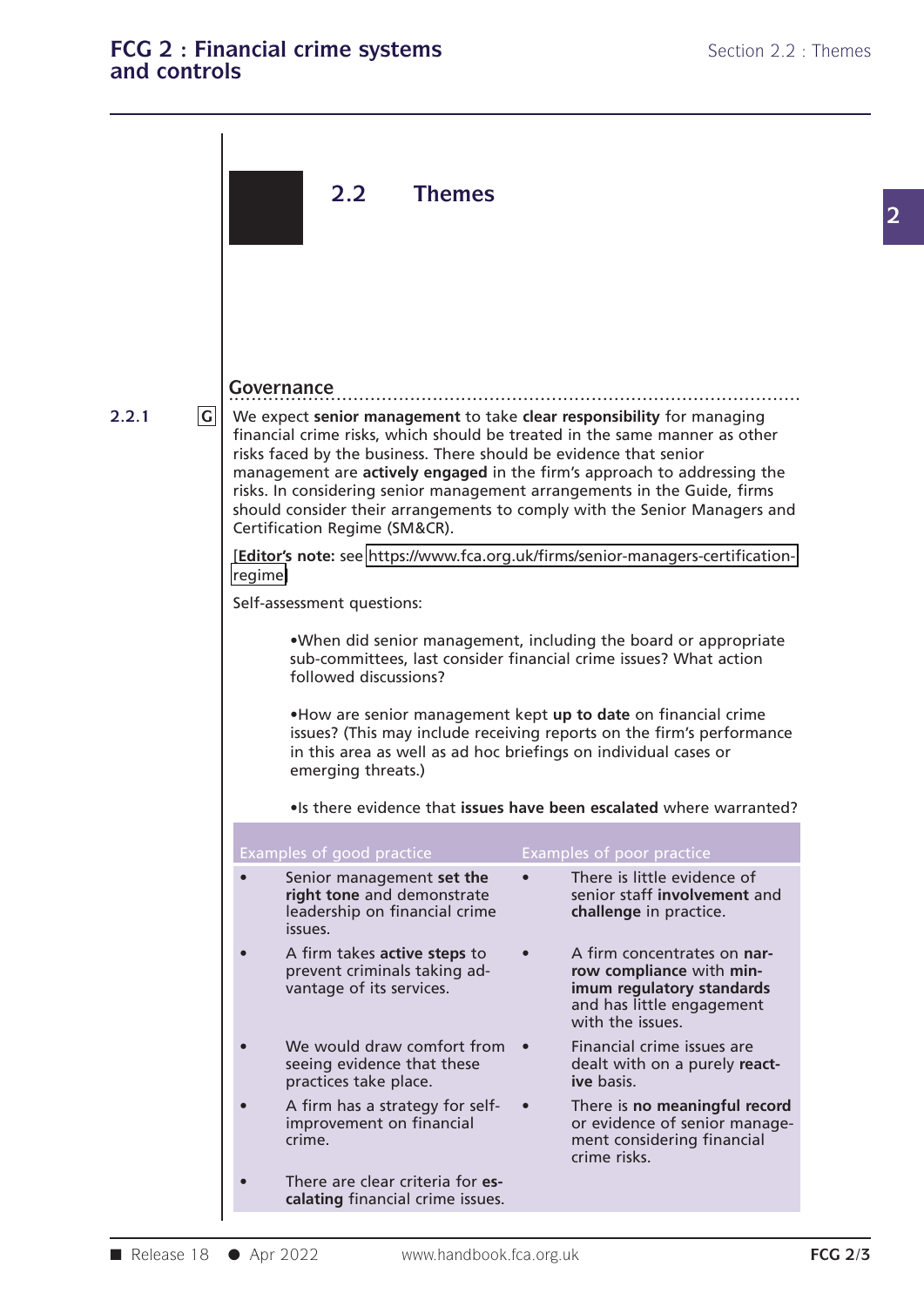|       |   | <b>Management information (MI)</b>                                                                                                                                                                                                                                                                                                                                                                                                                         |
|-------|---|------------------------------------------------------------------------------------------------------------------------------------------------------------------------------------------------------------------------------------------------------------------------------------------------------------------------------------------------------------------------------------------------------------------------------------------------------------|
| 2.2.2 | G | MI should provide senior management with sufficient information to<br>understand the financial crime risks to which their firm is exposed. This will<br>help senior management effectively manage those risks and adhere to the<br>firm's own risk appetite. MI should be provided regularly and ad hoc, as risk<br>dictates.                                                                                                                              |
|       |   | Examples of financial crime MI include:                                                                                                                                                                                                                                                                                                                                                                                                                    |
|       |   | •an overview of the financial crime risks to which the firm is<br>exposed, including information about emerging risks and any<br>changes to the firm's risk assessment                                                                                                                                                                                                                                                                                     |
|       |   | .legal and regulatory developments and the impact these have on<br>the firm's approach                                                                                                                                                                                                                                                                                                                                                                     |
|       |   | • an overview of the effectiveness of the firm's financial crime systems<br>and controls                                                                                                                                                                                                                                                                                                                                                                   |
|       |   | •an overview of staff expenses, gifts and hospitality and charitable<br>donations, including claims that were rejected, and                                                                                                                                                                                                                                                                                                                                |
|       |   | •relevant information about individual business relationships, for<br>example:                                                                                                                                                                                                                                                                                                                                                                             |
|       |   | the number and nature of new business relationships, in<br>particular those that are high risk                                                                                                                                                                                                                                                                                                                                                             |
|       |   | the number and nature of business relationships that were<br>terminated due to financial crime concerns                                                                                                                                                                                                                                                                                                                                                    |
|       |   | the number of transaction monitoring alerts                                                                                                                                                                                                                                                                                                                                                                                                                |
|       |   | details of any true sanction hits, and                                                                                                                                                                                                                                                                                                                                                                                                                     |
|       |   | information about suspicious activity reports considered or<br>submitted, where this is relevant.                                                                                                                                                                                                                                                                                                                                                          |
|       |   | MI may come from more than one source, for example the compliance<br>department, internal audit, the MLRO or the nominated officer.                                                                                                                                                                                                                                                                                                                        |
| 2.2.3 | G | <b>Structure</b><br>Firms' organisational structures to combat financial crime may differ. Some<br>large firms will have a single unit that coordinates efforts and which may<br>report to the head of risk, the head of compliance or directly to the CEO.<br>Other firms may spread responsibilities more widely. There is no one 'right<br>answer' but the firm's structure should promote coordination and<br>information sharing across the business. |
|       |   | Self-assessment questions:                                                                                                                                                                                                                                                                                                                                                                                                                                 |
|       |   | .Who has ultimate responsibility for financial crime matters,<br>particularly: a) anti-money laundering; b) fraud prevention; c) data<br>security; d) countering terrorist financing; e) anti-bribery and<br>corruption and f) financial sanctions?                                                                                                                                                                                                        |
|       |   | .Do staff have appropriate seniority and experience, along with clear<br>reporting lines?                                                                                                                                                                                                                                                                                                                                                                  |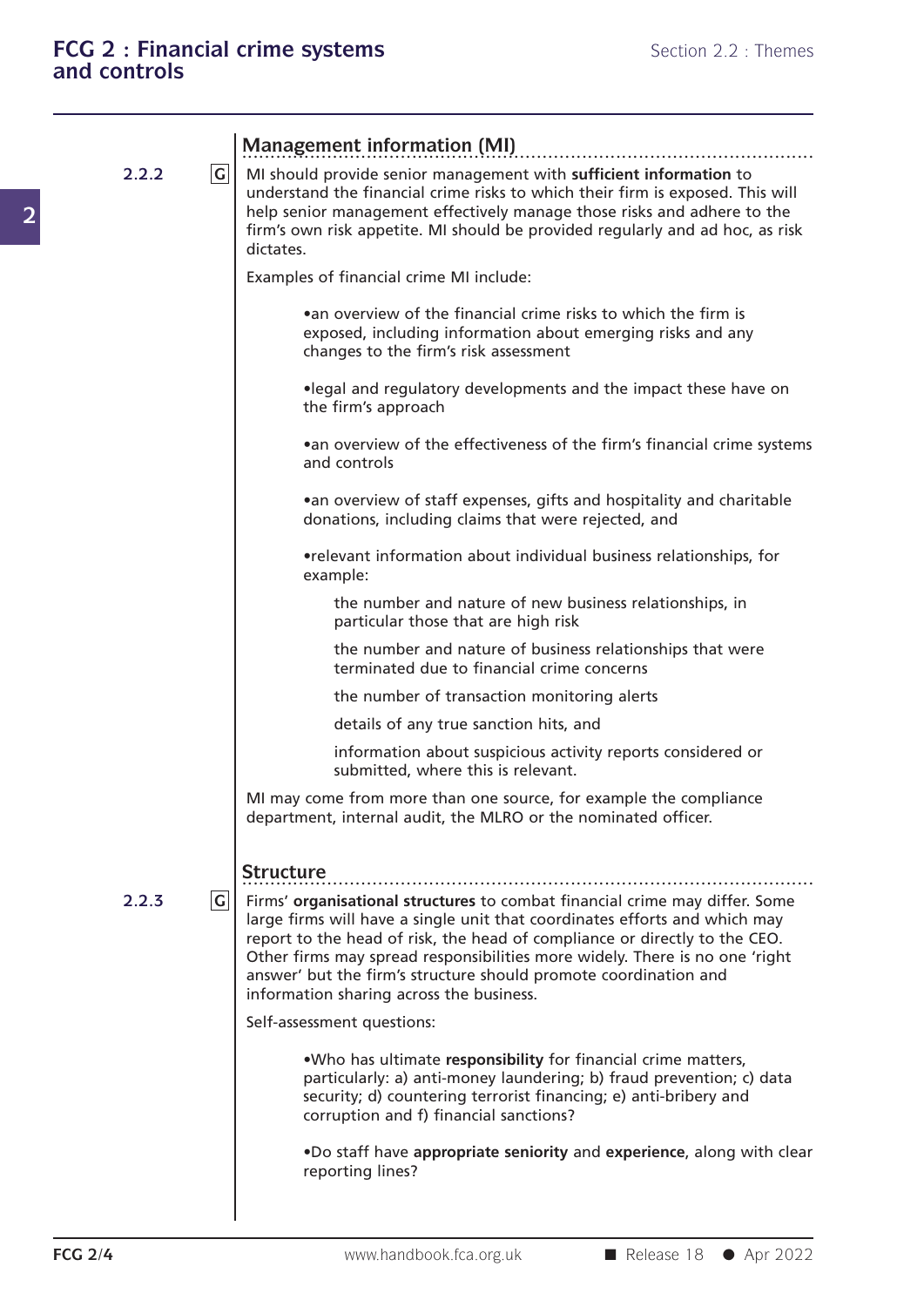|             | .Does the structure promote a coordinated approach and<br>accountability?                                                                                                                                                                                                                                                                                                                                                                |                                                                                                                                                                 |
|-------------|------------------------------------------------------------------------------------------------------------------------------------------------------------------------------------------------------------------------------------------------------------------------------------------------------------------------------------------------------------------------------------------------------------------------------------------|-----------------------------------------------------------------------------------------------------------------------------------------------------------------|
|             | • Are the firm's financial crime teams adequately resourced to carry<br>out their functions effectively? What are the annual budgets for<br>dealing with financial crime, and are they proportionate to the risks?                                                                                                                                                                                                                       |                                                                                                                                                                 |
|             | . In smaller firms: do those with financial crime responsibilities have<br>other roles? (It is reasonable for staff to have more than one role,<br>but consider whether they are spread too thinly and whether this<br>may give rise to conflicts of interest.)                                                                                                                                                                          |                                                                                                                                                                 |
|             | Examples of good practice<br>Examples of poor practice                                                                                                                                                                                                                                                                                                                                                                                   |                                                                                                                                                                 |
|             | Financial crime risks are ad-<br>dressed in a coordinated man-<br>ner across the business and in-<br>formation is shared readily.                                                                                                                                                                                                                                                                                                        | The firm makes no effort to<br>understand or address gaps in<br>its financial crime defences.                                                                   |
|             | Management responsible for<br>$\bullet$<br>financial crime are sufficiently<br>senior as well as being cred-<br>ible, independent, and ex-<br>perienced.                                                                                                                                                                                                                                                                                 | Financial crime officers are<br>relatively junior and lack ac-<br>cess to senior management.<br>They are often overruled with-<br>out documented justification. |
|             | A firm has considered how<br>counter-fraud and anti-money<br>laundering efforts can<br>complement each other.                                                                                                                                                                                                                                                                                                                            | Financial crime departments<br>are under-resourced and<br>senior management are reluct-<br>ant to address this.                                                 |
|             | A firm has a strategy for self-<br>improvement on financial<br>crime.                                                                                                                                                                                                                                                                                                                                                                    |                                                                                                                                                                 |
|             | The firm bolsters insufficient<br>in-house knowledge or re-<br>source with external expert-<br>ise, for example in relation to<br>assessing financial crime risk<br>or monitoring compliance<br>with standards.                                                                                                                                                                                                                          |                                                                                                                                                                 |
|             | <b>Risk assessment</b>                                                                                                                                                                                                                                                                                                                                                                                                                   |                                                                                                                                                                 |
| G <br>2.2.4 | A thorough understanding of its financial crime risks is key if a firm is to<br>apply proportionate and effective systems and controls.                                                                                                                                                                                                                                                                                                  |                                                                                                                                                                 |
|             | A firm should identify and assess the financial crime risks to which it is<br>exposed as a result of, for example, the products and services it offers, the<br>jurisdictions it operates in, the types of customer it attracts, the complexity<br>and volume of transactions, and the distribution channels it uses to service its<br>customers. Firms can then target their financial crime resources on the areas<br>of greatest risk. |                                                                                                                                                                 |
|             | A business-wide risk assessment – or risk assessments – should:                                                                                                                                                                                                                                                                                                                                                                          |                                                                                                                                                                 |
|             | • be comprehensive and consider a wide range of factors – it is not<br>normally enough to consider just one factor                                                                                                                                                                                                                                                                                                                       |                                                                                                                                                                 |
|             | • draw on a wide range of relevant information – it is not normally<br>enough to consider just one source, and                                                                                                                                                                                                                                                                                                                           |                                                                                                                                                                 |
|             |                                                                                                                                                                                                                                                                                                                                                                                                                                          |                                                                                                                                                                 |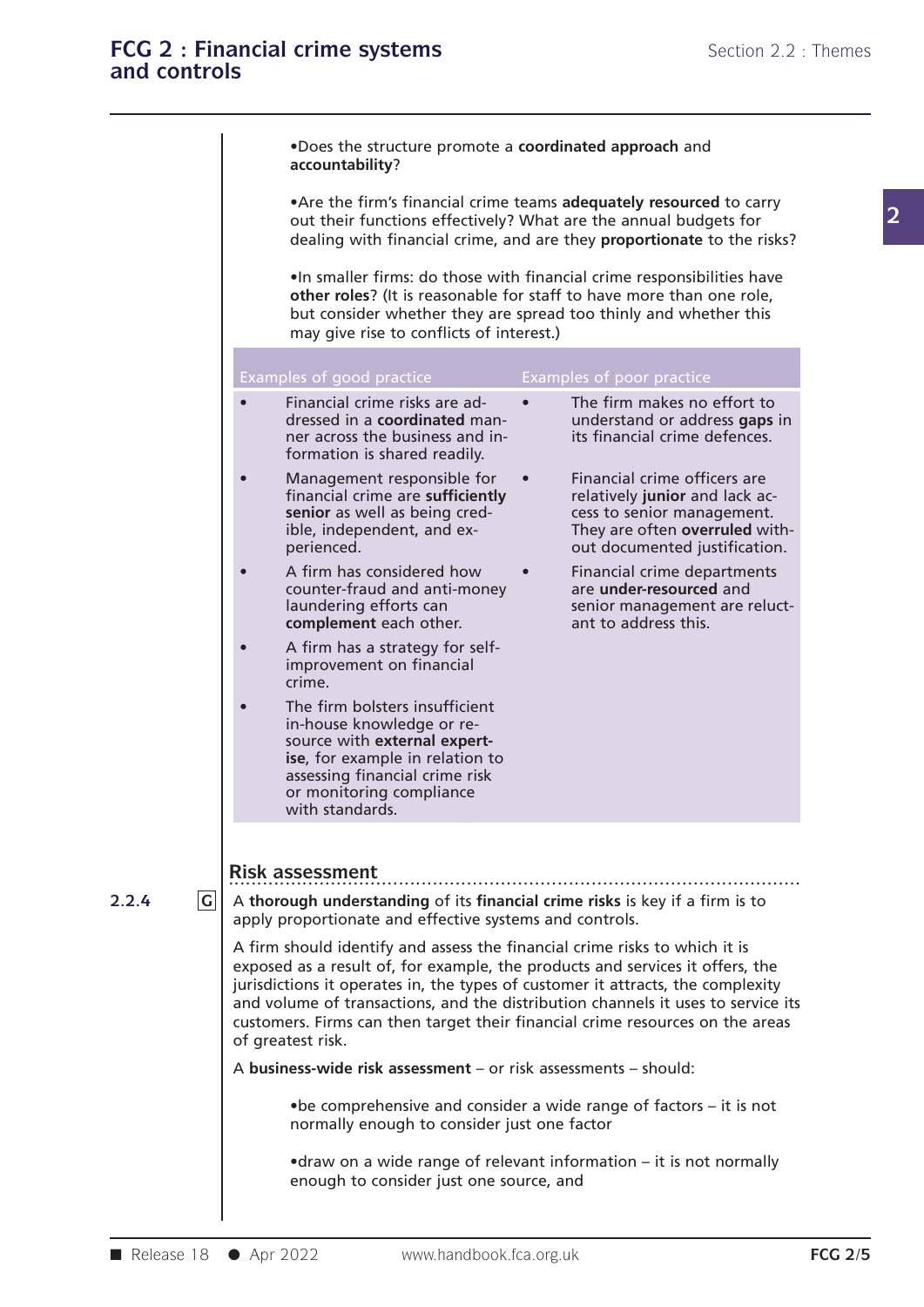FCG 2/6 www.handbook.fca.org.uk ■ Release 18 ● Apr 2022 **existems**<br>• **be proportionate to the nature, scale and complexity of the firm's**<br>**activities.** activities. **Example 3**<br>Firms should build on their business-wide risk assessment or risk assessments<br>to determine the level of risk associated with **individual relationships**. This<br>should: the proportionate to the nature, scale and complexity of the firm's<br>activities.<br>Firms should build on their business-wide risk assessment or risk assessments<br>to determine the level of risk associated with **individual relat** activities.<br>Firms should build on their business-wide risk assessment or risk assessments<br>to determine the level of risk associated with **individual relationships**. This<br>should:<br>enable the firm to take a holistic view of t Firms should build on their business-wide risk assessment or risk assessments<br>to determine the level of risk associated with **individual relationships**. This<br>should:<br>eenable the firm to take a holistic view of the risk ass •enable the firm to take a holistic view of the risk associated with<br>•enable the firm to take a holistic view of the risk associated with<br>the relationship, considering all relevant risk factors, and<br>•enable the firm to app the relationship, considering all relevant risk factors, and<br>
•enable the firm to apply the appropriate level of due dil<br>
manage the risks identified. • enable the firm to take a holistic view of the risk associated with<br>the relationship, considering all relevant risk factors, and<br>• enable the firm to apply the appropriate level of due diligence to<br>manage the risks ident the relationship, considering all relevant risk factors, an<br>
• enable the firm to apply the appropriate level of due<br>
manage the risks identified.<br>
The assessment of risk associated with individual relationships<br>
but is no Firms should relationships should relationships an inform,<br>Firms should regularly review both their business-wide and individual risk<br>assessments.<br>Firms should regularly review both their business-wide and individual risk<br> manage the risks identified.<br>The assessment of risk associated with individua<br>but is not a substitute for, business-wide risk ass<br>Firms should regularly review both their busines<br>assessments to ensure they remain current.<br> The assessment of risk associated with individual relationships can inform,<br>but is not a substitute for, business-wide risk assessments.<br>Firms should regularly review both their business-wide and individual risk<br>assessment Frame they remain current.<br>
•What are the main financial crime **risks** to the business?<br>
•How does your firm seek to **understand** the financial crime risks it faces? faces? •What are the main financial crime **risks** to the business?<br>•How does your firm seek to **understand** the financial crime if<br>aces?<br>•When did the firm last **update** its **risk assessment**?<br>•How do you identify new or emerging •How does your firm seek to **understand** the financial crime risks it<br>faces?<br>•When did the firm last **update** its **risk assessment**?<br>•How do you **identify new or emerging** financial crime risks?<br>•Is there evidence that ris •When did the firm last **update** its **risk assessment**?<br>•How do you **identify new or emerging** financial crime risks?<br>•Is there evidence that risk is considered and recorded systematically, assessments are updated and **sig •When did the firm last update its risk assessment?**<br>•How do you **identify new or emerging** financial crime risks?<br>•Is there evidence that risk is considered and recorded systema<br>assessments are updated and **sign-off** is •How do you **identify new or emerging** financial crime risks?<br>•Is there evidence that risk is considered and recorded systematically, assessments are updated and **sign-off** is appropriate?<br>•Who **challenges** risk assessment • How do you identify new or emerging t<br>• Is there evidence that risk is considered assessments are updated and **sign-off** is a<br>• Who challenges risk assessments and ho<br>rigorous and well-documented?<br>• How do procedures on •Is there evidence that risk is considered and recorded systematically,<br>assessments are updated and **sign-off** is appropriate?<br>•Who **challenges** risk assessments and how? Is this process sufficiently<br>rigorous and well-docu assessments are updated and **sign-off** is appropriate?<br>
•Who challenges risk assessments and how? Is this process sufficiently<br>
rigorous and well-documented?<br>
•How do **procedures** on the ground adapt to emerging risks? (Fo amended?) • How do procedures on the ground adapt to emerging risks? (For example, how quickly are policy manuals updated and procedures amended?)<br>Examples of good practice Examples of poor practice The firm's risk assessment is • R • How do **procedures** on the ground adapt to emerging risks? (For example, how quickly are policy manuals updated and procedures amended?)<br>
Examples of good practice Examples of poor practice<br>
• The firm's risk assessment **comprehensive.** exercise. **Examples of good practice**<br>
• The firm's risk assessment is • Risk assessment is a **one-off**<br>
• Risk assessment is a **continu-** • Efforts to understand risk are<br>
• Risk assessment is a **continu-** • Efforts to understand r **ouse of good practice**<br> **ouse based on the best**<br> **ous** process based on the best<br> **ous** process based on the best<br> **ous** process based on the best<br> **ous** process based on the best<br> **ous** piecemeal and lack coor-<br>
informa vertice and the Examples of poor practice<br>
The firm's risk assessment is<br> **COMPTE EXAMPLE FROM INTERENT COMPTE EXAMPLE FROM INCRED EXAMPLE FROM AVAILABLE FROM INCREME PRECEDED AND SERVED AND SERVED AND SERVED SERVED AND SE** The firm's risk assessment is<br>
• The firm's risk assessment is<br>
• Risk assessment is a continu-<br>
• Efforts to understand risk are<br>
ous process based on the best<br>
information available from in-<br>
ternal and external sources. **Exercise:**<br>
Risk assessment is a **continu-**<br> **exercise:**<br> **complete**.<br> **complete**<br> **complete**<br> **complete**.<br> **complete.**<br> **complete.**<br> **complete.**<br> **complete.**<br> **complete.**<br> **complete.**<br> **complete.**<br> **complete.** Fiforts to understand risk are<br>
ous process based on the best<br>
information available from in-<br>
ternal and external sources.<br>
The firm assesses where risks<br> **its resources** accordingly.<br>
The firm actively considers the • Th **included** and external sources.<br>
The firm assesses where risks<br> **its resources** accordingly.<br>
The firm actively considers the the firm targets financial<br> **impact of crime** on customers.<br> **its resources** accordingly.<br>
The Risk assessments are in-<br> **complete**.<br>
The firm targets financial<br>
crimes that affect the bottom<br>
line (e.g. fraud against the<br>
firm) but **neglects** those Risk assessments are in-<br> **complete.**<br>
The firm targets financial<br>
crimes that affect the bottom<br>
line (e.g. fraud against the<br>
firm) but **neglects** those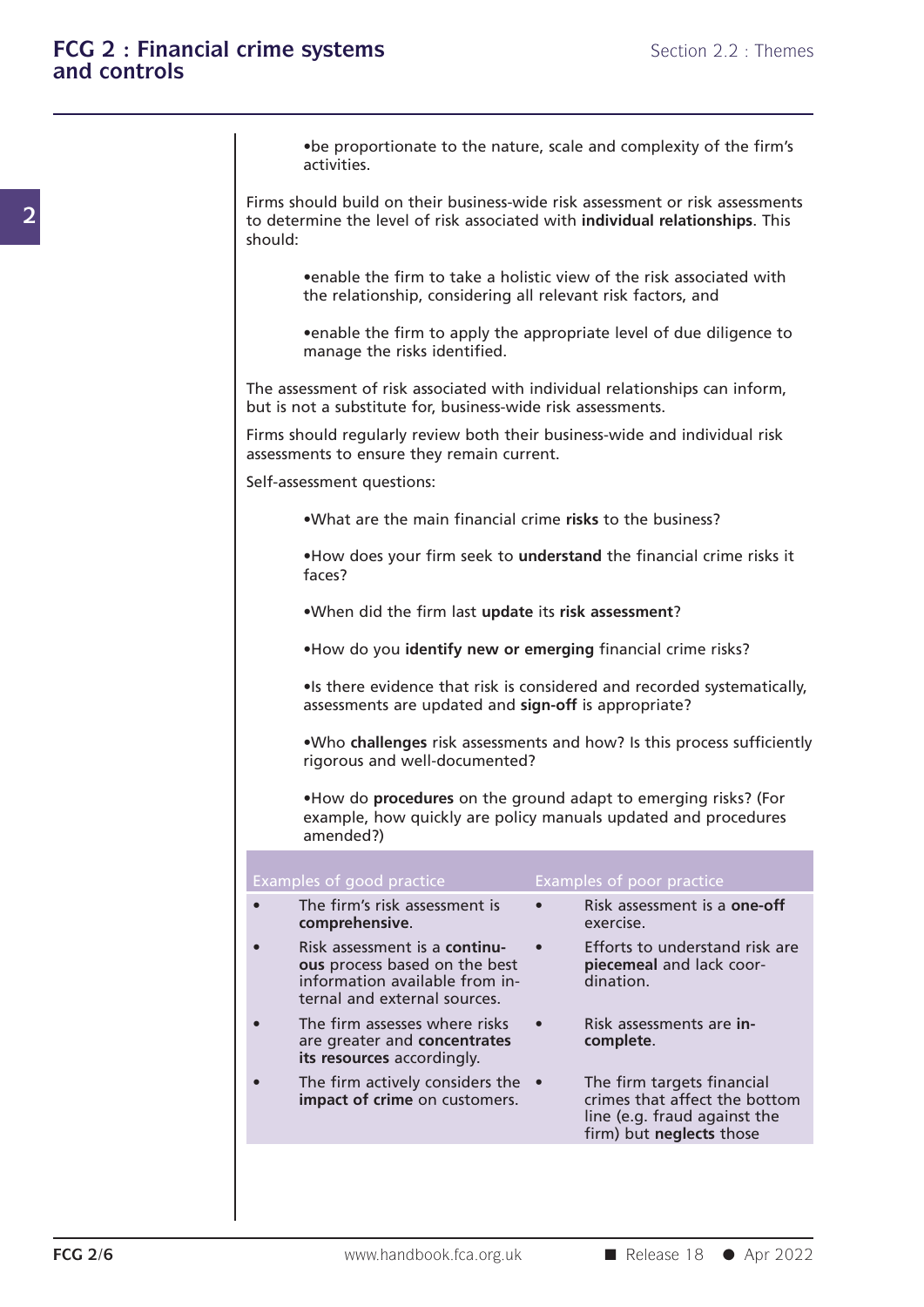|             | Examples of good practice                                                                                                                                                           | Examples of poor practice                                                                                                                                                          |
|-------------|-------------------------------------------------------------------------------------------------------------------------------------------------------------------------------------|------------------------------------------------------------------------------------------------------------------------------------------------------------------------------------|
|             | The firm considers financial<br>crime risk when designing<br>new products and services.                                                                                             | where third parties suffer<br>(e.g. fraud against customers).                                                                                                                      |
|             |                                                                                                                                                                                     |                                                                                                                                                                                    |
|             | Policies and procedures                                                                                                                                                             |                                                                                                                                                                                    |
| G <br>2.2.5 | A firm must have in place up-to-date policies and procedures appropriate to<br>its business. These should be readily accessible, effective and understood by<br>all relevant staff. |                                                                                                                                                                                    |
|             | Self-assessment questions:                                                                                                                                                          |                                                                                                                                                                                    |
|             | . How often are your firm's policies and procedures reviewed, and at<br>what level of seniority?                                                                                    |                                                                                                                                                                                    |
|             | . How does it mitigate the financial crime risks it identifies?                                                                                                                     |                                                                                                                                                                                    |
|             | .What steps does the firm take to ensure that relevant policies and<br>procedures reflect new risks or external events? How quickly are any<br>necessary changes made?              |                                                                                                                                                                                    |
|             | .What steps does the firm take to ensure that staff understand its<br>policies and procedures?                                                                                      |                                                                                                                                                                                    |
|             | .For larger groups, how does your firm ensure that policies and<br>procedures are disseminated and applied throughout the business?                                                 |                                                                                                                                                                                    |
|             | Examples of good practice                                                                                                                                                           | <b>Examples of poor practice</b>                                                                                                                                                   |
|             | There is clear documentation<br>of a firm's approach to com-<br>plying with its legal and regu-<br>latory requirements in rela-<br>tion to financial crime.                         | A firm has no written policies<br>and procedures.                                                                                                                                  |
|             | Policies and procedures are<br>regularly reviewed and<br>updated.                                                                                                                   | The firm does not tailor ex-<br>ternally produced policies and<br>procedures to suit its business.                                                                                 |
|             | Internal audit or another inde- •<br>pendent party monitors the ef-                                                                                                                 | The firm fails to review pol-                                                                                                                                                      |
|             | fectiveness of policies, proced-                                                                                                                                                    | icies and procedures in light<br>of events.                                                                                                                                        |
|             | ures, systems and controls.                                                                                                                                                         | The firm fails to check<br>whether policies and proced-<br>ures are applied consistently                                                                                           |
|             |                                                                                                                                                                                     | and effectively.<br>A firm has not considered<br>whether its policies and pro-<br>cedures are consistent with its<br>obligations under legislation<br>that forbids discrimination. |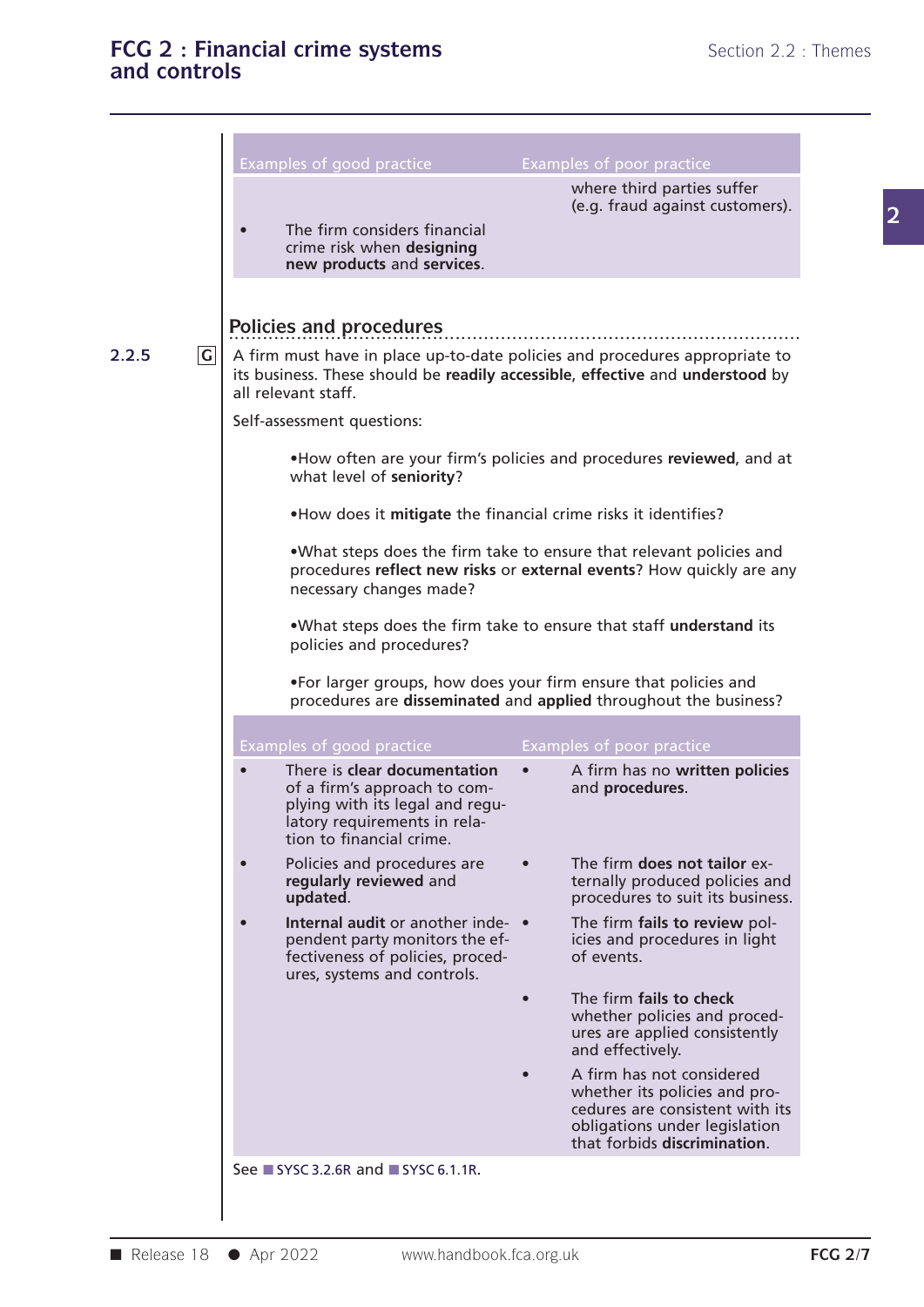| and controls |   |                                                                                                                                                                                                                                                                                                                    |                                                                                                                                                          |
|--------------|---|--------------------------------------------------------------------------------------------------------------------------------------------------------------------------------------------------------------------------------------------------------------------------------------------------------------------|----------------------------------------------------------------------------------------------------------------------------------------------------------|
|              |   | Staff recruitment, vetting, training, awareness and<br>remuneration                                                                                                                                                                                                                                                |                                                                                                                                                          |
| 2.2.6        | G | Firms must employ staff who possess the skills, knowledge and expertise to<br>carry out their functions effectively. They should review employees'<br>competence and take appropriate action to ensure they remain competent<br>for their role. Vetting and training should be appropriate to employees'<br>roles. |                                                                                                                                                          |
|              |   | Firms should manage the risk of staff being rewarded for taking<br>unacceptable financial crime risks. In this context, Remuneration Principle<br>subject to the Remuneration Code.                                                                                                                                | 12(h), as set out in ■ SYSC 19A.3.51R and ■ 19A.3.52E, may be relevant to firms                                                                          |
|              |   | Self-assessment questions:                                                                                                                                                                                                                                                                                         |                                                                                                                                                          |
|              |   | .What is your approach to vetting staff? Do vetting and<br>which they are exposed?                                                                                                                                                                                                                                 | management of different staff reflect the financial crime risks to                                                                                       |
|              |   |                                                                                                                                                                                                                                                                                                                    | . How does your firm ensure that its employees are aware of financial<br>crime risks and of their obligations in relation to those risks?                |
|              |   | crime risks?                                                                                                                                                                                                                                                                                                       | .Do staff have access to training on an appropriate range of financial                                                                                   |
|              |   | is kept up to date?                                                                                                                                                                                                                                                                                                | . How does the firm ensure that training is of consistent quality and                                                                                    |
|              |   | •Is training tailored to particular roles?                                                                                                                                                                                                                                                                         |                                                                                                                                                          |
|              |   | related to financial crime?                                                                                                                                                                                                                                                                                        | . How do you assess the effectiveness of your training on topics                                                                                         |
|              |   | reviewed?                                                                                                                                                                                                                                                                                                          | . Is training material relevant and up to date? When was it last                                                                                         |
|              |   | Examples of good practice                                                                                                                                                                                                                                                                                          | Examples of poor practice                                                                                                                                |
|              |   | Staff in higher risk roles are<br>subject to more thorough<br>vetting.                                                                                                                                                                                                                                             | $\bullet$<br>Staff are not competent to<br>carry out preventative func-<br>tions effectively, exposing the<br>firm to financial crime risk.              |
|              |   | <b>Temporary staff in higher risk</b><br>roles are subject to the same<br>level of vetting as permanent<br>members of staff in similar<br>roles.                                                                                                                                                                   | Staff vetting is a one-off<br>exercise.                                                                                                                  |
|              |   | Where employment agencies<br>are used, the firm periodically<br>satisfies itself that the agency<br>is adhering to the agreed vet-<br>ting standard.                                                                                                                                                               | The firm fails to identify<br>changes that could affect an<br>individual's integrity and<br>suitability.                                                 |
|              |   | Tailored training is in place to<br>ensure staff knowledge is ad-<br>equate and up to date.                                                                                                                                                                                                                        | The firm limits enhanced vet-<br>ting to senior management<br>roles and fails to vet staff<br>whose roles expose them to<br>higher financial crime risk. |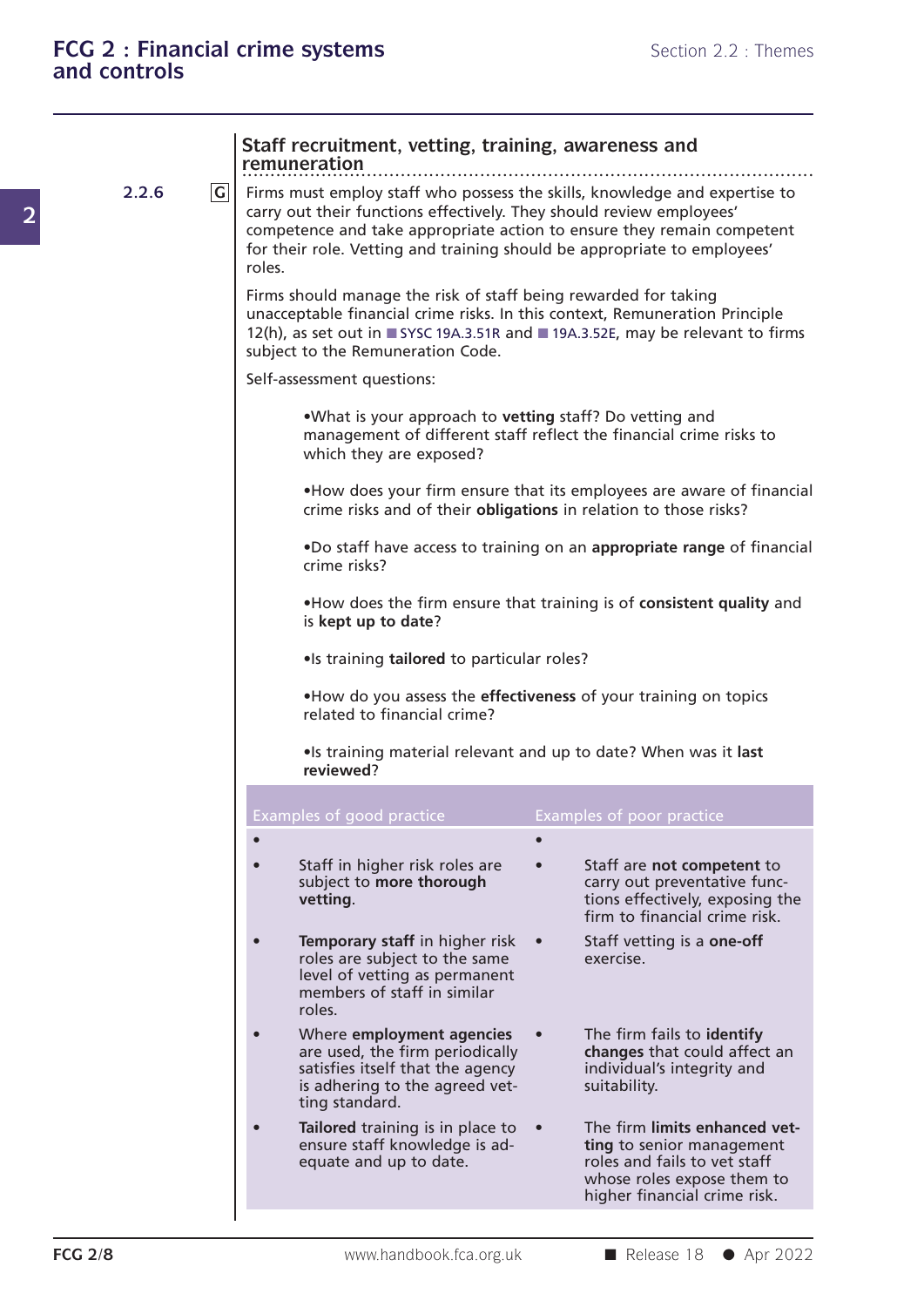| <b>Examples of good practice</b>                                                                                                                                                  | <b>Examples of poor practice</b>                                                                                                                                                          |
|-----------------------------------------------------------------------------------------------------------------------------------------------------------------------------------|-------------------------------------------------------------------------------------------------------------------------------------------------------------------------------------------|
| New staff in customer-facing<br>positions receive financial<br>crime training tailored to<br>their role before being able<br>to interact with customers.                          | The firm fails to identify<br>whether staff whose roles ex-<br>pose them to bribery and cor-<br>ruption risk have links to rel-<br>evant political or administrat-<br>ive decision-makers |
| Training has a strong practical<br>dimension (e.g. case studies)<br>and some form of testing.                                                                                     | Poor compliance records are<br>not reflected in staff ap-<br>praisals and remuneration.                                                                                                   |
| The firm satisfies itself that<br>staff understand their respons-<br>ibilities (e.g. computerised<br>training contains a test).                                                   | Training dwells unduly on le-<br>gislation and regulations ra-<br>ther than practical examples.                                                                                           |
| <b>Whistleblowing procedures</b><br>are clear and accessible, and<br>respect staff confidentiality.                                                                               | Training material is not kept<br>up to date.                                                                                                                                              |
|                                                                                                                                                                                   | The firm fails to identify train-<br>ing needs.                                                                                                                                           |
|                                                                                                                                                                                   | There are no training logs or<br>tracking of employees' train-<br>ing history.                                                                                                            |
|                                                                                                                                                                                   | Training content lacks man-<br>agement sign-off.                                                                                                                                          |
|                                                                                                                                                                                   | Training does not cover<br>whistleblowing and escala-<br>tion procedures.                                                                                                                 |
|                                                                                                                                                                                   |                                                                                                                                                                                           |
| See ■ SYSC 3.1.6R and ■ SYSC 5.1.1R.                                                                                                                                              |                                                                                                                                                                                           |
|                                                                                                                                                                                   |                                                                                                                                                                                           |
| <b>Quality of oversight</b>                                                                                                                                                       |                                                                                                                                                                                           |
| A firm's efforts to combat financial crime should be subject to challenge. We<br>expect senior management to ensure that policies and procedures are<br>appropriate and followed. |                                                                                                                                                                                           |
| Self-assessment questions:                                                                                                                                                        |                                                                                                                                                                                           |
| • How does your firm ensure that its approach to reviewing the<br>effectiveness of financial crime systems controls is comprehensive?                                             |                                                                                                                                                                                           |
| .What are the findings of recent internal audits and compliance<br>reviews on topics related to financial crime?                                                                  |                                                                                                                                                                                           |
| . How has the firm progressed remedial measures?                                                                                                                                  |                                                                                                                                                                                           |
| <b>Examples of good practice</b>                                                                                                                                                  | Examples of poor practice                                                                                                                                                                 |

**2.2.7 G**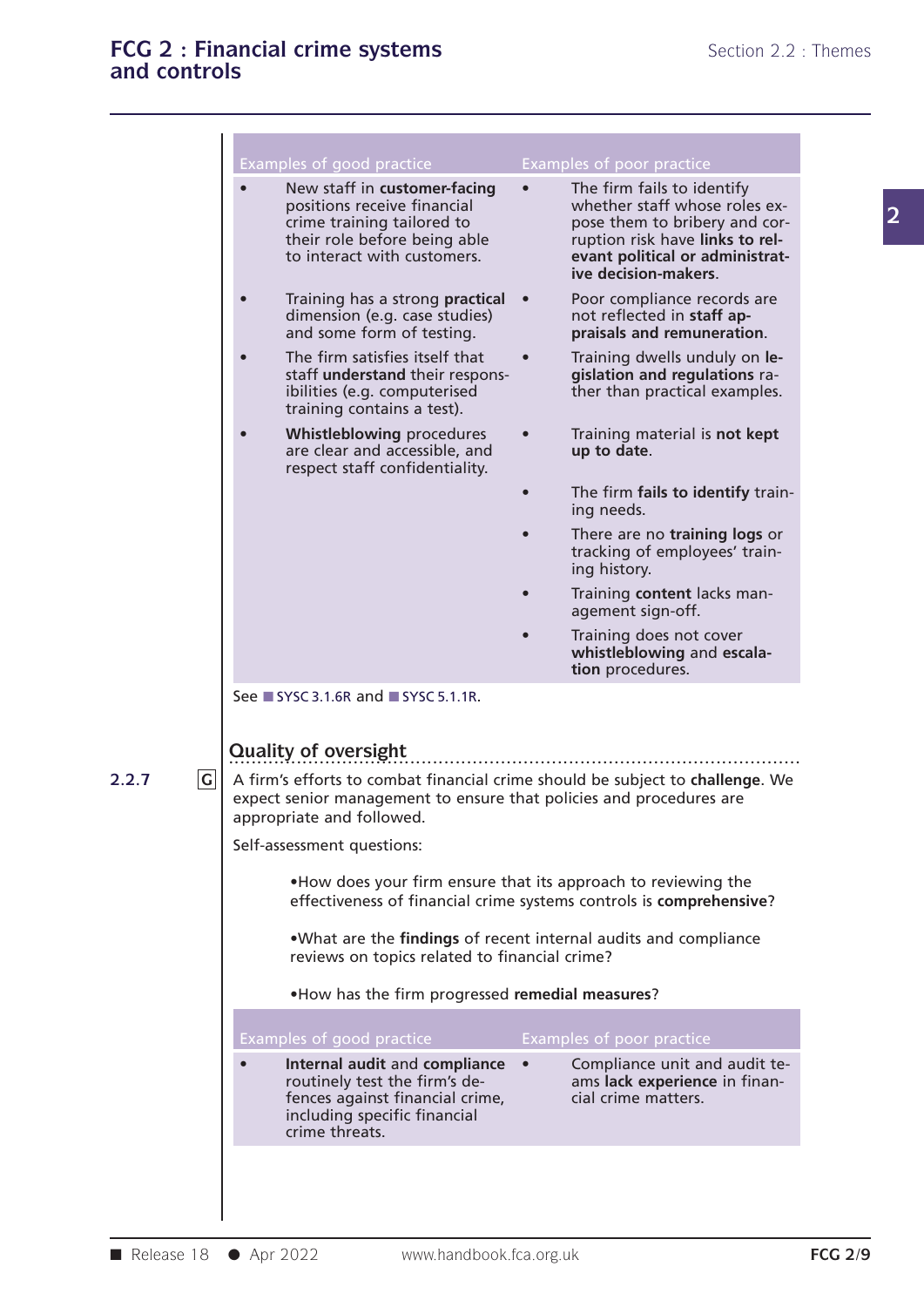|                                   |  | Exa |
|-----------------------------------|--|-----|
|                                   |  |     |
| $\mathbf{D}% _{t}\left( t\right)$ |  |     |

|           | <b>THE Systems</b>                                                                  | Section 2.2 : Themes                                                                                                                 |
|-----------|-------------------------------------------------------------------------------------|--------------------------------------------------------------------------------------------------------------------------------------|
|           |                                                                                     |                                                                                                                                      |
|           | Examples of good practice                                                           | Examples of poor practice                                                                                                            |
| $\bullet$ | Decisions on allocation of com- •<br>pliance and audit resource are<br>risk-based.  | Audit findings and compli-<br>ance conclusions are not<br>shared between business un-<br>its. Lessons are not spread<br>more widely. |
|           | Management engage con-<br>structively with processes of<br>oversight and challenge. |                                                                                                                                      |
|           | Smaller firms seek external<br>help if needed.                                      |                                                                                                                                      |
|           |                                                                                     |                                                                                                                                      |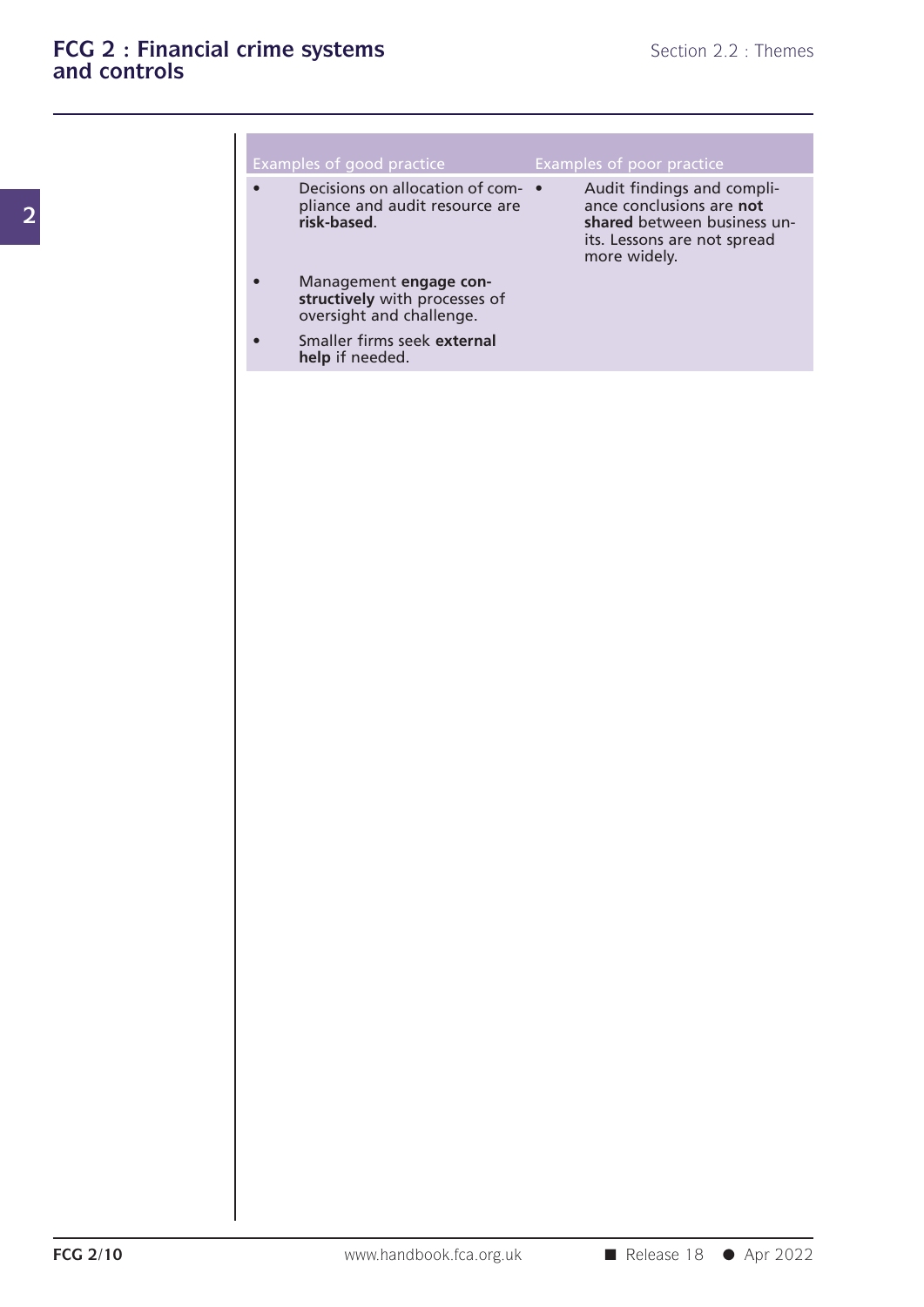### **FCG 2 : Financial crime systems** Section 2.3 : Further guidance and controls **FCG 2 : Financial crim**<br>and controls

| and controls |                | FCG 2 : Financial crime systems<br>Section 2.3 : Further guidance                                                                                                                                                                    |                 |
|--------------|----------------|--------------------------------------------------------------------------------------------------------------------------------------------------------------------------------------------------------------------------------------|-----------------|
|              |                | 2.3<br><b>Further guidance</b>                                                                                                                                                                                                       |                 |
| 2.3.1        | $\overline{G}$ | FCTR contains the following additional guidance on governance:                                                                                                                                                                       |                 |
|              |                | • FCTR 6.3.1G (Governance), from the FSA's thematic review Data<br>security in Financial Services                                                                                                                                    |                 |
|              |                | • FCTR 8.3.1G (Senior management responsibility) from the FSA's<br>thematic review Financial services firms' approach to UK financial<br>sanctions                                                                                   |                 |
|              |                | • FCTR 9.3.1G (Governance and management information) from the<br>FSA's thematic review Anti-bribery and corruption in commercial<br>insurance broking                                                                               |                 |
|              |                | • FCTR 11.3.1G (Governance, culture and information sharing) from<br>the FSA's thematic review Mortgage fraud against lenders                                                                                                        |                 |
| 2.3.2        | $\overline{G}$ | FCTR contains the following additional guidance on risk assessment:                                                                                                                                                                  |                 |
|              |                | • FCTR 8.3.2G (Risk assessment) from the FSA's thematic review<br>Financial services firms' approach to UK financial sanctions                                                                                                       |                 |
|              |                | • FCTR 9.3.2G (Risk assessment and responses to significant bribery<br>and corruption events) from the FSA's thematic review Anti-bribery<br>and corruption in commercial insurance broking                                          |                 |
|              |                | • FCTR 10.3.7G (Responsibilities and risk assessments) from the FSA's<br>thematic review The Small Firms Financial Crime Review                                                                                                      |                 |
|              |                | • FCTR 12.3.3G (High risk customers and PEPs - Risk assessment) and<br>(Correspondent banking - Risk assessment of respondent banks) from<br>the FSA's thematic review Banks' management of high money<br>laundering risk situations |                 |
| 2.3.3        | $\mathsf C$    | FCTR contains the following additional guidance on policies and procedures:                                                                                                                                                          |                 |
|              |                | • FCTR 8.3.3G (Policies and procedures) from the FSA's thematic<br>review Financial services firms' approach to UK financial sanctions                                                                                               |                 |
|              |                | • FCTR 10.3.1G (Regulatory/Legal obligations) from the FSA's<br>thematic review The Small Firms Financial Crime Review                                                                                                               |                 |
|              |                |                                                                                                                                                                                                                                      | <b>FCG 2/11</b> |
| Release 18   |                | ● Apr 2022<br>www.handbook.fca.org.uk                                                                                                                                                                                                |                 |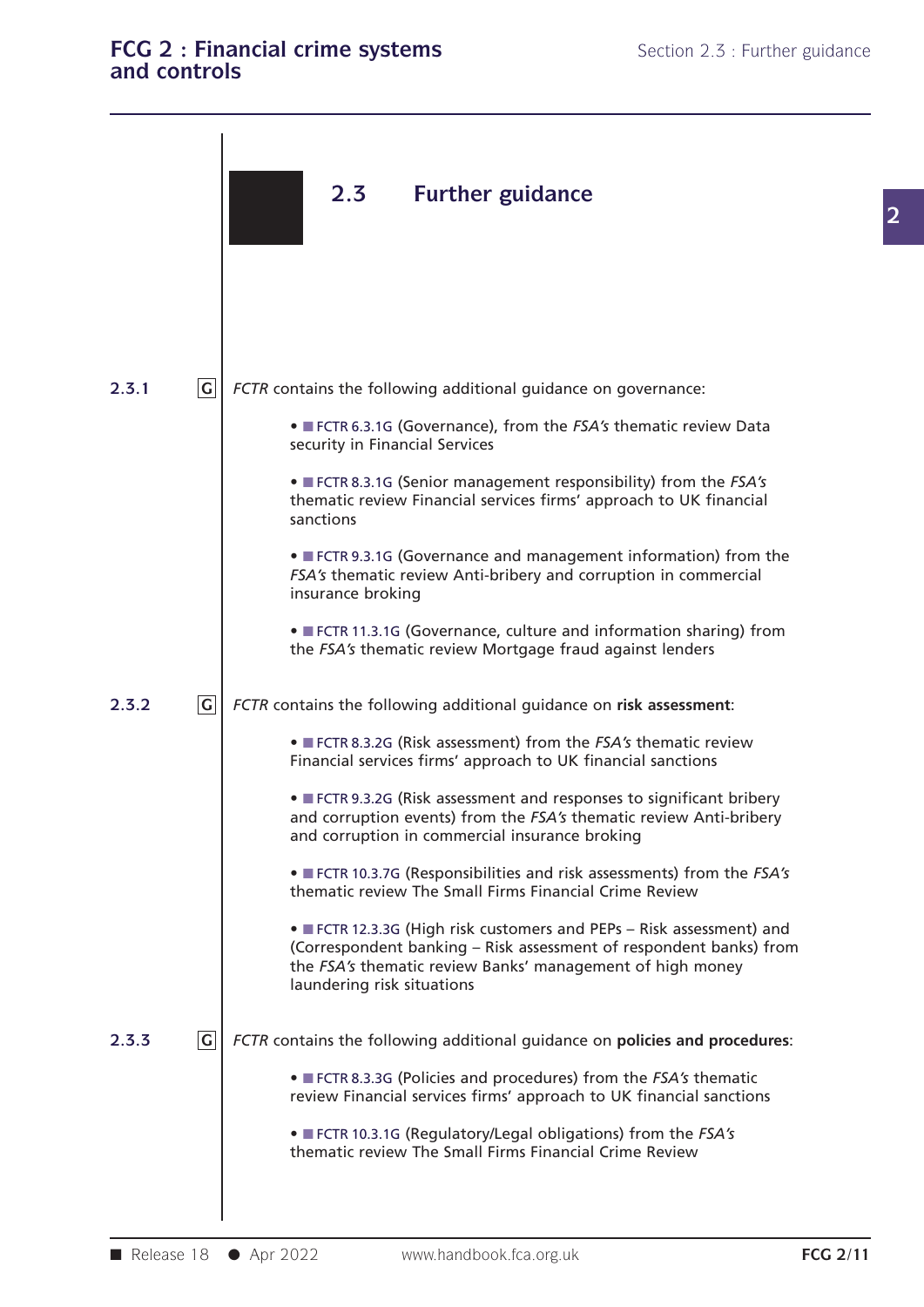|                               | • FCTR 12.3.2G (High risk customers and PEPs - AML policies and<br>procedures) from the FSA's thematic review Banks' management of<br>high money laundering risk situations                   |
|-------------------------------|-----------------------------------------------------------------------------------------------------------------------------------------------------------------------------------------------|
| $ {\mathsf G} $<br>2.3.4      | FCTR contains the following additional guidance on staff recruitment,<br>vetting, training and awareness:                                                                                     |
|                               | • FCTR 6.3.2G (Training and awareness) and FCTR 6.3.3G (Staff<br>recruitment and vetting) from the FSA's thematic review Data<br>security in Financial Services                               |
|                               | • FCTR 8.3.4G (Staff training and awareness) from the FSA's thematic<br>review Financial services firms' approach to UK financial sanctions                                                   |
|                               | • FCTR 9.3.5G (Staff recruitment and vetting) and FCTR 9.3.6G<br>(Training and awareness) from the FSA's thematic review Anti-bribery<br>and corruption in commercial insurance broking       |
|                               | • FCTR 10.3.6G (Training) from the FSA's thematic review The Small<br><b>Firms Financial Crime Review</b>                                                                                     |
|                               | • FCTR 11.3.6G (Staff recruitment and vetting) and FCTR 11.3.8G<br>(Staff training and awareness) from the FSA's thematic review<br>Mortgage fraud against lenders laundering risk situations |
| $\boxed{\mathsf{C}}$<br>2.3.5 | FCTR contains the following additional guidance on quality of oversight:                                                                                                                      |
|                               | • FCTR 6.3.15G (Internal audit and compliance monitoring) from the<br>FSA's thematic review Data security in Financial Services                                                               |
|                               | • FCTR 9.3.9G (The role of compliance and internal audit) from the<br>FSA's thematic review Anti-bribery and corruption in commercial<br>insurance broking                                    |
|                               | • FCTR 11.3.5G (Compliance and internal audit) from the FSA's<br>thematic review Mortgage fraud against lenders                                                                               |
| G <br>2.3.6                   | For firms' obligations in relation to whistleblowers see the Public Interest<br>Disclosure Act 1998: www.legislation.gov.uk/ukpga/1998/23/contents                                            |
|                               |                                                                                                                                                                                               |
|                               |                                                                                                                                                                                               |
|                               |                                                                                                                                                                                               |
|                               |                                                                                                                                                                                               |
|                               |                                                                                                                                                                                               |
|                               |                                                                                                                                                                                               |

**2**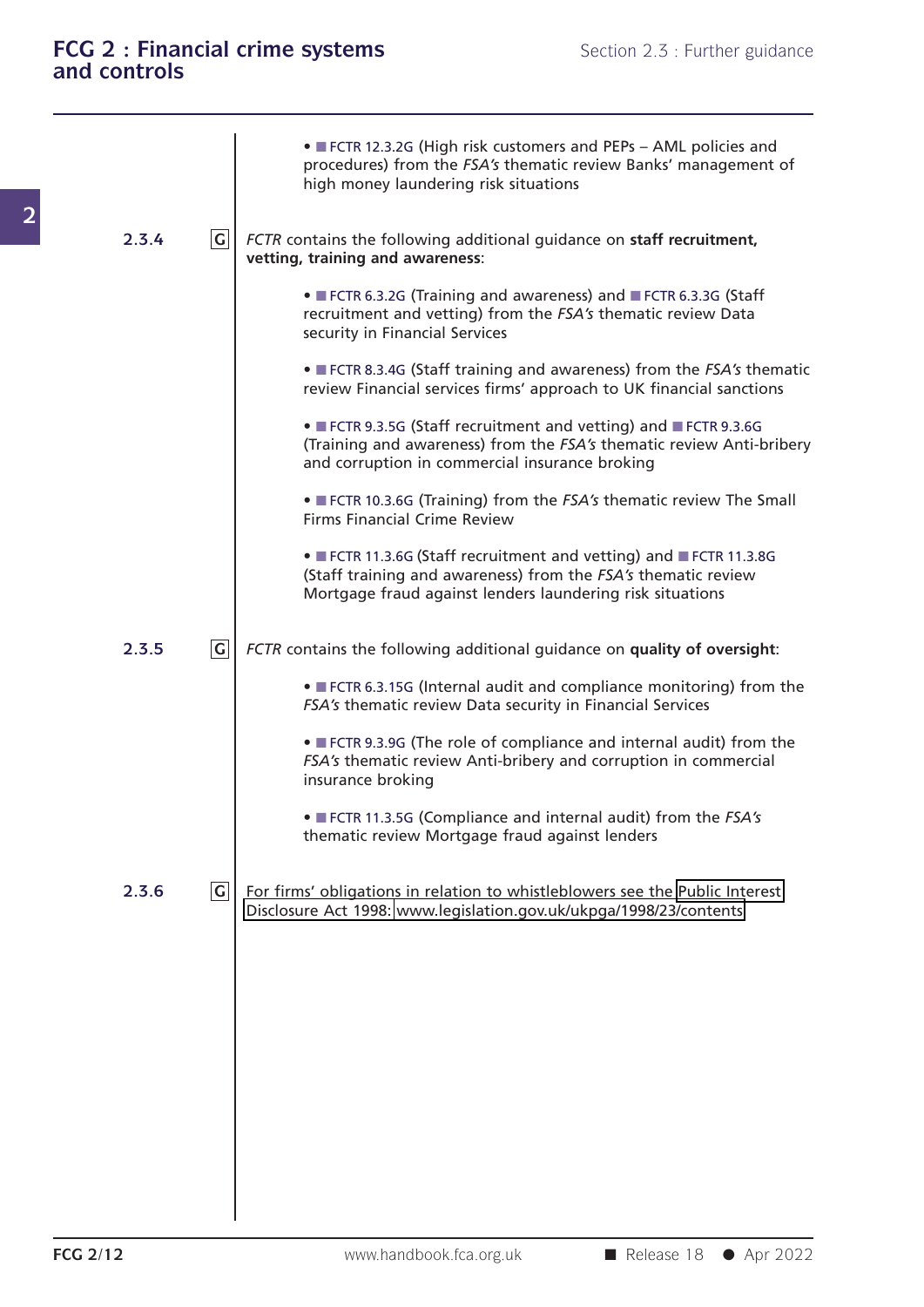# Money laundering and<br>terrorist financing oney laundering and<br>terrorist financing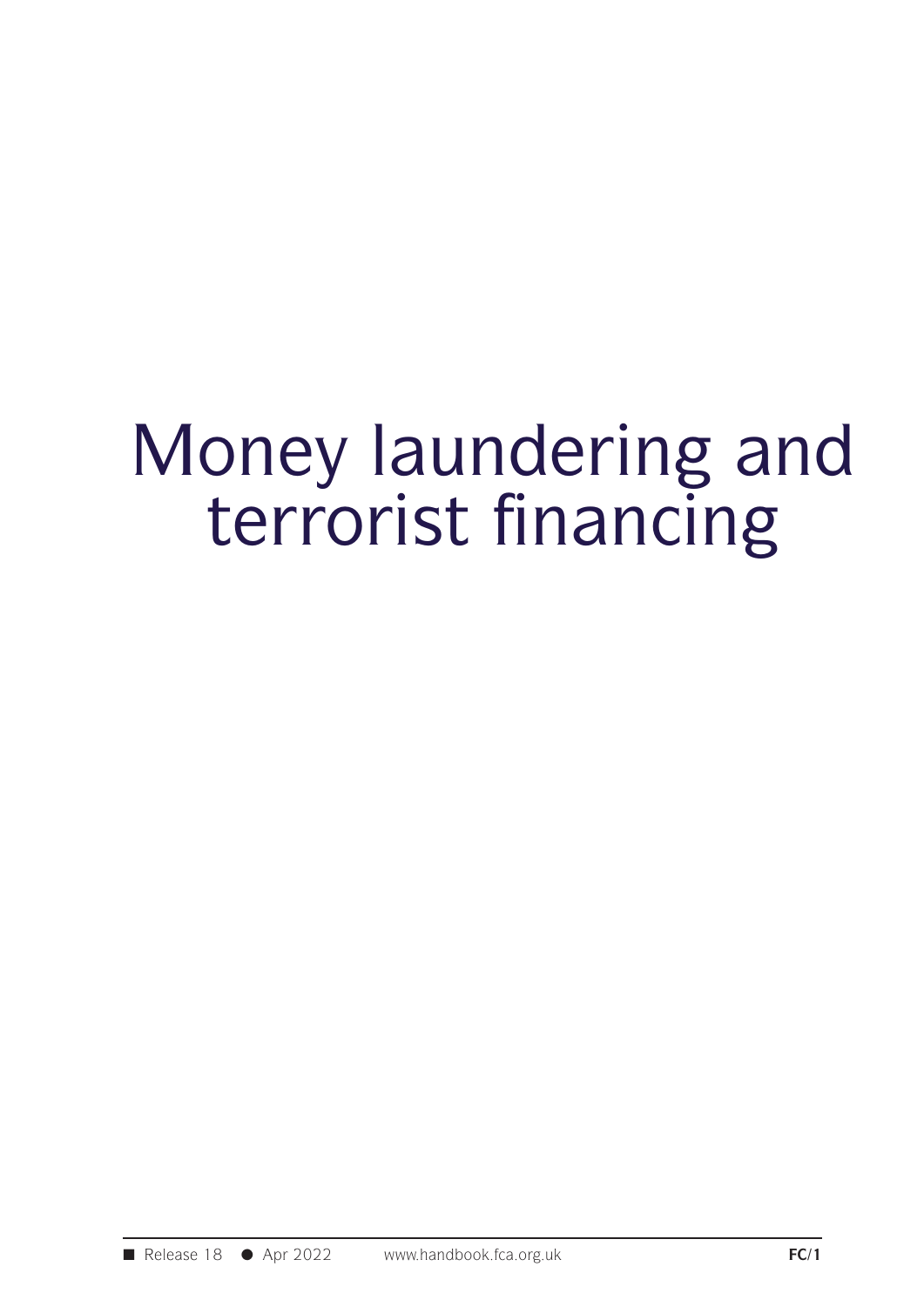### **FC Contents**<br> **Money laundering and terrorist financing FCG 3 Money laundering and terrorist financing**<br>**FCG 3 Money laundering and terrorist financing**<br>**1.1 Introduction**

### **3.3 Further guidance**<br> **3.2 Further guidance**<br> **3.3 Further guidance**<br> **3.4 Sources of further informat 3.5 Money laundering and terrorist financ**<br> **3.1 Introduction**<br> **3.2 Themes**<br> **5.3 Further guidance**<br> **5.4 Sources of further information**

- **3.1 Introduction**
- **3.2 Themes**
- 
- 3.1 Introduction<br>
3.2 Themes<br>
3.3 Further guidance<br>
3.4 Sources of further<br>
FCG 4 Fraud<br>
4.1 Introduction

- **4.1 Introduction**
- 
- **4.2 Themes**
- 4.1 **Fraud**<br>
4.2 **Themes**<br>
4.3 Further guidance<br>
4.4 Sources of further informat 4.1 **Fraud**<br>
4.1 **Introduction**<br>
4.2 **Themes**<br>
4.3 Further guidance<br>
4.4 Sources of further information 4.1 Introduction<br>
4.2 Themes<br>
4.3 Further guidance<br>
4.4 Sources of further inform<br>
FCG 5 Data security<br>
5.1 Introduction

- **5.1 Introduction**
- 
- **5.2 Themes**
- **5.3 Furntify**<br> **5.1 Example 11**<br> **5.2 Further guidance**<br> **5.3 Further guidance**<br> **5.4 Sources of further informat 5.5 Data security**<br> **5.1 Introduction**<br> **5.2 Themes**<br> **5.3 Further guidance**<br> **5.4 Sources of further information** 5.1 Introduction<br>
5.2 Themes<br>
5.3 Further guidance<br>
5.4 Sources of further information<br>
FCG 6 Bribery and corruption<br>
6.1 Introduction

- **6.1 Introduction**
- 
- **6.2 Themes**
- **6.1 Example 18 Introduction**<br> **6.2 Further guidance**<br> **6.3 Further guidance**<br> **6.4 Sources of further informat 6.1 Introduction**<br> **6.2 Themes**<br> **6.3 Further guidance**<br> **6.4 Sources of further information**

### 6.1 Introduction<br>
6.2 Themes<br>
6.3 Further guidance<br>
6.4 Sources of further information<br>
FCG 7 Sanctions and asset freezes<br>
7.1 Introduction **7.1 Sanctions and asset freez**<br> **7.1 Introduction**<br> **7.2 Further guidance**<br> **7.4 Sources of further informat 7.1 Sanctions and asset freezes**<br> **7.1 Introduction**<br> **7.2 Themes**<br> **7.3 Further guidance**<br> **7.4** Sources of further information

- **7.1 Introduction**
- 
- **7.2 Themes**
- 

### **FRUCE 7.1 Introduction**<br> **FCG 8 Insider dealing and market manipulation**<br> **FCG 8 Insider dealing and market manipulation**<br> **REG 8 Insider dealing and market manipulation**<br> **REG 8 Introduction**

- **8.1 Introduction FC–i FC–i FC–i FC–i WWW.handbook.fca.org.uk** ■ Release 18 ● Apr 2022
	- **8.2 Themes**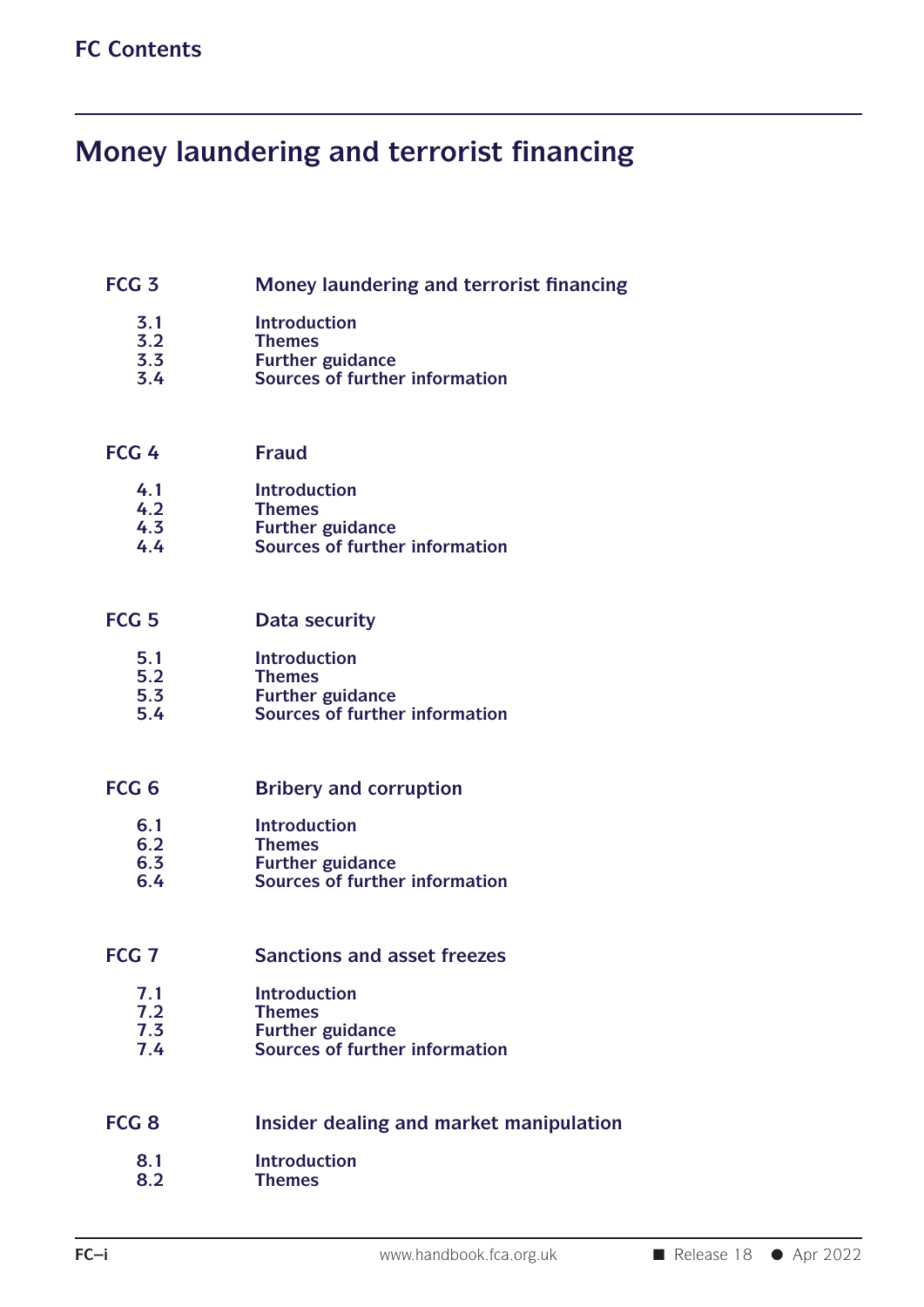## **FC Contents**

| <b>Contents</b>       |                                            |
|-----------------------|--------------------------------------------|
| <b>FCG Annex</b><br>1 | <b>Common terms</b><br><b>Common terms</b> |
|                       |                                            |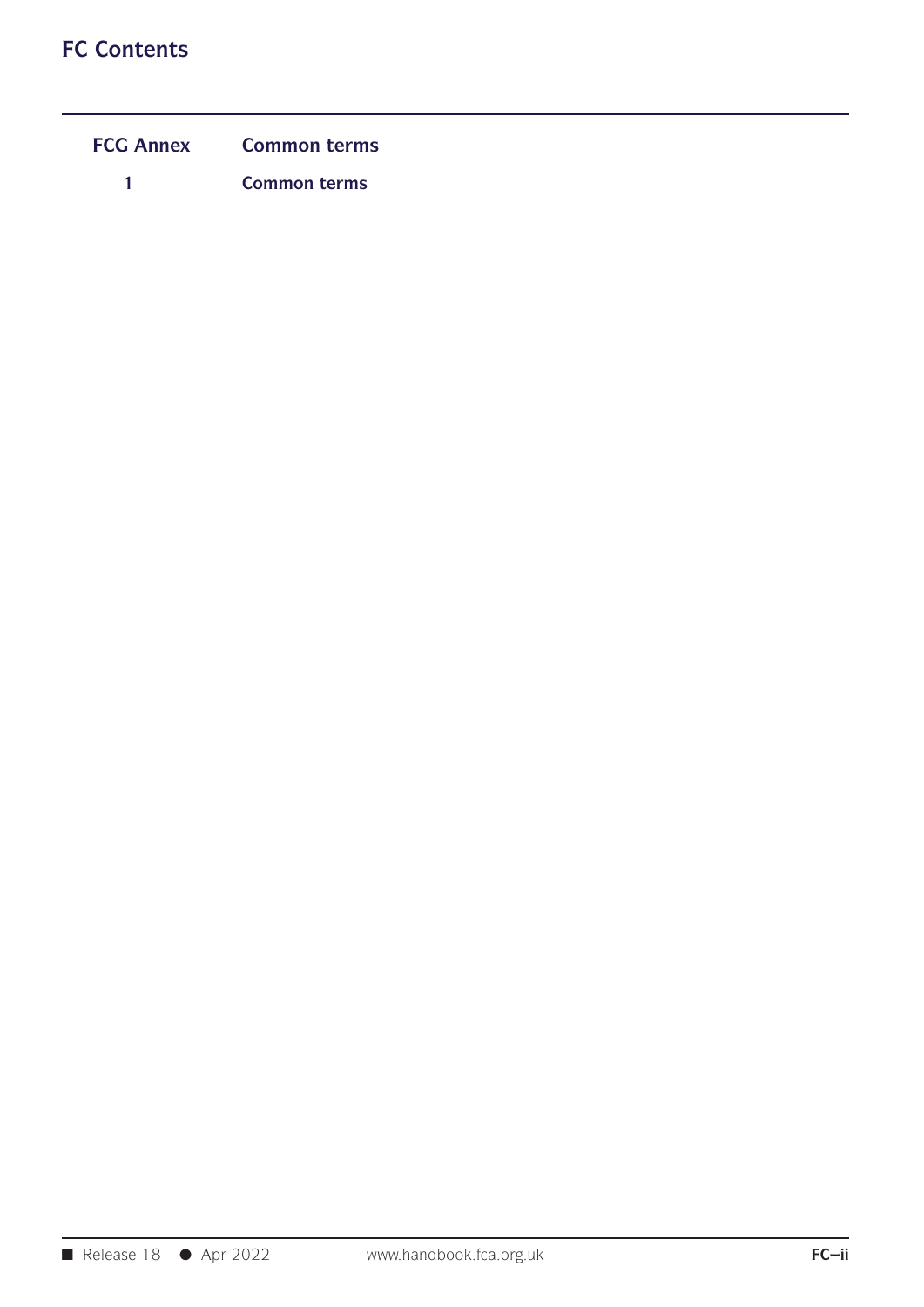## **FC Contents**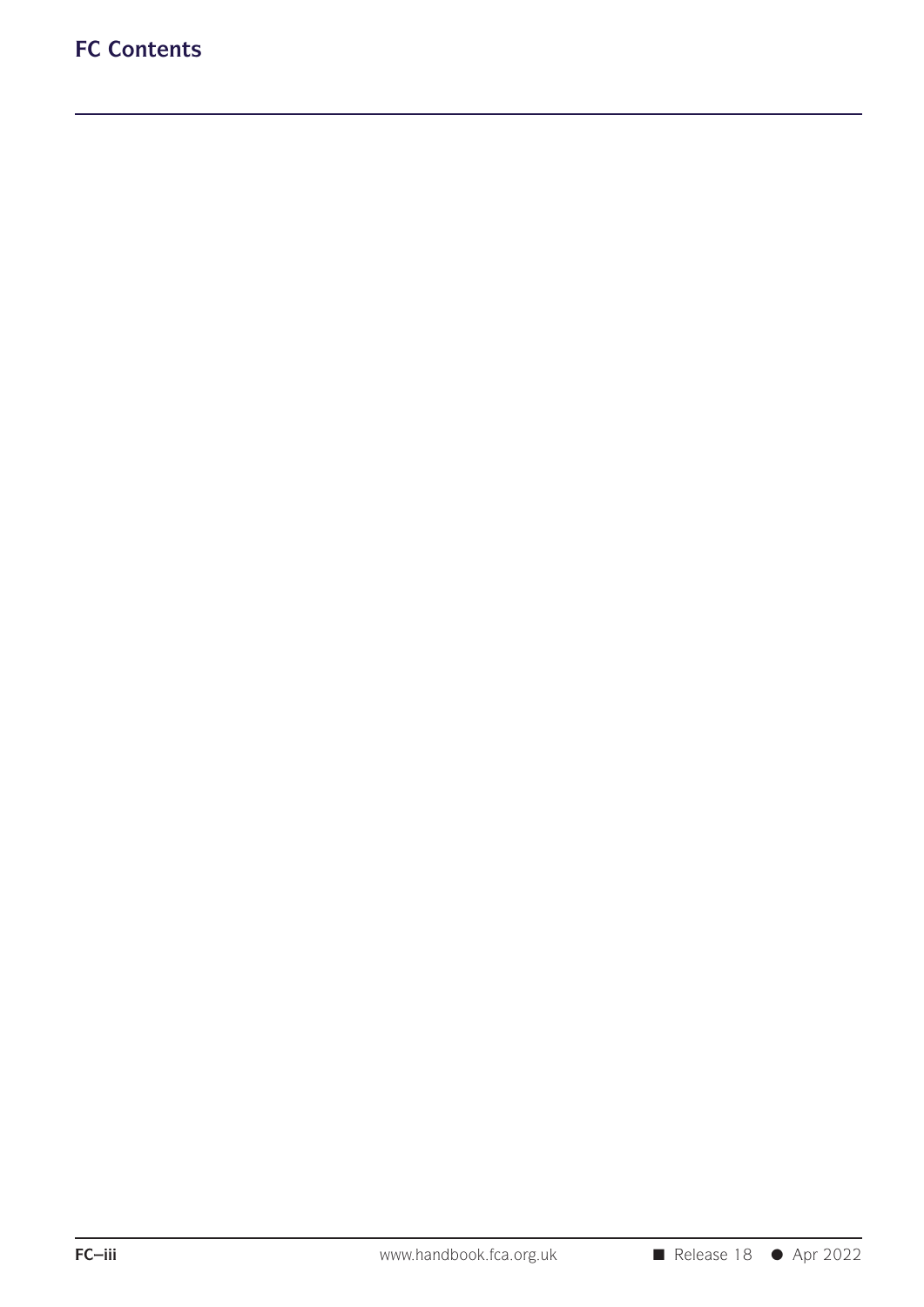**Money laundering and terrorist financing**

# and terrorist financing

# Money laundering and terrorist financing<br>Chapter 3<br>Money laundering and<br>terrorist financing Money laundering and terrorist financing<br>Chapter 3<br>ey laundering and<br>terrorist financing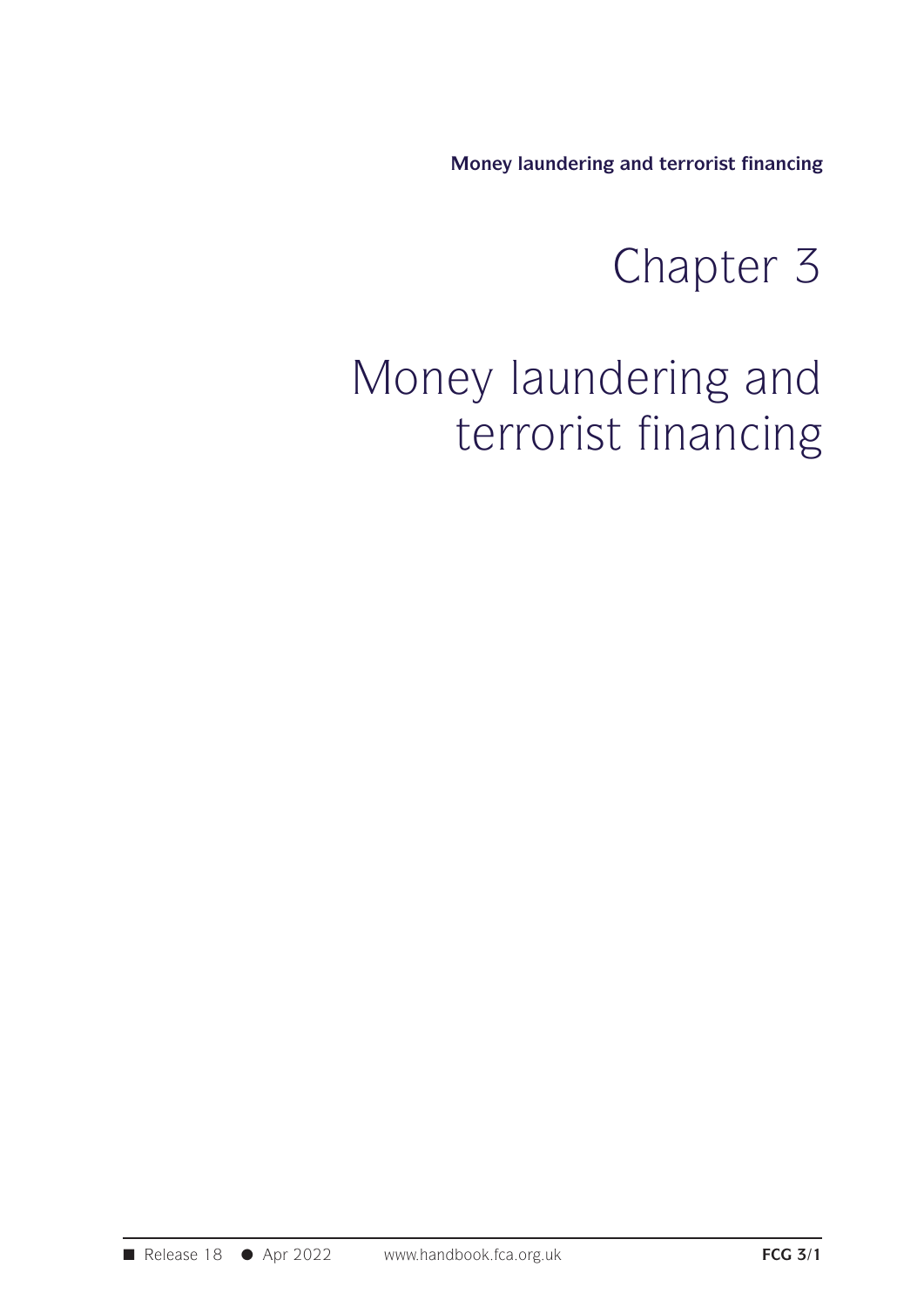|       | 3.1<br><b>Introduction</b>                                                                                                                                                                                                                                                                                                                                                                                                                                                                         |
|-------|----------------------------------------------------------------------------------------------------------------------------------------------------------------------------------------------------------------------------------------------------------------------------------------------------------------------------------------------------------------------------------------------------------------------------------------------------------------------------------------------------|
| 3.1.1 | Who should read this chapter? This section applies to all firms who are<br>subject to the money laundering provisions in ■ SYSC 3.2.6A-J or ■ SYSC 6.3. It<br>also applies to Annex I financial institutions and e-money institutions for<br>whom we are the supervisory authority under the Money Laundering<br>Regulations.                                                                                                                                                                      |
| 3.1.2 | This guidance does not apply to payment institutions, which are supervised<br>for compliance with the Money Laundering Regulations by HM Revenue and<br>Customs. But it may be of interest to them, to the extent that we may refuse<br>to authorise them, or remove their authorisation, if they do not satisfy us<br>that they comply with the Money Laundering Regulations.                                                                                                                     |
| 3.1.3 | This guidance is less relevant for those who have more limited anti-money<br>laundering (AML) responsibilities, such as mortgage brokers, general insurers<br>and general insurance intermediaries. But it may still be of use, for example,<br>to assist them in establishing and maintaining systems and controls to reduce<br>the risk that they may be used to handle the proceeds from crime; and to<br>meet the requirements of the Proceeds of Crime Act 2002 to which they are<br>subject. |
| 3.1.4 | FCG 3.2.2G (The Money Laundering Reporting Officer (MLRO)) applies only<br>to firms who are subject to the money laundering provisions in<br>SYSC 3.2.6A-J or SYSC 6.3, except it does not apply to sole traders who<br>have no employees.                                                                                                                                                                                                                                                         |
| 3.1.5 | ■ FCG 3.2.13G (Customer payments) applies to banks subject to ■ SYSC 6.3.                                                                                                                                                                                                                                                                                                                                                                                                                          |
| 3.1.6 | The guidance in this chapter relates both to our interpretation of<br>requirements of the Money Laundering Regulations and to the financial<br>crime and money laundering provisions of ■ SYSC 3.2.6R - ■ 3.2.6JG,<br>$\blacksquare$ SYSC 6.1.1R and $\blacksquare$ SYSC 6.3.                                                                                                                                                                                                                      |
| 3.1.7 | The Joint Money Laundering Steering Group (JMLSG) produces detailed<br>guidance for firms in the UK financial sector on how to comply with their<br>legal and regulatory obligations related to money laundering and terrorist<br>financing. FCG is not intended to replace, compete or conflict with the<br>JMLSG's guidance, which should remain a key resource for firms.                                                                                                                       |
|       | www.handbook.fca.org.uk<br>Release $18$ $\bullet$ Apr 2022                                                                                                                                                                                                                                                                                                                                                                                                                                         |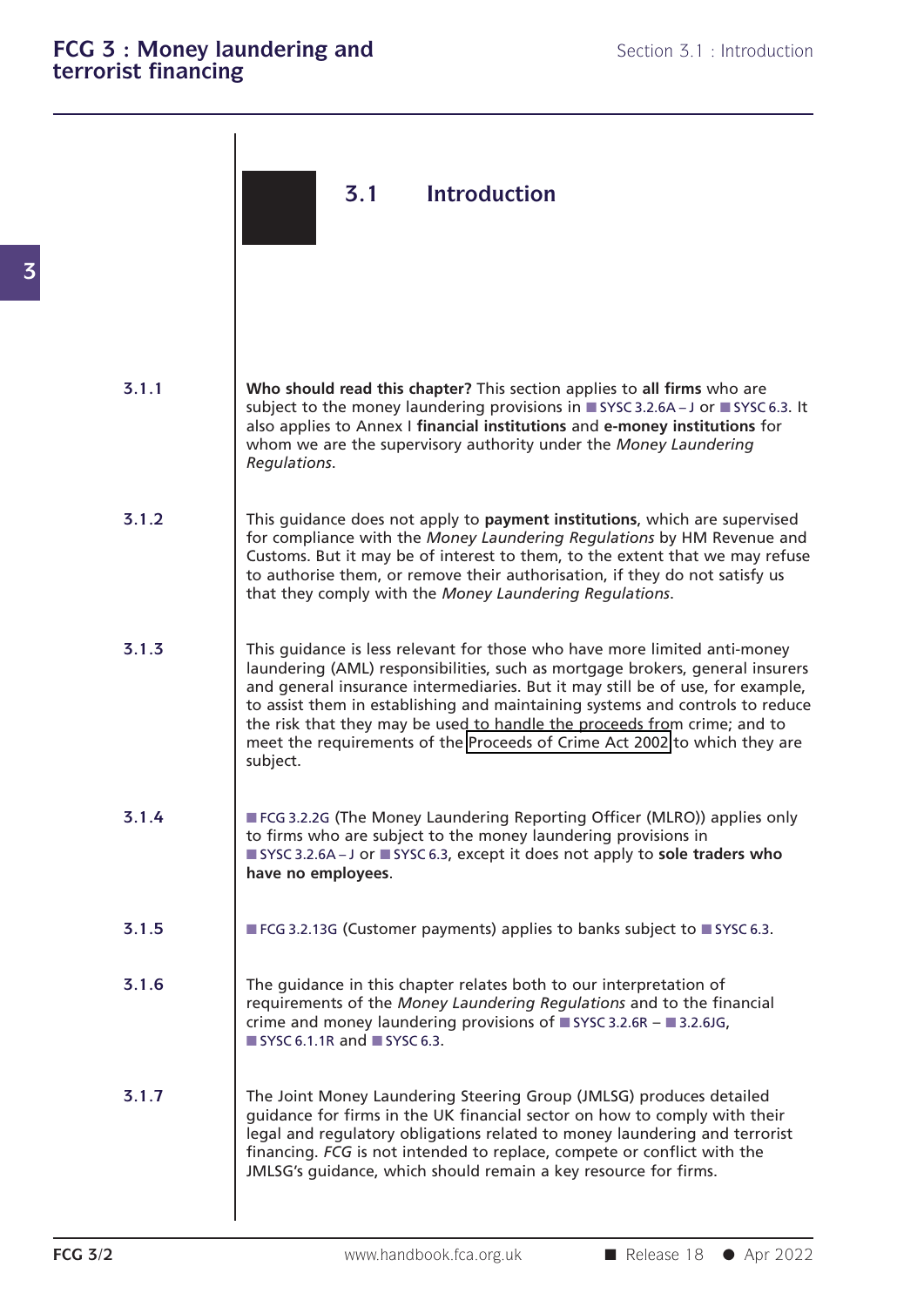### FCG 3 : Money laundering and<br> **FCG 3 : Money laundering and**<br> **Section 3.1 : Introduction FCG 3 : Money laundering and<br>terrorist financing**

- **3.1.7A The European Supervisory Authorities (ESAs) have produced guidelines that**<br>The European Supervisory Authorities (ESAs) have produced guidelines that<br>firms should consider when assessing the ML/TF risk associated with a<br>hu **firms should consider and the Section 3.1 : Introduction**<br> **fine European Supervisory Authorities (ESAs) have produced guidelines that**<br>
firms should consider when assessing the ML/TF risk associated with a<br>
business rela **Subsiding The European Supervisory Authorities (ESAs) have produced guidelines that**<br>firms should consider when assessing the ML/TF risk associated with a<br>business relationship or occasional transaction. The *Money Launde* The European Supervisory Authorities (ESAs) have produced guidelines that<br>firms should consider when assessing the ML/TF risk associated with a<br>business relationship or occasional transaction. The *Money Laundering*<br>*Regul* The European Supervisory Authorities (ESAs) have produced guidelines that<br>firms should consider when assessing the ML/TF risk associated with a<br>business relationship or occasional transaction. The *Money Laundering*<br>*Regul* The European Supervisory A<br>firms should consider when<br>business relationship or occa<br>*Regulations* require firms su<br>guidelines when complying<br>Regulations 33 and 37. business relationship or occasional transaction. The *Money Laundering*<br>Regulations require firms subject to the regulations to take account of these<br>guidelines when complying with the customer due diligence requirements i
- **3.1.8** When considering a firm's systems and controls against money laundering and terrorist financing, we will consider whether the firm has followed Regulations require firms subject to the regulations to take account of these<br>guidelines when complying with the customer due diligence requirements in<br>Regulations 33 and 37.<br>When considering a firm's systems and controls guidelines when complying with the customer due diligence requirements in<br>Regulations 33 and 37.<br>When considering a firm's systems and controls against money laundering<br>and terrorist financing, we will consider whether the Regulations 33 and 37.<br>When considering a firm's systems an<br>and terrorist financing, we will consider<br>relevant provisions of the JMLSG's gu<br>taken account of the ESA guidelines.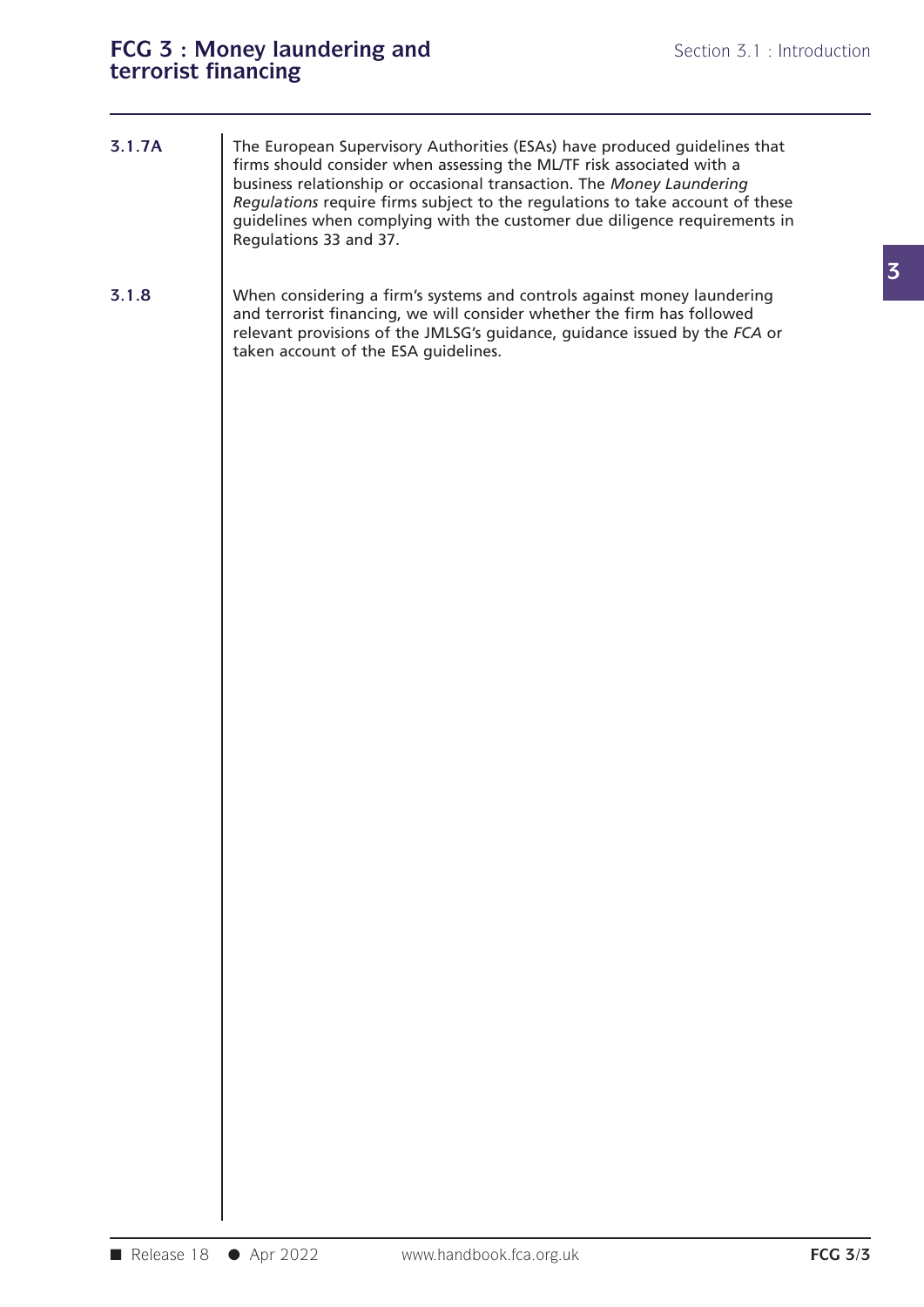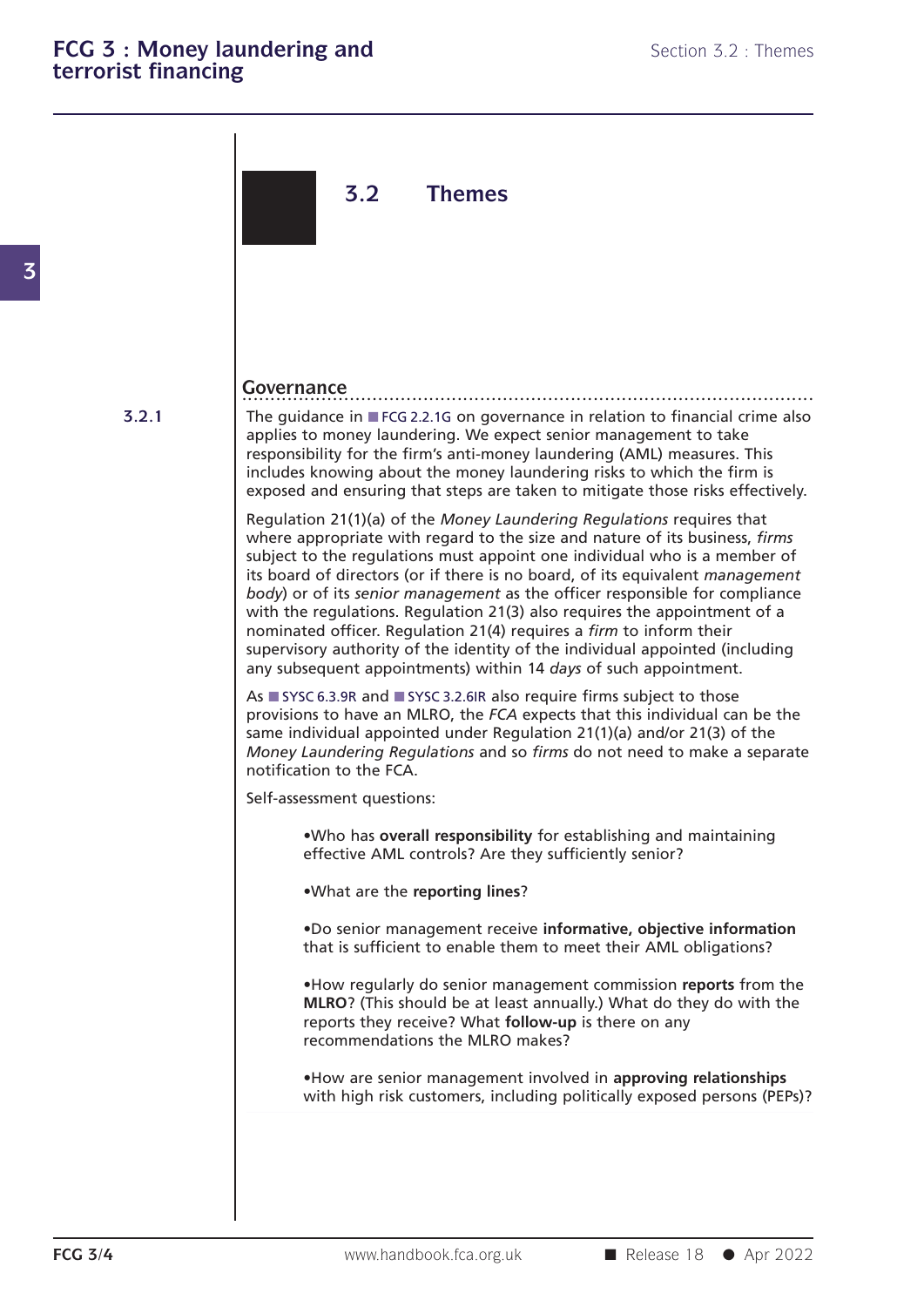|           | <b>Examples of good practice</b>                                                                                                                                                                                                                                                                                           |           | Examples of poor practice                                                                                                                                                                                                              |  |
|-----------|----------------------------------------------------------------------------------------------------------------------------------------------------------------------------------------------------------------------------------------------------------------------------------------------------------------------------|-----------|----------------------------------------------------------------------------------------------------------------------------------------------------------------------------------------------------------------------------------------|--|
| $\bullet$ | Reward structures take ac-<br>count of any failings related<br>to AML compliance.                                                                                                                                                                                                                                          | $\bullet$ | There is little evidence that<br>AML is taken seriously by<br>senior management. It is seen<br>as a legal or regulatory neces-<br>sity rather than a matter of<br>true concern for the business.                                       |  |
| $\bullet$ | Decisions on accepting or<br>maintaining high money laun-<br>dering risk relationships are re-<br>viewed and challenged inde-<br>pendently of the business rela-<br>tionship and escalated to<br>senior management or<br>committees.                                                                                       |           | Senior management attach<br>greater importance to the risk<br>that a customer might be in-<br>volved in a public scandal,<br>than to the risk that the cus-<br>tomer might be corrupt or<br>otherwise engaged in finan-<br>cial crime. |  |
| $\bullet$ | Documentation provided to<br>senior management to inform<br>decisions about entering or<br>maintaining a business rela-<br>tionship provides an accurate<br>picture of the risk to which<br>the firm would be exposed if<br>the business relationship were<br>established or maintained.                                   |           | The board never considers<br>MLRO reports.                                                                                                                                                                                             |  |
| $\bullet$ | A UK parent undertaking<br>meets the obligations under<br>Regulation 20 of the Money<br>Laundering Regulations in-<br>cluding ensuring that AML pol-<br>icies, controls and procedures<br>apply to all its branches and<br>subsidiaries outside the UK.                                                                    | $\bullet$ | A UK branch or subsidiary<br>uses group policies which do<br>not comply fully with UK AML<br>legislation and regulatory re-<br>quirements.                                                                                             |  |
|           | The Money Laundering Reporting Officer (MLRO)<br>This section applies to firms who are subject to the money laundering<br>provisions in ■ SYSC 3.2.6A – J or ■ SYSC 6.3, except it does not apply to sole<br>traders who have no employees.<br>Firms to which this section applies must appoint an individual as MLRO. The |           |                                                                                                                                                                                                                                        |  |
|           | MLRO is responsible for oversight of the firm's compliance with its anti-<br>money laundering obligations and should act as a focal point for the firm's<br>AML activity.                                                                                                                                                  |           |                                                                                                                                                                                                                                        |  |
|           | Self-assessment questions:<br>.Does the MLRO have sufficient resources, experience, access and<br>seniority to carry out their role effectively?                                                                                                                                                                           |           |                                                                                                                                                                                                                                        |  |
|           | .Do the firm's staff, including its senior management, consult the<br>MLRO on matters relating to money-laundering?                                                                                                                                                                                                        |           |                                                                                                                                                                                                                                        |  |
|           | .Does the MLRO escalate relevant matters to senior management<br>and, where appropriate, the board?                                                                                                                                                                                                                        |           |                                                                                                                                                                                                                                        |  |
|           | .What awareness and oversight does the MLRO have of the highest<br>risk relationships?                                                                                                                                                                                                                                     |           |                                                                                                                                                                                                                                        |  |

**3.2.2**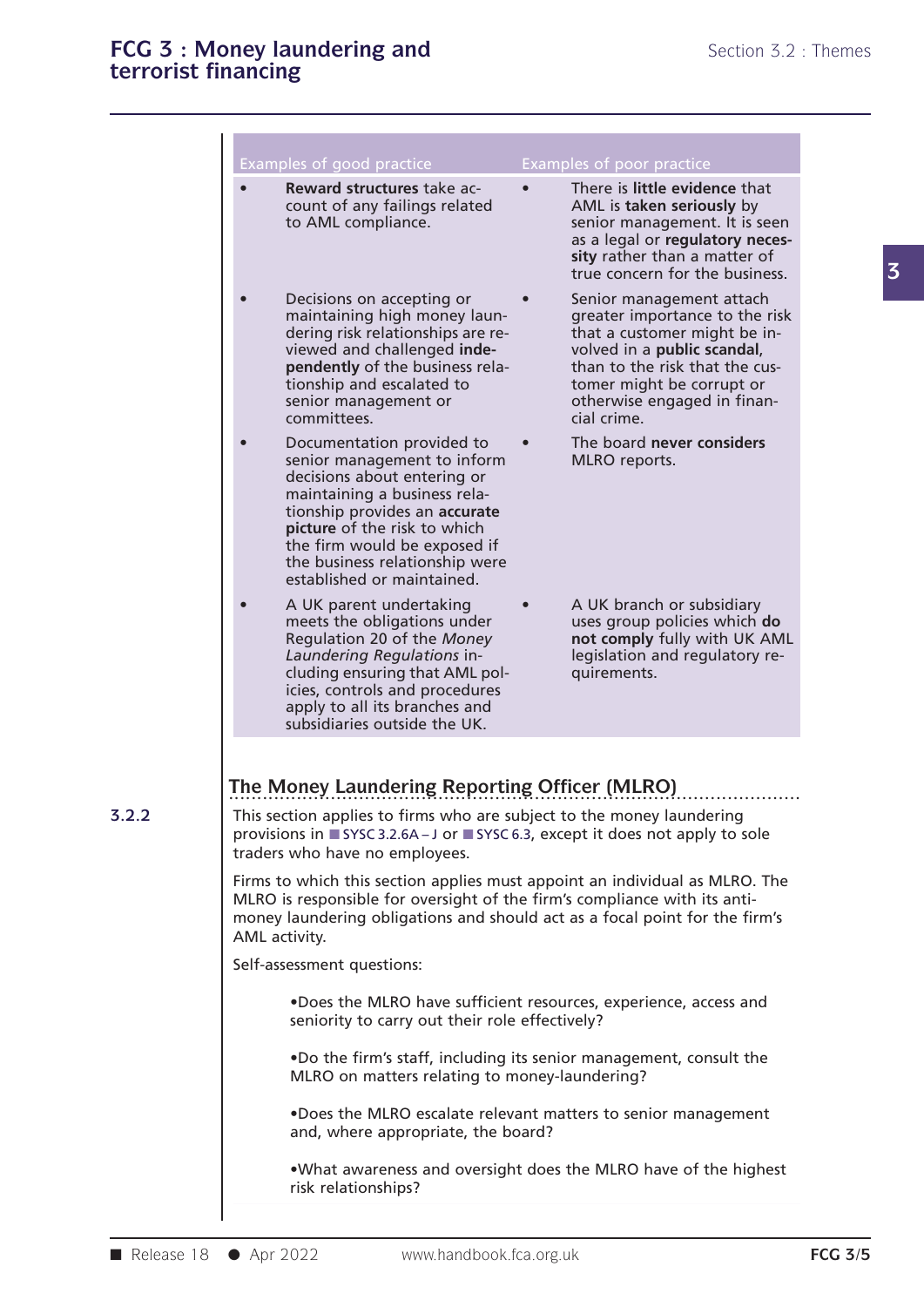|       | Examples of good practice<br>The MLRO is independent,<br>knowledgeable, robust and<br>well-resourced, and poses ef-<br>fective challenge to the busi-<br>ness where warranted.                                                                                                                                                                                                                              | Examples of poor practice<br>The MLRO lacks credibility<br>and authority, whether be-<br>cause of inexperience or lack<br>of seniority.                                             |
|-------|-------------------------------------------------------------------------------------------------------------------------------------------------------------------------------------------------------------------------------------------------------------------------------------------------------------------------------------------------------------------------------------------------------------|-------------------------------------------------------------------------------------------------------------------------------------------------------------------------------------|
|       | The MLRO has a direct re-<br>porting line to executive man-<br>agement or the board.                                                                                                                                                                                                                                                                                                                        | The MLRO does not under-<br>stand the policies they are sup-<br>posed to oversee or the ration-<br>ale behind them.                                                                 |
|       |                                                                                                                                                                                                                                                                                                                                                                                                             | The MLRO of a firm which is a<br>member of a group has not<br>considered whether group<br>policy adequately addresses<br>UK AML obligations.                                        |
|       |                                                                                                                                                                                                                                                                                                                                                                                                             | The MLRO is unable to re-<br>trieve information about the<br>firm's high-risk customers on<br>request and without delay<br>and plays no role in mon-<br>itoring such relationships. |
|       | See ■ SYSC 3.2.6IR and ■ SYSC 6.3.9R.                                                                                                                                                                                                                                                                                                                                                                       |                                                                                                                                                                                     |
|       |                                                                                                                                                                                                                                                                                                                                                                                                             |                                                                                                                                                                                     |
|       | <b>Risk assessment</b>                                                                                                                                                                                                                                                                                                                                                                                      |                                                                                                                                                                                     |
| 3.2.3 | The guidance in FCG 2.2.4G on risk assessment in relation to financial crime                                                                                                                                                                                                                                                                                                                                |                                                                                                                                                                                     |
|       |                                                                                                                                                                                                                                                                                                                                                                                                             |                                                                                                                                                                                     |
|       | effort and is essential to the development of effective AML policies and<br>procedures. A firm is required by Regulation 18 of the Money Laundering<br>Regulations to undertake a risk assessment.<br>Firms must therefore put in place systems and controls to identify, assess,<br>monitor and manage money laundering risk. These systems and controls                                                   | The assessment of money laundering risk is at the core of the firm's AML                                                                                                            |
|       | must be comprehensive and proportionate to the nature, scale and<br>complexity of a firm's activities. Firms must regularly review their risk<br>assessment to ensure it remains current.                                                                                                                                                                                                                   |                                                                                                                                                                                     |
|       | Self-assessment questions:                                                                                                                                                                                                                                                                                                                                                                                  |                                                                                                                                                                                     |
|       | .Which parts of the business present greater risks of money<br>laundering? (Has your firm identified the risks associated with<br>different types of customer or beneficial owner, product,<br>transactions, business line, geographical location and delivery<br>channel (e.g. internet, telephone, branches)? Has it assessed the<br>extent to which these risks are likely to be an issue for the firm?) |                                                                                                                                                                                     |
|       | •How does the risk assessment inform your day-to-day operations?<br>(For example, is there evidence that it informs the level of customer<br>due diligence you apply or your decisions about accepting or<br>maintaining relationships?)                                                                                                                                                                    |                                                                                                                                                                                     |
|       |                                                                                                                                                                                                                                                                                                                                                                                                             |                                                                                                                                                                                     |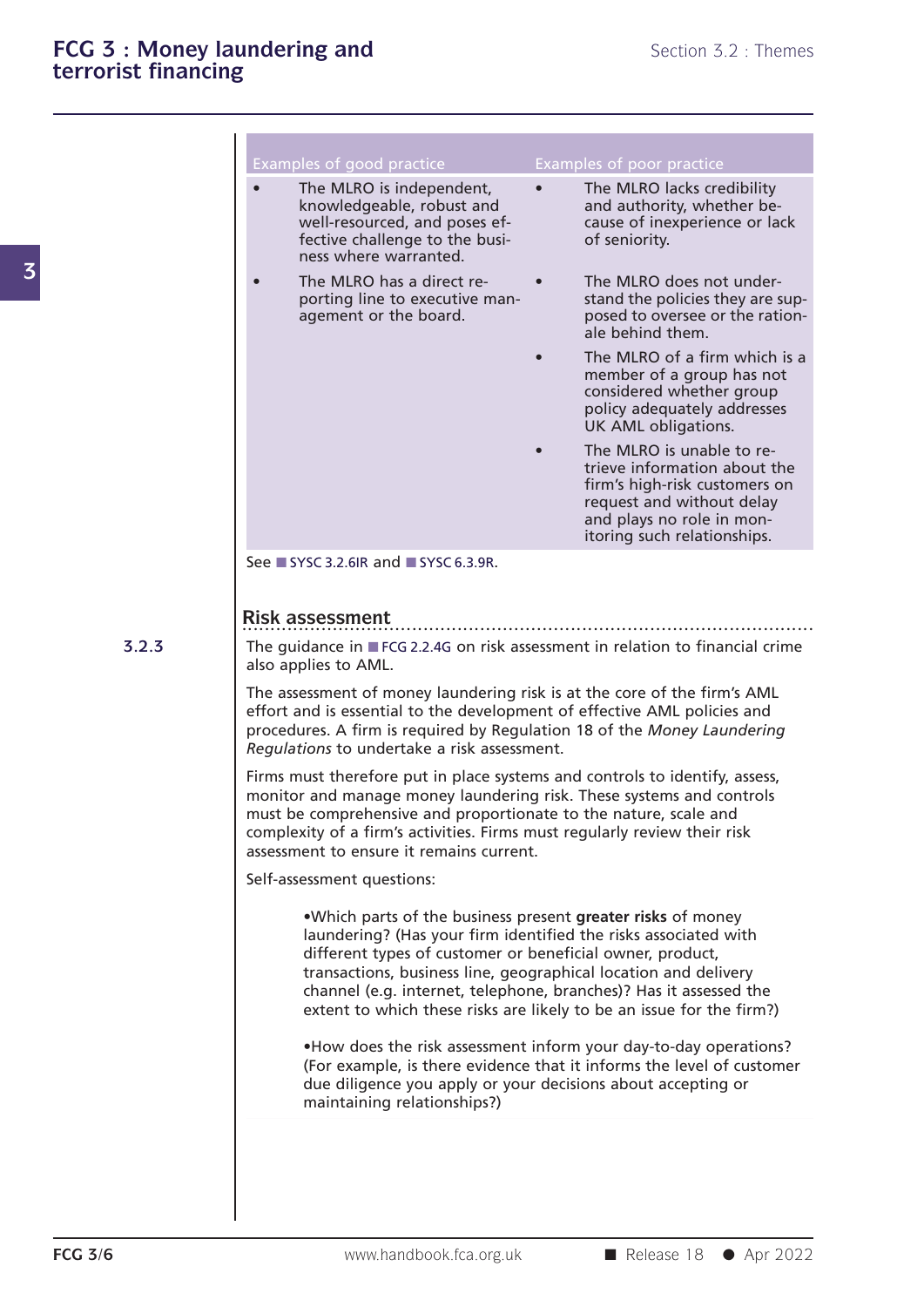| Examples of good practice                                                                                                                                                                                                                                                                                                                                                                                    | <b>Examples of poor practice</b>                                                                                                                                                     |  |
|--------------------------------------------------------------------------------------------------------------------------------------------------------------------------------------------------------------------------------------------------------------------------------------------------------------------------------------------------------------------------------------------------------------|--------------------------------------------------------------------------------------------------------------------------------------------------------------------------------------|--|
| There is evidence that the firm's risk<br>$\bullet$<br>assessment informs the design of anti-<br>money laundering controls.                                                                                                                                                                                                                                                                                  | An inappropriate risk<br>classification system<br>makes it almost imposs-<br>ible for a relationship to<br>be classified as 'high<br>risk'.                                          |  |
| The firm has identified good sources<br>$\bullet$<br>of information on money laundering<br>risks, such as National Risk Assess-<br>ments, ESA Guidelines, FATF mutual<br>evaluations and typology reports,<br>NCA alerts, press reports, court judge-<br>ments, reports by non-governmental<br>organisations and commercial due dili-<br>gence providers.                                                    | Higher risk countries are<br>allocated low-risk scores<br>to avoid enhanced due<br>diligence measures.                                                                               |  |
| Consideration of money laundering<br>$\bullet$<br>risk associated with individual busi-<br>ness relationships takes account of fac-<br>tors such as:<br>company structures;<br>political connections;<br>country risk;<br>the customer's or beneficial<br>owner's reputation;<br>source of wealth;<br>source of funds;<br>expected account activity;<br>sector risk; and<br>involvement in public contracts. | Relationship managers<br>are able to override cus-<br>tomer risk scores with-<br>out sufficient evidence<br>to support their<br>decision.                                            |  |
| The firm identifies where there is a<br>$\bullet$<br>risk that a relationship manager<br>might become too close to customers<br>to identify and take an objective view<br>of the money laundering risk. It man-<br>ages that risk effectively.                                                                                                                                                               | Risk assessments on<br>money laundering are<br>unduly influenced by<br>the potential profitabil-<br>ity of new or existing re-<br>lationships.<br>The firm cannot evid-<br>$\bullet$ |  |
|                                                                                                                                                                                                                                                                                                                                                                                                              | ence why customers are<br>rated as high, medium<br>or low risk.                                                                                                                      |  |
|                                                                                                                                                                                                                                                                                                                                                                                                              | A UK branch or subsidi-<br>ary relies on group risk<br>assessments without as-<br>sessing their compliance<br>with UK AML re-<br>quirements.                                         |  |
| See regulation 18 of the Money Laundering Regulations, ■ SYSC 3.2.6AR,<br>$\blacksquare$ SYSC 3.2.6CR, $\blacksquare$ SYSC 6.3.1R and $\blacksquare$ SYSC 6.3.3R.                                                                                                                                                                                                                                            |                                                                                                                                                                                      |  |
| Customer due diligence (CDD) checks<br>Firms must identify their customers and, where applicable, their beneficial<br>owners, and then verify their identities. Firms must also understand the<br>purpose and intended nature of the customer's relationship with the firm                                                                                                                                   |                                                                                                                                                                                      |  |

**3.2.4**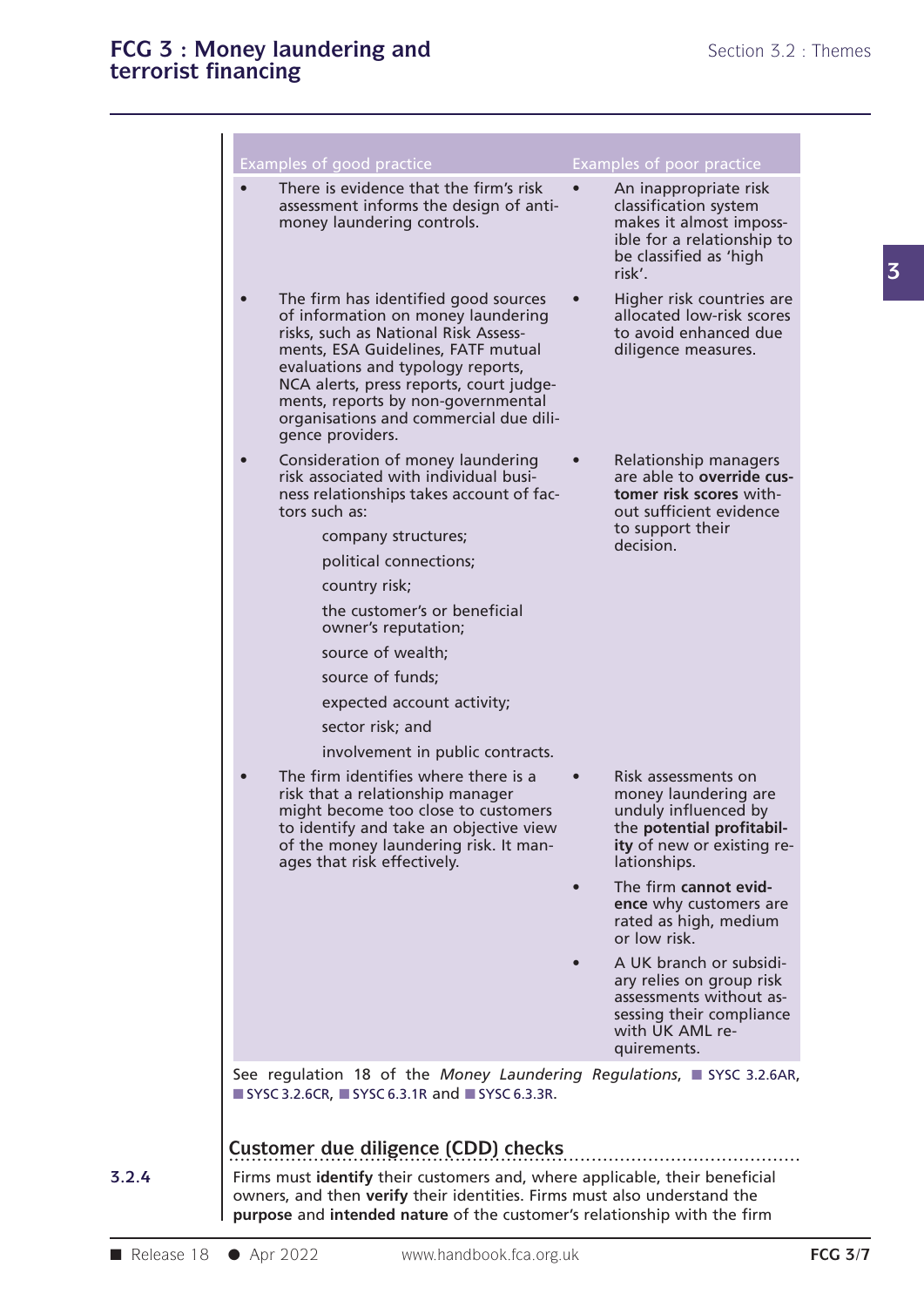**3**

and collect information about the customer and, where relevant, beneficial<br>owner. This should be sufficient to obtain a complete picture of the risk<br>associated with the business relationship and provide a meaningful basis and collect information about the customer and, where relevant, beneficial<br>owner. This should be sufficient to obtain a complete picture of the risk<br>associated with the business relationship and provide a meaningful basis and collect information about the customer and, where relevant, beneficial<br>owner. This should be sufficient to obtain a complete picture of the risk<br>associated with the business relationship and provide a meaningful basis and collect information abou<br>owner. This should be sufficie<br>associated with the business<br>subsequent monitoring.<br>Firms should note that CDD r and collect information about the customer and, where relevant, beneficial<br>owner. This should be sufficient to obtain a complete picture of the risk<br>associated with the business relationship and provide a meaningful basis and collect information about the customer and, where relevant, beneficial<br>owner. This should be sufficient to obtain a complete picture of the risk<br>associated with the business relationship and provide a meaningful basis

purpose. This should be sufficient to obtain a complete picture of the risk associated with the business relationship and provide a meaningful basis for subsequent monitoring.<br>Firms should note that CDD measures also apply associated with the business relationship and provide a meaningful basis subsequent monitoring.<br>Subsequent monitoring.<br>Firms should note that CDD measures also apply when contacting an ex<br>customer as part of any legal duty subsequent monitoring.<br>Firms should note that CDD measures also apply when contacting an existing<br>customer as part of any legal duty in the course of a calendar year for the<br>purpose of reviewing information which is releva Firms should note that CDD measures also apply when contacting an existing<br>customer as part of any legal duty in the course of a calendar year for the<br>purpose of reviewing information which is relevant to the risk assessme customer as part of any legal duty in the course of a calendar year for purpose of reviewing information which is relevant to the risk assess the customer, and relates to beneficial ownership of the customer.<br>Firms should

purpose of reviewing information which is relevant to the risk assessment of<br>the customer, and relates to beneficial ownership of the customer.<br>Firms should also note that CDD measures must also be applied when the<br>relevan Firms should also note that CDD measures must also be applied when relevant person has to contact an existing customer in order to fulfil a duty under the International Tax Compliance Regulations 2015.<br>CDD measures must al

the customer, and relates to beneficial ownership of the customer.<br>Firms should also note that CDD measures must also be applied when the<br>relevant person has to contact an existing customer in order to fulfil any<br>duty unde relevant person has to contact an existing customer in order to fulfil any<br>duty under the International Tax Compliance Regulations 2015.<br>CDD measures must also include taking reasonable steps to understand the<br>ownership an

duty under the International Tax Compliance Regulations 2015.<br>CDD measures must also include taking reasonable steps to understand the<br>ownership and control structure of a customer where the customer is a legal<br>person, tru CDD measures must also include taking reasonable steps to understand the<br>ownership and control structure of a customer where the customer is a legal<br>person, trust, company, foundation or similar legal arrangement.<br>Firms ar ownership and control structure of a customer where the customer is a legal<br>person, trust, company, foundation or similar legal arrangement.<br>Firms are required to keep written records in circumstances where all<br>possible me person, trust, company, foundation or similar legal arrangement.<br>Firms are required to keep written records in circumstances where all<br>possible means of identifying the beneficial owner of a *body corporate* have<br>been take Firms are required to keep written records in circumstances where all<br>possible means of identifying the beneficial owner of a *body corporate* have<br>been taken and the beneficial cannot be identified satisfactorily or at al Firms are required to keep written records in circumstances where all<br>possible means of identifying the beneficial owner of a *body corporate* have<br>been taken and the beneficial cannot be identified satisfactorily or at al possible means of identifying<br>been taken and the beneficia<br>circumstances where the bene<br>identified, reasonable measur<br>senior person in the *body cor*,<br>firms should keep written rec<br>difficulties encountered.<br>Firms are requi circumstances where the beneficial owner of a *body corporate* cannot be<br>identified, reasonable measures must be taken to verify the identity of the<br>senior person in the *body corporate* responsible for managing it. In doi identified, reasonable measures must be taken to verify the identity of the<br>senior person in the *body corporate* responsible for managing it. In doing so,<br>firms should keep written records made of the actions taken and an

Senior person in the *body corporate* responsible for managing it. In doing so,<br>firms should keep written records made of the actions taken and any<br>difficulties encountered.<br>Firms are required to collect proof of company r firms should keep written records made of the actions taken and any<br>difficulties encountered.<br>Firms are required to collect proof of company registration (or an excerpt<br>from the register) before establishing a business rel difficulties encountered.<br>Firms are required to collect proof of company registration (or an excerpt<br>from the register) before establishing a business relationship with certain<br>legal entities including a company subject to Firms are required to collect proof of company registration (or an excerpt<br>from the register) before establishing a business relationship with certain<br>legal entities including a company subject to the requirements of Part Firms are required to collect proot of company registration (or an excerpt<br>from the register) before establishing a business relationship with certain<br>legal entities including a company subject to the requirements of Part from the register) before establishing a business relationship with certain<br>legal entities including a company subject to the requirements of Part 21A or<br>the Companies Act 2006, a limited liability partnership or an eligib the Companies Act 2006, a limited liability partnership or an eligible Scottish<br>partnership. Firms are required to report to Companies House discrepancies<br>between this information and information which otherwise becomes<br>av partnership.Firms are required to report to Companies House discrepancies<br>between this information and information which otherwise becomes<br>available to them in the course of complying with the *Money Laundering*<br>Regulatio For the information and information which otherwise becomes<br>available to them in the course of complying with the *Money Laundering*<br>Regulations. Firms may wish to refer to further guidance from the<br>Companies House.<br>In sit available to them in the course of complying with the *Money Laundering*<br>Regulations. Firms may wish to refer to further guidance from the<br>Companies House.<br>In situations where the money laundering risk associated with the

Regulations. Firms may wish to refer to turther guidance from the<br>Companies House.<br>In situations where the money laundering risk associated with the business<br>relationship is increased, banks must carry out additional, enha Companies House.<br>
In situations where the money laundering risk associated with the business<br>
relationship is increased, banks must carry out additional, enhanced due<br>
diligence (EDD). FCG 3.2.8G below considers enhanced d In situations where the money laundering risk associated with the relationship is increased, banks must carry out additional, enhandiligence (EDD). **FGG 3.2.8G below considers enhanced due diligent Where a firm cannot appl** 

relationship is increased, banks must carry out additional, enhanced due<br>diligence (EDD). FFCG 3.2.8G below considers enhanced due diligence.<br>Where a firm cannot apply customer due diligence measures, including<br>where a fir

diligence (EDD). **F**CG 3.2.8G below considers enhanced due diligence.<br>Where a firm cannot apply customer due diligence measures, including<br>where a firm cannot be satisfied that it knows who the beneficial owner is, it<br>must Where a firm cannot apply customer due diligence measures, including<br>where a firm cannot be satisfied that it knows who the beneficial owner is, it<br>must not enter into, or continue, the business relationship.<br>Firms should where a firm cannot be satisfied that it knows who the beneficial owner is, it<br>must not enter into, or continue, the business relationship.<br>Firms should note that an electronic identification process may be regarded<br>as a r must not enter into, or continue, the business relationship.<br>Firms should note that an electronic identification process may be regarded<br>as a reliable source for the purposes of CDD verification where that process is<br>indep identity. Self-assessment questions:<br>
•Self-assessment questions: •Does your firm and misuse and capable of providing an appropriate level of assuran<br>
fraud and misuse and capable of providing an appropriate level of assuran<br>
that t Person claiming a part<br>
Sessment questions:<br>
Poes your firm apply consitive way?<br>
Po your CDD processes

**FCG 3/8** www.handbook.fca.org.uk ■ Release 18 ● Apr 2022 •Does your firm apply **customer due diligence** procedures in a risk-<br>•Do your CDD processes provide you with a **comprehensive**<br>•Do your CDD processes provide you with a **comprehensive**<br>understanding of the risk associated **•**Does your firm apply **customer due diligence** procedures in a risk-<br>•Do your CDD processes provide you with a **comprehensive**<br>•Do your CDD processes provide you with a **comprehensive**<br>understanding of the risk associate relationships?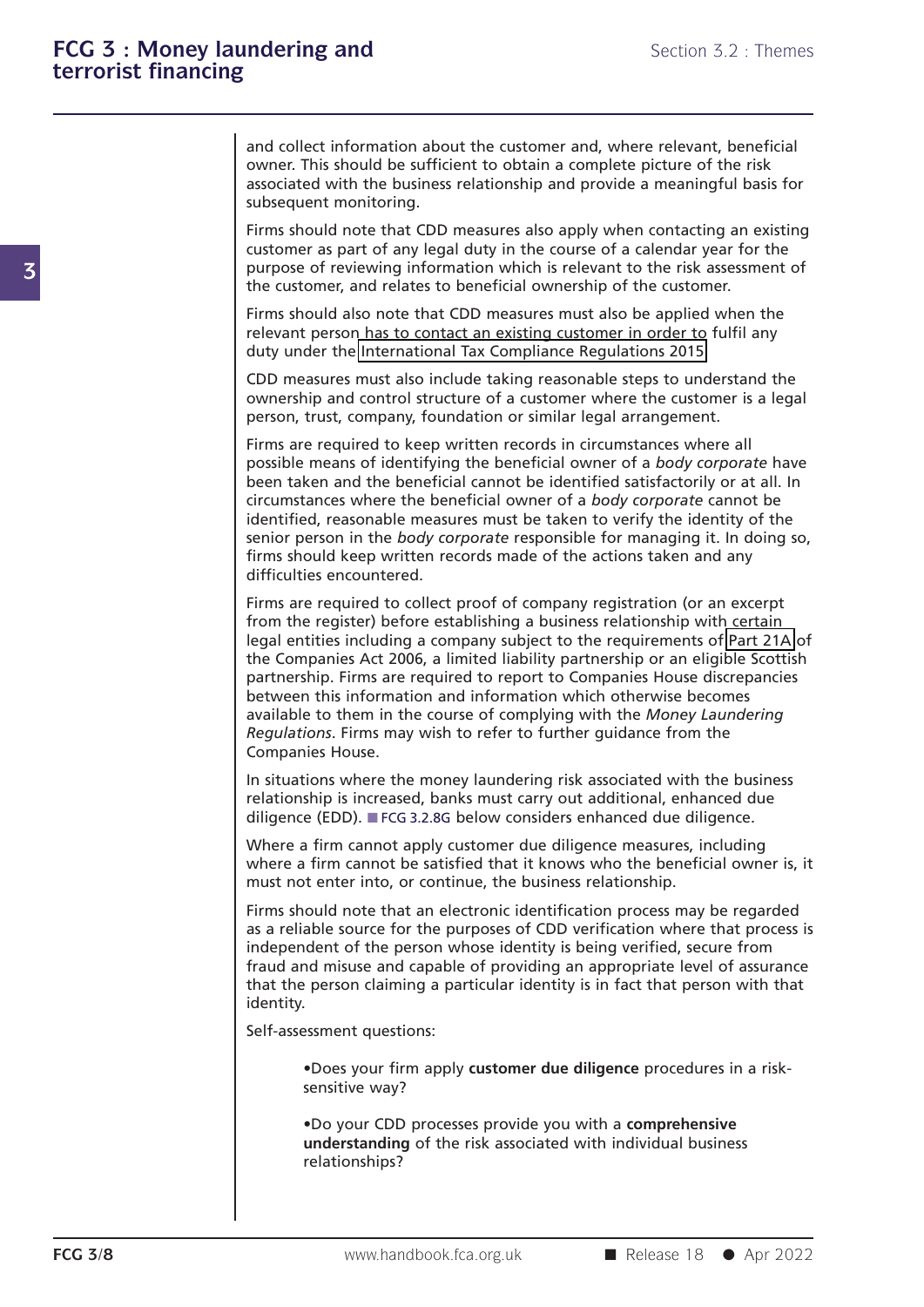**examplement in the customer's densition** S.2 : Themes<br>
•How does the firm **identify** the customer's **beneficial owner**(**s**)? Are<br>
you satisfied that your firm takes risk-based and adequate steps to<br>
yerify the beneficial Section 5.2 : Theme<br>
Section 5.2 : Theme<br>
Section 5.2 : Theme<br>
Section 5.2 : Theme<br>
Section 5.2 : Theme<br>
Section 5.2 : Theme<br>
Section 5.2 : Theme<br>
Section 5.2 : Theme<br>
Section 5.2 : Theme<br>
Section 5.2 : Theme<br>
Section 5.2 • How does the firm **identify** the customer's **beneficial owner(s)**? Are you satisfied that your firm takes risk-based and adequate steps to verify the beneficial owner's identity in all cases? Do you understand the ration • How does the firm **identify** the customer's **beneficial owner(s)**? Are you satisfied that your firm takes risk-based and adequate steps to verify the beneficial owner's identity in all cases? Do you understand the ration structures? •How does the firm **identify** the customer's **beneficial owner(s**)? Are you satisfied that your firm takes risk-based and adequate steps to verify the beneficial owner's identity in all cases? Do you understand the rationa verify the beneficial owner's identity in all cases? Do you understand<br>the rationale for beneficial owners using complex corporate<br>structures?<br>• Are procedures sufficiently flexible to cope with customers who

| Examples of good practice                                                                                                                                                                                                         | Examples of poor practice                                                                                                                                         |  |
|-----------------------------------------------------------------------------------------------------------------------------------------------------------------------------------------------------------------------------------|-------------------------------------------------------------------------------------------------------------------------------------------------------------------|--|
| A firm which uses e.g.<br>$\bullet$<br>electronic verification<br>checks or PEPs data-<br><b>bases</b> understands<br>their capabilities and<br>limitations.                                                                      | Procedures are not risk-based: the firm<br>applies the same CDD measures to prod-<br>ucts and customers of varying risk.                                          |  |
| The firm can cater for<br>$\bullet$<br>customers who lack<br>common forms of ID<br>(such as the socially ex-<br>cluded, those in care,<br>etc).                                                                                   | The firm has no method for tracking<br>$\bullet$<br>whether checks on customers are<br>complete.                                                                  |  |
| The firm understands<br>$\bullet$<br>and documents the<br>ownership and control<br>structures (including<br>the reasons for any<br>complex or opaque cor-<br>porate structures) of<br>customers and their be-<br>neficial owners. | The firm allows language difficulties or<br>$\bullet$<br>customer objections to get in the way<br>of proper questioning to obtain neces-<br>sary CDD information. |  |
| The firm obtains in-<br>$\bullet$<br>formation about the<br>purpose and nature of<br>the business relation-<br>ship sufficient to be sat-<br>isfied that it under-<br>stands the associated<br>money laundering risk.             | Staff do less CDD because a customer is<br>referred by senior executives or influen-<br>tial people.                                                              |  |
| Staff who approve new •<br>$\bullet$<br>or ongoing business re-<br>lationships satisfy<br>themselves that the<br>firm has obtained ad-<br>equate CDD informa-<br>tion before doing so.                                            | The firm has no procedures for dealing<br>with situations requiring enhanced due<br>diligence. This breaches the Money<br>Laundering Regulations.                 |  |
|                                                                                                                                                                                                                                   | The firm fails to consider:                                                                                                                                       |  |
|                                                                                                                                                                                                                                   | any individuals who ultimately<br>control more than 25% of shares<br>or voting rights of a corporate<br>customer;                                                 |  |
|                                                                                                                                                                                                                                   | any individuals who exercise con-<br>trol over the management of a<br>corporate customer; and                                                                     |  |
|                                                                                                                                                                                                                                   | any individuals who control the<br>body corporate                                                                                                                 |  |
|                                                                                                                                                                                                                                   | when identifying and verifying the cus-                                                                                                                           |  |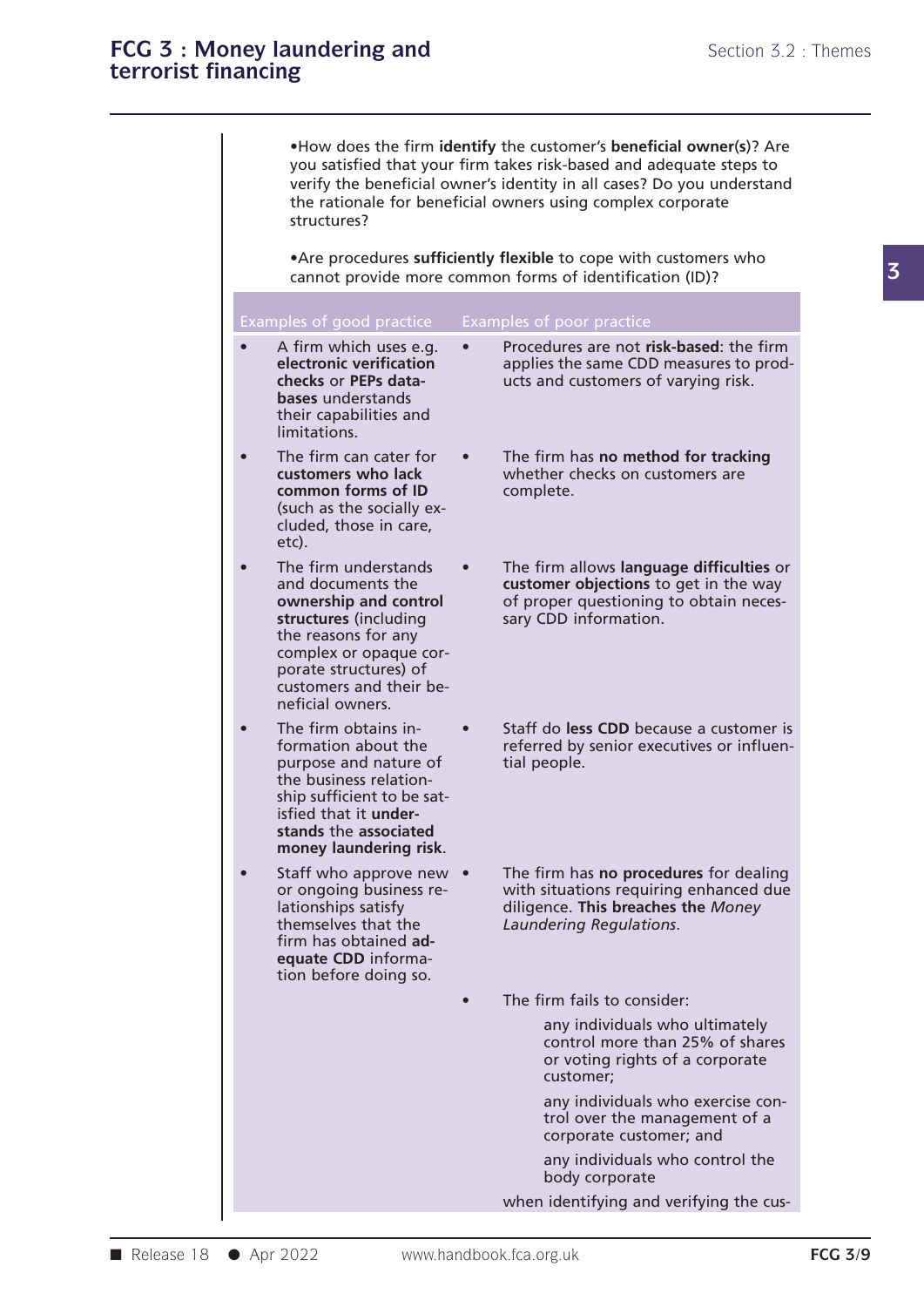Section 5.2<br>Examples of good practice Examples of poor practice<br>Examples of good practice Examples of poor practice<br>tomer's beneficial owners. This

ples of poor practice<br>tomer's beneficial owners. **This**<br>breaches the *Money Laundering Re-*<br>*qulations.* Examples of good practice Examples of poor practice<br> **breaches the** *Money Laundering Regulations*.<br> **See regulations 5, 6, 27, 28, 30A, 31, 33, 34 and 35 of the** *Money Laundering* 

Examples of good practice Examples of poor practice<br> **tomer's beneficial owners. This**<br> **breaches the** *Money Laundering Regulations***.<br>
See regulations 5, 6, 27, 28, 30A, 31, 33, 34 and 35 of the** *Money Laundering***<br>** *Regula* 

**3.2.5**

tomer's beneficial owners. This<br>
breaches the Money Laundering Re-<br>
gulations.<br>
See regulations 5, 6, 27, 28, 30A, 31, 33, 34 and 35 of the Money Laundering<br>
Regulations.<br> **Ongoing monitoring**<br>
............................ **Communister Sensitive basis.** Ongoing monitoring means scrutinising transactions in a<br>A firm must conduct ongoing monitoring of its business relationships on a<br>risk-sensitive basis. Ongoing monitoring means **scrutinising Ongoing monitoring**<br>A firm must conduct ongoing monitoring of its business relationships on a<br>risk-sensitive basis. Ongoing monitoring means **scrutinising transactions** to<br>ensure that they are consistent with what the fir **Curies Containstance Consumers and taking steps in the firm must conduct ongoing monitoring of its business relationships on a risk-sensitive basis. Ongoing monitoring means <b>scrutinising transactions** to ensure that they **Ongoing monitoring**<br>A firm must conduct ongoing monitoring of its business relationships on a<br>risk-sensitive basis. Ongoing monitoring means **scrutinising transactions** to<br>ensure that they are consistent with what the fir documents, data and information obtained in the CDD context (including the plationships on a risk-sensitive basis. Ongoing monitoring means **scrutinising transactions** to ensure that they are consistent with what the firm risk-sensitive basis. Ongoing monitoring means **scrutinising transactions** to ensure that they are consistent with what the firm knows about the customer, and taking steps to ensure that the firm's knowledge about the busi risk-sensitive basis. Ongoing monitoring means **scrutinising transactions** to<br>ensure that they are consistent with what the firm knows about the<br>customer, and taking steps to ensure that the firm's knowledge about the<br>busi ensure that they are consistent with what the firm knows about the<br>customer, and taking steps to ensure that the firm's knowledge about the<br>business relationship remains current. As part of this, firms must keep<br>documents, business relationship redocuments, data and information about the relationship) up to dat truth or adequacy of p (see TFCG 3.2.4G).<br>Where the risk association documents, data and information obtained in the CDD context (including<br>information about the purpose and intended nature of the business<br>relationship) up to date. It must apply CDD measures where it doubts the<br>truth or ade information about the purpose and intended nature of the business<br>relationship) up to date. It must apply CDD measures where it doubts the<br>truth or adequacy of previously obtained documents, data or information<br>(see FCG 3. relationship) up to date. It must apply CDD measures where it doubts t<br>truth or adequacy of previously obtained documents, data or informat<br>(see FCG 3.2.4G).<br>Where the risk associated with the business relationship is incr

Fruth or adequacy of previously obtained documents, data or information<br>
(see FCG 3.2.4G).<br>
Where the risk associated with the business relationship is increased, firms<br>
must carry out enhanced ongoing monitoring of the bu

Implementations are the business relationship.<br>
1998 provides guidance on enhanced ongoing monitoring.<br>
1998 essment questions:<br>
• How are transactions **monitored** to spot potential money<br>
Indundering? Are you satisfied th Autorian Sessment questions:<br>
Also provides guidance on enhanced ongoing monitoring.<br>
Also are transactions **monitored** to spot potential money<br>
laundering? Are you satisfied that your monitoring (whether<br>
automatic, manua **Example 12 Sections:**<br>
• How are transactions **monitored** to spot potential money<br>
laundering? Are you satisfied that your monitoring (whether<br>
automatic, manual or both) is adequate and effective considering<br>
such factor •How are transactions **monitored** to spot potential money<br>laundering? Are you satisfied that your monitoring (whether<br>automatic, manual or both) is adequate and effective considering<br>such factors as the size, nature and co •How are transactions **monitored** to spot pote<br>laundering? Are you satisfied that your monit<br>automatic, manual or both) is adequate and e<br>such factors as the size, nature and complexity<br>•Does the firm **challenge** unusual a

automatic, manual or both) is adequate and effective considering<br>
such factors as the size, nature and complexity of your business?<br>
•Does the firm **challenge** unusual activity and explanations provided<br>
by the customer wh such factors as the size, nature and complexity of your business?<br>
•Does the firm challenge unusual activity and explanations provided<br>
by the customer where appropriate?<br>
•How are **unusual transactions** reviewed? (Many al Other the firm challenge unusual activity and explanations provided<br>by the customer where appropriate?<br>
•How are **unusual transactions** reviewed? (Many alerts will be false<br>
alarms, particularly when generated by automated How are **unusual transactions** r<br>alarms, particularly when generations your firm decide whether k<br>How do you feed the **findings** is<br>customer's risk profile?

|          | $\alpha$ . The particularly miles in generated by adtomated systems from<br>does your firm decide whether behaviour really is suspicious?)                 |           |                                                                                                                                                                                        |
|----------|------------------------------------------------------------------------------------------------------------------------------------------------------------|-----------|----------------------------------------------------------------------------------------------------------------------------------------------------------------------------------------|
|          | . How do you feed the findings from monitoring back into the<br>customer's risk profile?                                                                   |           |                                                                                                                                                                                        |
|          | Examples of good practice                                                                                                                                  |           | Examples of poor practice                                                                                                                                                              |
|          | A large retail firm<br>complements its other efforts<br>to spot potential money laun-<br>dering by using an automated<br>system to monitor<br>transactions |           | The firm fails to take ad-<br>equate measures to under-<br>stand the risk associated with<br>the business relationship and<br>is therefore unable to conduct<br>meaningful monitoring. |
|          | Where a firm uses automated<br>transaction monitoring sys-<br>tems, it understands their cap-<br>abilities and limitations.                                | $\bullet$ | The MLRO can provide little<br>evidence that unusual transac-<br>tions are brought to their<br>attention.                                                                              |
|          | Small firms are able to apply<br>credible manual procedures to                                                                                             |           | Staff always accept a cus-<br>tomer's explanation for un-                                                                                                                              |
|          |                                                                                                                                                            |           |                                                                                                                                                                                        |
| FCG 3/10 | www.handbook.fca.org.uk                                                                                                                                    |           | Release 18<br>• Apr 2022                                                                                                                                                               |
|          |                                                                                                                                                            |           |                                                                                                                                                                                        |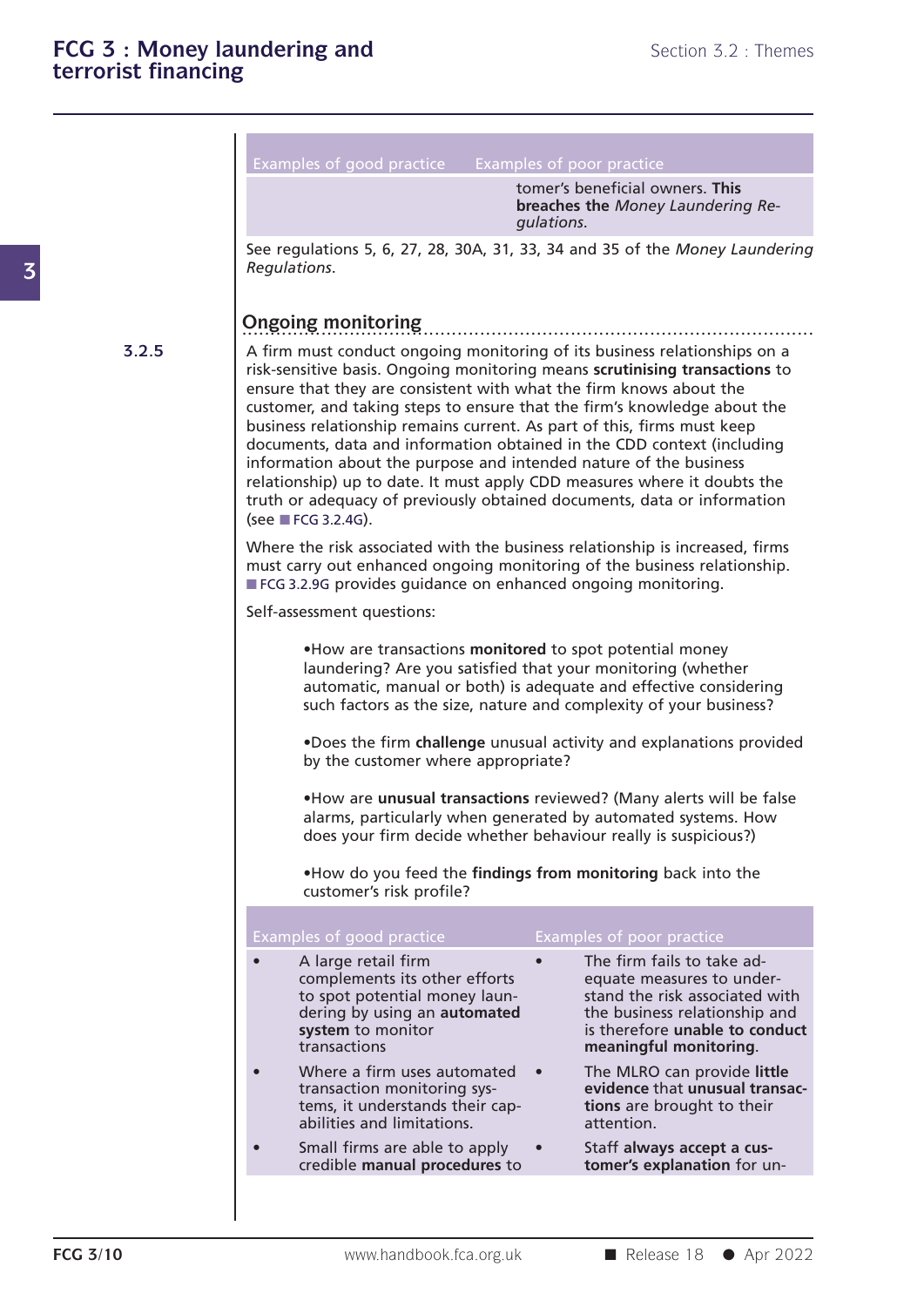| Toney faundering and<br>financing                                                                                                                                                                                                              | Section 5.2 : Themes                                                                                                                                            |
|------------------------------------------------------------------------------------------------------------------------------------------------------------------------------------------------------------------------------------------------|-----------------------------------------------------------------------------------------------------------------------------------------------------------------|
|                                                                                                                                                                                                                                                |                                                                                                                                                                 |
|                                                                                                                                                                                                                                                |                                                                                                                                                                 |
| Examples of good practice                                                                                                                                                                                                                      | <b>Examples of poor practice</b>                                                                                                                                |
| scrutinise customers'<br>behaviour.                                                                                                                                                                                                            | usual transactions at face<br>value and do not probe<br>further.                                                                                                |
| The 'rules' underpinning mon-<br>itoring systems are under-<br>stood by the relevant staff<br>and updated to reflect new<br>trends.                                                                                                            | The firm does not take risk-<br>sensitive measures to ensure<br>CDD information is up to<br>date. This is a breach of the<br>Money Laundering Re-<br>gulations. |
| The firm uses monitoring re-<br>sults to review whether CDD<br>remains adequate.                                                                                                                                                               |                                                                                                                                                                 |
| The firm takes advantage of<br>customer contact as an oppor-<br>tunity to update due diligence<br>information.                                                                                                                                 |                                                                                                                                                                 |
| Customer-facing staff are en-<br>gaged with, but do not con-<br>trol, the ongoing monitoring<br>of relationships.                                                                                                                              |                                                                                                                                                                 |
| The firm updates CDD in-<br>formation and reassesses the<br>risk associated with the busi-<br>ness relationship where mon-<br>itoring indicates material<br>changes to a customer's<br>profile.                                                |                                                                                                                                                                 |
| See regulations 27, 28(11), 33, 34 of the Money Laundering Regulations.                                                                                                                                                                        |                                                                                                                                                                 |
| Source of wealth and source of funds                                                                                                                                                                                                           |                                                                                                                                                                 |
| ongoing monitoring and due diligence purposes because it can help firms<br>ascertain whether the level and type of transaction is consistent with the<br>a PEP.                                                                                | Establishing the source of funds and the source of wealth can be useful for<br>firm's knowledge of the customer. It is a requirement where the customer is      |
| 'Source of wealth' describes how a customer or beneficial owner acquired<br>their total wealth.                                                                                                                                                |                                                                                                                                                                 |
| 'Source of funds' refers to the origin of the funds involved in the business<br>the funds, for example salary payments or sale proceeds, as well as the<br>means through which the customer's or beneficial owner's funds were<br>transferred. | relationship or occasional transaction. It refers to the activity that generated                                                                                |
|                                                                                                                                                                                                                                                |                                                                                                                                                                 |

transferred. "Source of funds" refers to the origin of the funds involved in the business<br>relationship or occasional transaction. It refers to the activity that generated<br>the funds, for example salary payments or sale proceeds, as well relationship or occasional transaction. It refers to the activity that generated<br>the funds, for example salary payments or sale proceeds, as well as the<br>means through which the customer's or beneficial owner's funds were<br>t

Regulation 28(11) and Regulations 33 and 35 of the *Money Laundering<br>
Regulations* and of *FCG*. Nothing in *FCG* prevents the use of 'source of funds<br>
as evidence' in situations where this is appropriate.<br> **FCG 3/11**<br> **FC** the funds, for example salary payments or sale proceeds, as well as the<br>means through which the customer's or beneficial owner's funds were<br>transferred.<br>The JMLSG's guidance provides that, in situations where the risk of m means through which the customer's or beneficial owner's funds were<br>transferred.<br>The JMLSG's guidance provides that, in situations where the risk of money<br>laundering/terrorist financing is very low and subject to certain c transferred.<br>The JMLSG's guidance provides that, in situations where the risk of money<br>laundering/terrorist financing is very low and subject to certain conditions,<br>firms may assume that a payment drawn on an account in th The JMLSG's guidance provides that, in situations where the risk of money<br>laundering/terrorist financing is very low and subject to certain conditions<br>firms may assume that a payment drawn on an account in the customer's<br>n The JMLSG's guidance provides that, in situations where the risk of money<br>laundering/terrorist financing is very low and subject to certain conditions,<br>firms may assume that a payment drawn on an account in the customer's<br> Frame *Regulations* and *Regulations* and *Regulated* creation conditions, firms may assume that a payment drawn on an account in the customer's name with a UK, EU or equivalent regulated credit institution satisfied the s firms may assume that a payment drawn on an acc<br>name with a UK, EU or equivalent regulated credit<br>standard CDD requirements. This is sometimes refe<br>as evidence' and is distinct from 'source of funds' if<br>Regulation 28(11) a

**3.2.6**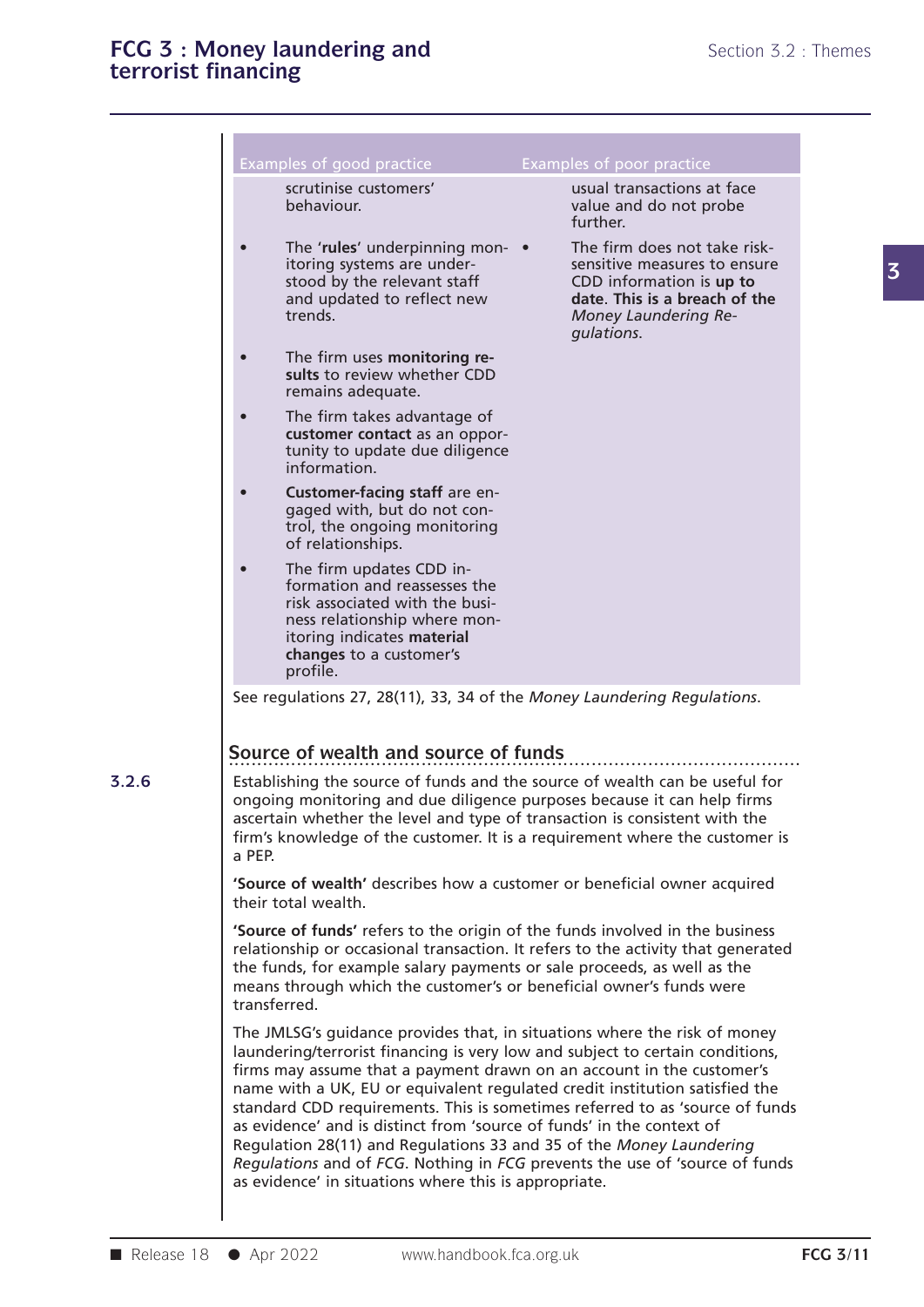Where the customer is either a PEP, a family member of a PEP or known<br>close associate of a PEP, a firm may have regard to guidance issued by the<br>ECA on the treatment of PEPs Where the customer is either a PEP, a family member of a PEP or known<br>close associate of a PEP, a firm may have regard to guidance issued by the<br>FCA on the treatment of PEPs. *FCA* on the treatment is either a PEP, a family member of a PEP or known<br>close associate of a PEP, a firm may have regard to guidance issued by the<br>*FCA* on the treatment of PEPs.<br>[Editor's Note: see https://www.fca.org.u Where the customer is either a PEP, a family member of a PEP or known<br>close associate of a PEP, a firm may have regard to guidance issued by the<br>FCA on the treatment of PEPs.<br>[**Editor's Note**: see https://www.fca.org.uk/pu

fg17-6-treatment-politically-exposed-persons-peps-money-laundering.]

**3.2.7** The law requires that firms' anti-money laundering policies and procedures Fandling higher risk situations<br> **Handling higher risk situations**<br> **Handling higher risk situations**<br> **Handling higher risk situations**<br>
The law requires that firms' anti-money laundering policies and procedures<br>
are sens FallT-6-treatment-politically-exposed-persons-peps-money-laundering.]<br> **Handling higher risk situations**<br>
The law requires that firms' anti-money laundering policies and procedures<br>
are sensitive to risks. This means that **Handling higher risk situations**<br>The law requires that firms' anti-money laundering policies and procedures<br>are sensitive to risks. This means that in higher risk situations, firms must<br>apply enhanced due diligence and on **produced a higher money is a higher money is a higher more vertex**<br>The law requires that firms' anti-money laundering policies and procedures<br>are sensitive to risks. This means that in higher risk situations, firms must<br>a Handlinghigher risk situations<br>The law requires that firms' anti-money laundering policies and procedures<br>are sensitive to risks. This means that in higher risk situations, firms must<br>apply enhanced due diligence and ongo The law requires that firms' anti-money laundering policies and procedures<br>are sensitive to risks. This means that in higher risk situations, firms must<br>apply enhanced due diligence and ongoing monitoring. **Situations that** The law requires that tirms' anti-money laundering policies and procedures<br>are sensitive to risks. This means that in higher risk situations, firms must<br>apply enhanced due diligence and ongoing monitoring. **Situations that** apply enhanced due diligence and ongoing monitoring. **Situations that** present a higher money laundering risk might include, but are not restricted to: customers linked to higher risk countries or business sectors; or who **Firms must take account of risk factors set out under regulation** of restricted to: customers linked to higher risk countries or business sectors; or who have unnecessarily complex or opaque beneficial ownership structure For customers linked to higher risk countries or business sectors; or who have<br>unnecessarily complex or opaque beneficial ownership structures; and<br>transactions which are unusual, lack an obvious economic or lawful purpose

unnecessarily complex or opaque beneficial ownership structures; and<br>transactions which are unusual, lack an obvious economic or lawful purpose,<br>are complex or large or might lend themselves to anonymity.<br>Firms must take a marreactions which are unusual, lack an obvious economic or lawful purpose,<br>are complex or large or might lend themselves to anonymity.<br>Firms must take account of risk factors set out under regulation 33(6) which<br>relate to are complex or large or might lend themselves to anonymity.<br>Firms must take account of risk factors set out under regulation 33(6) which<br>relate to customer risk, product risk and geographical risk when assessing<br>whether th Firms must take account of risk factors set out under regulation 33(6) which relate to customer risk, product risk and geographical risk when assessing whether there is a high risk of money laundering or terrorist financin **Specific enhanced due diligence measures have to be applied:**<br> **Specifical right** studient there is a high risk of money laundering or terrorist financing in a particular situation and the extent of measures which should

Institution or financial institutions also set out some scenarios in which<br>then thanced due diligence measures have to be applied:<br>
•Correspondent relationships: where a correspondent credit<br>
institution or financial insti Final imagine measures also set out some scenarios in which<br>
enhanced due diligence measures have to be applied:<br>
•Correspondent relationships: where a correspondent credit<br>
institution or financial institution is outside risk *numering Regulations* also set out some scenarios in which<br>
enhanced due diligence measures have to be applied:<br>
•Correspondent relationships: where a correspondent credit<br>
institution or financial institution is out enhanced due diligence measures have to be applied:<br>•Correspondent relationships: where a correspondent credit<br>institution or financial institution is outside the EEA, the UK credit or<br>financial institution should apply ED •Correspondent relationships: where a correspondent credit institution or financial institution is outside the EEA, the UK credit or financial institution should apply EDD measures commensurate to the risk of the relations •Correspondent relationships: where a correspondent credit institution or financial institution is outside the EEA, the UK credit or financial institution should apply EDD measures commensurate to the risk of the relation institution or financial institution is outside the EEA, the UK credit or<br>financial institution should apply EDD measures commensurate to the<br>risk of the relationship. This can include in higher risk situations<br>thoroughly financial institution should apply EDD measures commensurate to the<br>risk of the relationship. This can include in higher risk situations<br>thoroughly understanding its correspondent's business, reputation,<br>and the quality of risk of the relationship. This can include in higher risk situations<br>thoroughly understanding its correspondent's business, reputation,<br>and the quality of its defences against money laundering and<br>terrorist financing. Seni **contains and the symbol symbol set as a periodic set soutiding a new correspondent relationship. JMLSG**<br> **contained sets out how firms should apply EDD in differing**<br> **correspondent trading relationships.**<br> **ePolitically** 

before establishing a new correspondent relationship. JMLSG<br>guidance sets out how firms should apply EDD in differing<br>correspondent trading relationships.<br><br>**•Politically exposed persons (PEPs), family members and known<br>clo** guidance sets out how firms should apply EDD in differing<br>correspondent trading relationships.<br>
• Politically exposed persons (PEPs), family members and known<br>
close associates of a PEP: a PEP is a person entrusted with a<br> correspondent trading relationships.<br>
• Politically exposed persons (PEPs), family members and known<br>
close associates of a PEP: a PEP is a person entrusted with a<br>
prominent public function, other than as a middle-ranking •Politically exposed persons (PEPs), family members and known<br>close associates of a PEP: a PEP is a person entrusted with a<br>prominent public function, other than as a middle-ranking or more<br>junior official. PEPs (as well a •Politically exposed persons (PEPs), family members and known close associates of a PEP: a PEP is a person entrusted with a prominent public function, other than as a middle-ranking or more junior official. PEPs (as well a relationship continuing with an existing customer who became a PEP after the relationship begun. In meeting these obligations firms may prominent public function, other than as a middle-ranking or more<br>junior official. PEPs (as well as their family members and known close<br>associates) must be subject to enhanced scrutiny. A senior manager at<br>an appropriate junior official. PEPs (as well as their family members and known close<br>associates) must be subject to enhanced scrutiny. A senior manager at<br>an appropriate level of authority must also approve the initiation of<br>a business associates) must be subject to enhanced scrutiny. A senior manager at<br>an appropriate level of authority must also approve the initiation of<br>a business relationship with a PEP (or with a family member, or<br>known close associ **Example 19 System Constant Constant Constant Constant Constant Constant Constant Telationship continuing with an existing customer who became a PEP after the relationship begun. In meeting these obligations firms may have** 

relationship continuing with an existing customer who became a PEP<br>after the relationship begun. In meeting these obligations firms may<br>have regard to the *FCA's* guidance on a risk-based approach to PEPs.<br>•**Business relat** *Regulations* defines: (a)a high-risk third country: the Money Laundering<br>
(a)a high-risk third country: the Money Laundering<br>
(a)a high-risk third country as being one identified by the EU<br>
Commission by a delegated act. See EU Regulation 2016/ iness relationships or a 'relevant transaction' where either party<br>tablished in a high risk third country: the *Money Laundering*<br>ulations defines:<br>(a)a high-risk third country as being one identified by the EU<br>Commission Frankington a "Televatablished in a high risk third<br>alations defines:<br>(a)a high-risk third country as<br>Commission by a delegated a amended from time to time);

**FCG 3/12** WWW.handbook.fca.org.uk<br>
THE Release 18 ● Apr 2022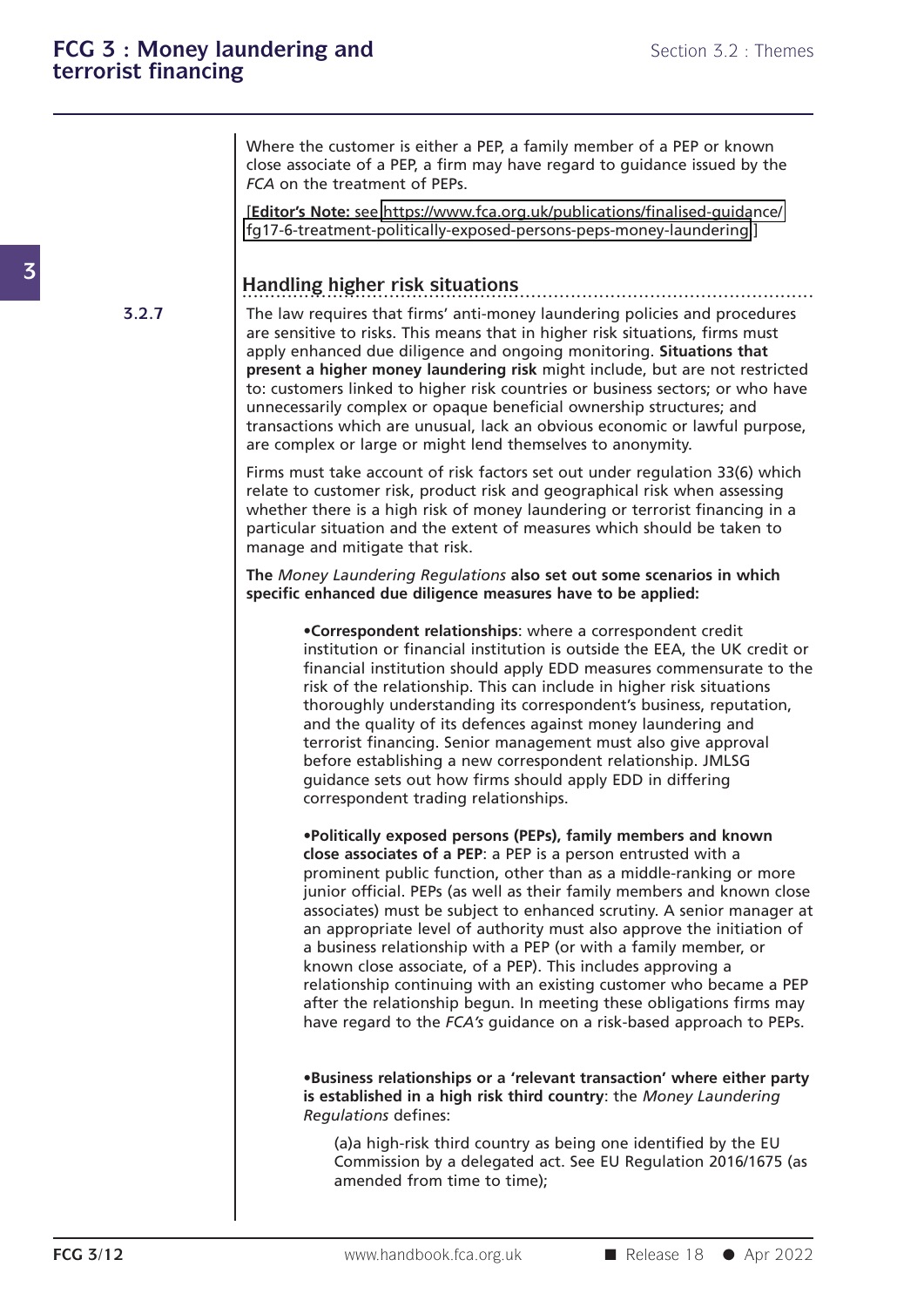Section 3.2 : Them<br>
(b)a relevant transaction as being a transaction in relation to<br>
which the relevant person is required to apply customer due<br>
diligence under Requistion 27: Section 5.2 : The<br>(b)a relevant transaction as being a transaction in relation to<br>which the relevant person is required to apply customer due<br>diligence under Regulation 27; (b)a relevant transaction as being a<br>which the relevant person is require<br>diligence under Regulation 27;<br>(c)established in a country in the cas (b)a relevant transaction as being a transaction in relation to<br>which the relevant person is required to apply customer due<br>diligence under Regulation 27;<br>(c)established in a country in the case of a legal person as being<br>

(b)a relevant transaction as being a transaction in relation to<br>which the relevant person is required to apply customer due<br>diligence under Regulation 27;<br>(c)established in a country in the case of a legal person as being (b)a relevant transaction as being a transaction in relation to<br>which the relevant person is required to apply customer due<br>diligence under Regulation 27;<br>(c)established in a country in the case of a legal person as being<br> which the relevant person is required<br>diligence under Regulation 27;<br>(c)established in a country in the case<br>the country of incorporation or princi<br>the case of a financial institution or c<br>principal regulatory authority is diligence under Regulation 2/;<br>
(c)established in a country in the case of a legal person as being<br>
the country of incorporation or principal place of business, or, in<br>
the case of a financial institution or credit institu (c)established in a country in the case of a legal person as being<br>the country of incorporation or principal place of business, or, in<br>the case of a financial institution or credit institution, where its<br>principal regulato

the country of incorporation or principal place of business, or, in<br>the case of a financial institution or credit institution, where its<br>principal regulatory authority is.<br>In these scenarios, EDD must include specified mea the case of a financial institution or credit institution, where its<br>principal regulatory authority is.<br>In these scenarios, EDD must include specified measures which<br>include obtaining additional information on the customer principal regulatory authority is.<br>In these scenarios, EDD must include specified measures which<br>include obtaining additional information on the customer, the<br>beneficial owner, the intended nature of the business relations In these scenarios, EDD must include specified measinclude obtaining additional information on the cultum be performed:<br>
• Source of funds and wealth, reasons for the transactionship<br>
• The pusiness relationship<br>
• The pus ource of funds and wealth, reasons for the transactions and senior<br>nanagement approval for the business relationship. Conducting<br>inhanced monitoring is also a requirement.<br>**Other transactions:** EDD must be performed:<br>() in

- 
- There is an unusual for the business relationship. Conducting<br>
there transactions: EDD must be performed:<br>
in any case where a transaction is complex or unusually large, or<br>
there is an unusual pattern of transactions, or anced monitoring is also a requirement.<br> **her transactions:** EDD must be performed:<br>
in any case where a transaction is complex or unusually large, or<br>
there is an unusual pattern of transactions, or the transaction or<br>
tr her transactions: EDD must be performed:<br>in any case where a transaction is complex or unusually large, or<br>there is an unusual pattern of transactions, or the transaction or<br>transactions have no apparent economic or legal her transactions: EDD must be performed:<br>in any case where a transaction is complex or unusually large, or<br>there is an unusual pattern of transactions, or the transaction or<br>transactions have no apparent economic or legal in any case where a transaction is complex or unusually large, or<br>there is an unusual pattern of transactions, or the transaction or<br>transactions have no apparent economic or legal purpose. In this<br>scenario, there are spec () in any case where a transaction is complex or unusually large, or there is an unusual pattern of transactions, or the transaction or transactions have no apparent economic or legal purpose. In this scenario, there are s there is an unusual pattern of transactions, or the transaction or<br>transactions have no apparent economic or legal purpose. In this<br>scenario, there are specified EDD measures which must include, as<br>far as reasonably possib far as reasonably possible, examining the background and<br>purpose of the transaction and increasing the degree and nature<br>of monitoring of the business relationship in which the<br>transaction is made to determine whether that far as reasonably possible, examining the background and<br>purpose of the transaction and increasing the degree and nature<br>of monitoring of the business relationship in which the<br>transaction is made to determine whether that of monitoring of the business relationship in which the<br>transaction is made to determine whether that transaction or<br>that relationship appears to be suspicious;<br>() in any other case which by its nature can present a higher
- transaction is made to determine whether that transaction or<br>that relationship appears to be suspicious;<br>() in any other case which by its nature can present a higher risk<br>money laundering or terrorist financing.<br>Where the

money laundering or terrorist financing for any other reason, credit and financial institutions must take reasonable measures to identify that relationship appears to be suspicious;<br>
() in any other case which by its nature can present a higher risk of<br>
money laundering or terrorist financing.<br>
Where the customer is the beneficiary of a life insurance policy () in any other case which by its nature can present a higher risk of<br>money laundering or terrorist financing.<br>Where the customer is the beneficiary of a life insurance policy, is a<br>legal person or a legal arrangement, and money laundering or terrorist financing.<br>
Where the customer is the beneficiary of a life insurance policy, is a<br>
legal person or a legal arrangement, and presents a high risk of<br>
money laundering or terrorist financing fo Where the customer is the beneficiary of a life insurance policy, is a legal person or a legal arrangement, and presents a high risk of money laundering or terrorist financing for any other reason, credit and financial ins I legal person or a legal arrangement, and presents a high risk of<br>money laundering or terrorist financing for any other reason, credit<br>and financial institutions must take reasonable measures to identify<br>and verify the id money laundering or terrorist financing for any other reason, credit<br>and financial institutions must take reasonable measures to identify<br>and verify the identity of the beneficial owners of that beneficiary<br>before making a

and financial institutions must take reasonable measures to identify<br>and verify the identity of the beneficial owners of that beneficiary<br>before making a payment under the life insurance policy.<br>The extent of enhanced due and verify the identity of the beneficial owners of that beneficiary<br>before making a payment under the life insurance policy.<br>The extent of enhanced due diligence measures that a firm undertakes can<br>be determined on a risk risks. The extent of enhanced due diligence measures that a firm undertakes can<br>be determined on a risk-sensitive basis. The firm must be able to<br>demonstrate that the extent of the enhanced due diligence measures it<br>applies is co **Regulations** 19, 20, 21, 28(16), 33 and 34 of the *Money Laundering*<br>**Regulations**. **Handling higher risk situations** – **enhanced due diligence (EDD)**<br>**Handling higher risk situations – enhanced due diligence (EDD)**<br>Firms

**3.2.8** Firms must apply EDD measures in situations that present a higher risk of **.....................................................................................................** Firms must apply EDD measures in situations that present a higher risk of money and the segulations.<br>
Handling higher risk<br>
Firms must apply EDD m<br>
money laundering.<br>
EDD should give firms a

**Handling higher risk situations – enhanced due diligence (EDD)**<br>Firms must apply EDD measures in situations that present a higher risk of<br>money laundering.<br>EDD should give firms a **greater understanding** of the customer a Handling higher risk situations – enhanced due diligence (EDD)<br>Firms must apply EDD measures in situations that present a higher risk of<br>money laundering.<br>EDD should give firms a **greater understanding** of the customer and Handling nigher risk situations — ennanced due diligence (EDD)<br>Firms must apply EDD measures in situations that present a higher risk of<br>money laundering.<br>EDD should give firms a **greater understanding** of the customer an Firms must apply EDD measures in situations that present a higher risk of<br>money laundering.<br>EDD should give firms a **greater understanding** of the customer and their<br>associated risk than standard due diligence. It should p **EDD** should give firms a **greater understanding** of the customer and the associated risk than standard due diligence. It should provide more certa that the customer and/or beneficial owner is who they say they are and the EDD should give firms a **greater understan**<br>associated risk than standard due diligence<br>that the customer and/or beneficial owner<br>the purposes of the business relationship a<br>opportunities to identify and deal with contract associated risk than standard due diligence. It should provide more certainty<br>that the customer and/or beneficial owner is who they say they are and that<br>the purposes of the business relationship are legitimate; as well as that the customer and/or beneficial owner is who they say they are and that<br>the purposes of the business relationship are legitimate; as well as increasing<br>opportunities to identify and deal with concerns that they are not that the customer and/or beneficial owner is who they say they are and that<br>the purposes of the business relationship are legitimate; as well as increasing<br>opportunities to identify and deal with concerns that they are not

■ FCG 3.2.3G considers risk assessment.<br>
The extent of EDD must be **commensurate to the risk** associated with the<br>
business relationship or occasional transaction but firms can decide, in most<br>
cases, which aspects of CDD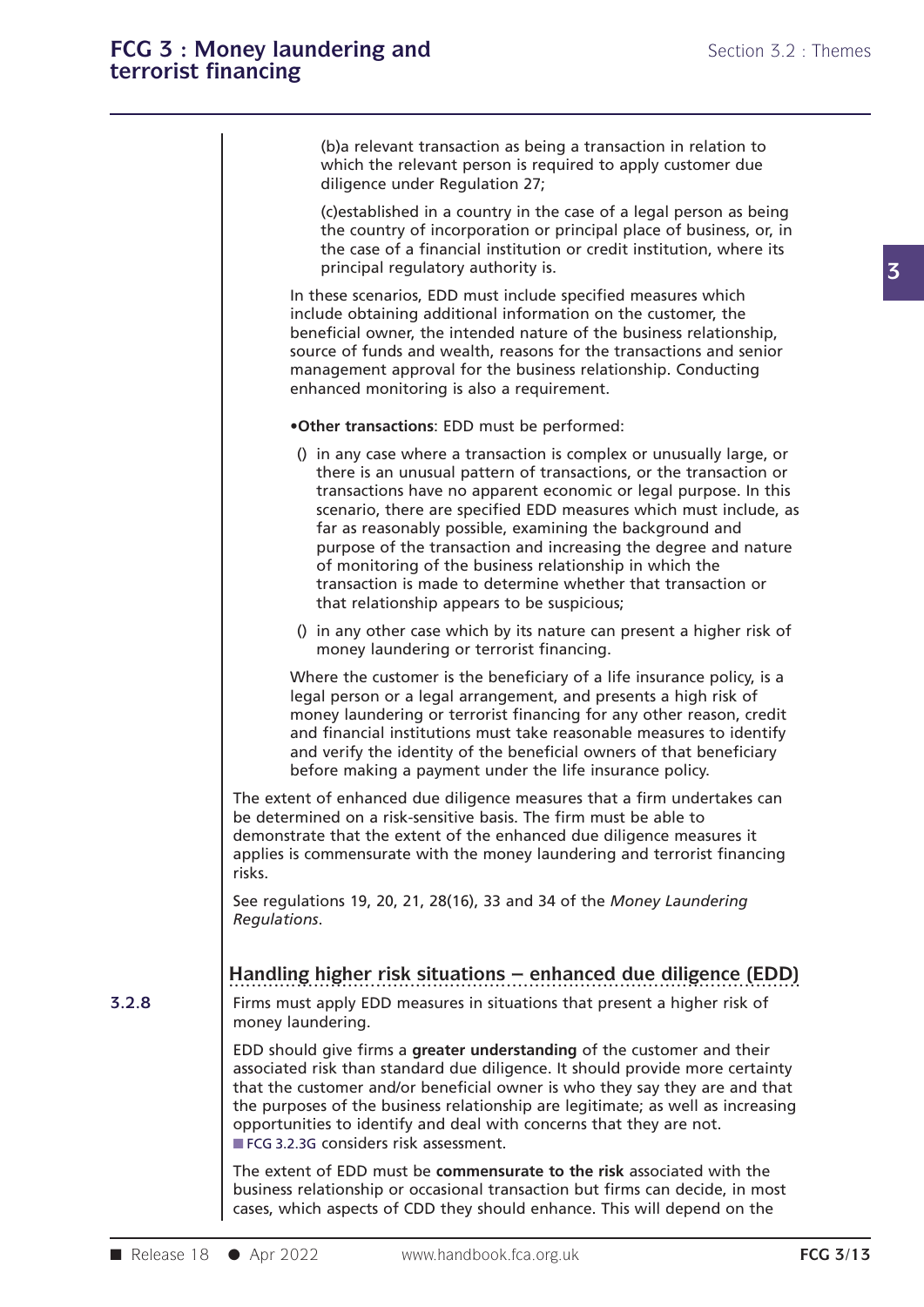| risk. | reason why a relationship or occasional transaction was classified as high                                                                                |                                                                                                                                                                                                                                   |
|-------|-----------------------------------------------------------------------------------------------------------------------------------------------------------|-----------------------------------------------------------------------------------------------------------------------------------------------------------------------------------------------------------------------------------|
|       | Examples of EDD include:                                                                                                                                  |                                                                                                                                                                                                                                   |
|       | owner's business                                                                                                                                          | • obtaining more information about the customer's or beneficial                                                                                                                                                                   |
|       |                                                                                                                                                           | .obtaining more robust verification of the beneficial owner's identity<br>based on information from a reliable and independent source                                                                                             |
|       |                                                                                                                                                           | •gaining a better understanding of the customer's or beneficial<br>owner's reputation and/or role in public life and assessing how this<br>affects the level of risk associated with the business relationship                    |
|       | relationship                                                                                                                                              | • carrying out searches on a corporate customer's directors or other<br>individuals exercising control to understand whether their business or<br>integrity affects the level of risk associated with the business                |
|       | wealth to be satisfied that it is legitimate                                                                                                              | • establishing how the customer or beneficial owner acquired their                                                                                                                                                                |
|       |                                                                                                                                                           | • establishing the source of the customer's or beneficial owner's funds<br>to be satisfied that they do not constitute the proceeds from crime.                                                                                   |
|       | Self-assessment questions:                                                                                                                                |                                                                                                                                                                                                                                   |
|       | Is this adequately documented?                                                                                                                            | . How does EDD differ from standard CDD? How are issues that are<br>flagged during the due diligence process followed up and resolved?                                                                                            |
|       |                                                                                                                                                           | .How is EDD information gathered, analysed, used and stored?                                                                                                                                                                      |
|       | inform any decision-making in which they are involved?                                                                                                    | .What involvement do senior management or committees have in<br>approving high risk customers? What information do they receive to                                                                                                |
|       |                                                                                                                                                           |                                                                                                                                                                                                                                   |
|       |                                                                                                                                                           |                                                                                                                                                                                                                                   |
|       | Examples of good practice<br>The MLRO (and their team)<br>have adequate oversight of<br>all high risk relationships.                                      | Examples of poor practice<br>Senior management do not<br>give approval for taking on<br>high risk customers. If the cus-<br>tomer is a PEP or a non-EEA<br>correspondent, this breaches<br>the Money Laundering Re-<br>gulations. |
|       | The firm establishes the legit-<br>imacy of, and documents, the<br>source of wealth and source<br>of funds used in high risk busi-<br>ness relationships. | [deleted]                                                                                                                                                                                                                         |
|       | Where money laundering risk<br>is very high, the firm obtains<br>independent internal or ex-<br>ternal intelligence reports.                              | The firm does not distinguish<br>between the customer's<br>source of funds and their<br>source of wealth.                                                                                                                         |
|       | When assessing EDD, the firm $\bullet$<br>complements staff knowledge                                                                                     | The firm relies entirely on a<br>single source of information                                                                                                                                                                     |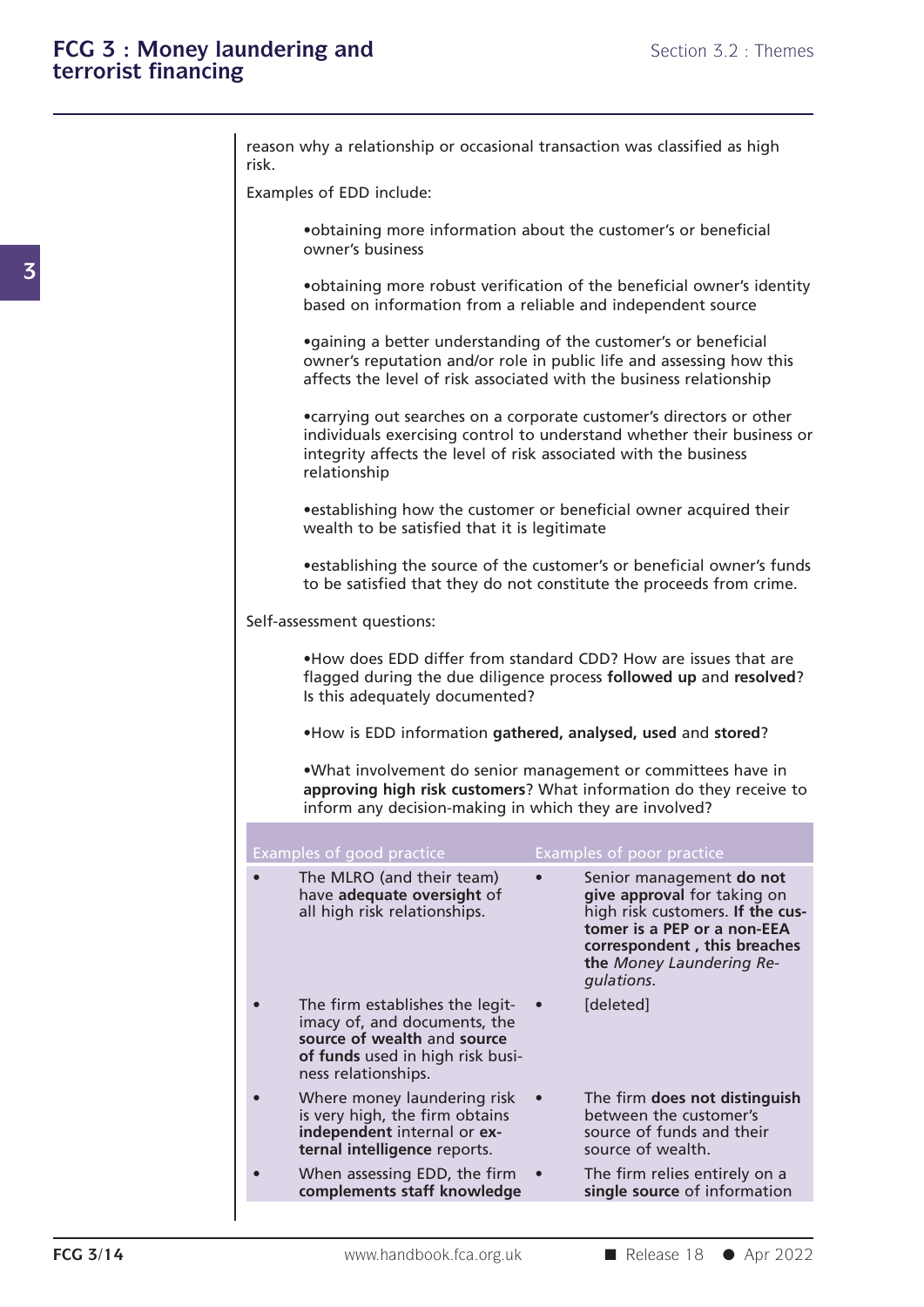|           | <b>Examples of good practice</b>                                                                                                                                                                                          |           | Examples of poor practice                                                                                                                                                              |  |
|-----------|---------------------------------------------------------------------------------------------------------------------------------------------------------------------------------------------------------------------------|-----------|----------------------------------------------------------------------------------------------------------------------------------------------------------------------------------------|--|
|           | of the customer or beneficial<br>owner with more objective in-<br>formation.                                                                                                                                              |           | for its enhanced due<br>diligence.                                                                                                                                                     |  |
| $\bullet$ | The firm is able to provide<br>evidence that relevant in-<br>formation staff have about<br>customers or beneficial<br>owners is documented and<br>challenged during the CDD<br>process.                                   | $\bullet$ | A firm relies on intra-group in-<br>troductions where overseas<br>standards are not UK-equiva-<br>lent or where due diligence<br>data is inaccessible because of<br>legal constraints. |  |
| $\bullet$ | A member of a group satisfies •<br>itself that it is appropriate to<br>rely on due diligence per-<br>formed by other entities in<br>the same group.                                                                       |           | The firm considers the credit<br>risk posed by the customer,<br>but not the money laun-<br>dering risk.                                                                                |  |
| $\bullet$ | The firm proactively follows<br>up gaps in, and updates, CDD<br>of higher risk customers.                                                                                                                                 |           | The firm disregards allega-<br>tions of the customer's or be-<br>neficial owner's criminal activ-<br>ity from reputable sources re-<br>peated over a sustained<br>period of time.      |  |
| $\bullet$ | A correspondent bank seeks<br>to identify PEPs associated<br>with their respondents                                                                                                                                       |           | The firm ignores adverse al-<br>legations simply because cus-<br>tomers hold a UK investment<br>visa.                                                                                  |  |
| $\bullet$ | . A correspondent bank takes<br>a view on the strength of the<br>AML regime in a respondent<br>bank's home country, drawing<br>on discussions with the re-<br>spondent, overseas regulators<br>and other relevant bodies. | $\bullet$ | A firm grants waivers from es-<br>tablishing source of funds,<br>source of wealth or other due<br>diligence without good<br>reason.                                                    |  |
| $\bullet$ | A correspondent bank gathers •<br>information about respondent<br>banks' procedures for sanc-<br>tions screening, PEP identifica-<br>tion and management, ac-<br>count monitoring and suspi-<br>cious activity reporting. |           | A correspondent bank con-<br>ducts inadequate due dili-<br>gence on parents and affili-<br>ates of respondents.                                                                        |  |
|           |                                                                                                                                                                                                                           |           | A correspondent bank relies<br>exclusively on the Wolfsberg<br>Group AML questionnaire.                                                                                                |  |
|           | See regulations 33, 34, 34(1)(d), 35 and 35(5)(a) of the Money Laundering<br>Regulations.                                                                                                                                 |           |                                                                                                                                                                                        |  |
|           | Handling higher risk situations - enhanced ongoing monitoring<br>Firms must enhance their ongoing monitoring in higher risk situations.                                                                                   |           |                                                                                                                                                                                        |  |
|           | Self-assessment questions:                                                                                                                                                                                                |           |                                                                                                                                                                                        |  |
|           | . How does your firm monitor its high risk business relationships?<br>How does enhanced ongoing monitoring differ from ongoing<br>monitoring of other business relationships?                                             |           |                                                                                                                                                                                        |  |
|           | • Are reviews carried out independently of relationship managers?                                                                                                                                                         |           |                                                                                                                                                                                        |  |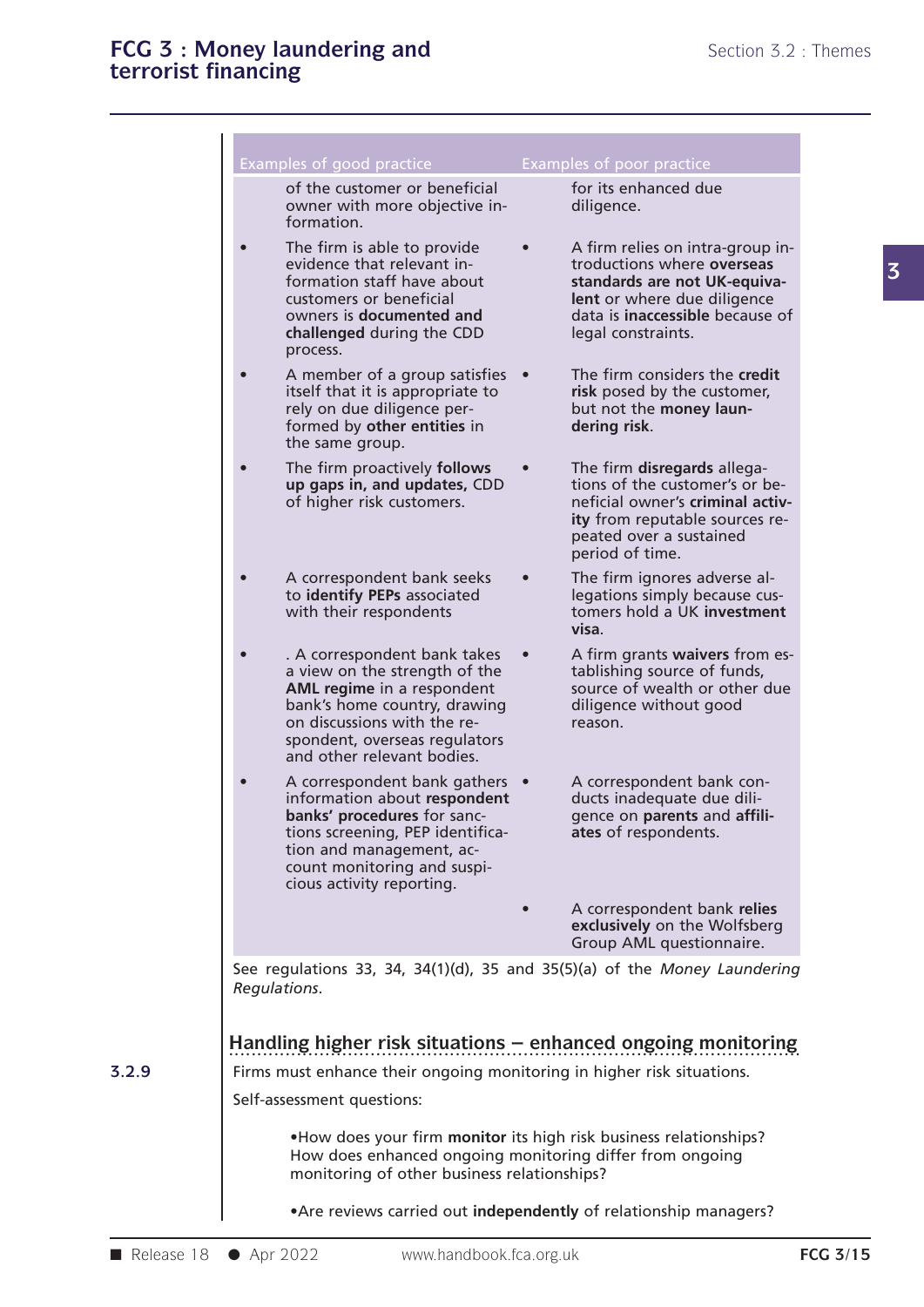**incept of the Section 3.2** : Themes<br>
•What **information** do you store in the files of high risk customers? Is<br>
it useful? (Does it include risk assessment, verification evidence, **if useful?** (Does it include risk assessment, verification evidence,<br>expected account activity, profile of customer or business relationship<br>and where annlicable information about the ultimate beneficial What **information** do you store in the files of high risk customers? Is<br>it useful? (Does it include risk assessment, verification evidence,<br>expected account activity, profile of customer or business relationship<br>and, where • What information do you store in the files of high risk customers? Is it useful? (Does it include risk assessment, verification evidence, expected account activity, profile of customer or business relationship and, where owner?) Final II (Does it include risk assessment, verification evidence,<br>
it useful? (Does it include risk assessment, verification evidence,<br>
expected account activity, profile of customer or business relationshi<br>
and, where app and, where applicable, information about the ultimate beneficial

| Examples of good practice                                                                                                                                                                                                                                                                                                                            | <b>Examples of poor practice</b>                                                                                                                                       |
|------------------------------------------------------------------------------------------------------------------------------------------------------------------------------------------------------------------------------------------------------------------------------------------------------------------------------------------------------|------------------------------------------------------------------------------------------------------------------------------------------------------------------------|
| Key AML staff have a good un-<br>derstanding of, and easy ac-<br>cess to, information about a<br>bank's highest risk customers.                                                                                                                                                                                                                      | The firm treats annual reviews<br>as a tick-box exercise and cop-<br>ies information from previous<br>reviews without thought.                                         |
| New higher risk clients are<br>more closely monitored to con-<br>firm or amend expected ac-<br>count activity.                                                                                                                                                                                                                                       | A firm in a group relies on<br>others in the group to carry<br>out monitoring without un-<br>derstanding what they did<br>and what they found.                         |
| Alert thresholds on auto-<br>mated monitoring systems are<br>lower for PEPs and other<br>higher risk customers. Excep-<br>tions are escalated to more<br>senior staff.                                                                                                                                                                               | There is insufficient challenge<br>to explanations from relation-<br>ship managers and customers<br>about unusual transactions.                                        |
| Decisions across a group on<br>whether to keep or exit high<br>risk relationships are consist-<br>ent and in line with the firm's<br>overall risk appetite or as-<br>sessment.                                                                                                                                                                       | The firm focuses too much on<br>reputational or business<br>issues when deciding whether<br>to exit relationships with a<br>high money laundering risk.                |
|                                                                                                                                                                                                                                                                                                                                                      | The firm makes no enquiries<br>when accounts are used for<br>purposes inconsistent with ex-<br>pected activity (e.g. personal<br>accounts being used for<br>business). |
| See regulation 33(1) of the Money Laundering Regulations.                                                                                                                                                                                                                                                                                            |                                                                                                                                                                        |
|                                                                                                                                                                                                                                                                                                                                                      |                                                                                                                                                                        |
| Liaison with law enforcement<br>Firms must have a nominated officer. The nominated officer has a legal<br>obligation to report any knowledge or suspicions of money laundering to<br>the National Crime Agency (NCA) through a 'Suspicious Activity Report', also<br>known as a 'SAR'. (See ■FCG Annex 1 list of common terms for more               |                                                                                                                                                                        |
| information about nominated officers and Suspicious Activity Reports.)                                                                                                                                                                                                                                                                               |                                                                                                                                                                        |
| Staff must report their concerns and may do so to the firm's nominated<br>officer, who must then consider whether a report to NCA is necessary based<br>on all the information at their disposal. Law enforcement agencies may seek<br>information from the firm about a customer, often through the use of<br>Production Orders (see ■FCG Annex 1). |                                                                                                                                                                        |
| Self-assessment questions:                                                                                                                                                                                                                                                                                                                           |                                                                                                                                                                        |

**FCG 3/16** www.handbook.fca.org.uk ■ Release 18 ● Apr 2022 **EXECUTE CONSERVISHED**<br>
• Is it clear who is **responsible** for different types of liaison with the authorities?<br>
• How does the **decision-making** process related to **SARs** work in the firm? firm?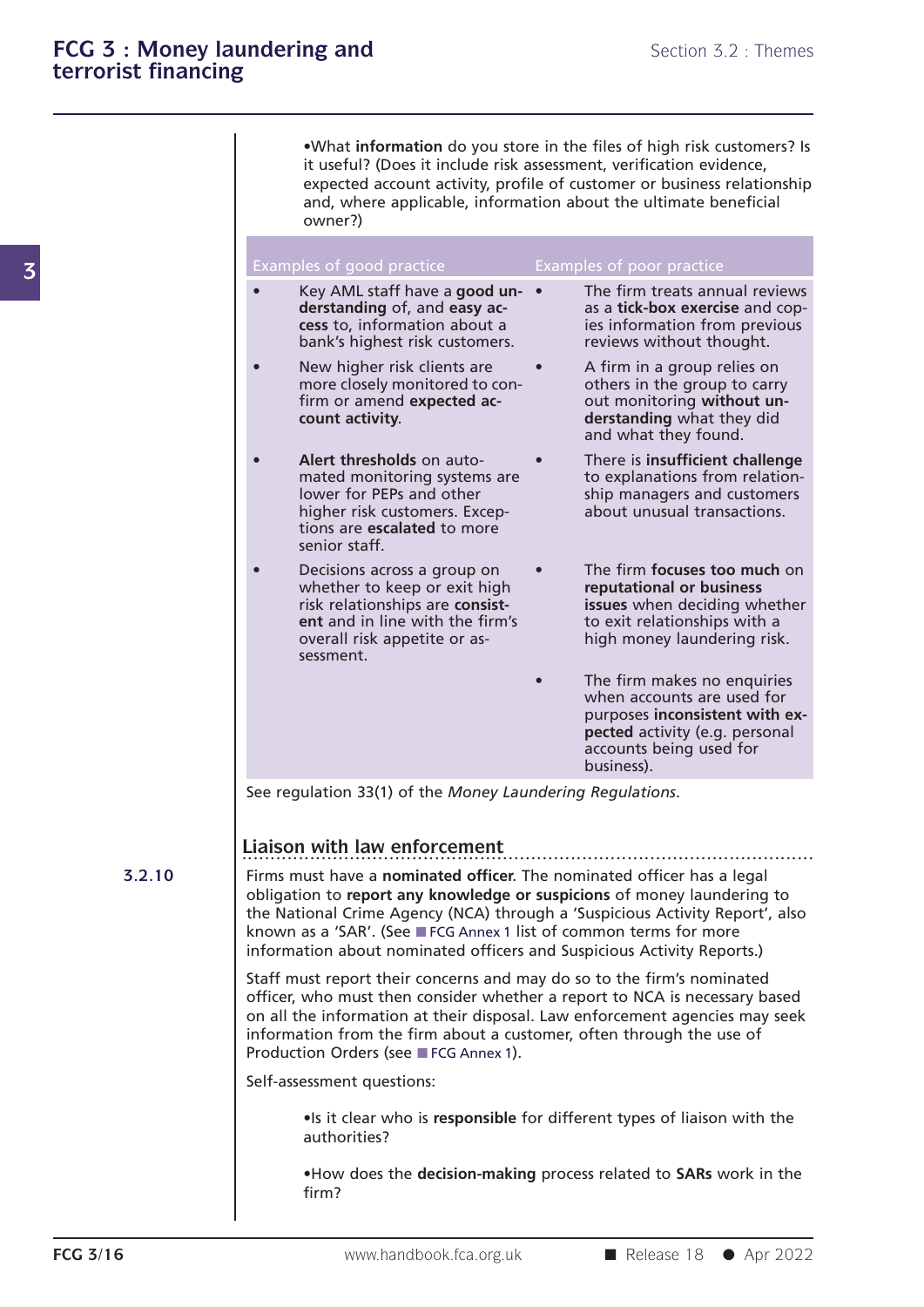|            |                 | •Are procedures clear to staff?                                                                                                                                                                                                                                                                                                                                                                                                                                                                                                                                                                                                                                                                                                                                                                                                                                                             |           |                                                                                                                                                                                                       |                 |
|------------|-----------------|---------------------------------------------------------------------------------------------------------------------------------------------------------------------------------------------------------------------------------------------------------------------------------------------------------------------------------------------------------------------------------------------------------------------------------------------------------------------------------------------------------------------------------------------------------------------------------------------------------------------------------------------------------------------------------------------------------------------------------------------------------------------------------------------------------------------------------------------------------------------------------------------|-----------|-------------------------------------------------------------------------------------------------------------------------------------------------------------------------------------------------------|-----------------|
|            |                 | nominated officer take steps to identify why reports are not being                                                                                                                                                                                                                                                                                                                                                                                                                                                                                                                                                                                                                                                                                                                                                                                                                          |           | .Do staff report suspicions to the nominated officer? If not, does the<br>made? How does the nominated officer deal with reports received?                                                            |                 |
|            |                 | .What evidence is there of the rationale underpinning decisions<br>about whether a SAR is justified?                                                                                                                                                                                                                                                                                                                                                                                                                                                                                                                                                                                                                                                                                                                                                                                        |           |                                                                                                                                                                                                       |                 |
|            |                 | with clear timetables?                                                                                                                                                                                                                                                                                                                                                                                                                                                                                                                                                                                                                                                                                                                                                                                                                                                                      |           | . Is there a documented process for responding to Production Orders,                                                                                                                                  |                 |
|            |                 | Examples of good practice                                                                                                                                                                                                                                                                                                                                                                                                                                                                                                                                                                                                                                                                                                                                                                                                                                                                   |           | Examples of poor practice                                                                                                                                                                             |                 |
|            | $\bullet$       | All staff understand proced-<br>ures for escalating suspicions<br>and follow them as required.                                                                                                                                                                                                                                                                                                                                                                                                                                                                                                                                                                                                                                                                                                                                                                                              | $\bullet$ | The nominated officer passes<br>all internal reports to NCA<br>without considering whether<br>they truly are suspicious.<br>These 'defensive' reports are<br>likely to be of little value.            |                 |
|            | $\bullet$       | The firm's SARs set out a clear .<br>narrative of events and in-<br>clude detail that law enforce-<br>ment authorities can use (e.g.<br>names, addresses, passport<br>numbers, phone numbers, em-<br>ail addresses).                                                                                                                                                                                                                                                                                                                                                                                                                                                                                                                                                                                                                                                                        |           | The nominated officer dis-<br>misses concerns escalated by<br>staff without reasons being<br>documented.                                                                                              |                 |
|            | $\bullet$       | SARs set out the reasons for<br>suspicion in plain English.<br>They include some context on<br>any previous related SARs ra-<br>ther than just a cross-<br>reference.                                                                                                                                                                                                                                                                                                                                                                                                                                                                                                                                                                                                                                                                                                                       |           | The firm does not train staff<br>to make internal reports,<br>thereby exposing them to per-<br>sonal legal liability and in-<br>creasing the risk that suspi-<br>cious activity goes un-<br>reported. |                 |
|            | $\bullet$       | There is a clear process for<br>documenting decisions.                                                                                                                                                                                                                                                                                                                                                                                                                                                                                                                                                                                                                                                                                                                                                                                                                                      |           | The nominated officer turns a<br>blind eye where a SAR might<br>harm the business. This could<br>be a criminal offence.                                                                               |                 |
|            | $\bullet$       | A firm's processes for dealing<br>with suspicions reported to it<br>by third party administrators<br>are clear and effective.                                                                                                                                                                                                                                                                                                                                                                                                                                                                                                                                                                                                                                                                                                                                                               | $\bullet$ | A firm provides extraneous<br>and irrelevant detail in re-<br>sponse to a Production Order.                                                                                                           |                 |
|            |                 | See regulation 21 of the Money Laundering Regulations and s.330 POCA and<br>s.331 POCA and s.21A of the Terrorism Act 2000.                                                                                                                                                                                                                                                                                                                                                                                                                                                                                                                                                                                                                                                                                                                                                                 |           |                                                                                                                                                                                                       |                 |
|            |                 | Record keeping and reliance on others                                                                                                                                                                                                                                                                                                                                                                                                                                                                                                                                                                                                                                                                                                                                                                                                                                                       |           |                                                                                                                                                                                                       |                 |
| 3.2.11     |                 | Firms must keep copies of any documents and information obtained to meet<br>CDD requirements and sufficient supporting records for transactions for five<br>years after the business relationship ends or five years after an occasional<br>transaction. However, records relating to transactions occurring in a business<br>relationship need not be kept beyond 10 years. Where a firm is relied on by<br>others to do due diligence checks, it must keep its records of those checks<br>for the same time period. Firms must keep records sufficient to demonstrate<br>to us that their CDD measures are appropriate in view of the risk of money<br>laundering and terrorist financing. Regulation 40(5) requires that any data<br>collected is deleted after these periods. Regulation 41 also sets out that<br>personal data collected under the Money Laundering Regulations should |           |                                                                                                                                                                                                       |                 |
| Release 18 | $\rho$ Apr 2022 | www.handbook.fca.org.uk                                                                                                                                                                                                                                                                                                                                                                                                                                                                                                                                                                                                                                                                                                                                                                                                                                                                     |           |                                                                                                                                                                                                       | <b>FCG 3/17</b> |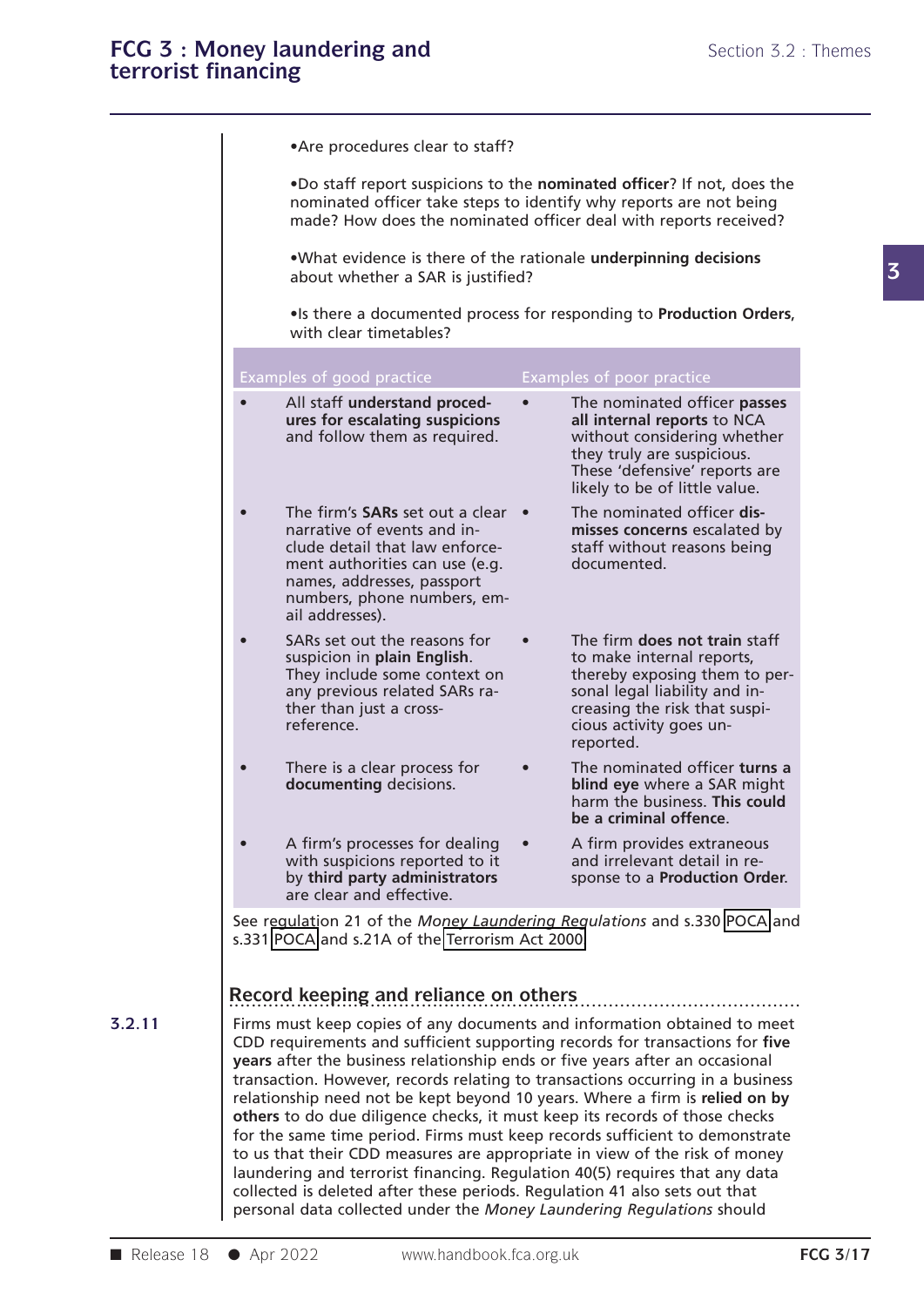**ndering and**<br>Section 3.2 : Themes<br>only be processed for the purposes of preventing money laundering or<br>terrorist financing. only be processed for the purposes of preventing money laundering or terrorist financing.<br>Self-assessment questions: Self-assessment questions:<br>Self-assessment questions:<br>
•Can your firm retrieve records **promptly** in response to a Production<br>
Order?

Order?

•Can your firm retrieve records **promptly** in response to a Production<br>
Order?<br>
•If the firm **relies on others** to carry out AML checks (see 'Reliance' in<br>
•If connex 1), is this within the limits permitted by the *Money*<br> ■ FCCC Analysis of the firm retrieve records **promptly** in response to a Production<br>
Order?<br>
■ FCG Annex 1), is this within the limits permitted by the *Money*<br>
Laundering Regulations? How does it satisfy itself that it c •Can your firm retrieve records **promptly** in response to a Production<br>Order?<br>•If the firm relies on others to carry out AML checks (see 'Reliance' in<br>FCG Annex 1), is this within the limits permitted by the *Money*<br>Launde •Can your firm retriev<br>Order?<br>•If the firm relies on<br>■FCG Annex 1), is this<br>*Laundering Regulatio*<br>these firms? • If the firm relies on others to carry out AML checks (see 'Reliance' in FCG Annex 1), is this within the limits permitted by the *Money*<br> *Laundering Regulations*? How does it satisfy itself that it can rely on<br>
these fi

| Examples of good practice                                                                                                                                                                                 | Examples of poor practice                                                                                                                                                     |
|-----------------------------------------------------------------------------------------------------------------------------------------------------------------------------------------------------------|-------------------------------------------------------------------------------------------------------------------------------------------------------------------------------|
| Records of customer ID and<br>transaction data can be re-<br>trieved quickly and without<br>delay.                                                                                                        | The firm keeps customer re-<br>cords and related information<br>in a way that restricts the<br>firm's access to these records<br>or their timely sharing with<br>authorities. |
| Where the firm routinely re-<br>lies on checks done by a third<br>party (for example, a fund pro-<br>vider relies on an IFA's<br>checks), it requests sample<br>documents to test their re-<br>liability. | A firm cannot access CDD and<br>related records for which it<br>has relied on a third party.<br>This breaches the Money<br>Laundering Regulations.                            |
|                                                                                                                                                                                                           | Significant proportions of<br>CDD records cannot be re-<br>trieved in good time.                                                                                              |
|                                                                                                                                                                                                           | The firm has not considered<br>whether a third party con-<br>sents to being relied upon.                                                                                      |
|                                                                                                                                                                                                           | There are gaps in customer re-<br>cords, which cannot be<br>explained.                                                                                                        |
| See regulations 28(16), 40 and 40(7) of the Money Laundering Regulations.                                                                                                                                 |                                                                                                                                                                               |
|                                                                                                                                                                                                           |                                                                                                                                                                               |
| Countering the finance of terrorism                                                                                                                                                                       |                                                                                                                                                                               |
| Firms have an important role to play in providing information that can assist<br>the authorities with counter-terrorism investigations. Many of the controls                                              | firms have in place in relation to terrorism will overlap with their anti-money                                                                                               |

**3.2.12** Firms have an important role to play in providing information that can assi<br>the authorities with counter-terrorism investigations. Many of the controls See regulations 28(16), 40 and 40(7) of the *Money Laundering Regulations*.<br> **Countering the finance of terrorism**<br>
Firms have an important role to play in providing information that can assist<br>
the authorities with counte **Countering the finance of terrorism**<br>Firms have an important role to play in providing information that can assist<br>the authorities with counter-terrorism investigations. Many of the controls<br>firms have in place in relatio **Countering the finance of terrorism**<br>Firms have an important role to play in providing information that can assist<br>the authorities with counter-terrorism investigations. Many of the controls<br>firms have in place in relatio Countering the finance of terrorism<br>Firms have an important role to play in providing information that can assist<br>the authorities with counter-terrorism investigations. Many of the controls<br>firms have in place in relation Firms have an important r<br>Firms have an important r<br>the authorities with count<br>firms have in place in rela<br>laundering measures, cove<br>diligence checks, transacti<br>with the authorities.<br>Self-assessment questions: The authorities with counter-terrorism investigations. Many of the controls<br>firms have in place in relation to terrorism will overlap with their anti-money<br>laundering measures, covering, for example, risk assessment, custo Iaundering measures, covering, for example, risk assessment, customer due<br>diligence checks, transaction monitoring, escalation of suspicions and liaison<br>with the authorities.<br>Self-assessment questions:<br>How have risks assoc

Base, and the extend of the extending the authorities.<br> **Externe the extending terms** extend assessments consider, for example, risks associated with the customer<br>
base, geographical locations, product types, distribution etc.? •How have **risks** associated with terrorist finance been assessed? Did<br>assessments consider, for example, risks associated with the customer<br>base, geographical locations, product types, distribution channels,<br>etc.?<br>•Is it • How have risks associated with terrorist finance been assessed? Did<br>assessments consider, for example, risks associated with the customer<br>base, geographical locations, product types, distribution channels,<br>etc.?<br>• Is it

**FCG 3/18** WWW.handbook.fca.org.uk ■ Release 18 ● Apr 2022<br>
■ Release 18 ● Apr 2022 base, geographical locations, product types, distribution channels,<br>etc.?<br>
■ FCG 3.2.10G) • Si it clear who is responsible for **liaison with the authorities** on<br>
matters related to countering the finance of terrorism? (Se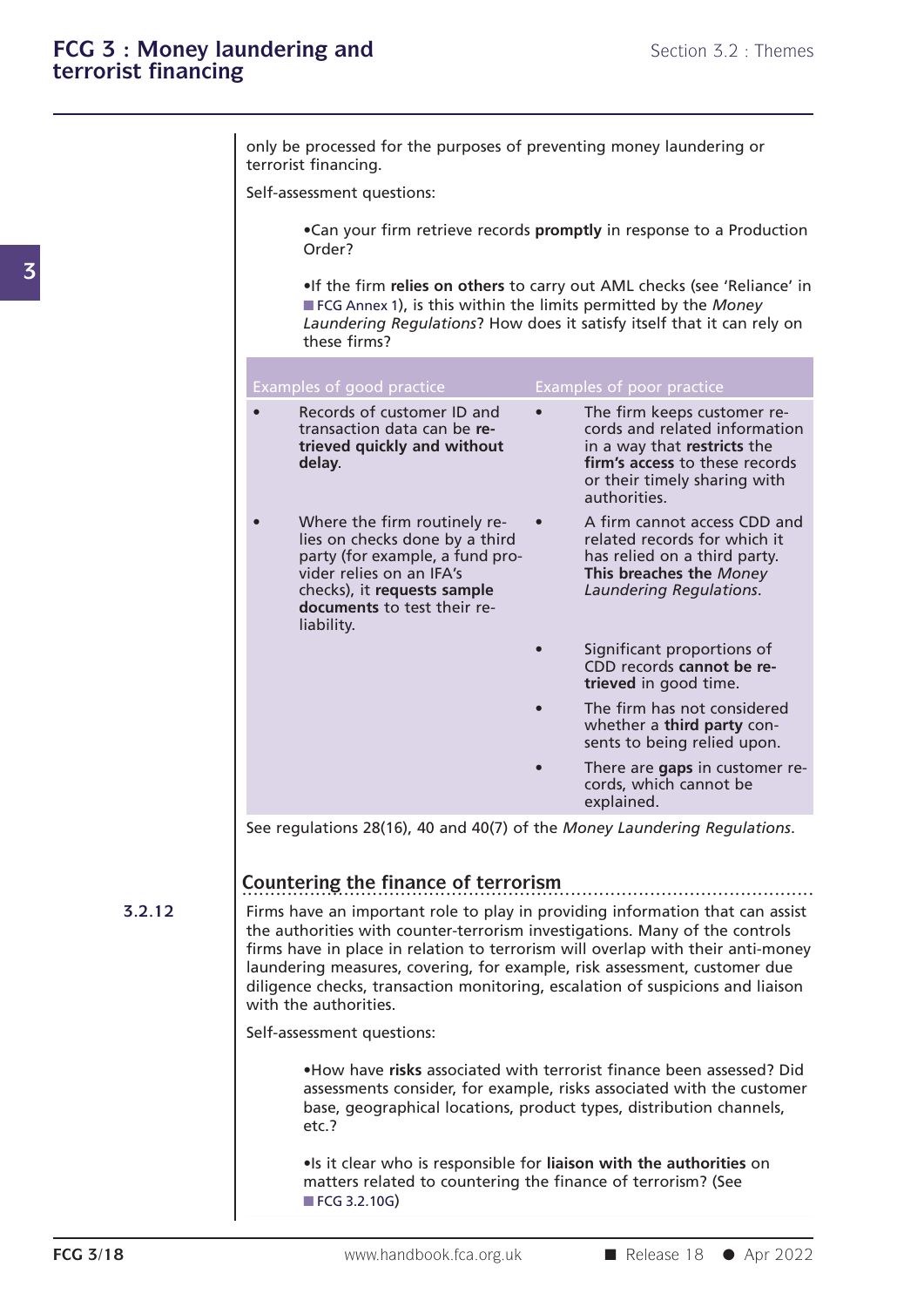- Examples of good practice Examples of poor practice Examples of good practice<br>
• The firm has and uses an ef-<br>
• Financial crime **training** does<br>
fective **process** for liaison with<br>
the authorities.<br>
the authorities. Examples of good practice<br>
• The firm has and uses an ef-<br>
• Financial crime **training** does<br>
fective **process** for liaison with<br>
the authorities.<br>
• A firm identifies **sources of in-**<br>
• A firm doing cross-border busi-<br>
- The firm has and uses an ef-<br>
fective **process** for liaison with<br>
the authorities.<br>
A firm identifies **sources of in-**<br>
A firm doing cross-border busi-<br> **formation** on terrorist finan-<br>
cing risks: e.g. press reports,<br>
NCA Fective **process** for liaison with the authorities.<br>
The authorities sources of in-<br>
A firm identifies sources of in-<br> **CA firm doing cross-court of the authority of a** firm doing cross-<br>
Formation on terrorist finan-<br>
In the authorities.<br>
• A firm identifies **sources of in** • A firm doing cross-border busi-<br> **6. formation** on terrorist finan-<br>
ense has not assessed terror-<br>
cing risks: e.g. press reports,<br>
NCA alerts, Financial Action<br>
Tas **Formation** on terrorist finan-<br>
cing risks: e.g. press reports,<br>
NCA alerts, Financial Action<br>
Task Force typologies, court<br>
in which it has a presence or<br>
Task Force typologies, court<br>
judgements, etc.<br>
This information
- This information informs the<br>design of **transaction mon-<br>itoring systems**.<br>Suspicions raised within the<br>firm inform its own **ty-pologies**.
- 

- Fective process for liaison with<br> **Fective process for liaison with**<br> **Fective process for liaison with**<br> **Fective process for liaison with**<br> **Fective process for liaison with**<br> **Fective authorities.**
- **Formation** of good practice<br> **Formation** on terrorist<br> **formation** on terrorist<br> **formation** on terrorist finan-<br> **formation** on terrorist finan-<br> **formation** on terrorist finan-<br> **formation** on terrorist finan-<br> **formati** The firm has and uses an ef-<br>
fective **process** for liaison with<br>
the authorities.<br>
A firm identifies **sources of in-**<br> **Countries**<br>
A firm dentifies **sources of in-**<br> **Countries**<br> **Countries**<br>
NCA alerts, Financial Action
- ing risks: e.g. press reports,<br>
NCA alerts, Financial Action<br>
Task Force typologies, court<br>
in which it has a presence or<br>
Task Force typologies, court<br>
idgements, etc.<br>
This information informs the<br>
design of **transaction** in which it has a presence or<br>does business.<br>A firm has not considered if<br>its approach to **customer due<br>diligence** is able to capture in-<br>formation relevant to the<br>risks of terrorist finance. Task Force typologies, court does business.<br>
judgements, etc.<br>
• This information informs the direction in the discussed in the discussions of transaction mon-<br>
its approach to customer due<br>
diligence is able to capture in

**3.2.13** This section applies to banks subject to SYSC 6.3.

**profination relevant to the**<br> **pologies**.<br> **examples customer payments**<br> **Customer payments**<br> **Customer payments**<br> **Customer payments**<br> **Customer payments**<br> **controll in the SYSC 6.3.**<br>
<br> **Customer payments** to banks s Customer payments<br>
This section applies to banks subject to **a** SYSC 6.3.<br>
Interbank payments can be abused by criminals. International policymakers<br>
have taken steps intended to increase the transparency of interbank<br>
nay Customer payments<br>This section applies to banks subject to **SYSC 6.3.**<br>Interbank payments can be abused by criminals. International policymakers<br>have taken steps intended to increase the transparency of interbank<br>payments, **Customer payments**<br>This section applies to banks subject to **a** SYSC 6.3.<br>Interbank payments can be abused by criminals. International policymakers<br>have taken steps intended to increase the transparency of interbank<br>payme **LUSTOMER DAYMENTS**<br>This section applies to banks subject to  $\blacksquare$  SYSC 6.3.<br>Interbank payments can be abused by criminals. International policymakers<br>have taken steps intended to increase the transparency of interbank<br>p This section applies to banks subject to **SYSC 6.3.**<br>Interbank payments can be abused by criminals. International policymakers<br>have taken steps intended to increase the transparency of interbank<br>payments, allowing law enfo Interbank payments can be abused by criminals. International policymakers<br>have taken steps intended to increase the transparency of interbank<br>payments, allowing law enforcement agencies to more easily trace payments<br>relate Interbank payments can be abused by criminals. International policymakers<br>have taken steps intended to increase the transparency of interbank<br>payments, allowing law enforcement agencies to more easily trace payments<br>relate have taken steps intended to increase the transparency of interbank<br>payments, allowing law enforcement agencies to more easily trace payments<br>related to, for example, drug trafficking or terrorism. The Funds Transfer<br>Regul payments, allowing law enforcement agencies to more easily trace payments<br>related to, for example, drug trafficking or terrorism. The Funds Transfer<br>Regulation requires banks to collect and attach information about payers<br> related to, for example, drug trafficking or terrorism. The Funds Transfer<br>Regulation requires banks to collect and attach information about payers<br>and payees of wire transfers (such as names and addresses, or, if a paymen Regulation requires banks to collect and attach information about payers<br>and payees of wire transfers (such as names and addresses, or, if a payment<br>moves within the EU, a unique identifier like an account number) to<br>payme and payees of wire transfers (such as names and addresses, or, if a payment<br>moves within the EU, a unique identifier like an account number) to<br>payment messages. Banks are also required to check this information is<br>present moves within the EU, a unique identifier like an account number) to<br>payment messages. Banks are also required to check this information is<br>present on inbound payments, and chase missing data. The *FCA* has a legal<br>responsi payment messages. Banks are also required to check this information is<br>present on inbound payments, and chase missing data. The FCA has a legal<br>responsibility to supervise banks' compliance with these requirements.<br>Concern Fresponsibility to supervise banks' compliance with these requirements.<br>
Concerns have also been raised about interbank transfers known as "cover<br>
payments" (see FCG Annex 1) that can be abused to disguise funds' origins.<br>

**Example 12** Contains the SWIFT payment messaging system now allows<br>or and beneficiary information to accompany these payments.<br> **Example:** example, does your firm ensure that customer payment instructions<br>
contain **comple** it and beneficiary information to accompany these payments.<br>
Sessment questions:<br>
•How does your firm ensure that customer payment instructions<br>
contain **complete payer and payee information**? (For example, does<br>
it have a Frequency of the system of the test of the first contain complete payer and payee information? (For example, does<br>
it have appropriate procedures in place for checking payments it has<br>
received?)<br>
•Does the firm review its • How does your tirm ensure that customer payment instructions<br>contain **complete payer and payee information**? (For example, does<br>it have appropriate procedures in place for checking payments it has<br>received?)<br>• Does the f contain **complete payer and payee information**? (For example, does<br>it have appropriate procedures in place for checking payments it has<br>received?)<br>•Does the firm review its **respondent banks'** track record on<br>providing pay

•Does the firm review its **respondent banks'** track record on<br>providing payer data and using appropriate SWIFT messages for<br>cover payments?<br>•Does the firm use guidance issued by the ESAs? [**Editor's Note**: see<br>http://www.e

http://www.eba.europa.eu/-/esas-provide-guidance-to-preventterrorist-financing-and-money-laundering-in-electronic-fundtransfers.].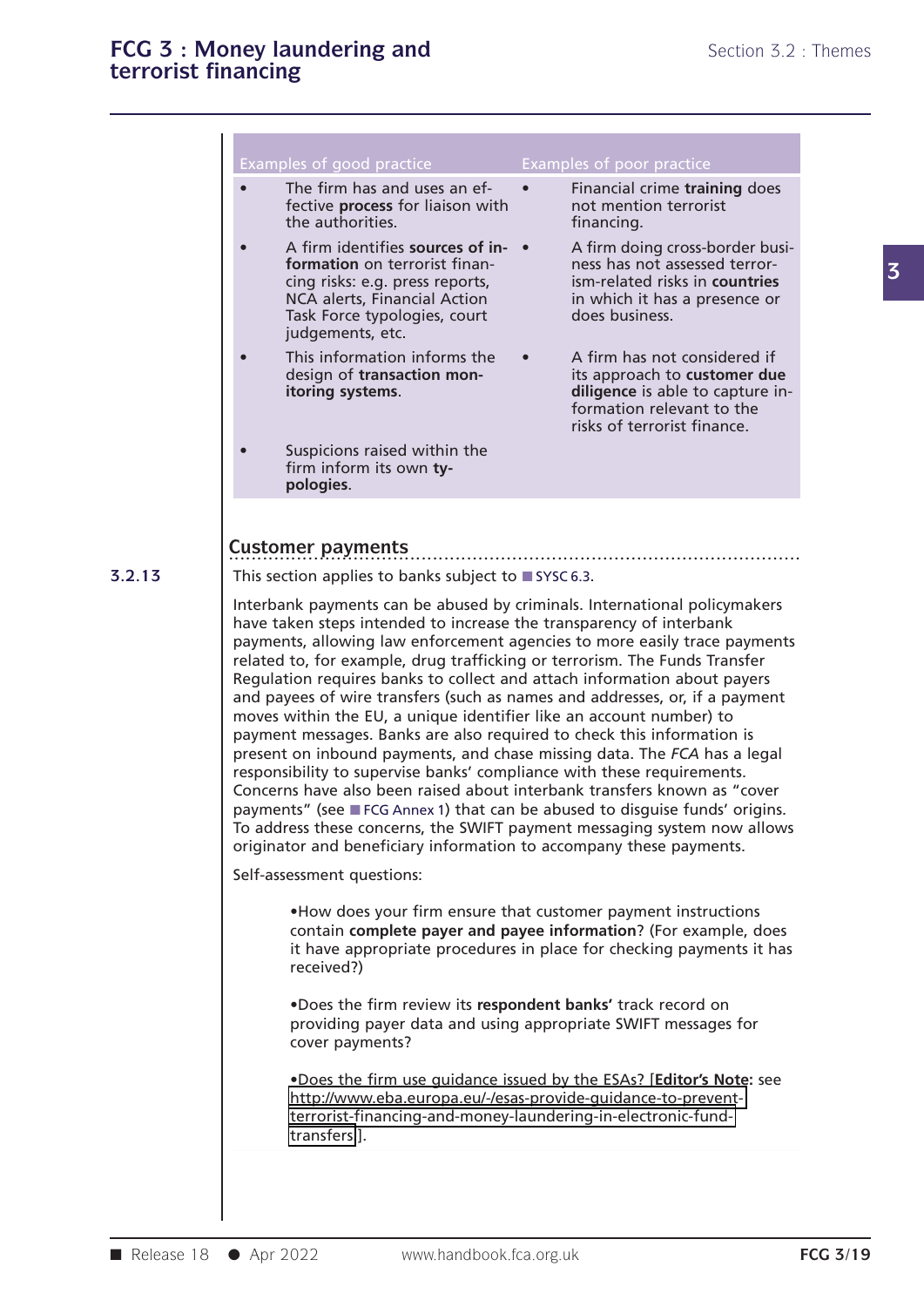| Examples of good practice<br>Examples of poor practice<br>Following processing,<br>$\bullet$<br>banks conduct risk-<br><b>SWIFT message type for cover</b><br>based sampling for in-<br>payments.<br>ward payments to<br>identify inadequate<br>payer and payee in-<br>formation.<br>An intermediary bank<br>$\bullet$<br>$\bullet$<br>chases up missing in-<br>international customer payments has<br>formation.<br>not been reviewed by the firm's in-<br>ternal audit or compliance de-<br>partments.<br>The following practices breach the<br><b>Funds Transfer Regulation:</b><br>A bank sends dummy<br>International customer payment<br>messages to test the<br>instructions sent by the payer's<br>effectiveness of filters.<br>bank lack meaningful payer and<br>payee information.<br>A bank is aware of<br>An intermediary bank strips<br>$\bullet$<br>guidance from the Ba-<br>sel Committee and the<br><b>Wolfsberg Group on</b><br>ing the payment on.<br>the use of cover pay-<br>ments, and has consid-<br>ered how this should<br>apply to its own op-<br>erations.<br>The payee bank does not check<br>The quality of payer<br>$\bullet$<br>and payee information<br>in payment instruc-<br>tions from respondent<br>ingful data.<br>banks is taken into ac-<br>count in the bank's on-<br>going review of corres-<br>pondent banking rela-<br>tionships.<br>The firm actively en-<br>gages in peer discus-<br>sions about taking ap-<br>propriate action<br>against banks which<br>persistently fail to pro-<br>vide complete payer in-<br>formation.<br>Case study – poor AML controls<br>3.2.14<br>The FSA fined Alpari (UK) Ltd, an online provider of foreign exchange |                                                                      |
|-----------------------------------------------------------------------------------------------------------------------------------------------------------------------------------------------------------------------------------------------------------------------------------------------------------------------------------------------------------------------------------------------------------------------------------------------------------------------------------------------------------------------------------------------------------------------------------------------------------------------------------------------------------------------------------------------------------------------------------------------------------------------------------------------------------------------------------------------------------------------------------------------------------------------------------------------------------------------------------------------------------------------------------------------------------------------------------------------------------------------------------------------------------------------------------------------------------------------------------------------------------------------------------------------------------------------------------------------------------------------------------------------------------------------------------------------------------------------------------------------------------------------------------------------------------------------------------------------------------------------------------------------------------------------------------------------|----------------------------------------------------------------------|
|                                                                                                                                                                                                                                                                                                                                                                                                                                                                                                                                                                                                                                                                                                                                                                                                                                                                                                                                                                                                                                                                                                                                                                                                                                                                                                                                                                                                                                                                                                                                                                                                                                                                                               |                                                                      |
|                                                                                                                                                                                                                                                                                                                                                                                                                                                                                                                                                                                                                                                                                                                                                                                                                                                                                                                                                                                                                                                                                                                                                                                                                                                                                                                                                                                                                                                                                                                                                                                                                                                                                               | A bank fails to make use of the correct                              |
|                                                                                                                                                                                                                                                                                                                                                                                                                                                                                                                                                                                                                                                                                                                                                                                                                                                                                                                                                                                                                                                                                                                                                                                                                                                                                                                                                                                                                                                                                                                                                                                                                                                                                               | Compliance with regulations related to                               |
|                                                                                                                                                                                                                                                                                                                                                                                                                                                                                                                                                                                                                                                                                                                                                                                                                                                                                                                                                                                                                                                                                                                                                                                                                                                                                                                                                                                                                                                                                                                                                                                                                                                                                               |                                                                      |
|                                                                                                                                                                                                                                                                                                                                                                                                                                                                                                                                                                                                                                                                                                                                                                                                                                                                                                                                                                                                                                                                                                                                                                                                                                                                                                                                                                                                                                                                                                                                                                                                                                                                                               |                                                                      |
|                                                                                                                                                                                                                                                                                                                                                                                                                                                                                                                                                                                                                                                                                                                                                                                                                                                                                                                                                                                                                                                                                                                                                                                                                                                                                                                                                                                                                                                                                                                                                                                                                                                                                               | payee or payer information from<br>payment instructions before pass- |
|                                                                                                                                                                                                                                                                                                                                                                                                                                                                                                                                                                                                                                                                                                                                                                                                                                                                                                                                                                                                                                                                                                                                                                                                                                                                                                                                                                                                                                                                                                                                                                                                                                                                                               | any incoming payments to see if<br>they include complete and mean-   |
|                                                                                                                                                                                                                                                                                                                                                                                                                                                                                                                                                                                                                                                                                                                                                                                                                                                                                                                                                                                                                                                                                                                                                                                                                                                                                                                                                                                                                                                                                                                                                                                                                                                                                               |                                                                      |
|                                                                                                                                                                                                                                                                                                                                                                                                                                                                                                                                                                                                                                                                                                                                                                                                                                                                                                                                                                                                                                                                                                                                                                                                                                                                                                                                                                                                                                                                                                                                                                                                                                                                                               |                                                                      |
| services, £140,000 in May 2010 for poor anti-money laundering controls.                                                                                                                                                                                                                                                                                                                                                                                                                                                                                                                                                                                                                                                                                                                                                                                                                                                                                                                                                                                                                                                                                                                                                                                                                                                                                                                                                                                                                                                                                                                                                                                                                       |                                                                      |
| •Alpari failed to carry out satisfactory customer due diligence<br>procedures at the account opening stage and failed to monitor<br>accounts adequately.                                                                                                                                                                                                                                                                                                                                                                                                                                                                                                                                                                                                                                                                                                                                                                                                                                                                                                                                                                                                                                                                                                                                                                                                                                                                                                                                                                                                                                                                                                                                      |                                                                      |
|                                                                                                                                                                                                                                                                                                                                                                                                                                                                                                                                                                                                                                                                                                                                                                                                                                                                                                                                                                                                                                                                                                                                                                                                                                                                                                                                                                                                                                                                                                                                                                                                                                                                                               |                                                                      |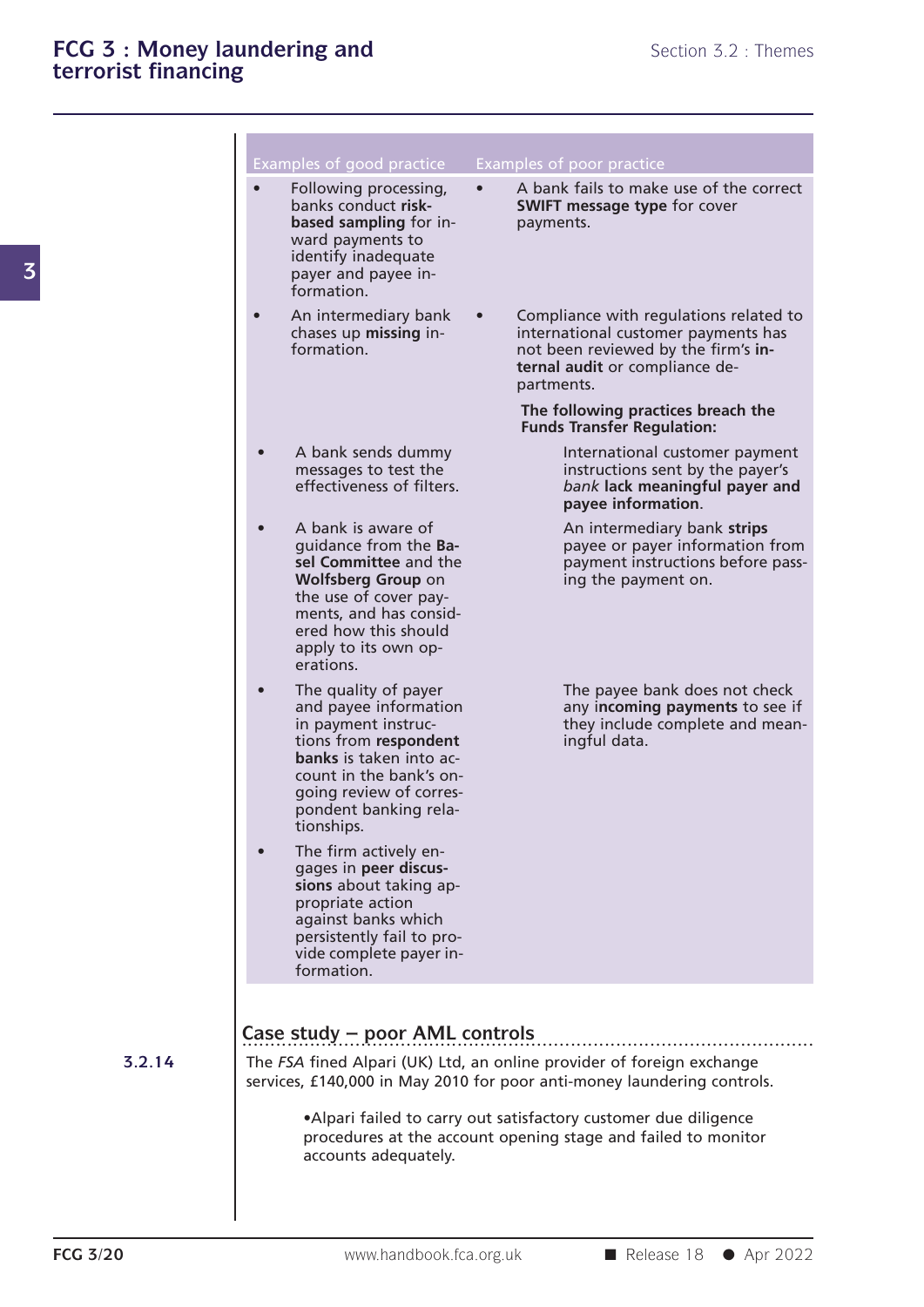•<br>•These failings were particularly serious given that the firm did<br>business over the internet and had customers from higher risk<br>iurisdictions •These failings were particularly serious given that the firm did<br>business over the internet and had customers from higher risk<br>jurisdictions. •These failings were particularly serious given that the firm did<br>business over the internet and had customers from higher risk<br>jurisdictions.<br>•The firm failed to ensure that resources in its compliance and anti-<br>money lau These failings were particularly serious given that the firm did<br>business over the internet and had customers from higher risk<br>jurisdictions.<br>The firm failed to ensure that resources in its compliance and anti-<br>money laund

business over the internet and had customers from higher risk<br>jurisdictions.<br>The firm failed to ensure that resources in its compliance and anti-<br>money laundering areas kept pace with the firm's significant growth.<br>Alpari' Alpari's former money laundering reporting officer was also fined £14,000 for failing to fulfil his duties.<br>See the *FSA's* press release for more information: www.fsa.gov.uk/pages/ The firm failed to ensure that resources in its compliance and anti-<br>money laundering areas kept pace with the firm's significant growth.<br>Alpari's former money laundering reporting officer was also fined £14,000<br>for failin

Library/Communication/PR/2010/077.shtml

**3.2.15** A UK bank that falls short of our expectations when using payment messages Alpari'sformer money laundering reporting officer was also fined £14,000<br>for failing to fulfil his duties.<br>See the *FSA's* press release for more information: www.fsa.gov.uk/pages/<br>Library/Communication/PR/2010/077.shtml<br> Library/Communication/PR/2010/077.shtml<br>Case studies – wire transfer failures<br>A UK bank that falls short of our expectations when using payment messages<br>does not just risk *FCA* enforcement action or prosecution; it can al **Case studies – wire transfer failures**<br>A UK bank that falls short of our expectations when using payment messa<br>does not just risk *FCA* enforcement action or prosecution; it can also face<br>criminal sanctions abroad.<br>In Jan Case studies – wire transfer failures<br>
A UK bank that falls short of our expectations when using payment messages<br>
does not just risk FCA enforcement action or prosecution; it can also face<br>
criminal sanctions abroad.<br>
In

Lase Studies – Wire transfer failures<br>
A UK bank that falls short of our expectations when using payment messages<br>
does not just risk  $FCA$  enforcement action or prosecution; it can also face<br>
criminal sanctions abroad.<br>
I A UK bank that falls short of our expectations when using payment messages<br>does not just risk FCA enforcement action or prosecution; it can also face<br>criminal sanctions abroad.<br>In January 2009, Lloyds TSB agreed to pay US\$ does not just risk *FCA* enforcement action or prosecution; it can also face<br>criminal sanctions abroad.<br>In January 2009, Lloyds TSB agreed to pay US\$350m to US authorities after<br>Lloyds offices in Britain and Dubai were dis criminal sanctions abroad.<br>
In January 2009, Lloyds TSB agreed to pay US\$350m to US authorities after<br>
Lloyds offices in Britain and Dubai were discovered to be deliberately<br>
removing customer names and addresses from US w In January 2009, Lloyds TSB agreed to pay US\$350m to US authorities after<br>Lloyds offices in Britain and Dubai were discovered to be deliberately<br>removing customer names and addresses from US wire transfers connected<br>to cou removing customer names and addresses from US wire transfers connected<br>to countries or persons on US sanctions lists. The US Department of Justice<br>concluded that Lloyds TSB staff removed this information to ensure<br>payments January/09-crm-023.html. In August 2010, Barclays Bank PLC agreed to pay US\$298m to US authorities and persons for the benefit of sanctioned countries and persons and payments would pass undetected through automatic filters at American financial i concluded that Lloyds TSB staff removed this information to ensure<br>payments would pass undetected through automatic filters at American<br>financial institutions. See its press release: www.usdoj.gov/opa/pr/2009/<br>January/09-c

payments would pass undetected through automatic filters at American<br>financial institutions. See its press release: www.usdoj.gov/opa/pr/2009/<br>January/09-crm-023.html.<br>In August 2010, Barclays Bank PLC agreed to pay US\$298 Financial institutions. See its press release: www.usdoj.gov/opa/pr/2009/<br>January/09-crm-023.html.<br>In August 2010, Barclays Bank PLC agreed to pay US\$298m to US authorities<br>after it was found to have implemented practices January/09-crm-023.html.<br>In August 2010, Barclays Bank PLC agreed to pay US\$298m to US autho<br>after it was found to have implemented practices designed to evade US<br>sanctions for the benefit of sanctioned countries and perso In August 2010, Barclays Bank PLC agreed to pay US\$298m to US authorities<br>after it was found to have implemented practices designed to evade US<br>sanctions for the benefit of sanctioned countries and persons, including by<br>st In August 2010, Barclays Bank PLC agreed to pay US\$298m to US authorities<br>after it was found to have implemented practices designed to evade US<br>sanctions for the benefit of sanctioned countries and persons, including by<br>st after it was found to have implemented practices designed to evade US<br>sanctions for the benefit of sanctioned countries and persons, including by<br>stripping information from payment messages that would have alerted US<br>finan strippinginformation from payment messages that would have alerted US<br>financial institutions about the true origins of the funds. The bank self-<br>reported the breaches, which took place over a decade-long period from as<br>ea

**3.2.16** The FSA fined Coutts & Company £8.75 million in March 2012 for poor AML sustice's press release: www.justice.gov/opa/pr/2010/August/10-crm-933.html.<br>Case study – poor AML controls: PEPs and high risk customers<br>The FSA fined Coutts & Company £8.75 million in March 2012 for poor AML<br>systems and Case study – poor AML controls: PEPs and high risk customers<br>The FSA fined Coutts & Company £8.75 million in March 2012 for poor AML<br>systems and controls. Coutts failed to take reasonable care to establish and<br>maintain ef Case study – poor AML controls: PEPs and high risk customers<br>The FSA fined Coutts & Company £8.75 million in March 2012 for poor AML<br>systems and controls. Coutts failed to take reasonable care to establish and<br>maintain eff Case study — poor AML controls: PEPs and high risk customers<br>The *FSA* fined Coutts & Company £8.75 million in March 2012 for poor AML<br>systems and controls. Coutts failed to take reasonable care to establish and<br>maintain e and controls. Coutts failed to take reasonable care to establish and<br>the effective anti-money laundering systems and controls in relation to<br>the risk customers, including in relation to customers who are<br>ly Exposed Persons

Iy Exposed Persons.<br>
•Coutts failed adequately to assess the level of money laundering risk<br>
posed by prospective and existing high risk customers.<br>
•The firm failed to gather sufficient information to establish their<br>
hig •Coutts failed adequately to assess the level of money laundering risk<br>posed by prospective and existing high risk customers.<br>•The firm failed to gather sufficient information to establish their<br>high risk customers' source The firm failed to gather sufficient information to establish their<br>high risk customers' source of funds and source of wealth, and to<br>scrutinise appropriately the transactions of PEPs and other high risk<br>accounts.<br>The firm The firm failed to gather sufficient information to establish their<br>high risk customers' source of funds and source of wealth, and to<br>scrutinise appropriately the transactions of PEPs and other high risk<br>accounts.<br>The firm

money laundering areas kept pace with the firm's significant growth.<br>
These failings were serious, systemic and were allowed to persist for almost<br>
three years. They were particularly serious because Coutts is a high prof scrutinise appropriately the transactions of PEPs and other high risk<br>accounts.<br>The firm failed to ensure that resources in its compliance and anti-<br>money laundering areas kept pace with the firm's significant growth.<br>Thes The firm failed to ensure that resources in its compliance and ant<br>money laundering areas kept pace with the firm's significant grow<br>These failings were serious, systemic and were allowed to persist for almos<br>three years.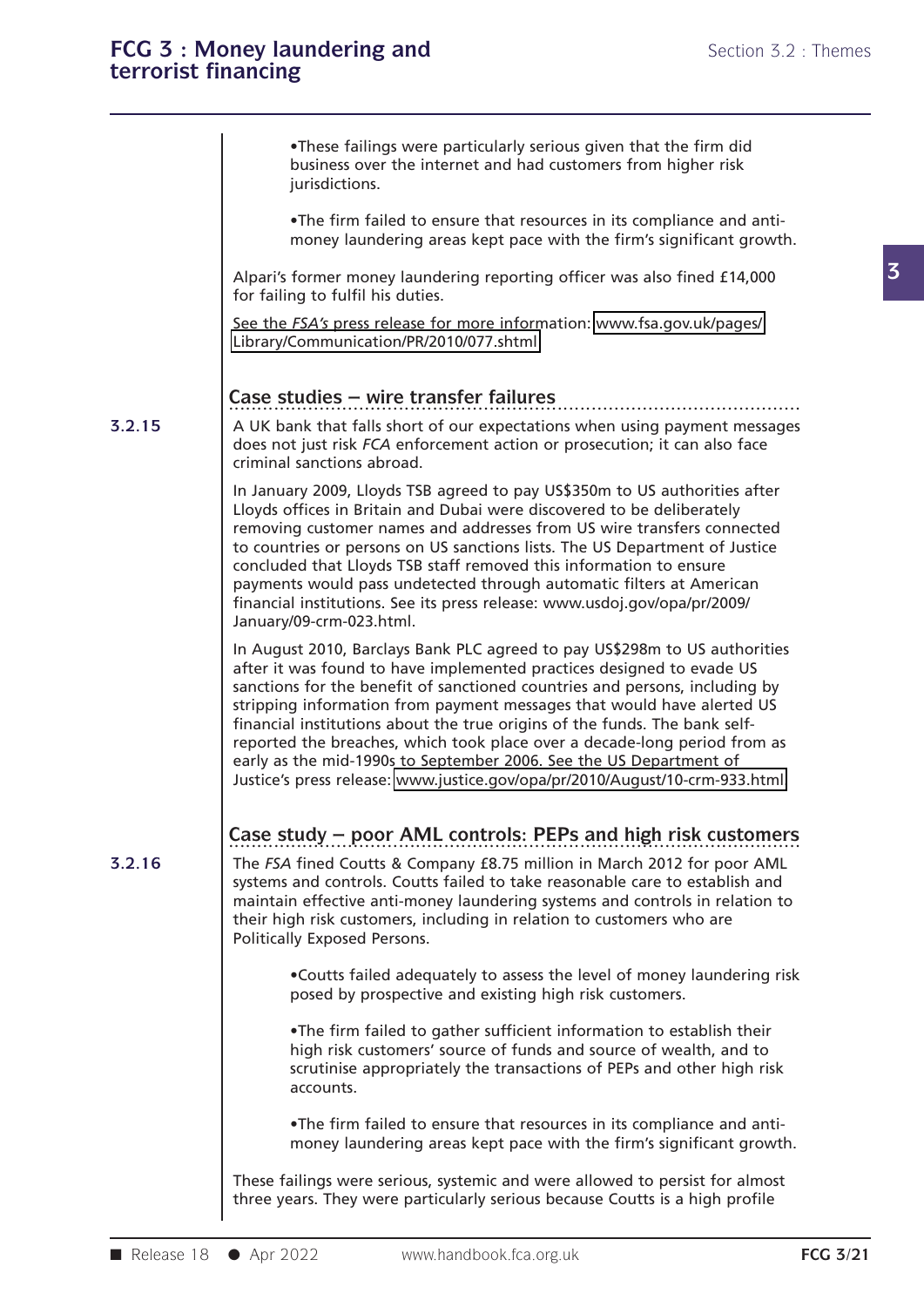bank with a leading position in the private banking market, and because the<br>weaknesses resulted in an unacceptable risk of handling the proceeds of<br>crime bank with a leading position in the private banking market, and because the weaknesses resulted in an unacceptable risk of handling the proceeds of crime.<br>This was the largest fine yet levied by the *FSA* for failures rela crime. bank with a leading position in the private banking market, and because the weaknesses resulted in an unacceptable risk of handling the proceeds of crime.<br>This was the largest fine yet levied by the *FSA* for failures rela bank with a leading position in the private banking market, and because the<br>weaknesses resulted in an unacceptable risk of handling the proceeds of<br>crime.<br>This was the largest fine yet levied by the *FSA* for failures rela

crime. Thiswas the largest fine yet levied by the *FSA* for fail<br>
crime.<br>
See the *FSA's* press release for more information: www<br>
communication/pr/2012/032.shtml<br> **Poor AML controls: risk assessment**<br>
The *FSA* fined Habib Bank

communication/pr/2012/032.shtml

## **.....................................................................................................**

**3.2.17** The FSA fined Habib Bank AG Zurich £525,000, and its MLRO £17,500, in May Seethe *FSA's* press release for more information: www.fsa.gov.uk/library/<br>communication/pr/2012/032.shtml<br>**Poor AML controls: risk assessment**<br>The *FSA* fined Habib Bank AG Zurich £525,000, and its MLRO £17,500, in May<br>2 Examination/pr/2012/032.shtml<br>
2012 for poor AML controls: risk assessment<br>
2012 for poor AML systems and controls.<br>
2012 for poor AML systems and controls.<br>
2012 for poor AML systems and controls.

2012 for poor AML systems and controls.<br>Habib Bank AG Zurich failed adequately to assess the level of money<br>laundering risk associated with its business relationships. For example, the **Poor AML controls: risk assessment**<br>The *FSA* fined Habib Bank AG Zurich £525,000, and its MLRO £17,500, in May<br>2012 for poor AML systems and controls.<br>Habib Bank AG Zurich failed adequately to assess the level of money<br>l **POOF AIVIL CONTFOIS: FISK ASSESSMENT**<br>The FSA fined Habib Bank AG Zurich £525,000, and its MLRO £17,500, in May<br>2012 for poor AML systems and controls.<br>Habib Bank AG Zurich failed adequately to assess the level of money<br>l The *FSA* fined Habib Bank AG Zurich £525,000, and its MLRO £17,500, in May<br>
2012 for poor AML systems and controls.<br>
Habib Bank AG Zurich failed adequately to assess the level of money<br>
laundering risk associated with its ank AG Zurich tailed adequately to assess the level of money<br>ing risk associated with its business relationships. For example, the<br>cluded higher risk jurisdictions from its list of high risk jurisdictions on<br>s that it had

ing risk associated with its business relationships. For exameluded higher risk jurisdictions from its list of high risk juris<br>s that it had group offices in them.<br>Habib Bank AG Zurich failed to conduct timely and adeq<br>enh •Habib Bank AG Zurich failed to conduct timely and adequate<br>•Habib Bank AG Zurich failed to conduct timely and adequate<br>•nhanced due diligence on higher risk customers by failing to gather<br>•The firm also failed to carry ou Habib Bank AG Zurich failed to conduct timely and adequate<br>
enhanced due diligence on higher risk customers by failing to gather<br>
sufficient information and supporting evidence<br>
The firm also failed to carry out adequate r

sufficient information and supporting evidence<br>•The firm also failed to carry out adequate reviews of its AML<br>systems and controls.<br>•The MLRO failed properly to ensure the establishment and<br>maintenance of adequate and effe •The firm also failed to carry out adequantlesystems and controls.<br>•The MLRO failed properly to ensure the maintenance of adequate and effective management systems and controls. systems and controls.<br>
• The MLRO failed properly to ensure the establishment and<br>
maintenance of adequate and effective anti- money laundering risk<br>
management systems and controls.<br>
See the *FSA's* press release for more

communication/pr/2012/055.shtml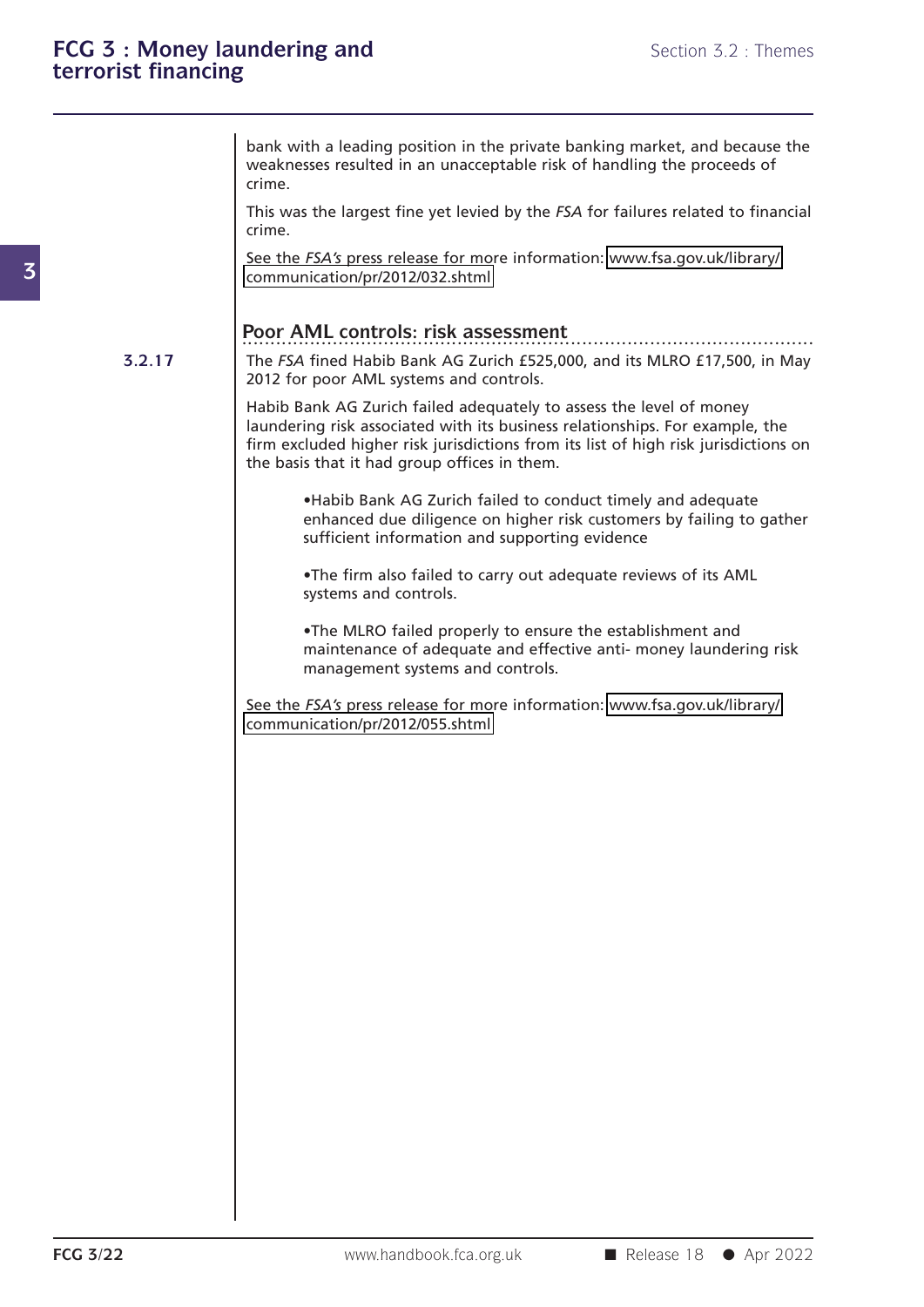## FCG 3 : Money laundering and<br> **FCG 3 : Money laundering and**<br> **Section 3.3 : Further guidance FCG 3 : Money laundering and<br>terrorist financing**

**3.3.1** FCTR contains the following additional AML guidance: Wire transfers – Intermediary banks (■ FCTR 12.3.10G)<br>Wire transfers – Beneficiary banks (■ FCTR 12.3.11G)<br>Release 18 ● Apr 2022 www.handbook.fca.org.uk FCG 3/23 **3.3** Further guidance *FCTR* contains the following additional AML guidance:<br>• ■ FCTR 4 summarises the findings of, and consolidates good and<br>poor practice from, the *FSA's* thematic review of Automated Anti-<br>Money Laundering Transaction Monit **• FILTR4 summarises the findings of, and consolidates good and poor practice from, the** *FSA's* **thematic review of Automated Anti-Money Laundering Transaction Monitoring Systems ■ FCTR4 summarises the findings of, and consolidates good and<br>
• ■ FCTR4 summarises the findings of, and consolidates good and<br>
poor practice from, the** *FSA's* **thematic review of Automated Anti-<br>
• ■ FCTR 5 summarises th FILM 4 summarises the findings of, and consolidates good and poor practice from, the** *FSA's* **thematic review of Automated Anti-Money Laundering Transaction Monitoring Systems<br>
• FICTR 5 summarises the findings of, and con** • ■ FCTR 4 summarises the findings of, and consolidates good and<br>poor practice from, the *FSA's* thematic review of Automated Anti-Money Laundering Transaction Monitoring Systems<br>• ■ FCTR 5 summarises the findings of, and ■ FCTR 5 summarises the findings of, and consolidates good poor practice from, the *FSA's* Review of firms' implementations risk-based approach to anti-money laundering (AML)<br>■ FCTR 10 summarises the findings of the Small r practice from, the *FSA's* Review of firms' impleme<br>based approach to anti-money laundering (AML)<br>FCTR 10 summarises the findings of the Small Firms<br>ew. It contains guidance directed at small firms on<br>Regulatory/Legal o based approach to anti-money laundering (AML)<br>FCTR 10 summarises the findings of the Small Firms<br>ew. It contains guidance directed at small firms on<br>Regulatory/Legal obligations (■ FCTR 10.3.1G)<br>Account opening procedures FIRE 10 summarises the findings of the Sm<br>ew. It contains guidance directed at smal<br>Regulatory/Legal obligations (■ FCTR 10.3.<br>Account opening procedures (■ FCTR 10.3.<br>Monitoring activity (■ FCTR 10.3.3G)<br>Suspicious activi ew. It contains guidance directed at small firms or<br>Regulatory/Legal obligations (■ FCTR 10.3.1G)<br>Account opening procedures (■ FCTR 10.3.2G)<br>Monitoring activity (■ FCTR 10.3.3G)<br>Suspicious activity reporting (■ FCTR 10.3. Regulatory/Legal obligations (■ FCTR 10.3.1G)<br>Account opening procedures (■ FCTR 10.3.2G)<br>Monitoring activity (■ FCTR 10.3.3G)<br>Suspicious activity reporting (■ FCTR 10.3.4G)<br>Records (■ FCTR 10.3.5G)<br>Responsibilities and ri Responsibilities and risk assessments (■ FCTR 10.3.2G)<br>
Responsibilities and risk assessments (■ FCTR 10.3.7G)<br>
Responsibilities and risk assessments (■ FCTR 10.3.7G)<br>
• ■ FCTR 12 summarises the findings of the *FSA's* th Suspicious activity reporting (■FCTR 10.3.4G)<br>
Records (■FCTR 10.3.5G)<br>
Responsibilities and risk assessments (■FCTR 10.3.7G)<br>
●■FCTR 12 summarises the findings of the *FSA's* thematic review of<br>
Banks' management of high Records (**FCTR 10.3.5G**)<br>Responsibilities and ris<br>• **FCTR 12 summarises the**<br>Banks' management of hig<br>includes guidance on:<br>High risk customers an Responsibilities and risk assessments (■ FCTR 10.3.7G)<br>FCTR 12 summarises the findings of the *FSA's* thematic review of<br>ss' management of high money laundering risk situations. It<br>ides guidance on:<br>High risk customers and FCTR 12 summarises the<br>
sc' management of hive<br>
udes guidance on:<br>
High risk customers a<br>
(FCTR 12.3.2G)<br>
High risk customers a FCTR 12 summarises the findings of the *FSA's* thematic review of<br>ss' management of high money laundering risk situations. It<br>ides guidance on:<br>High risk customers and PEPs – Risk assessment (■ FCTR 12.3.3G)<br>High risk cust High risk customers and PEPs – AML policies and procedures<br>(■ FCTR 12.3.2G)<br>High risk customers and PEPs – Risk assessment (■ FCTR 12.3.3G)<br>High risk customers and PEPs – Customer take-on (■ FCTR 12.3.4G)<br>High risk custome High risk customers and PEPs – AML policies and procedures<br>(■FCTR 12.3.2G)<br>High risk customers and PEPs – Risk assessment (■FCTR 12.3.3G)<br>High risk customers and PEPs – Customer take-on (■FCTR 12.3.4G)<br>High risk customers relationships (■ FCTR 12.3.2G)<br>High risk customers and PEPs – Risk<br>High risk customers and PEPs – Cus<br>High risk customers and PEPs – Enh<br>relationships (■ FCTR 12.3.5G)<br>Correspondent banking – Risk asse High risk customers and PEPs – Risk assessment (■ FCTR 12.3.3G)<br>High risk customers and PEPs – Customer take-on (■ FCTR 12.3.4G)<br>High risk customers and PEPs – Enhanced monitoring of high risk<br>relationships (■ FCTR 12.3.5G High risk customers a<br>High risk customers a<br>relationships (■ FCTR<br>Correspondent banki<br>(■ FCTR 12.3.6G)<br>Correspondent banki High risk customers and PEPs – Enhanced monitoring of high risk<br>relationships (■ FCTR 12.3.5G)<br>Correspondent banking – Risk assessment of respondent banks<br>(■ FCTR 12.3.6G)<br>Correspondent banking – Customer take-on (■ FCTR 1 relationships (**CORTAN 1998)**<br>
Correspondent banking – Risk assessment of respondent banks<br>
(CORTA 12.3.6G)<br>
Correspondent banking – Customer take-on (CORTA 12.3.7G)<br>
Correspondent banking – Ongoing monitoring of responden Wire transfers – Paying banks (■ FCTR 12.3.9G) WIFETR 12.3.6G)<br>
Correspondent banking – Customer take-on (■ FCTR<br>
Correspondent banking – Ongoing monitoring of recounts (■ FCTR 12.3.8G)<br>
Wire transfers – Paying banks (■ FCTR 12.3.9G)<br>
Wire transfers – Intermediary bank Correspondent banking – Customer take-on (■ FCTR 12.3.7G<br>Correspondent banking – Ongoing monitoring of respond<br>accounts (■ FCTR 12.3.8G)<br>Wire transfers – Paying banks (■ FCTR 12.3.10G)<br>Wire transfers – Intermediary banks ( Correspondent banking – Ongoing monitoring of respondent<br>accounts (■ FCTR 12.3.8G)<br>Wire transfers – Paying banks (■ FCTR 12.3.9G)<br>Wire transfers – Intermediary banks (■ FCTR 12.3.10G)<br>Wire transfers – Beneficiary banks (■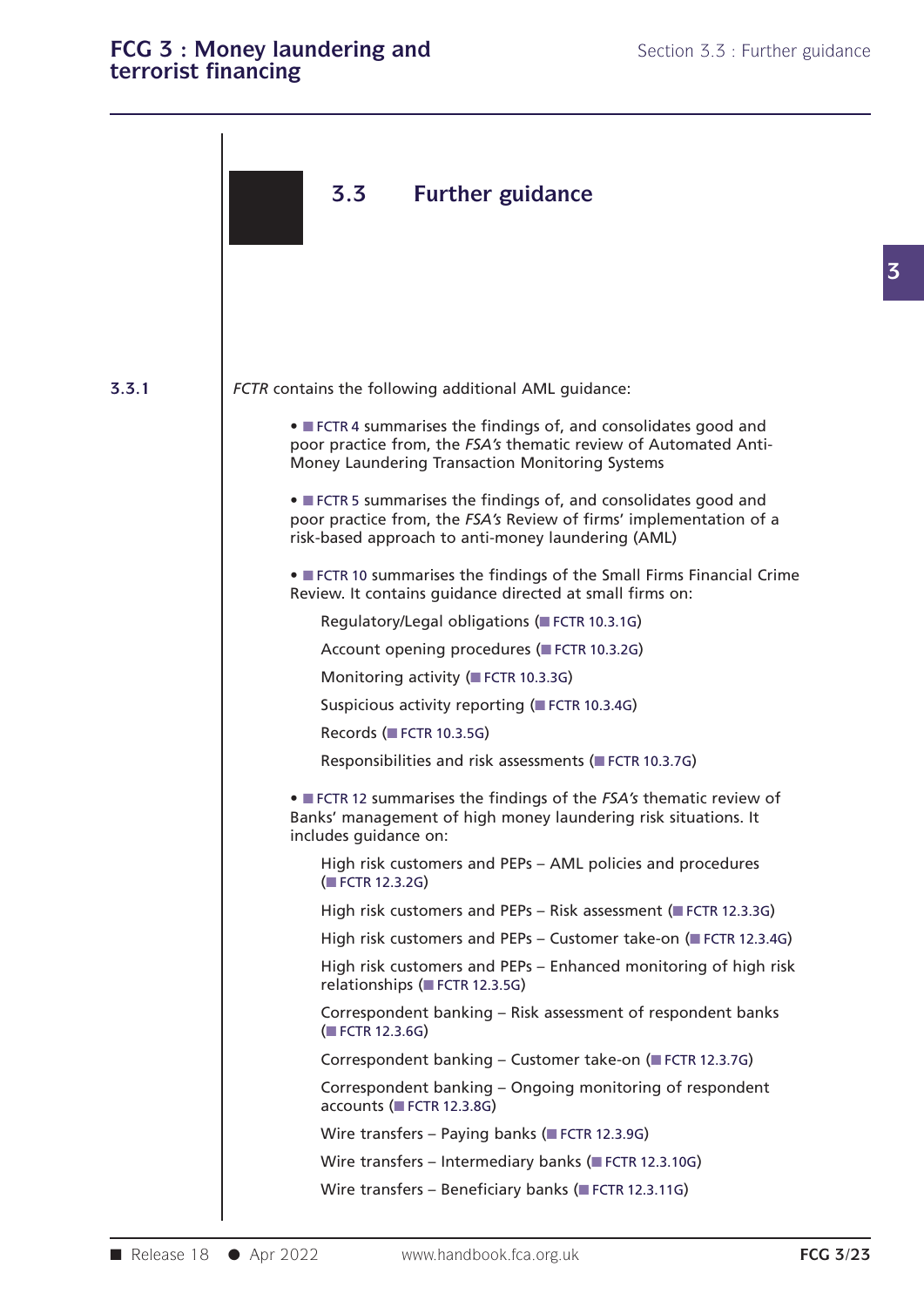|          | FCG 3 : Money laundering and<br>terrorist financing<br>Section 3.3 : Further guidance |            |
|----------|---------------------------------------------------------------------------------------|------------|
|          | Wire transfers - Implementation of SWIFT MT202COV<br>(■ FCTR 12.3.12G)                |            |
| 3.3.2    | FCTR also summarises the findings of the following thematic reviews:                  |            |
|          | • FCTR 3: Review of private banks' anti-money laundering systems<br>and controls      |            |
|          | • FCTR 7: Review of financial crime controls in offshore centres                      |            |
|          | • FCTR 15: Banks' control of financial crime risks in trade finance<br>(2013)         |            |
|          |                                                                                       |            |
|          |                                                                                       |            |
|          |                                                                                       |            |
|          |                                                                                       |            |
|          |                                                                                       |            |
|          |                                                                                       |            |
|          |                                                                                       |            |
|          |                                                                                       |            |
|          |                                                                                       |            |
|          |                                                                                       |            |
|          |                                                                                       |            |
|          |                                                                                       |            |
|          |                                                                                       |            |
|          |                                                                                       |            |
|          |                                                                                       |            |
| FCG 3/24 | www.handbook.fca.org.uk<br>Release 18                                                 | ● Apr 2022 |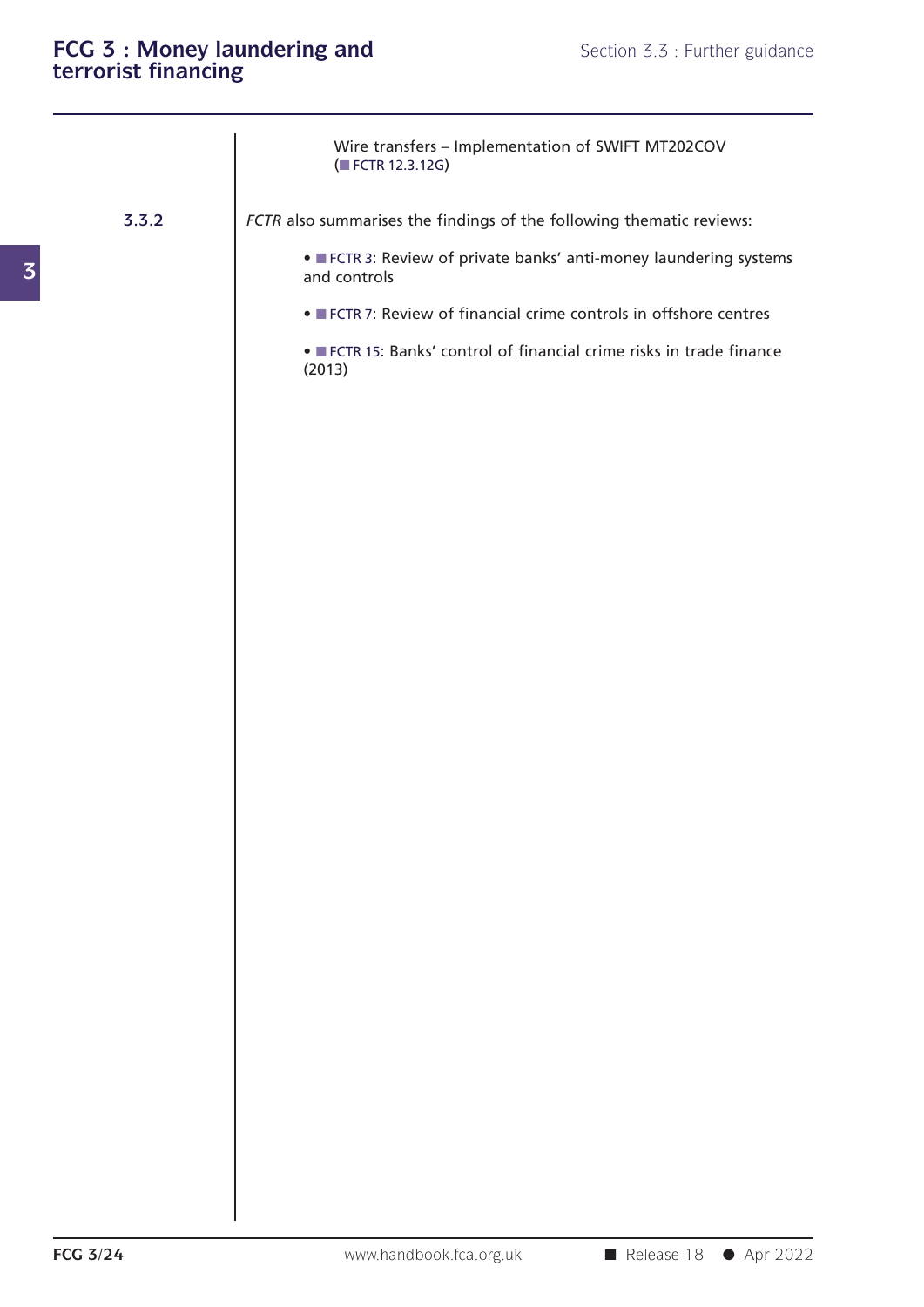## **FCG** 3 : Money information 3.4  $\sigma$  sources of  $\sigma$  sources of  $\sigma$  sources of  $\sigma$  sources of  $\sigma$  further information 3.4  $\sigma$ **terrorist financing**

|       | Sources of further information<br>3.4                                                                                                                                                                                  |  |
|-------|------------------------------------------------------------------------------------------------------------------------------------------------------------------------------------------------------------------------|--|
|       |                                                                                                                                                                                                                        |  |
| 3.4.1 | To find out more on anti-money laundering, see:                                                                                                                                                                        |  |
|       | • The Money Laundering Regulations                                                                                                                                                                                     |  |
|       | The NCA's website, which contains information on how to report<br>suspicions of money laundering:<br>www.nationalcrimeagency.gov.uk                                                                                    |  |
|       | .The UK National risk assessment of money laundering and<br>terrorist financing 2017- https://www.gov.uk/government/<br>publications/national-risk-assessment-of-money-laundering-and-<br>terrorist-financing-2017     |  |
|       | .The JMLSG's guidance on measures firms can take to meet their<br>anti-money laundering obligations, which is available from its<br>website:www.jmlsg.org.uk.                                                          |  |
| 3.4.2 | To find out more on countering terrorist finance, see:                                                                                                                                                                 |  |
|       | •Material relevant to terrorist financing that can be found<br>throughout the JMLSG guidance: www.jmlsg.org.uk                                                                                                         |  |
|       | .The European Supervisory Authorities (ESAs) have published risk<br>factors guidelines under Articles 17 and 18(4) of Directive (EU) 2015/<br>849- https://www.eba.europa.eu/-/esas-publish-aml-cft-guidelines         |  |
|       | •FATF's work on terrorist financing: http://www.fatf-gafi.org/<br>publications/fatfgeneral/documents/terroristfinancing.html                                                                                           |  |
| 3.4.3 | To find out more on customer payments, see:                                                                                                                                                                            |  |
|       | .Chapter 1 of Part III (Transparency in electronic payments (Wire<br>transfers)) of the JMLSG's guidance, which will be banks' chief source<br>of guidance on this topic: www.jmlsg.org.uk                             |  |
|       | .The Basel Committee's May 2009 paper on due diligence for cover<br>payment messages: www.bis.org/publ/bcbs154.pdf                                                                                                     |  |
|       | .The Wolfsberg Group's statement on payment standards: https://<br>www.wolfsberg-principles.com/sites/default/files/wb/pdfs/wolfsberg-<br>standards/1.%20Wolfsberg-Payment-Transparency-Standards-October-<br>2017.pdf |  |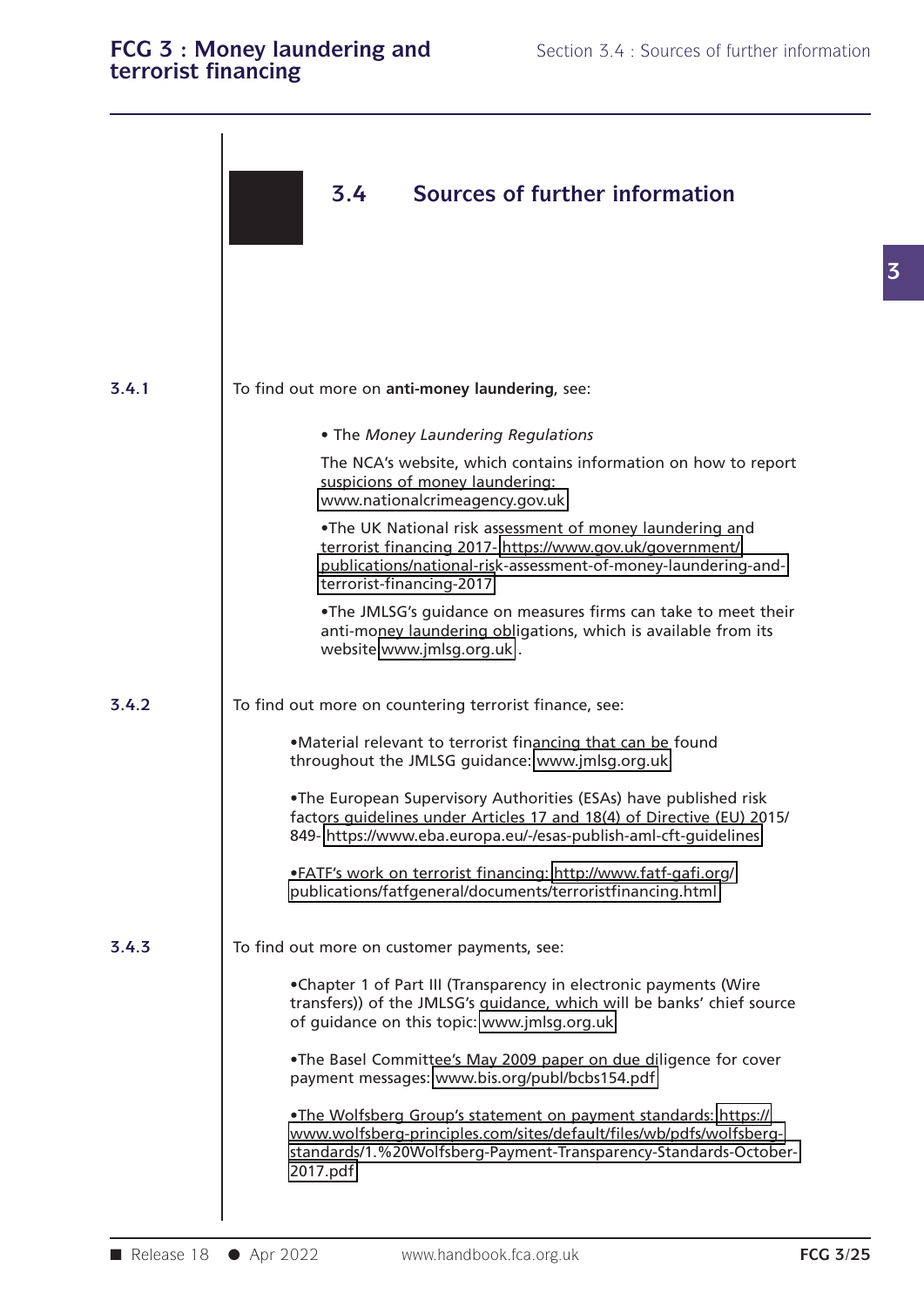•Joint Guidelines to prevent terrorist financing and money<br>Iaundering in electronic fund transfers- http://www.eba.europa.eu/-/<br>esas-provide-quidance-to-prevent-terrorist-financing-and-moneylaundering in electronic fund terrorist financing and money<br>laundering in electronic fund transfers- http://www.eba.europa.eu/-/<br>esas-provide-guidance-to-prevent-terrorist-financing-and-money-<br>laundering-in-electronic-fund esas-provide-guidance-to-prevent-terrorist-financing-and-money-•Joint Guidelines to prevent terrorist financing and money<br>laundering in electronic fund transfers- http://www.eba.europa.eu/-/<br>esas-provide-guidance-to-prevent-terrorist-financing-and-money-<br>laundering-in-electronic-fund-•Joint Guidelines to prevent terrorist financing and money<br>laundering in electronic fund transfers- http://www.eba.europa.eu/-/<br>esas-provide-guidance-to-prevent-terrorist-financing-and-money-<br>laundering-in-electronic-fund-

data.europa.eu/eli/reg/2015/847/oj TheFunds Transfer Regulation (EU Regulation 847/2015 on<br>information on the payer accompanying transfers of funds): http://<br>data.europa.eu/eli/reg/2015/847/oj<br>To find out more on correspondent banking relationships see:<br>eF

**3.4.4** To find out more on correspondent banking relationships see:

http://www.fatf-gafi.org/media/fatf/documents/reports/Guidanceout more on correspondent banking relationships see:<br>•FATF Guidance on correspondent banking services (October 2016)-<br>http://www.fatf-gafi.org/media/fatf/documents/reports/Guidance-<br>Correspondent-Banking-Services.pdf<br>•Base

FATF Guidance on correspondent banking services (October 2016)-<br>http://www.fatf-gafi.org/media/fatf/documents/reports/Guidance-<br>Correspondent-Banking-Services.pdf<br>•Basel Committee on Banking Supervision guidance "Sound<br>man FATF Guidance on correspondent banking services (October 2016)-<br>http://www.fatf-gafi.org/media/fatf/documents/reports/Guidance-<br>Correspondent-Banking-Services.pdf<br>Pasel Committee on Banking Supervision guidance "Sound<br>mana publ/d405.htm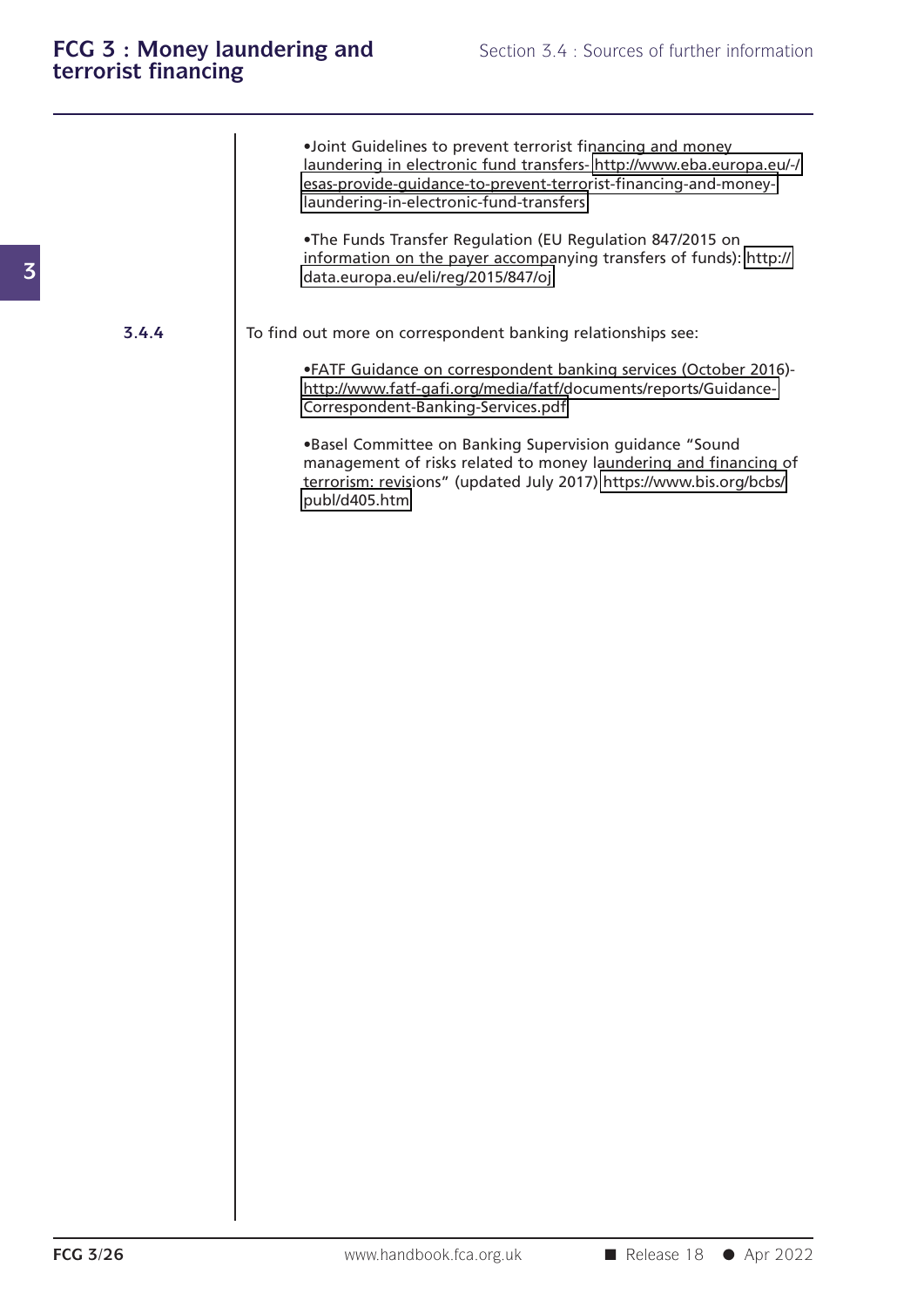**Fraud**

# Fraud<br>Chapter 4<br>Fraud

## Fraud

■ Release 18 ● Apr 2022 www.handbook.fca.org.uk **FCG 4/1**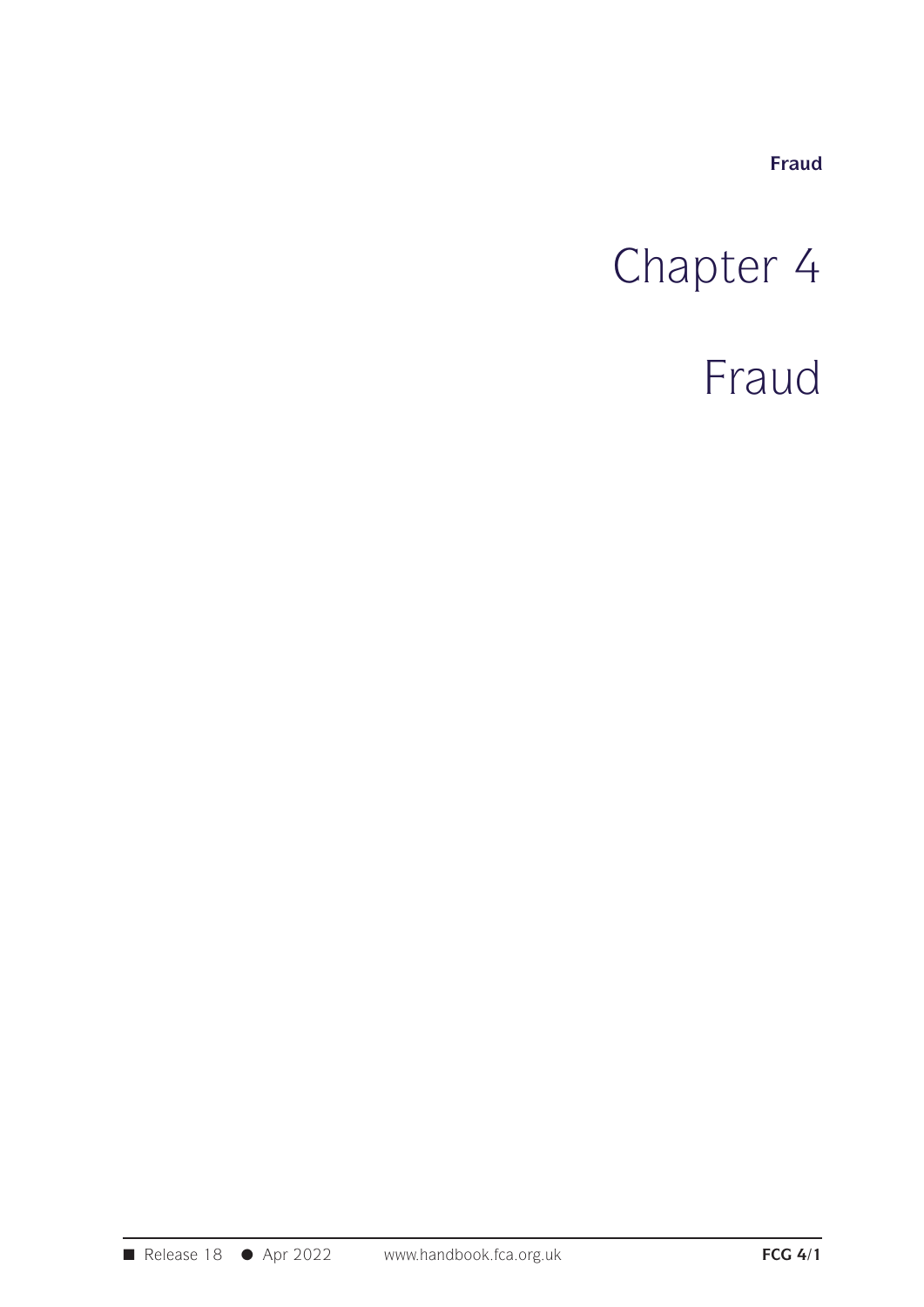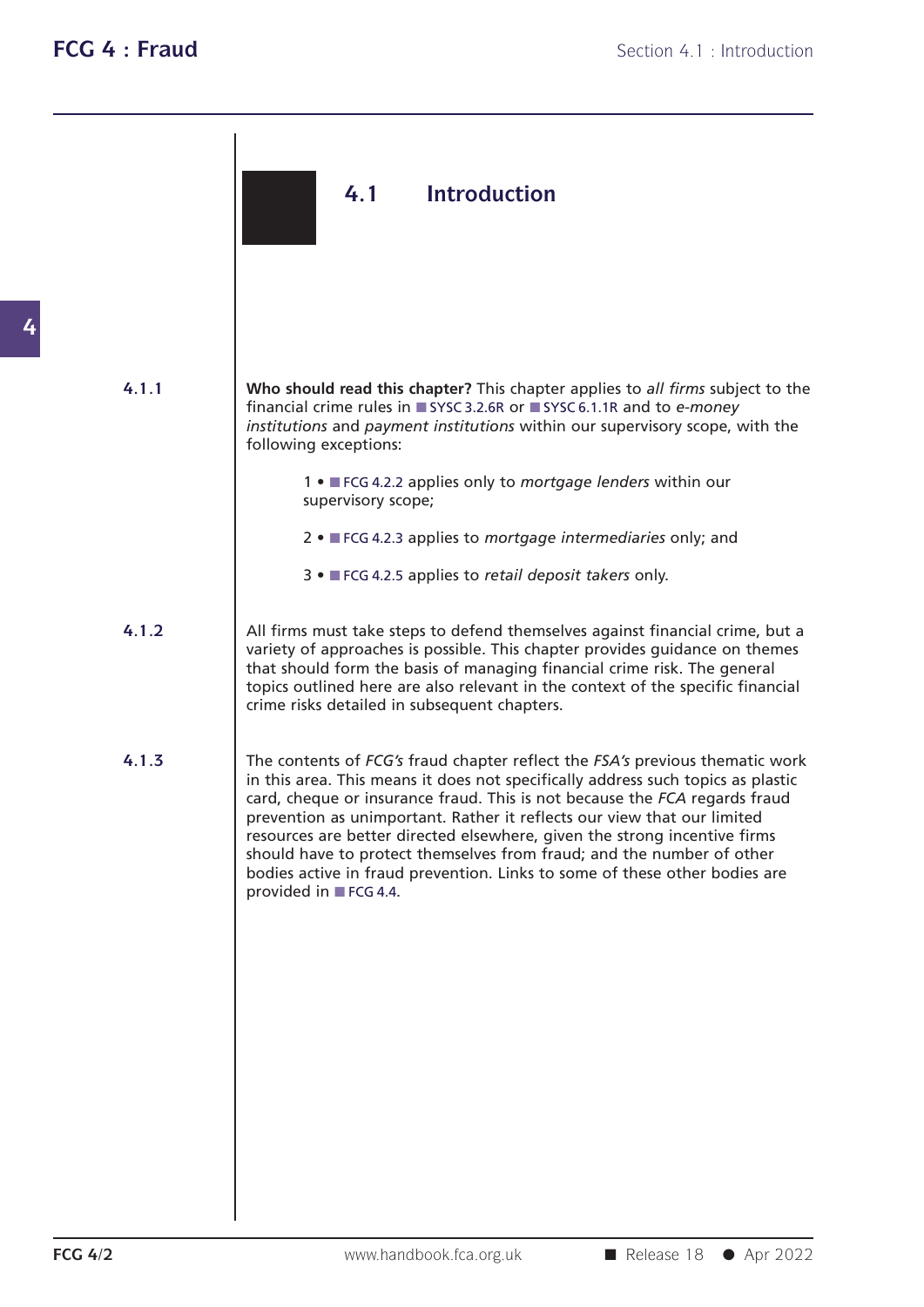**4**

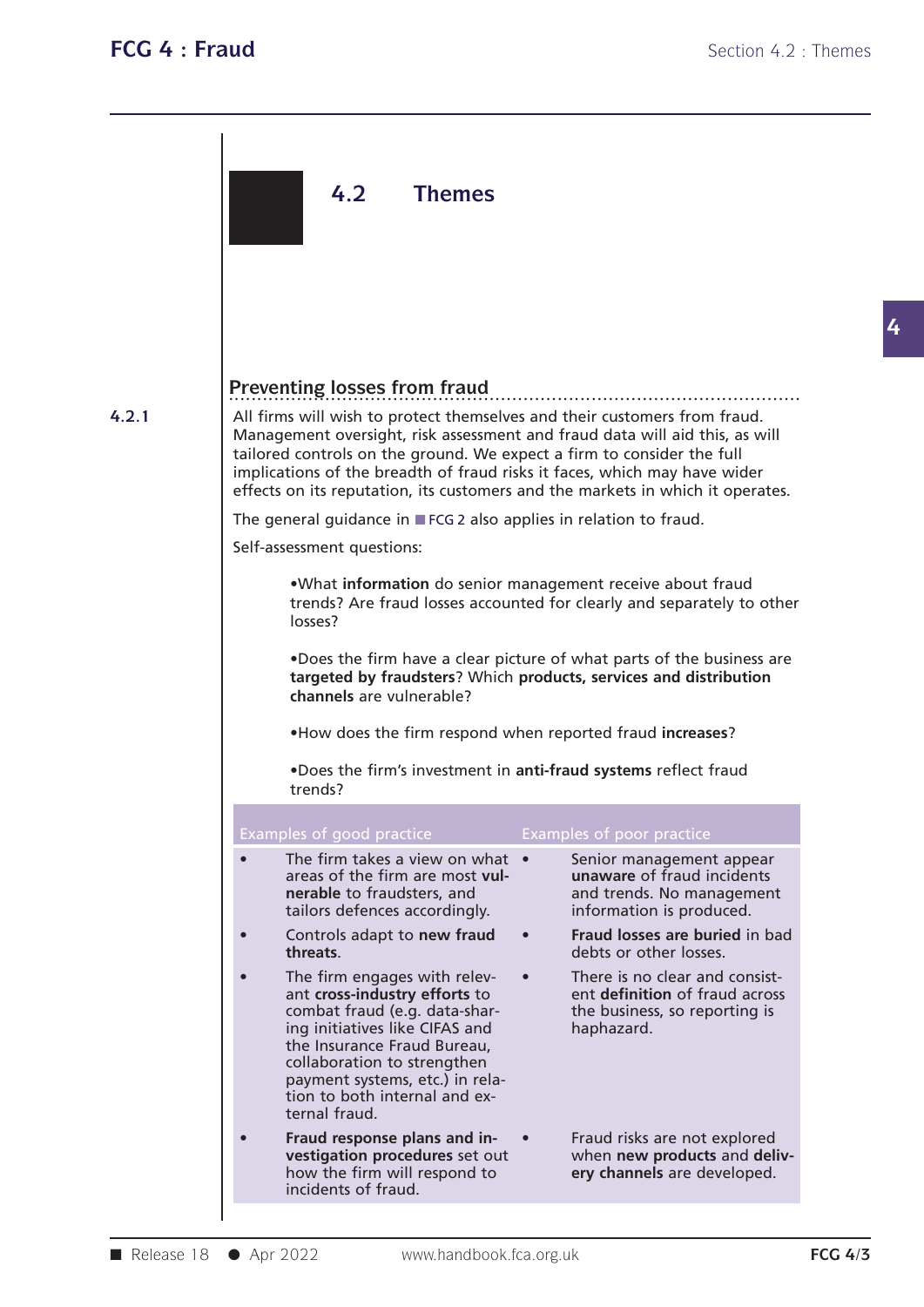|       | Examples of good practice                                                                                                                                                                                                                                       | Examples of poor practice                                                                                                                                                                                                   |
|-------|-----------------------------------------------------------------------------------------------------------------------------------------------------------------------------------------------------------------------------------------------------------------|-----------------------------------------------------------------------------------------------------------------------------------------------------------------------------------------------------------------------------|
|       | Lessons are learnt from incid-<br>ents of fraud.                                                                                                                                                                                                                | Staff lack awareness of what<br>constitutes fraudulent behavi-<br>our (e.g. for a salesman to mis-<br>report a customer's salary to<br>secure a loan would be<br>fraud).                                                    |
|       | Anti-fraud good practice is<br>shared widely within the firm.                                                                                                                                                                                                   | Sales incentives act to encour-<br>age staff or management to<br>turn a blind eye to potential<br>fraud.                                                                                                                    |
|       | To guard against insider<br>fraud, staff in high risk posi-<br>tions (e.g. finance depart-<br>ment, trading floor) are sub-<br>ject to enhanced vetting and<br>closer scrutiny. 'Four eyes' pro-<br>cedures (see FCG Annex 1 for<br>common terms) are in place. | Banks fail to implement the<br>requirements of the Payment<br><b>Services Regulations and</b><br><b>Banking Conduct of Business</b><br>rules, leaving customers out<br>of pocket after fraudulent<br>transactions are made. |
|       | <b>Enhanced due diligence is per- •</b><br>formed on higher risk cus-<br>tomers (e.g. commercial cus-<br>tomers with limited financial<br>history. See 'long firm fraud'<br>in FCG Annex 1).                                                                    | <b>Remuneration structures may</b><br>incentivise behaviour that in-<br>creases the risk of mortgage<br>fraud.                                                                                                              |
|       | Mortgage fraud - lenders                                                                                                                                                                                                                                        |                                                                                                                                                                                                                             |
| 4.2.2 | This section applies to mortgage lenders within the supervisory scope of the                                                                                                                                                                                    |                                                                                                                                                                                                                             |
|       |                                                                                                                                                                                                                                                                 |                                                                                                                                                                                                                             |
|       | appropriate regulator.<br>Self-assessment questions:                                                                                                                                                                                                            |                                                                                                                                                                                                                             |
|       | • Are systems and controls to detect and prevent mortgage fraud<br>an assessment of where they can be used to best effect?                                                                                                                                      |                                                                                                                                                                                                                             |
|       | . How does your firm contain the fraud risks posed by corrupt<br>conveyancers, brokers and valuers?                                                                                                                                                             | coordinated across the firm, with resources allocated on the basis of                                                                                                                                                       |
|       | . How and when does your firm engage with cross-industry<br>information-sharing exercises?                                                                                                                                                                      |                                                                                                                                                                                                                             |
|       | Examples of good practice                                                                                                                                                                                                                                       | Examples of poor practice                                                                                                                                                                                                   |
|       | A firm's underwriting process<br>can identify applications that<br>may present a higher risk of<br>mortgage fraud.                                                                                                                                              | A lender fails to report relev-<br>ant information to the FCA's<br><b>Information from Lenders</b><br>(IFL) scheme as per FCA guid-<br>ance on IFL referrals.                                                               |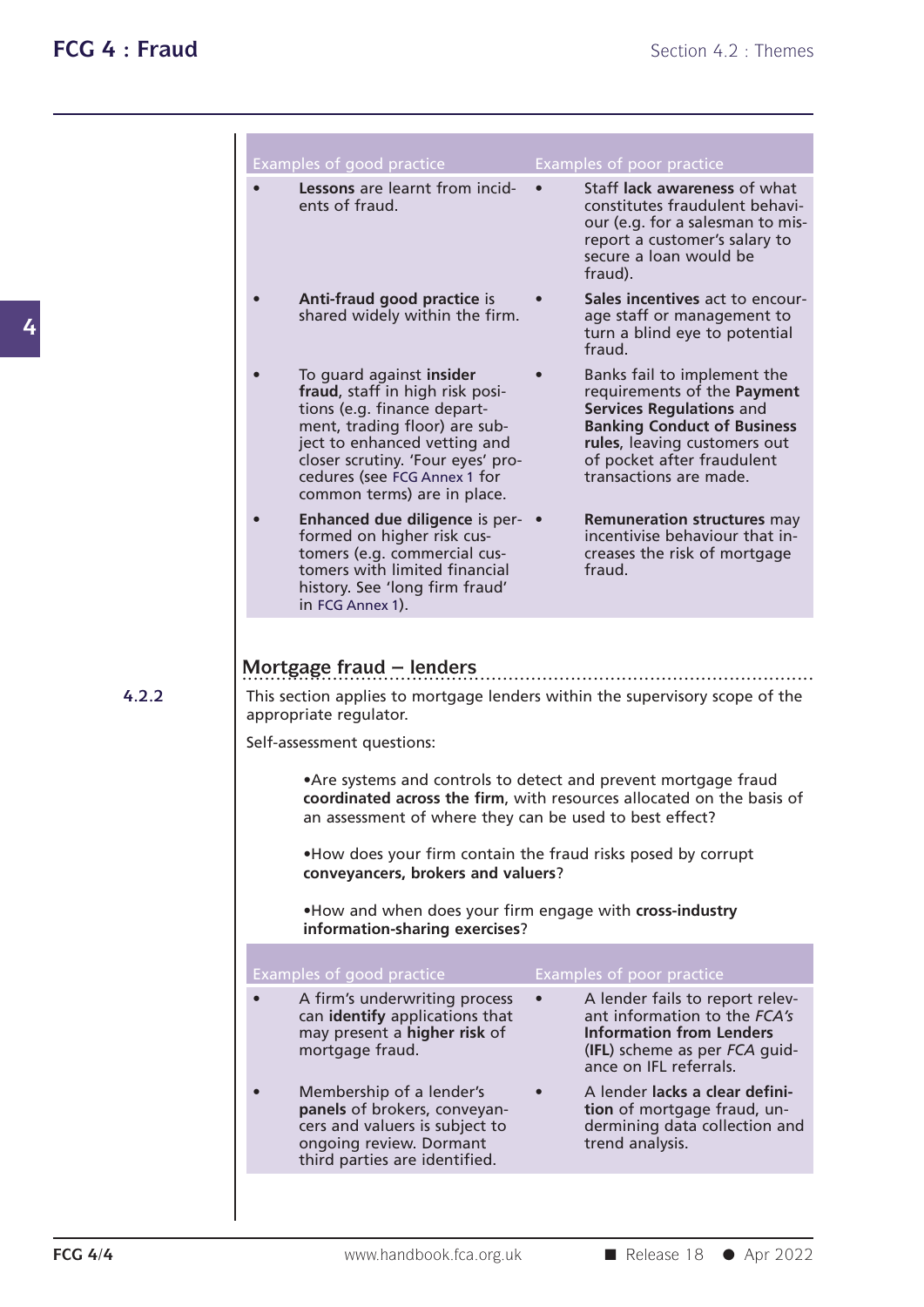**4.2.3**

| Examples of good practice                                                                                                                                                          | Examples of poor practice                                                                                                                                                                                                                                                                                                                      |  |
|------------------------------------------------------------------------------------------------------------------------------------------------------------------------------------|------------------------------------------------------------------------------------------------------------------------------------------------------------------------------------------------------------------------------------------------------------------------------------------------------------------------------------------------|--|
| A lender reviews existing<br>$\bullet$<br>mortgage books to identify<br>and assess mortgage fraud in-<br>dicators.                                                                 | A lender's panels of conveyan-<br>cers, brokers and valuers are<br>too large to be manageable.                                                                                                                                                                                                                                                 |  |
| A lender verifies that funds<br>$\bullet$<br>are being dispersed in line<br>with instructions before it re-<br>leases them.                                                        | The lender does no work to<br>identify dormant parties.                                                                                                                                                                                                                                                                                        |  |
| A lender promptly discharges<br>$\bullet$<br>mortgages that have been re-<br>deemed and checks whether<br>conveyancers register charges<br>with the Land Registry in<br>good time. | A lender relies solely on the<br><b>Financial Services Register</b><br>when vetting brokers.                                                                                                                                                                                                                                                   |  |
|                                                                                                                                                                                    | Underwriters' demanding<br>work targets undermine ef-<br>forts to contain mortgage<br>fraud.                                                                                                                                                                                                                                                   |  |
| Mortgage fraud - intermediaries                                                                                                                                                    |                                                                                                                                                                                                                                                                                                                                                |  |
| This section applies to mortgage intermediaries.                                                                                                                                   |                                                                                                                                                                                                                                                                                                                                                |  |
| Self-assessment questions:                                                                                                                                                         |                                                                                                                                                                                                                                                                                                                                                |  |
| fraud?                                                                                                                                                                             | • does your firm satisfy itself that it is able to recognise mortgage                                                                                                                                                                                                                                                                          |  |
|                                                                                                                                                                                    | .When processing applications, does your firm consider whether the<br>information the applicant provides is consistent? (For example, is<br>declared income believable compared with stated employment? Is<br>the value of the requested mortgage comparable with what your<br>firm knows about the location of the property to be purchased?) |  |
| .What due diligence does your firm undertake on introducers?                                                                                                                       |                                                                                                                                                                                                                                                                                                                                                |  |
| Examples of good practice                                                                                                                                                          | Examples of poor practice                                                                                                                                                                                                                                                                                                                      |  |
| Asking to see original docu-<br>mentation whether or not this<br>is required by lenders.                                                                                           | Failing to undertake due dili-<br>gence on introducers.                                                                                                                                                                                                                                                                                        |  |
| Using the FCA's Information<br>$\bullet$<br>from Brokers scheme to re-<br>port intermediaries it suspects<br>of involvement in mortgage<br>fraud.                                  | Accepting all applicant in-<br>formation at face value.                                                                                                                                                                                                                                                                                        |  |
|                                                                                                                                                                                    | Treating due diligence as the<br>lender's responsibility.                                                                                                                                                                                                                                                                                      |  |
|                                                                                                                                                                                    |                                                                                                                                                                                                                                                                                                                                                |  |
| Enforcement action against mortgage brokers                                                                                                                                        |                                                                                                                                                                                                                                                                                                                                                |  |
|                                                                                                                                                                                    | Since the FSA began regulating mortgage brokers in October 2004, the FSA                                                                                                                                                                                                                                                                       |  |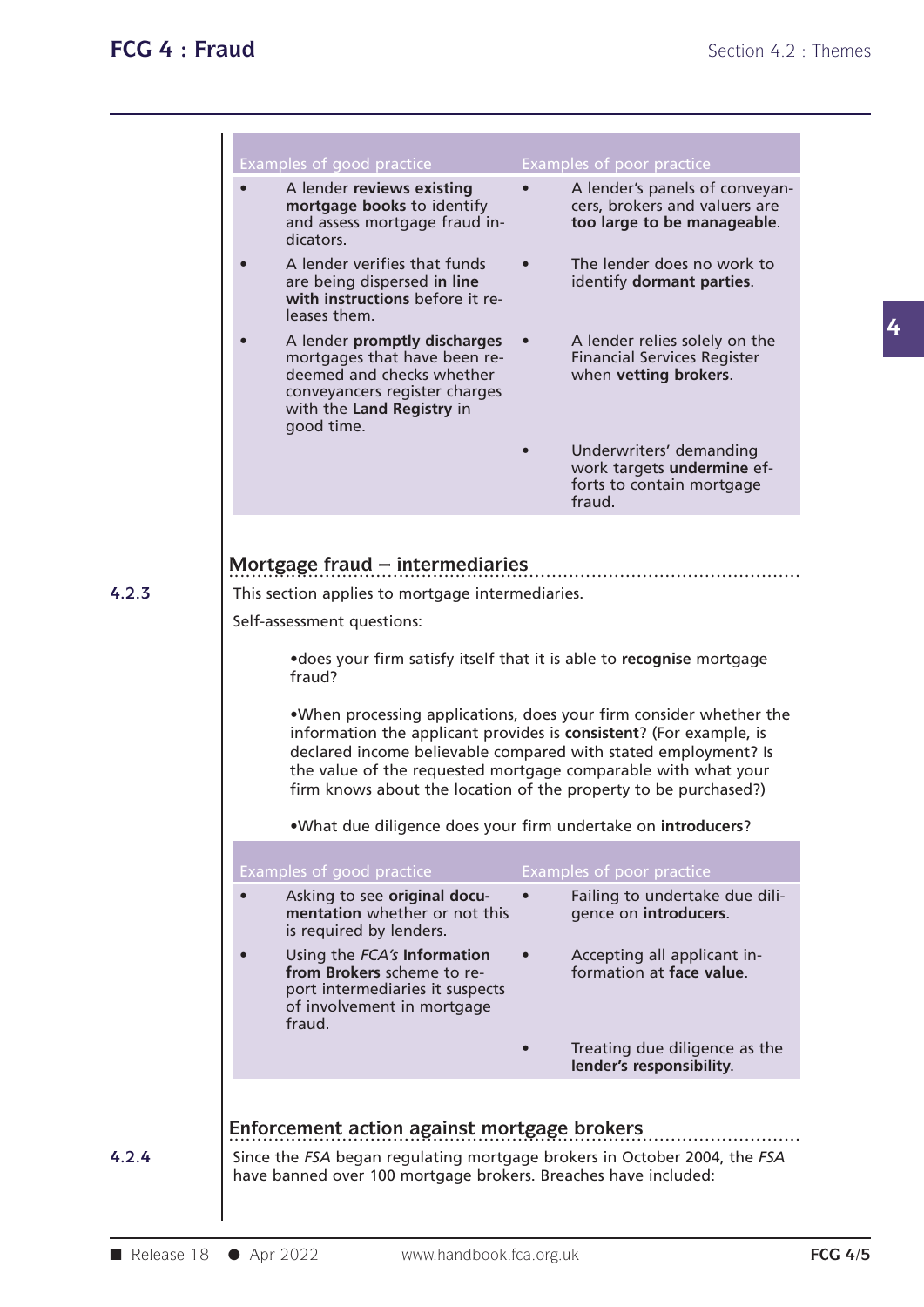Frames Section 4.2 : Themes<br>•deliberately submitting to lenders applications containing false or misleading information; and **•** deliberately submitting to lenders applemisleading information; and<br>• failing to have adequate systems and c

•deliberately submitting to lenders applications containing false or misleading information; and<br>•failing to have adequate systems and controls in place to deal with the risk of mortgage fraud. • deliberately submitting to lend<br>misleading information; and<br>• failing to have adequate system<br>the risk of mortgage fraud.

•deliberately submitting to lenders applications containing talse or<br>misleading information; and<br>•failing to have adequate systems and controls in place to deal with<br>the risk of mortgage fraud.<br>The *FSA* have referred nume misleading information; and<br>
• failing to have adequate systems and corrie risk of mortgage fraud.<br>
The *FSA* have referred numerous cases to law en<br>
which have resulted in criminal convictions.

4.2.5 UK consumers are targeted by share-sale frauds and other scams including **Investment fraud .....................................................................................................** UK consumers are targeted by share-sale frauds and other scams including which have resulted in criminal convictions.<br>
Investment fraud<br>
UK consumers are targeted by share-sale frauds and other scams including<br>
land-banking frauds, unauthorised collective investment schemes and Ponzi<br>
schemes. **Scheme Schemes. Customers are targeted by share-sale frauds and other scams including**<br>
UK consumers are targeted by share-sale frauds and other scams including<br>
land-banking frauds, unauthorised collective investment sch Investment fraud<br>UK consumers are targeted by share-sale frauds and other scams including<br>land-banking frauds, unauthorised collective investment schemes and Ponzi<br>schemes. Customers of UK deposit-takers may fall victim to Investment fraud<br>UK consumers are targeted by share-sale frauds and other scams including<br>land-banking frauds, unauthorised collective investment schemes and Ponzi<br>schemes. Customers of UK deposit-takers may fall victim to UK consumers are targeted by share-sale frauds and other scams including<br>land-banking frauds, unauthorised collective investment schemes and Ponzi<br>schemes. Customers of UK deposit-takers may fall victim to these frauds, or UK consumers are targeted by share-sale frauds and other scams including<br>land-banking frauds, unauthorised collective investment schemes and Pon<br>schemes. Customers of UK deposit-takers may fall victim to these frauds, c<br>be Schemes. Customers of UK deposit-takers may fall victim to these frauds, or<br>the complicit in them. We expect these risks to be considered as part of<br>deposit-takers' risk assessments, and for this to inform management's<br>dec

In a shout the allocation of resources to a) the detection of fraudsters<br>the customer base and b) the protection of potential victims.<br>
Sessment questions:<br>
•Have the risks of investment fraud (and other frauds where<br>
cust firm? •Have the risks of investment fraud (and other frauds where<br>customers and third parties suffer losses) been considered by the<br>firm?<br>•Are resources allocated to mitigating these risks as the result of<br>purposive decisions by ■Have the risks of investment fraud (and other customers and third parties suffer losses) been firm?<br>
■Are resources allocated to mitigating these rispurposive decisions by management?<br>
■Are the firm's anti-money launderi

extremely the firm?<br>•Are resources allocated to mitigating these risks as the result of<br>purposive decisions by management?<br>•Are the firm's anti-money laundering controls able to identify<br>customers who are complicit in inve Firm?<br>
• Are resources allocated to mitigating these risks as the res<br>
purposive decisions by management?<br>
• Are the firm's anti-money laundering controls able to iden<br>
customers who are complicit in investment fraud?

| Examples of good practice                                                                                                                                                                                                                                                                                                                                                                                                                                                | Examples of poor practice                                                                                                                                                         |
|--------------------------------------------------------------------------------------------------------------------------------------------------------------------------------------------------------------------------------------------------------------------------------------------------------------------------------------------------------------------------------------------------------------------------------------------------------------------------|-----------------------------------------------------------------------------------------------------------------------------------------------------------------------------------|
| A bank regularly assesses the<br>risk to itself and its customers<br>of losses from fraud, including<br>investment fraud, in accord-<br>ance with their established<br>risk management framework.<br>The risk assessment does not<br>only cover situations where<br>the bank could cover losses,<br>but also where customers<br>could lose and not be reim-<br>bursed by the bank. Resource<br>allocation and mitigation<br>measures are informed by this<br>assessment. | A bank has performed no risk<br>assessment that considers the<br>risk to customers from invest-<br>ment fraud.                                                                    |
| A bank contacts customers if<br>it suspects a payment is being<br>made to an investment<br>fraudster.                                                                                                                                                                                                                                                                                                                                                                    | A bank fails to use actionable,<br>credible information it has<br>about known or suspected<br>perpetrators of investment<br>fraud in its financial crime pre-<br>vention systems. |
| A bank has transaction mon-<br>itoring rules designed to de-<br>tect specific types of invest-                                                                                                                                                                                                                                                                                                                                                                           | Ongoing monitoring of com-<br>mercial accounts is allocated<br>to customer-facing staff incen-                                                                                    |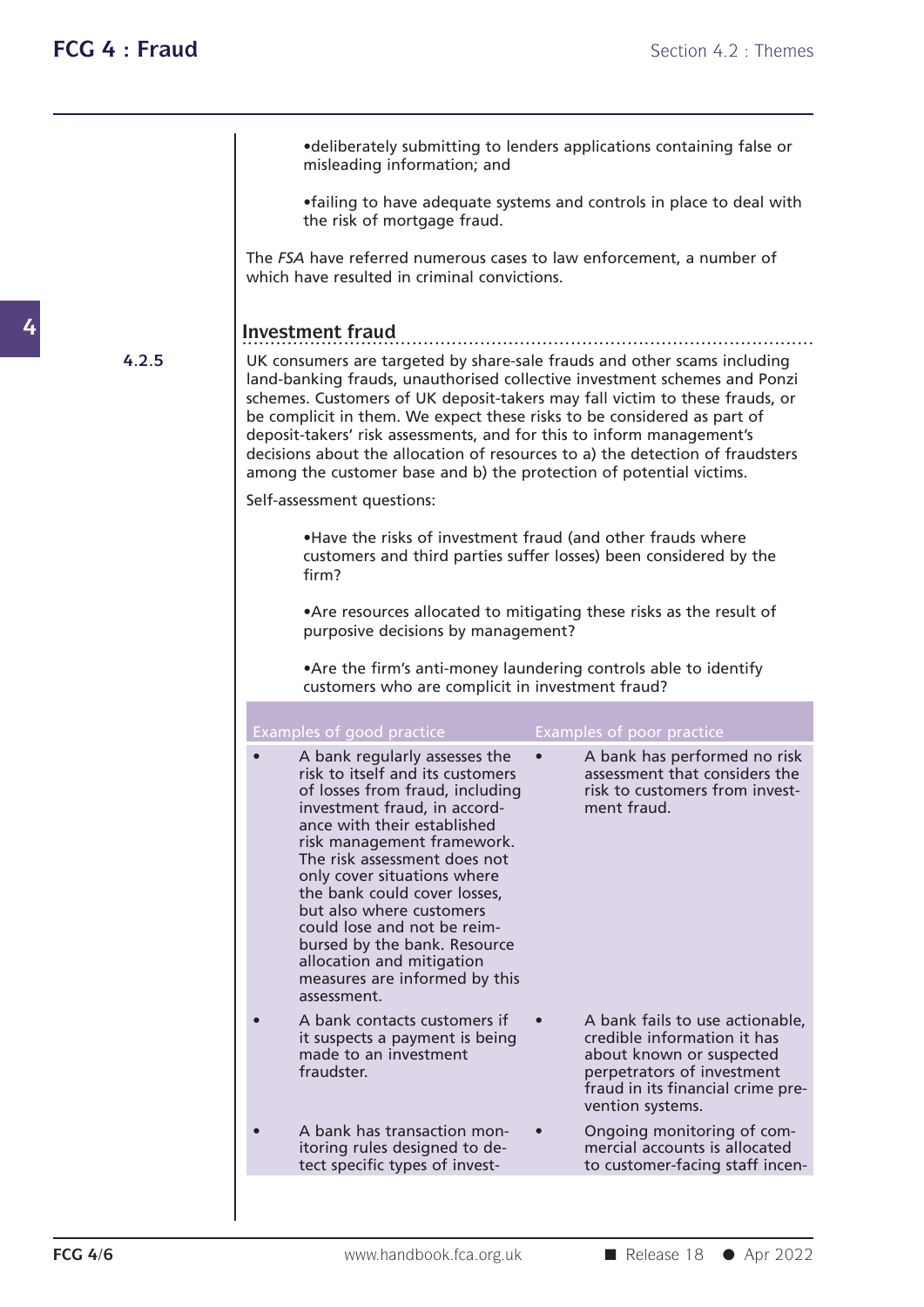| Examples of good practice                                                       | Examples of poor practice                                                             |
|---------------------------------------------------------------------------------|---------------------------------------------------------------------------------------|
| ment fraud. Investment fraud<br>subject matter experts help<br>set these rules. | tivised to bring in or retain<br>business.<br>A bank allocates excessive<br>$\bullet$ |
|                                                                                 | numbers of commercial ac-<br>counts to a staff member to<br>monitor.                  |
|                                                                                 |                                                                                       |
|                                                                                 |                                                                                       |
|                                                                                 |                                                                                       |
|                                                                                 |                                                                                       |
|                                                                                 |                                                                                       |
|                                                                                 |                                                                                       |
|                                                                                 |                                                                                       |
|                                                                                 |                                                                                       |
|                                                                                 |                                                                                       |
|                                                                                 |                                                                                       |
|                                                                                 |                                                                                       |
|                                                                                 |                                                                                       |
|                                                                                 |                                                                                       |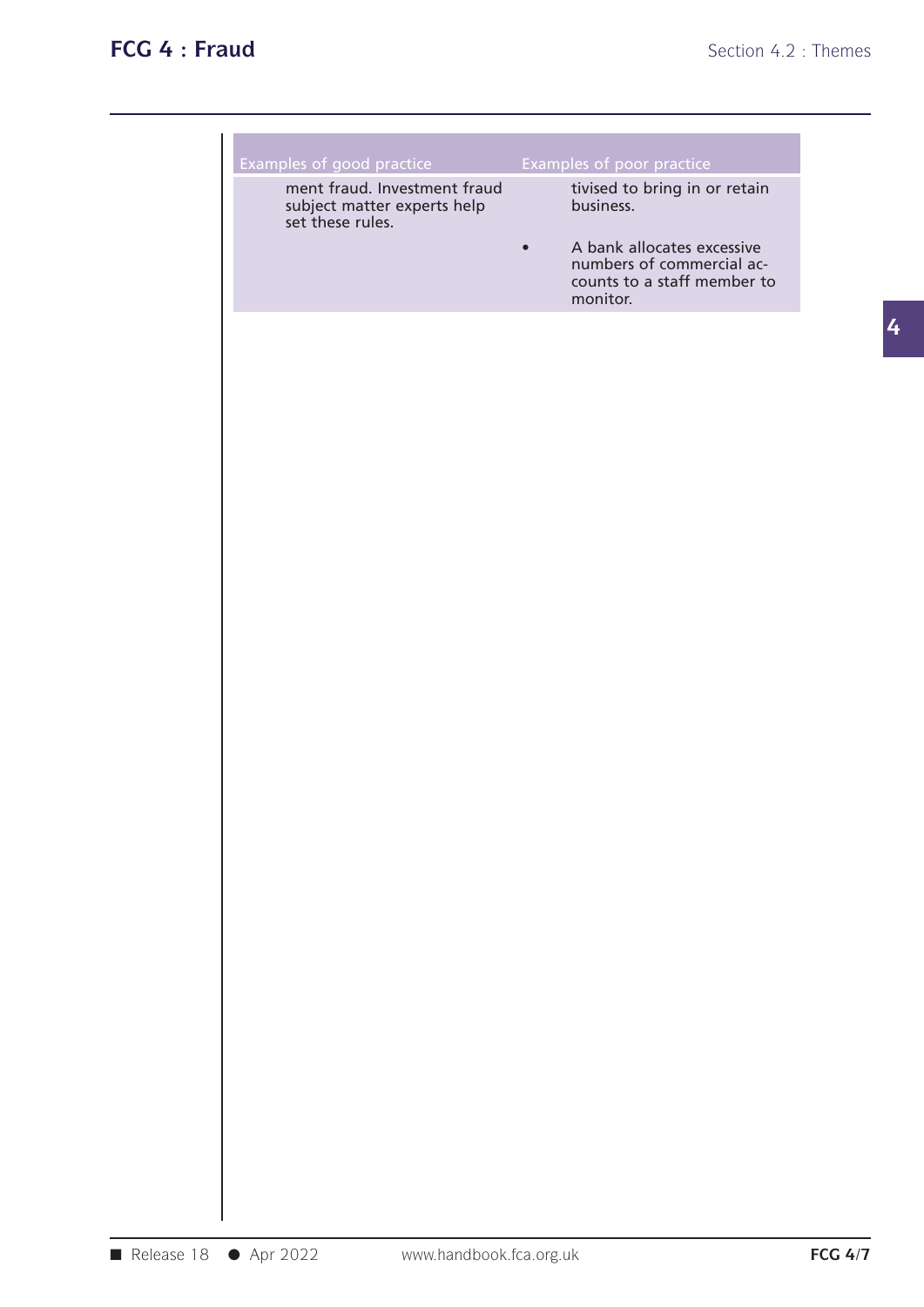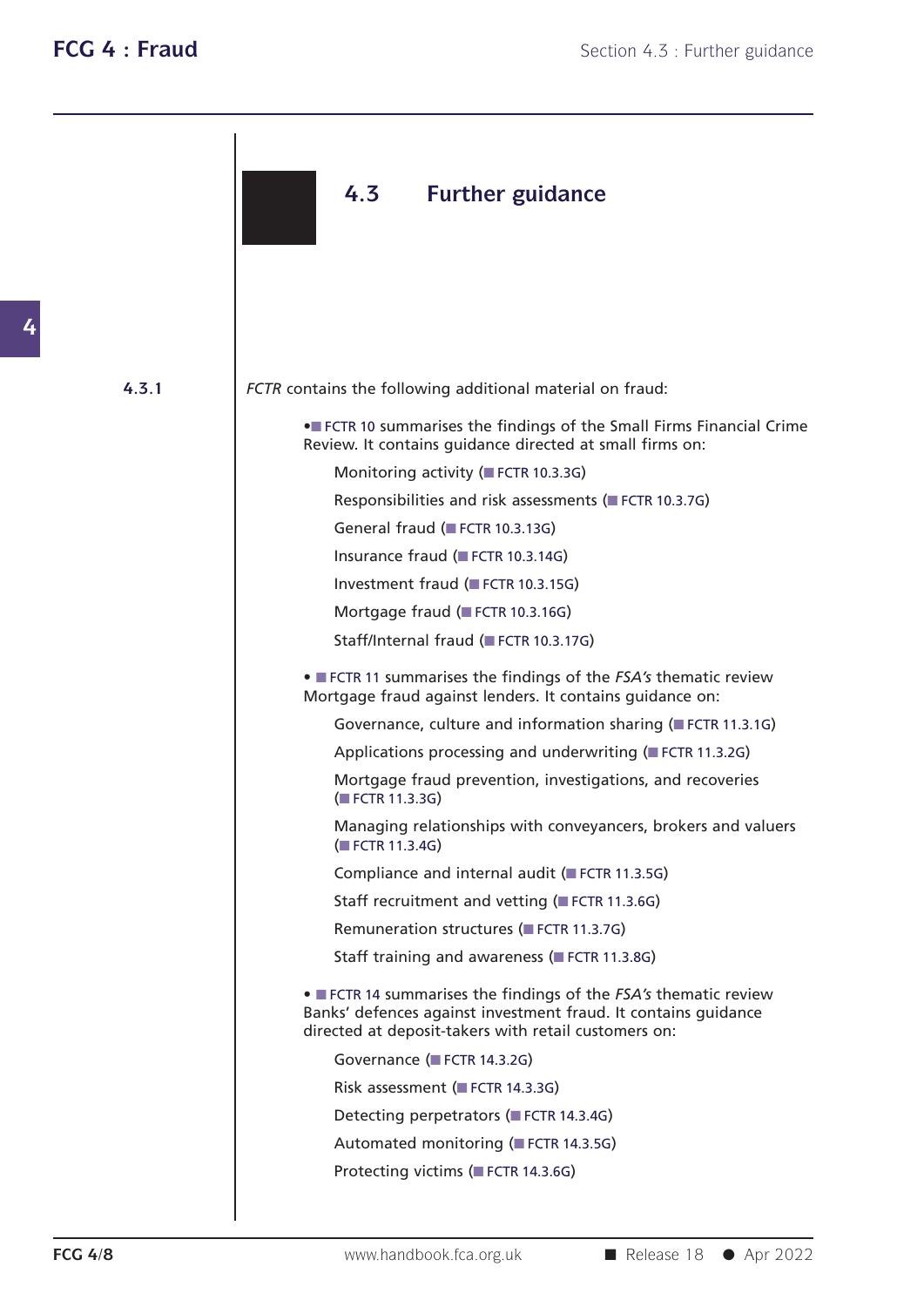| Management reporting and escalation of suspicions                                                   |                |
|-----------------------------------------------------------------------------------------------------|----------------|
|                                                                                                     |                |
| (FCTR 14.3.7G)                                                                                      |                |
| Staff awareness (FCTR 14.3.8G)                                                                      |                |
| Use of industry intelligence (FCTR 14.3.9G)                                                         |                |
| 4.3.2<br>FCTR 2 summarises the FSA's thematic review Firms' high-level management<br>of fraud risk. |                |
|                                                                                                     |                |
|                                                                                                     |                |
|                                                                                                     |                |
|                                                                                                     |                |
|                                                                                                     |                |
|                                                                                                     |                |
|                                                                                                     |                |
|                                                                                                     |                |
|                                                                                                     |                |
|                                                                                                     |                |
|                                                                                                     |                |
|                                                                                                     |                |
|                                                                                                     |                |
|                                                                                                     |                |
|                                                                                                     |                |
|                                                                                                     |                |
|                                                                                                     |                |
|                                                                                                     |                |
|                                                                                                     |                |
|                                                                                                     |                |
|                                                                                                     |                |
| Release 18<br>● Apr 2022<br>www.handbook.fca.org.uk                                                 | <b>FCG 4/9</b> |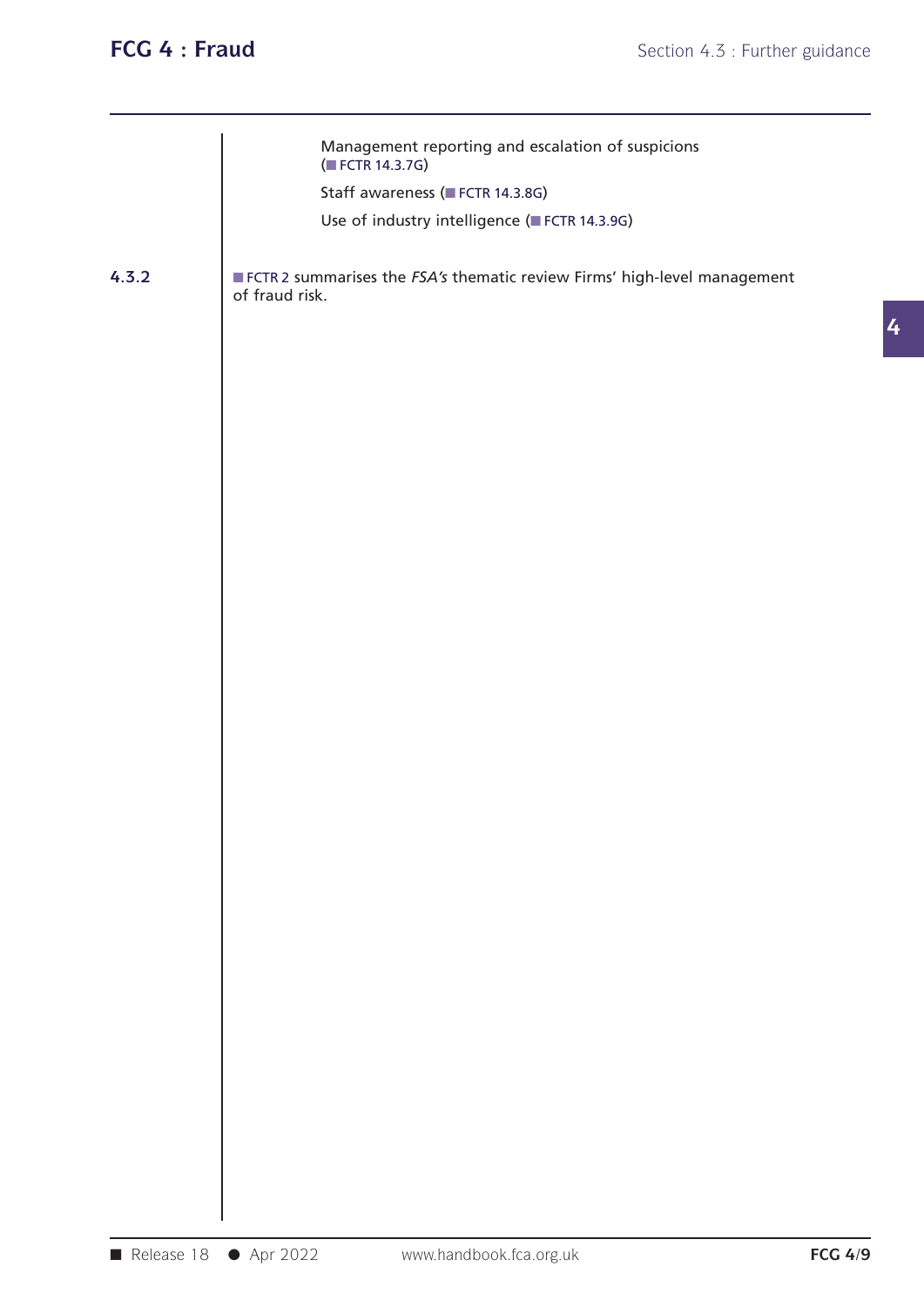|       | <b>Sources of further information</b><br>4.4                                                                                                                                                                                                  |
|-------|-----------------------------------------------------------------------------------------------------------------------------------------------------------------------------------------------------------------------------------------------|
|       |                                                                                                                                                                                                                                               |
| 4.4.1 | To find out more about what FCA is doing about fraud, see:                                                                                                                                                                                    |
|       | .Details of the FCA's Information from Lenders scheme: https://<br>www.fca.org.uk/firms/fraud/report-mortgage-fraud-lenders                                                                                                                   |
|       | .Details of the FCA's Information from Brokers scheme: https://<br>www.fca.org.uk/firms/fraud/report-mortgage-fraud-advisers                                                                                                                  |
| 4.4.2 | The list of other bodies engaged in counter-fraud activities is long, but more<br>information is available from:                                                                                                                              |
|       | .Action Fraud, which is the UK's national fraud reporting centre:<br>www.actionfraud.org.uk                                                                                                                                                   |
|       | . Fighting Fraud Action (FFA-UK) is responsible for leading the<br>collective fight against financial fraud on behalf of the UK payments<br>industry, https://www.financialfraudaction.org.uk/.                                               |
|       | .The City of London Police, which has 'lead authority' status in the<br>UK for the investigation of economic crime, including fraud https://<br>www.cityoflondon.police.uk/advice-and-support/fraud-and-economic-<br>crime/Pages/default.aspx |
|       | .The Fraud Advisory Panel, which acts as an independent voice and<br>supporter of the counter fraud community:<br>www.fraudadvisorypanel.org/                                                                                                 |
|       |                                                                                                                                                                                                                                               |
|       |                                                                                                                                                                                                                                               |
|       |                                                                                                                                                                                                                                               |
|       |                                                                                                                                                                                                                                               |
|       |                                                                                                                                                                                                                                               |
|       |                                                                                                                                                                                                                                               |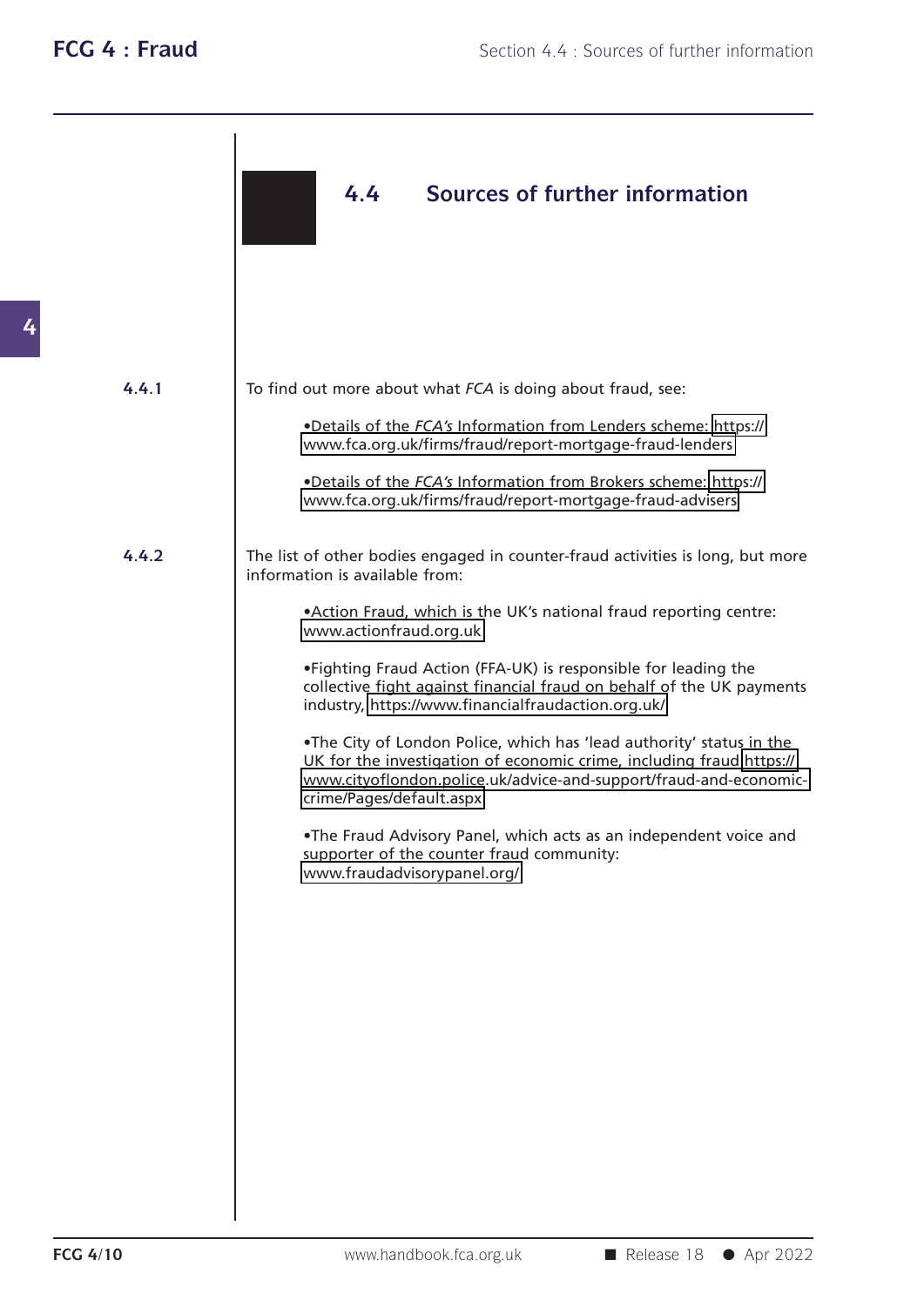**Data security**

# Data security<br>
Chapter 5<br>
Chapter 5

Data security<br>
Chapter 5<br>
Data security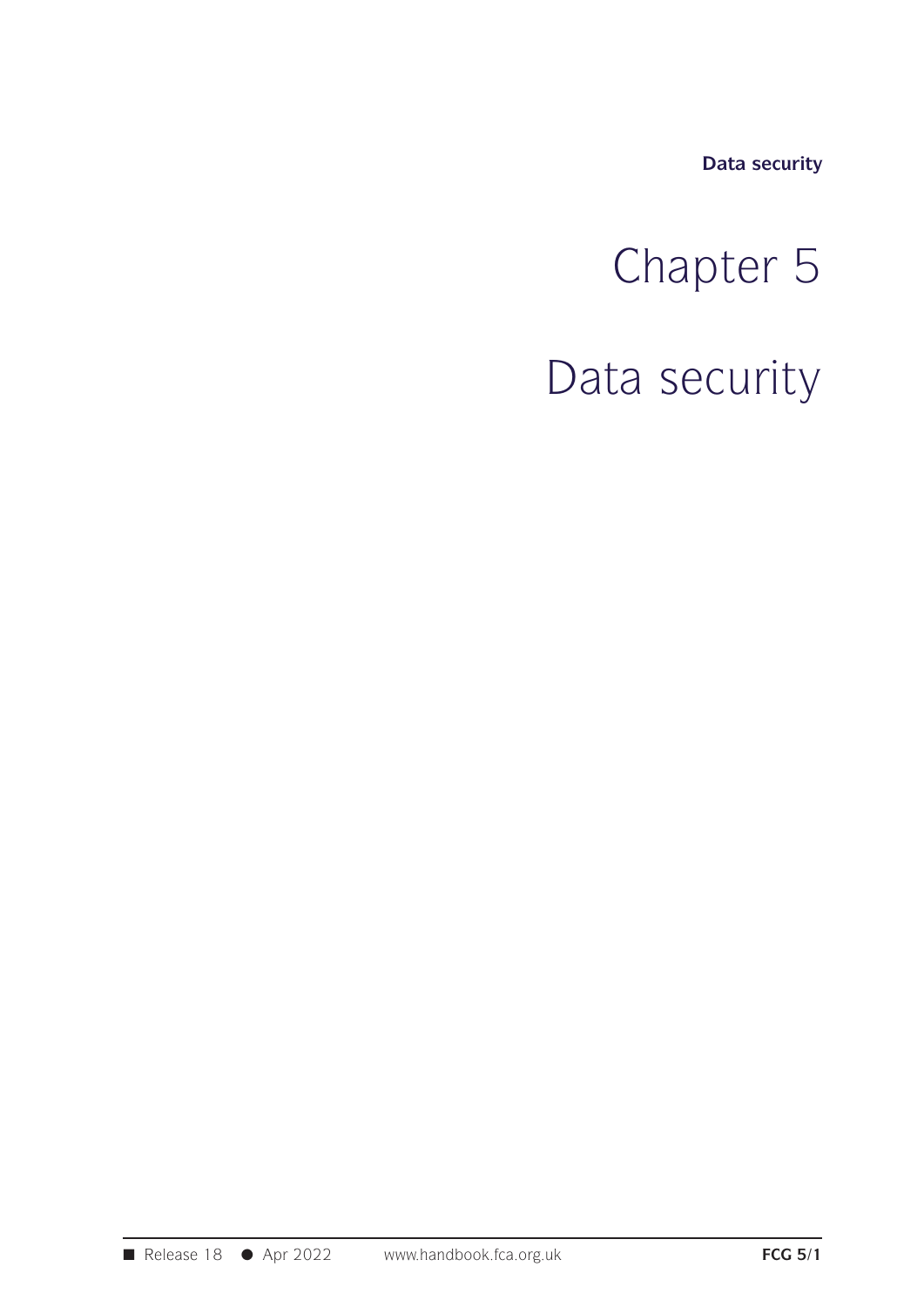## **5.1 Introduction**

**Who should read this chapter?** This chapter applies to **all firms** subject to the financial crime rules in ■ SYSC 3.2.6R or ■ SYSC 6.1.1R and to e-money institutions and nayment institutions within our supervisory scope Who should read this chapter? This chapter applies to all firms subject to the financial crime rules in ■ SYSC 3.2.6R or ■ SYSC 6.1.1R and to **e-money** institutions and payment institutions within our supervisory scope. financial crime rules in SYSC 3.2.6R or SYSC 6.1.1R and to e-money

**5.1.2** Customers routinely entrust firms with important personal data; if this falls into criminal hands, fraudsters can attempt to undertake transactions in the customer's name. Firms must take special care of their customers' personal Who should read this chapter? This chapter applies to all firms subject to the<br>financial crime rules in SYSC 3.2.6R or SYSC 6.1.1R and to e-money<br>institutions and payment institutions within our supervisory scope.<br>Customer financial crime rules in **ESYSC 3.2.6R** or **ESYSC 6.1.1R** and to **e-money**<br> **institutions** and **payment institutions** within our supervisory scope.<br>
Customers routinely entrust firms with important personal data; if this f institutions and payment institutions within our supervisory scope.<br>Customers routinely entrust firms with important personal data; if this falls<br>into criminal hands, fraudsters can attempt to undertake transactions in the Customers routinely entrust firms with important personal data; if this falls<br>into criminal hands, fraudsters can attempt to undertake transactions in the<br>customer's name. Firms must take special care of their customers' p Customers routinely entrust firms with important personal data; if this falls<br>into criminal hands, fraudsters can attempt to undertake transactions in the<br>customer's name. Firms must take special care of their customers' p Customersroutinely entrust firms with important personal data; if this falls<br>into criminal hands, fraudsters can attempt to undertake transactions in the<br>customer's name. Firms must take special care of their customers' p the Data Protection Act 1998. The Information Commissioner's Office<br>provides guidance on the Data Protection Act and the responsibilities it<br>imposes on data controllers and processors. See section 4 and schedule 1<br>Data Pro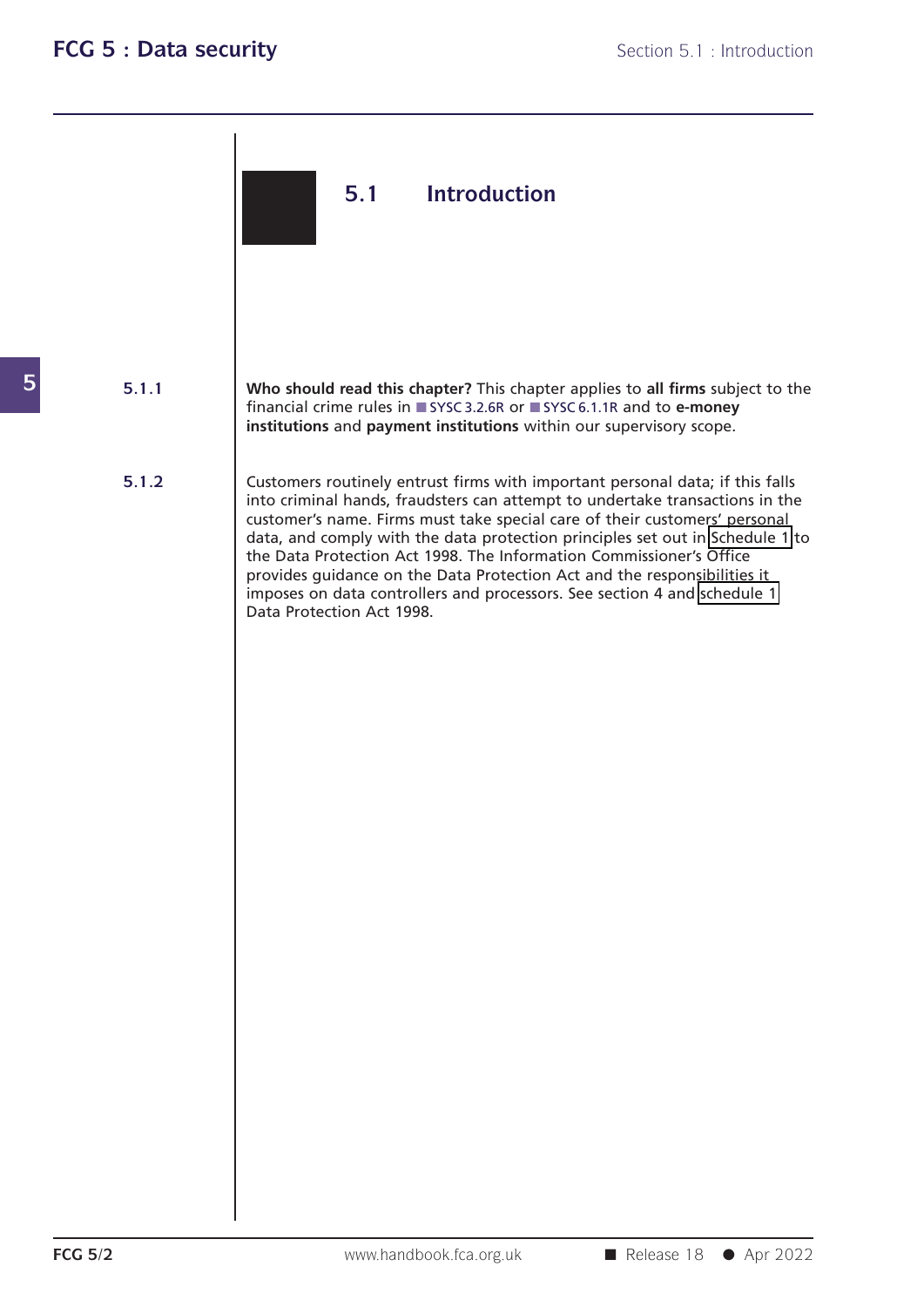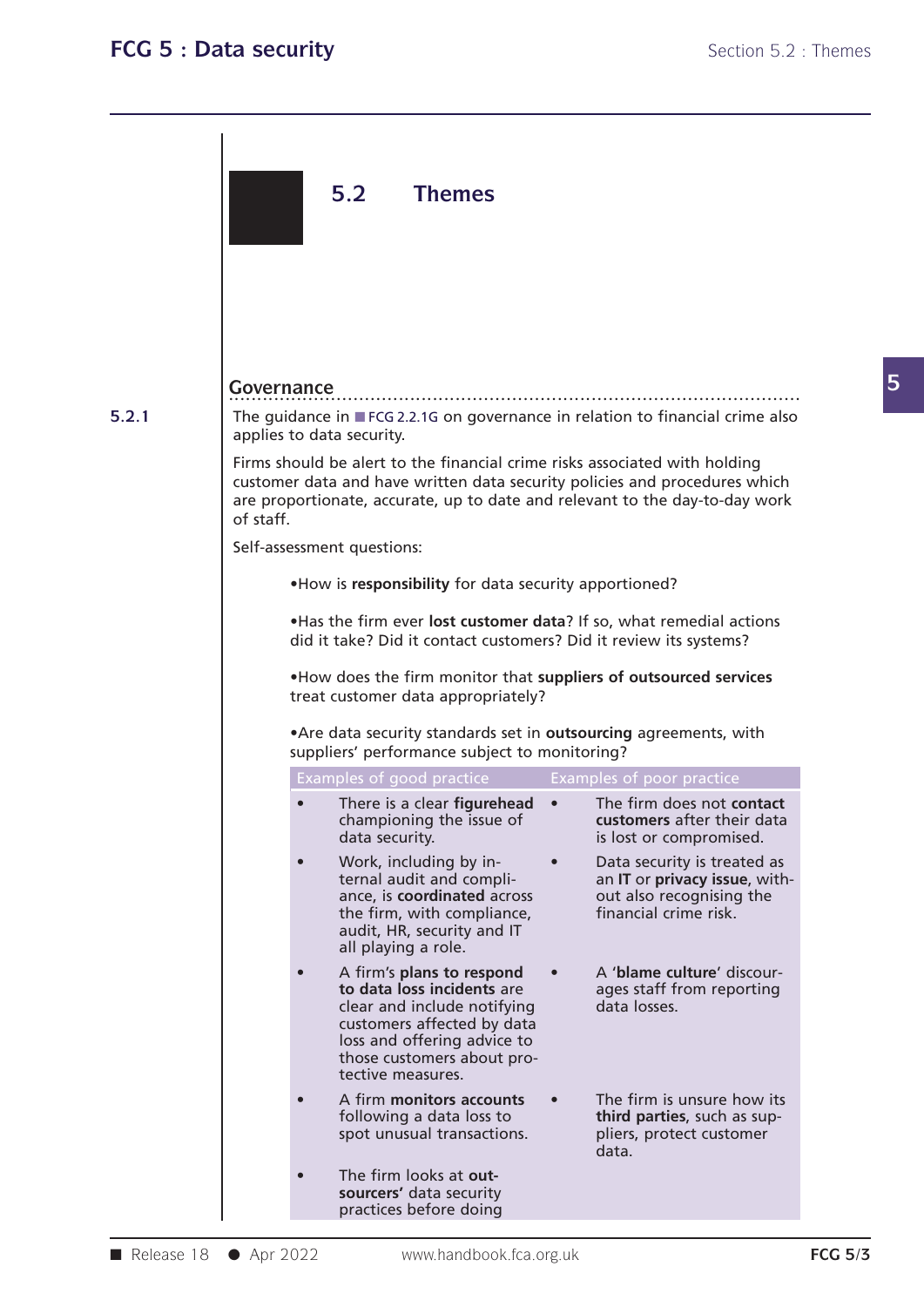**5.2.2 5.2.3 FCG 5/4** WWW.handbook.fca.org.uk ■ Release 18 ● Apr 2022 Section 5.2 : Themes<br>Examples of good practice<br>business, and monitors bles of good practice<br>business, and monitors<br>compliance. compliance. Examples of good practice<br>
business, and monitors<br>
compliance.<br>
Five fallacies of data loss and identity fraud<br>
1. The customer data we hold is too limited or too piecemeal to be<br>
of value to fraudsters. This is misconceiv **compliance.**<br> **Compliance to fraudsters.**<br> **Complement data verify fraudsters.'** This is **to limited or too piecemeal to be**<br> **of value to fraudsters.'** This is misconceived: skilled fraudsters can<br>
supplement a small cor Supplement a small core of data by accessing several to be<br>1. 'The customer data we hold is too limited or too piecemeal to be<br>of value to fraudsters.' This is misconceived: skilled fraudsters can<br>supplement a small core o **Ilacies of data loss and identity fraud**<br>1. 'The customer data we hold is too limited or too piecemeal to be<br>of value to fraudsters.' This is misconceived: skilled fraudsters can<br>supplement a small core of data by accessi Ilacies of data loss and identity fraud<br>1. 'The customer data we hold is too limited or too piecemeal to be<br>of value to fraudsters.' This is misconceived: skilled fraudsters can<br>supplement a small core of data by accessing 1. The customer<br>of value to fraud<br>supplement a sm<br>sources and use if<br>Ultimately, they k<br>their victim. **of value to traudsters.'** This is misconceived: skilled traudsters can supplement a small core of data by accessing several different public sources and use impersonation to encourage victims to reveal more. Ultimately, t supplement a small core of data by accessing several different public<br>sources and use impersonation to encourage victims to reveal more.<br>Ultimately, they build up enough information to pose successfully as<br>their victim.<br>2. sources and use impersonation to encourage victims to revel<br>Ultimately, they build up enough information to pose succes<br>their victim.<br>2. **'Only individuals with a high net worth are attractive tar<br>identity fraudsters.'** In 2. '**Only individuals with a high net worth are attractive targets for identity fraudsters.'** In fact, people of all ages, in all occupations and in all income groups are vulnerable if their data is lost.<br>3. '**Only large f** 2. 'Only individuals with a high net worth are attractive targets for identity fraudsters.' In fact, people of all ages, in all occupations and in all income groups are vulnerable if their data is lost.<br>3. 'Only large firm 2. 'Only individuals with a high net worth are attractive targets for identity fraudsters.' In fact, people of all ages, in all occupations and in all income groups are vulnerable if their data is lost.<br>3. 'Only large firm in all income groups are vulnerable it their data is lost.<br> **3. 'Only large firms with millions of customers are likely to be**<br> **targeted.'** Wrong. Even a small firm's customer database might be<br>
sold and re-sold for a sub Insider 15. The threat to data security is external.<br>
Insider that and re-sold for a substantial sum.<br>
1. The threat to data security is external.<br>
1. The threat to data security is external.<br>
Insiders have more opportunit 3. 'Only large firms with millions of customers are likely to be<br>targeted.' Wrong. Even a small firm's customer database might be<br>sold and re-sold for a substantial sum.<br>4. 'The threat to data security is external.' This i criminals. 4. '**The threat to data security is external.'** This is not always the case.<br>Insiders have more opportunity to steal customer data and may do so<br>either to commit fraud themselves, or to pass it on to organised<br>criminals.<br>5 **4. 'The threat to data security is external.'** This is not always the case.<br>Insiders have more opportunity to steal customer data and may do so<br>either to commit fraud themselves, or to pass it on to organised<br>criminals.<br> Insiders have more opportunity to steal customer data and may do so<br>either to commit fraud themselves, or to pass it on to organised<br>criminals.<br>5. 'No customer has ever notified us that their identity has been<br>stolen, so o either to commit fraud themselves, or to pass it on to organised<br>criminals.<br>5. 'No customer has ever notified us that their identity has been<br>stolen, so our firm must be impervious to data breaches.' The truth<br>may be close S. 'No customer has ever notified us that their identity has been<br>stolen, so our firm must be impervious to data breaches.' The truth<br>may be closer to the opposite: firms that successfully detect data loss<br>do so because th 5. 'No customer has ever notified us that their identity has been<br>stolen, so our firm must be impervious to data breaches.' The truth<br>may be closer to the opposite: firms that successfully detect data loss<br>do so because th 5. 'No customer has ever notified us that their identity has been<br>stolen, so our firm must be impervious to data breaches.' The truth<br>may be closer to the opposite: firms that successfully detect data loss<br>do so because th stolen, so our firm must be impervious to data breaches.' The truth<br>may be closer to the opposite: firms that successfully detect data loss<br>do so because they have effective risk-management systems. Firms<br>with weak control **Controls .....................................................................................................** We expect firms to put in place systems and controls to minimise the risk so many places.<br> **Controls**<br>
We expect firms to put in place systems and controls to minimise the risk<br>
that their operation and information assets might be exploited by thieves<br>
and fraudsters. Internal procedures such as **Controls**<br>We expect firms to put in place systems and controls to minimise the risk<br>that their operation and information assets might be exploited by thieves<br>and fraudsters. Internal procedures such as IT controls and phy **Controls**<br>We expect firms to put in place systems and controls to minimise the risk<br>that their operation and information assets might be exploited by thieves<br>and fraudsters. Internal procedures such as IT controls and phy **Controls**<br>
We expect firms to put in place systems and controls to minimise the risk<br>
that their operation and information assets might be exploited by thieves<br>
and fraudsters. Internal procedures such as IT controls and We expect firms to put in place systems and controls to minimise the risk<br>that their operation and information assets might be exploited by thieves<br>and fraudsters. Internal procedures such as IT controls and physical secur that their operation and information assets might be exploited by thieves<br>and fraudsters. Internal procedures such as IT controls and physical security<br>measures should be designed to protect against **unauthorised access** t measures should be designed to protect against **unauthorised access** to customer data.<br>Firms should note that we support the Information Commissioner's posithat it is not appropriate for customer data to be taken off-site measures should be designed to protect against **unauthorised access** to<br>customer data.<br>Firms should note that we support the Information Commissioner's position<br>that it is not appropriate for customer data to be taken off-S not appropriate for customer data to be taken off-site on laptops<br>ortable devices which are not encrypted.<br>essment questions:<br>•Is your firm's customer data taken **off-site**, whether by staff (sales<br>people, those working ortable devices which are not encrypted.<br>
Solutions:<br>
Notify your firm's customer data taken off-sipeople, those working from home) or the<br>
consultants, IT contractors etc)?<br>
Also what levels of security exist? (For •Is your firm's customer data taken **off-site**, whether by staff (sales<br>people, those working from home) or third parties (suppliers,<br>consultants, IT contractors etc)?<br>•If so, what levels of security exist? (For example, d In the people, those working from home) or third parties (suppliers,<br>people, those working from home) or third parties (suppliers,<br>consultants, IT contractors etc)?<br>In the premises, or<br>In the premises of security exist? (F people, those working from home) or third parties (suppliers,<br>consultants, IT contractors etc)?<br>
•If so, what levels of security exist? (For example, does the firm<br>
require automatic encryption of laptops that leave the pr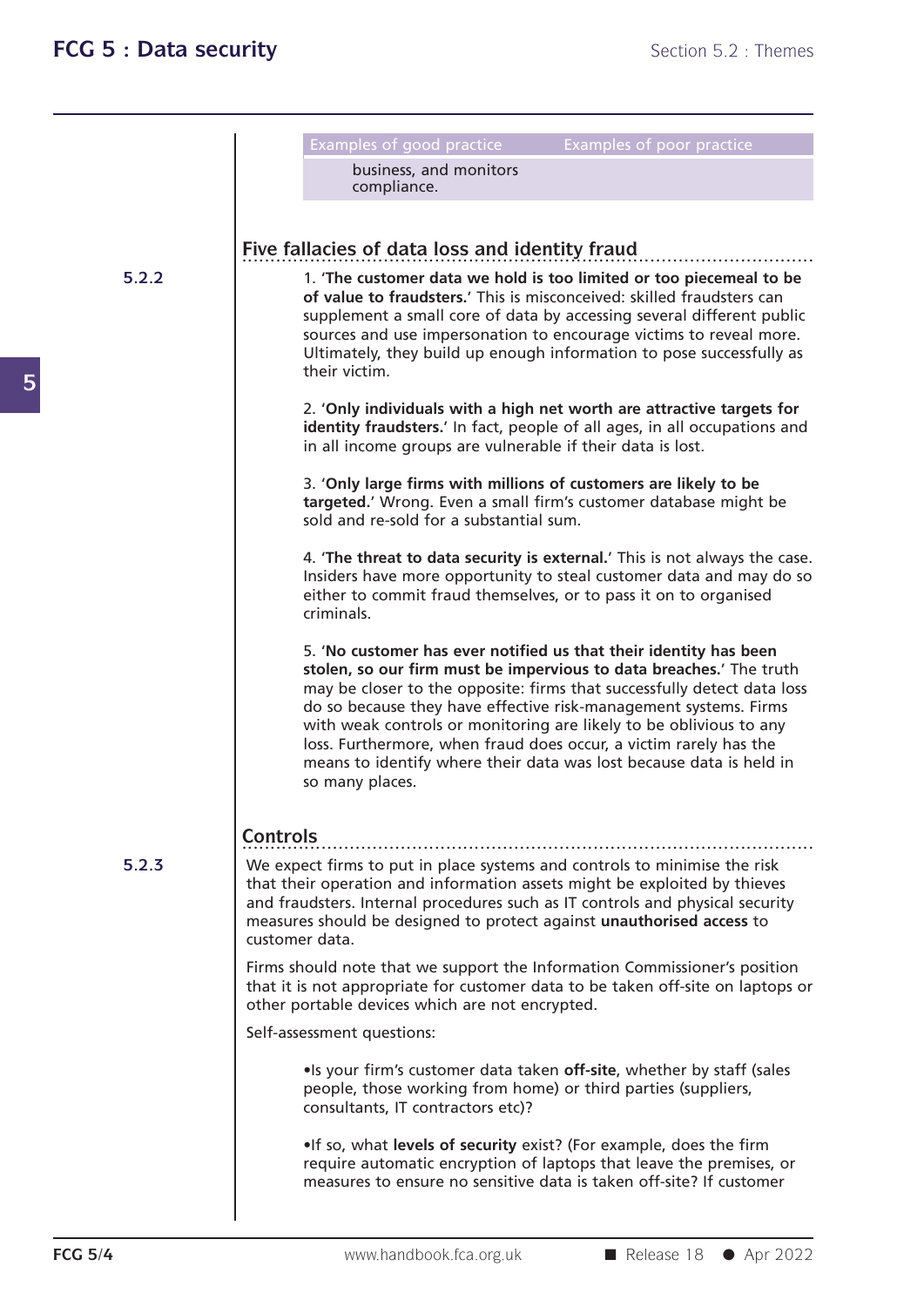**UNICE SECTES SECTES SECTES SECTES SECTES**<br> **data is transferred electronically, does the firm use secure internet links?)** data is transferred electronically, does the firm use secure internet<br>links?)<br>•How does the firm **keep track** of its digital assets?<br>•How does it **dispose** of documents, computers, and imaging

**data is transferred electronically, does the firm use secure internet<br>
links?)**<br>
•How does the firm **keep track** of its digital assets?<br>
•How does it **dispose** of documents, computers, and imaging<br>
equipment such as photo data is transferred electronically, does the firm use secure internet<br>
links?)<br>
• How does the firm **keep track** of its digital assets?<br>
• How does it **dispose** of documents, computers, and imaging<br>
equipment such as photo •How does the firm **keep track** of its digital assets?<br>•How does it **dispose** of documents, computers, and imaging<br>equipment such as photocopiers that retain records of copies? Are<br>accredited suppliers used to, for example • How does the firm keep track of its digital assets?<br>• How does it dispose of documents, computers, and imaging<br>equipment such as photocopiers that retain records of copies? Are<br>accredited suppliers used to, for example, competently? •How does it **dispose** of documents, computers, and imaging<br>equipment such as photocopiers that retain records of copies? Are<br>accredited suppliers used to, for example, destroy documents and<br>hard disks? How does the firm s

**controlled**?

France Competently?<br>•How are **access** to the premises and sensitive areas of the business<br>**controlled?**<br>•When are **staff access rights** reviewed? (It is good practice to review<br>them at least on recruitment, when staff chan •How are access to the premises and sensitive areas of the business<br>controlled?<br>•When are staff access rights reviewed? (It is good practice to review<br>them at least on recruitment, when staff change roles, and when<br>they le How are **access** to the premises and sensitive areas of the business<br> **controlled?**<br>
•When are **staff access rights** reviewed? (It is good practice to review<br>
them at least on recruitment, when staff change roles, and when •When are **staff access rights** reviewed? (It is good practice to review them at least on recruitment, when staff change roles, and when they leave the firm.)<br>•Is there enhanced **vetting** of staff with access to lots of da

| Examples of good practice     |                                                                                                                                             |           | Examples of poor practice                                                                                         |  |
|-------------------------------|---------------------------------------------------------------------------------------------------------------------------------------------|-----------|-------------------------------------------------------------------------------------------------------------------|--|
| $\bullet$                     | Access to sensitive areas (call<br>centres, server rooms, filing<br>rooms) is restricted.                                                   | $\bullet$ | Staff and third party suppliers<br>can access data they do not<br>need for their role.                            |  |
| $\bullet$                     | The firm has individual user<br>accounts for all systems con-<br>taining customer data.                                                     |           | Files are not locked away.                                                                                        |  |
| $\bullet$<br>business reason. | The firm conducts risk-based,<br>proactive monitoring to en-<br>sure employees' access to cus-<br>tomer data is for a genuine               | $\bullet$ | Password standards are not ro-<br>bust and individuals share<br>passwords.                                        |  |
| $\bullet$<br>sociation.       | IT equipment is disposed of re- •<br>sponsibly, e.g. by using a con-<br>tractor <b>accredited</b> by the Brit-<br>ish Security Industry As- |           | The firm fails to monitor su-<br>perusers or other staff with ac-<br>cess to large amounts of cus-<br>tomer data. |  |
| $\bullet$<br>site.            | Customer data in electronic<br>form (e.g. on USB sticks, CDs,<br>hard disks etc) is always<br>encrypted when taken off-                     |           | Computers are disposed of or<br>transferred to new users with-<br>out data being wiped.                           |  |
| $\bullet$                     | The firm understands what<br>checks are done by employ-<br>ment agencies it uses.                                                           | $\bullet$ | Staff working remotely do<br>not dispose of customer data<br>securely.                                            |  |
|                               |                                                                                                                                             | $\bullet$ | Staff handling large volumes<br>of data also have access to<br>internet email.                                    |  |
|                               |                                                                                                                                             |           | Managers assume staff under-<br>stand data security risks and<br>provide no training.                             |  |
|                               |                                                                                                                                             |           | Unencrypted electronic data is<br>distributed by post or courier.                                                 |  |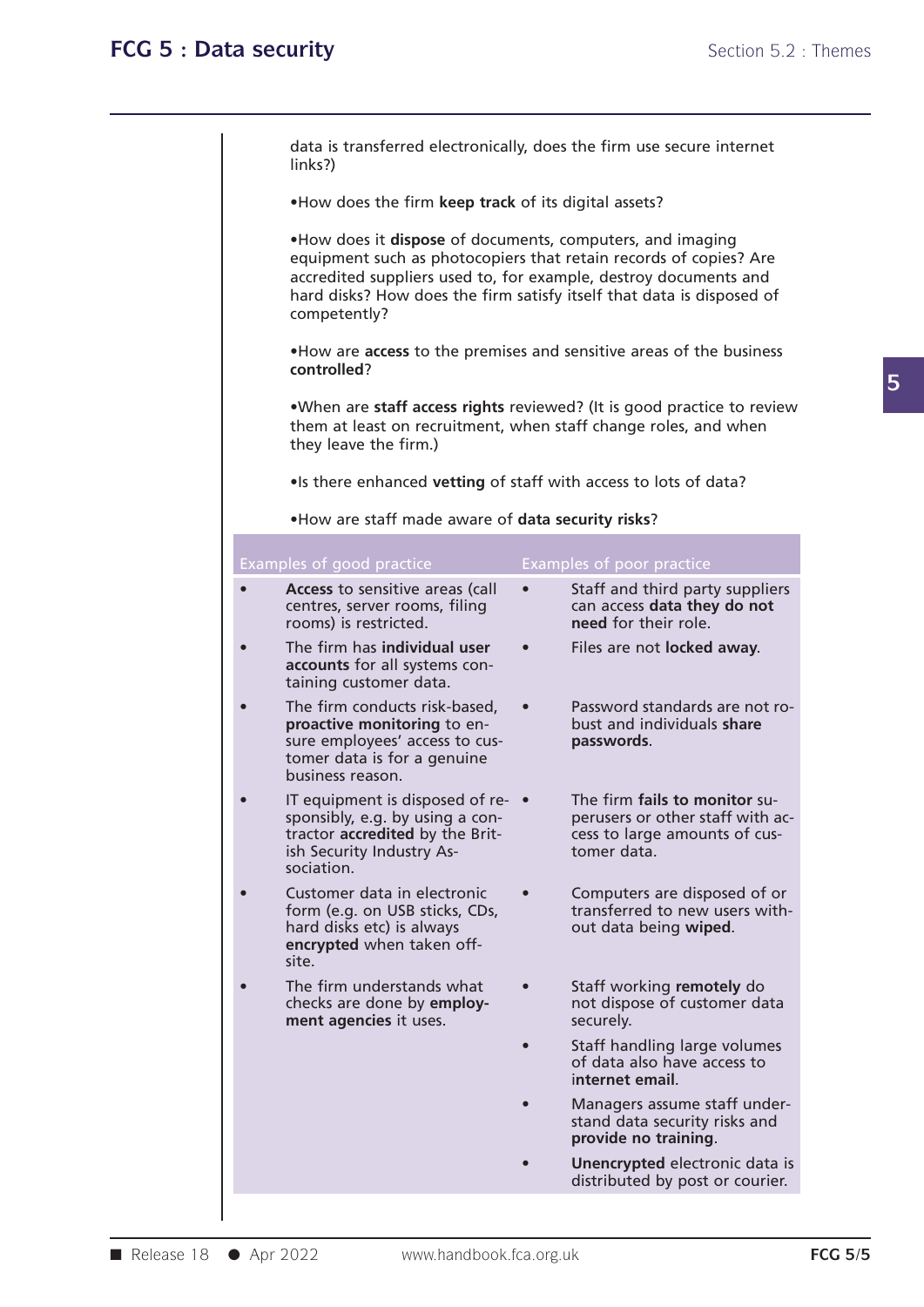|       | Case study – protecting customers' accounts from criminals                                                                                                                                                                                                                                                                                         |
|-------|----------------------------------------------------------------------------------------------------------------------------------------------------------------------------------------------------------------------------------------------------------------------------------------------------------------------------------------------------|
| 5.2.4 | In December 2007, the FSA fined Norwich Union Life £1.26m for failings in its<br>anti-fraud systems and controls.                                                                                                                                                                                                                                  |
|       | Firms should note that we support the Information Commissioner's position<br>that it is not appropriate for customer data to be taken off-site on laptops or<br>other portable devices which are not encrypted.                                                                                                                                    |
|       | .Callers to Norwich Union Life call centres were able to satisfy the<br>firm's caller identification procedures by providing public information<br>to impersonate customers.                                                                                                                                                                       |
|       | •Callers obtained access to customer information, including policy<br>numbers and bank details and, using this information, were able to<br>request amendments to Norwich Union Life records, including<br>changing the addresses and bank account details recorded for those<br>customers.                                                        |
|       | .The frauds were committed through a series of calls, often carried<br>out in quick succession.                                                                                                                                                                                                                                                    |
|       | .Callers subsequently requested the surrender of customers' policies                                                                                                                                                                                                                                                                               |
|       | . . Over the course of 2006, 74 policies totalling £3.3m were<br>fraudulently surrendered.                                                                                                                                                                                                                                                         |
|       | .The firm failed to address issues highlighted by the frauds in an<br>appropriate and timely manner even after they were identified by its<br>own compliance department.                                                                                                                                                                           |
|       | .Norwich Union Life's procedures were insufficiently clear as to who<br>was responsible for the management of its response to these actual<br>and attempted frauds. As a result, the firm did not give appropriate<br>priority to the financial crime risks when considering those risks<br>against competing priorities such as customer service. |
|       | For more, see the FSA's press release: www.fsa.gov.uk/pages/Library/<br>Communication/PR/2007/130.shtml                                                                                                                                                                                                                                            |
|       | Case study - data security failings                                                                                                                                                                                                                                                                                                                |
| 5.2.5 | In August 2010, the FSA fined Zurich Insurance plc, UK branch £2,275,000<br>following the loss of 46,000 policyholders' personal details.                                                                                                                                                                                                          |
|       | .The firm failed to take reasonable care to ensure that it had<br>effective systems and controls to manage the risks relating to the<br>security of confidential customer information arising out of its<br>outsourcing arrangement with another Zurich company in South<br>Africa.                                                                |
|       | . It failed to carry out adequate due diligence on the data security<br>procedures used by the South African company and its<br>subcontractors.                                                                                                                                                                                                    |
|       | . It relied on group policies without considering whether this was<br>sufficient and did not determine for itself whether appropriate data                                                                                                                                                                                                         |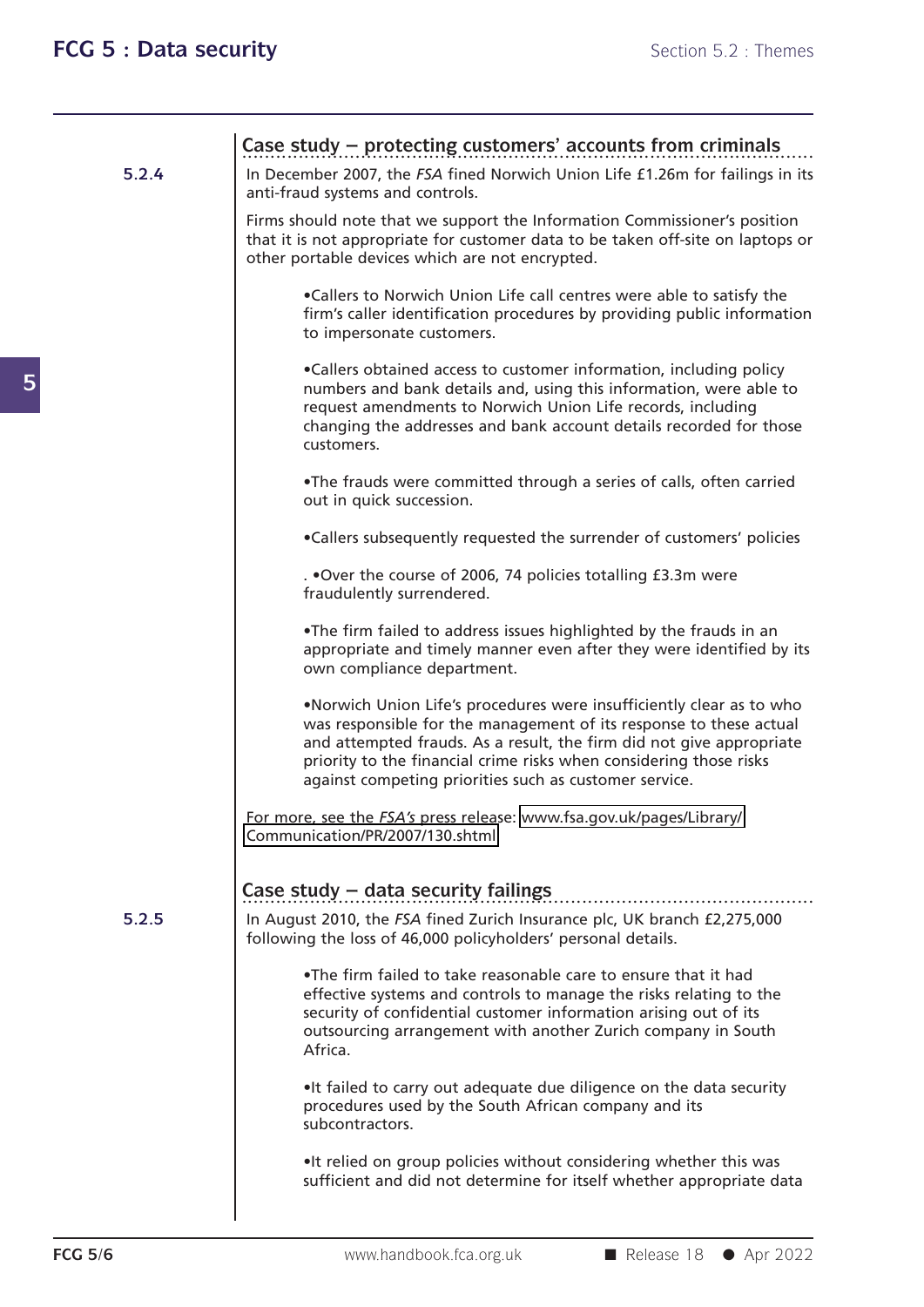security policies had been adequately implemented by the South<br>African company.

Security policies had been adequately implemented by the South<br>African company.<br>•The firm failed to put in place proper reporting lines. While various<br>members of senior management had responsibility for data security<br>issue security policies had been adequately implemented by the South<br>African company.<br>•The firm failed to put in place proper reporting lines. While various<br>members of senior management had responsibility for data security<br>issue security policies had been adequately implemented by the South<br>African company.<br>The firm failed to put in place proper reporting lines. While various<br>members of senior management had responsibility for data security<br>issues The firm failed to put in place proper reporting lines. While various<br>members of senior management had responsibility for data security<br>issues, there was no single data security manager with overall<br>responsibility.<br>The fir The firm failed to put in place proper reporting lines. While v<br>
members of senior management had responsibility for data see<br>
issues, there was no single data security manager with overall<br>
responsibility.<br>
•The firm did Issues, there was no single data security manager with overall<br>responsibility.<br>The firm did not discover that the South African entity had lost an<br>unencrypted back-up tape until a year after it happened.<br>The *FSA's* press

Communication/PR/2010/134.shtml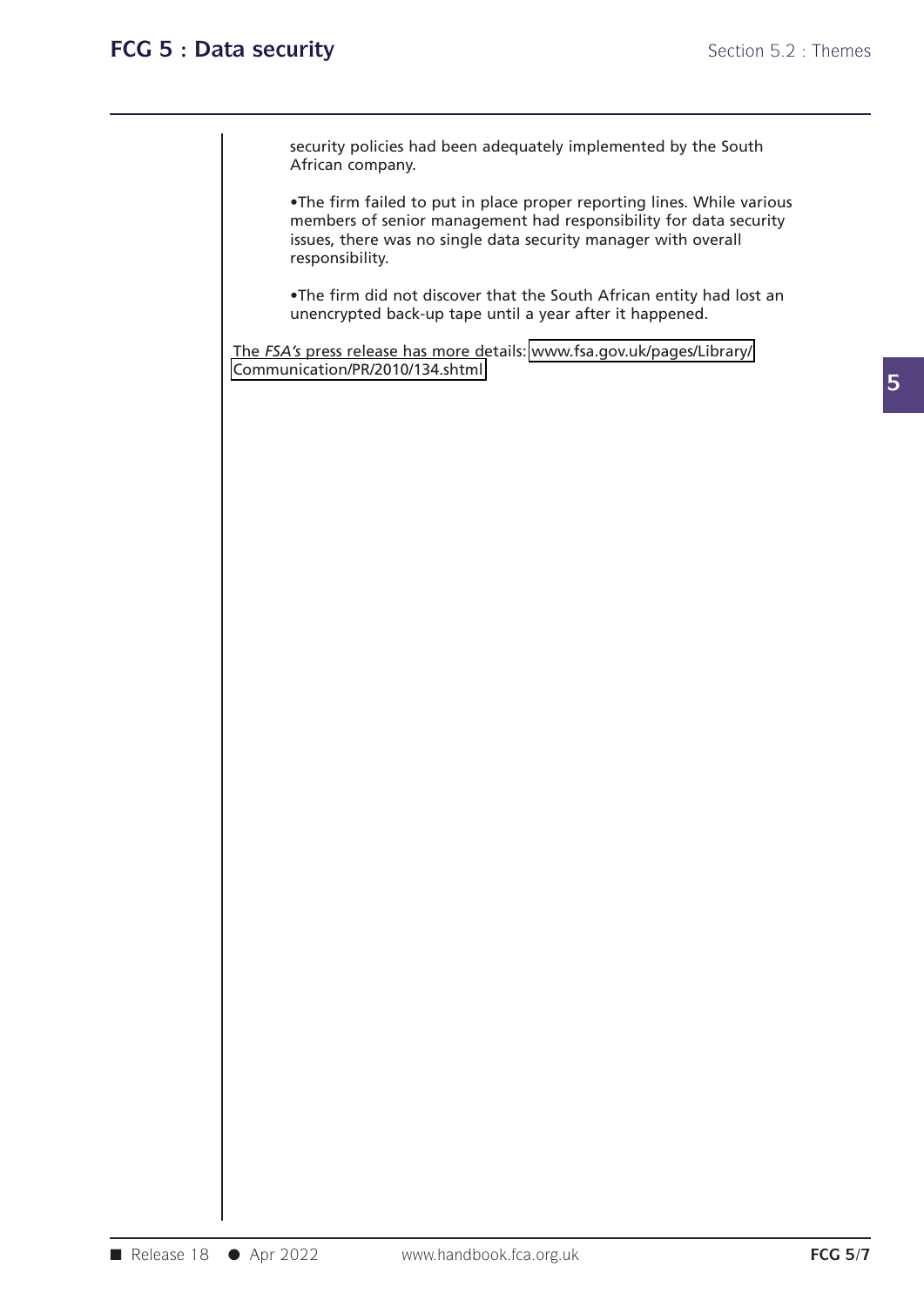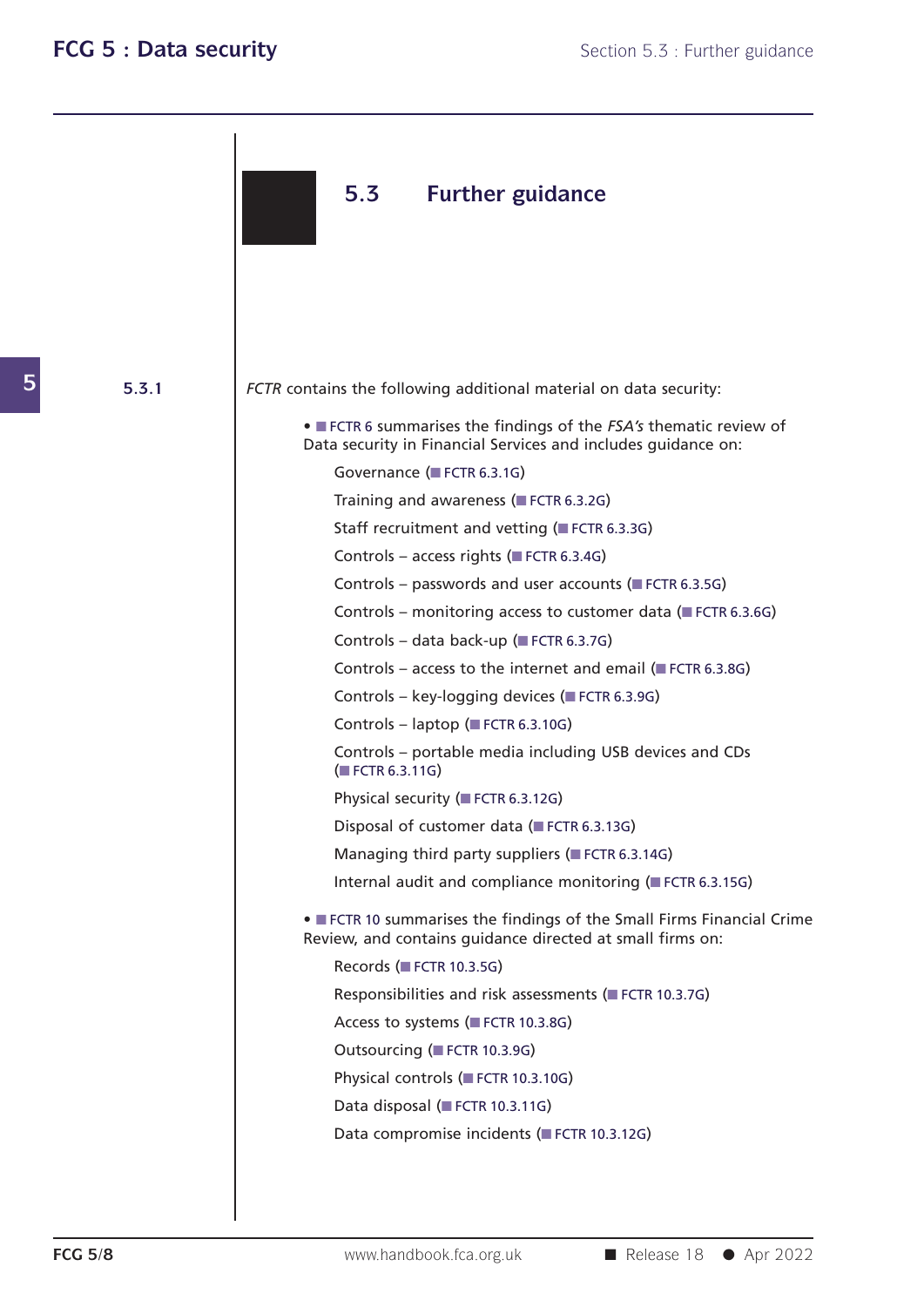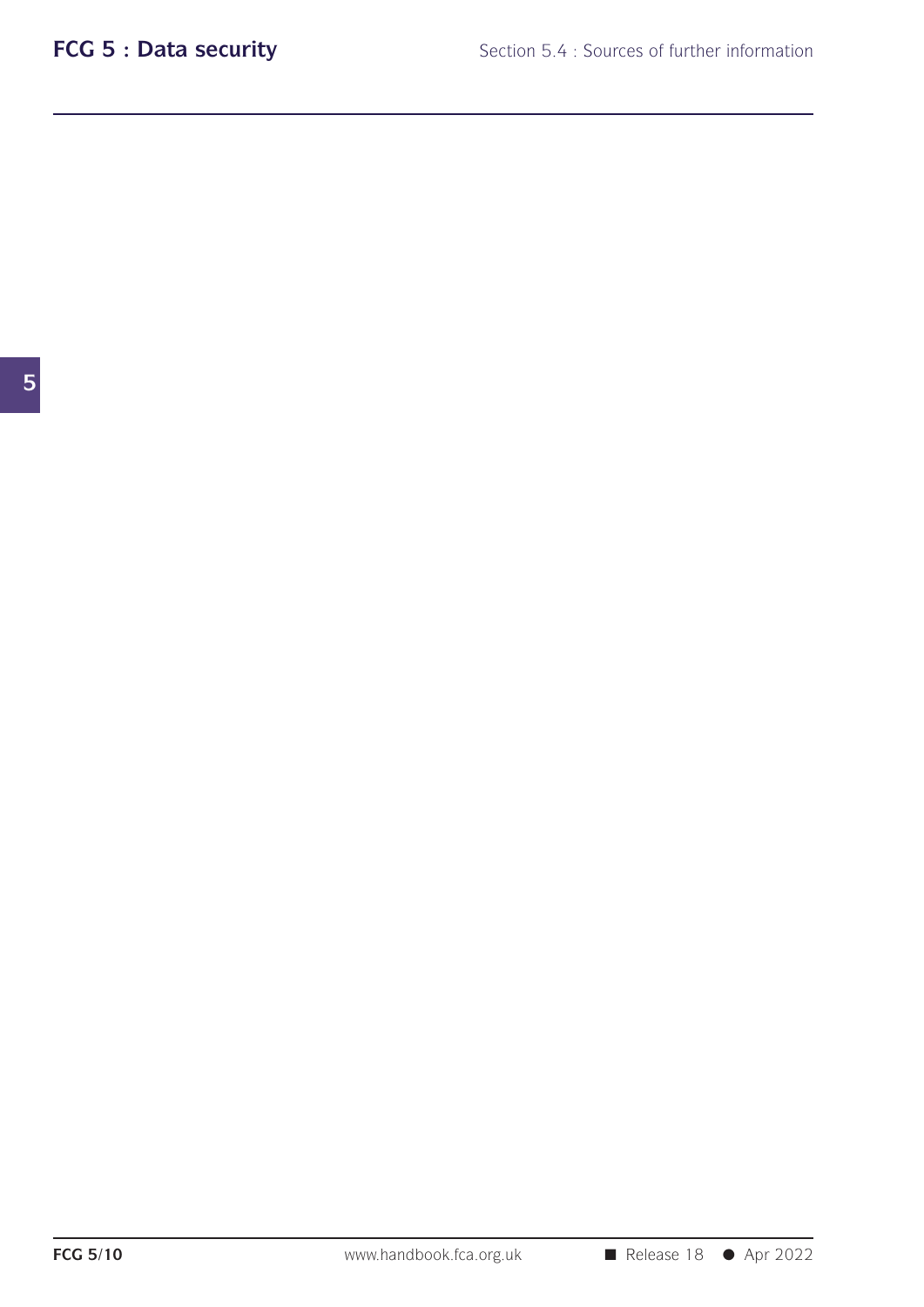**Bribery and corruption**

# Bribery and corruption<br>
Chapter 6<br>
Corruption

# Bribery and corruption<br>Chapter 6<br>Bribery and corruption

■ Release 18 ● Apr 2022 www.handbook.fca.org.uk **FCG 6/1**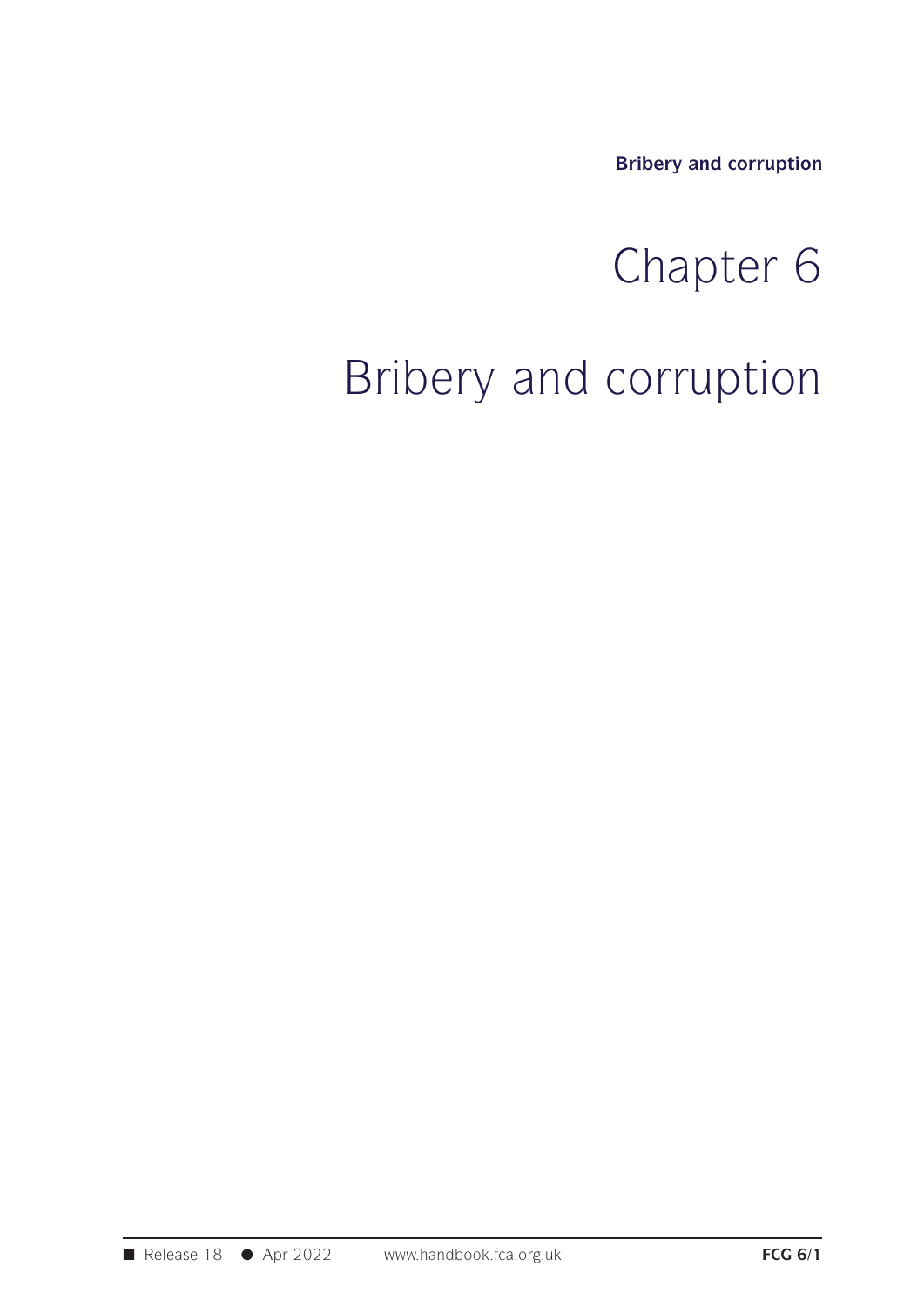| 6.1 | <b>Introduction</b> |  |
|-----|---------------------|--|

| 6.1.1 | Who should read this chapter? This chapter applies to all firms subject to the<br>financial crime rules in ■ SYSC 3.2.6R or ■ SYSC 6.1.1R and to e-money<br>institutions and payment institutions within our supervisory scope.                                                                                                                                                                                                                                                                                   |
|-------|-------------------------------------------------------------------------------------------------------------------------------------------------------------------------------------------------------------------------------------------------------------------------------------------------------------------------------------------------------------------------------------------------------------------------------------------------------------------------------------------------------------------|
| 6.1.2 | Bribery, whether committed in the UK or abroad, is a criminal offence under<br>the Bribery Act 2010, which consolidates and replaces previous anti-bribery<br>and corruption legislation. The Act introduces a new offence for commercial<br>organisations of failing to prevent bribery. It is a defence for firms charged<br>with this offence to show that they had adequate bribery-prevention<br>procedures in place. The Ministry of Justice has published guidance on<br>adequate anti-bribery procedures. |
| 6.1.3 | The FCA does not enforce or give guidance on the Bribery Act. But:                                                                                                                                                                                                                                                                                                                                                                                                                                                |
|       | •firms which are subject to our rules ■ SYSC 3.2.6R and ■ SYSC 6.1.1R<br>are under a separate, regulatory obligation to establish and maintain<br>effective systems and controls to mitigate financial crime risk; and                                                                                                                                                                                                                                                                                            |
|       | •e-money institutions and payment institutions must satisfy us that<br>they have robust governance, effective risk procedures and adequate<br>internal control mechanisms. See E-Money Reg 6 and Payment Service<br>Reg 6.                                                                                                                                                                                                                                                                                        |
| 6.1.4 | Financial crime risk includes the risk of corruption as well as bribery, and so is<br>wider than the Bribery Act's scope. And we may take action against a firm<br>with deficient anti-bribery and corruption systems and controls regardless of<br>whether or not bribery or corruption has taken place. Principle 1 of our<br>Principles for Business also requires authorised firms to conduct their business<br>with integrity. See PRIN 2.1.1R: Principle 1.                                                 |
| 6.1.5 | So while we do not prosecute breaches of the Bribery Act, we have a strong<br>interest in the anti-corruption systems and controls of firms we supervise,<br>which is distinct from the Bribery Act's provisions. Firms should take this into<br>account when considering the adequacy of their anti-bribery and corruption<br>systems and controls.                                                                                                                                                              |
|       |                                                                                                                                                                                                                                                                                                                                                                                                                                                                                                                   |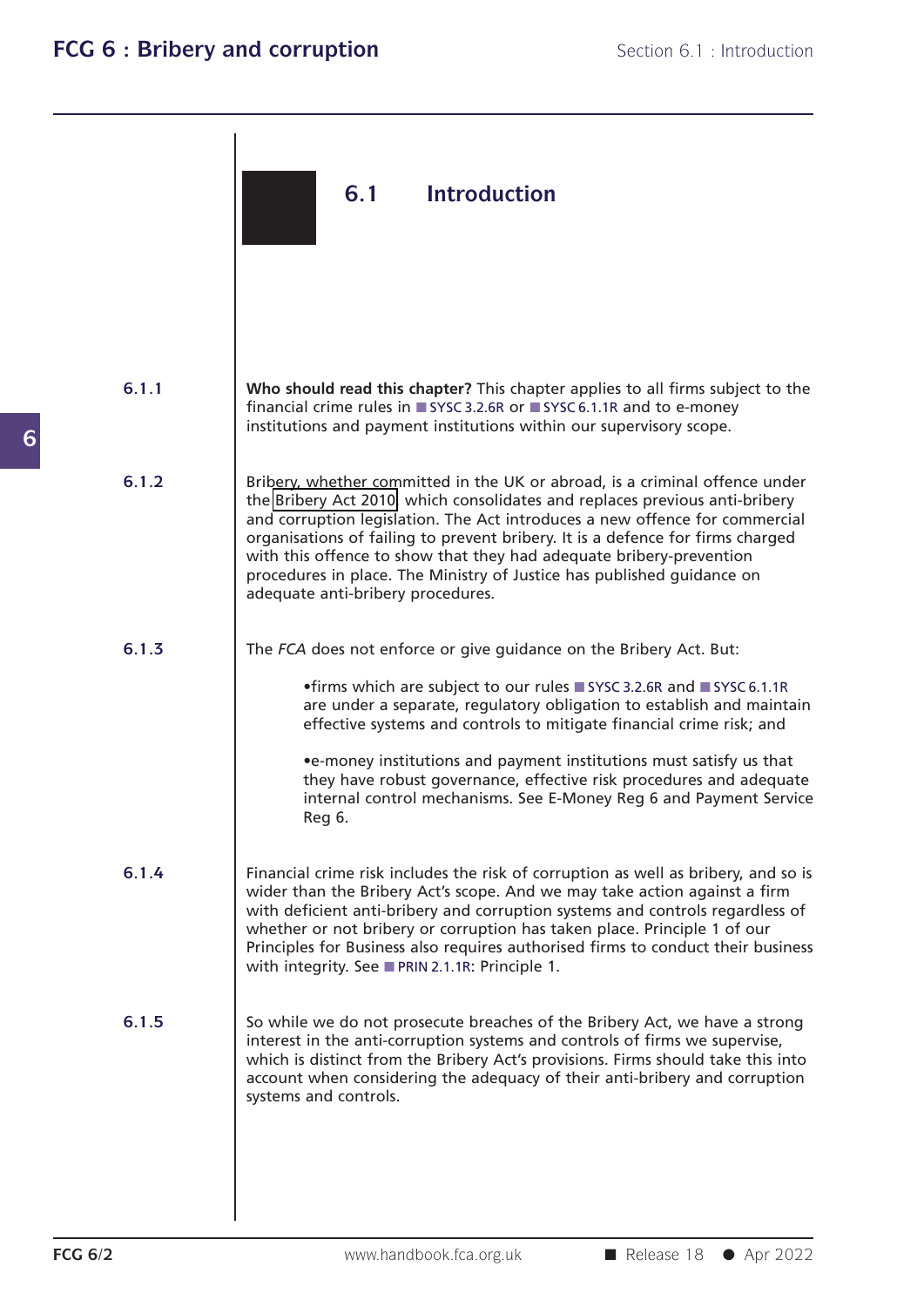**6**

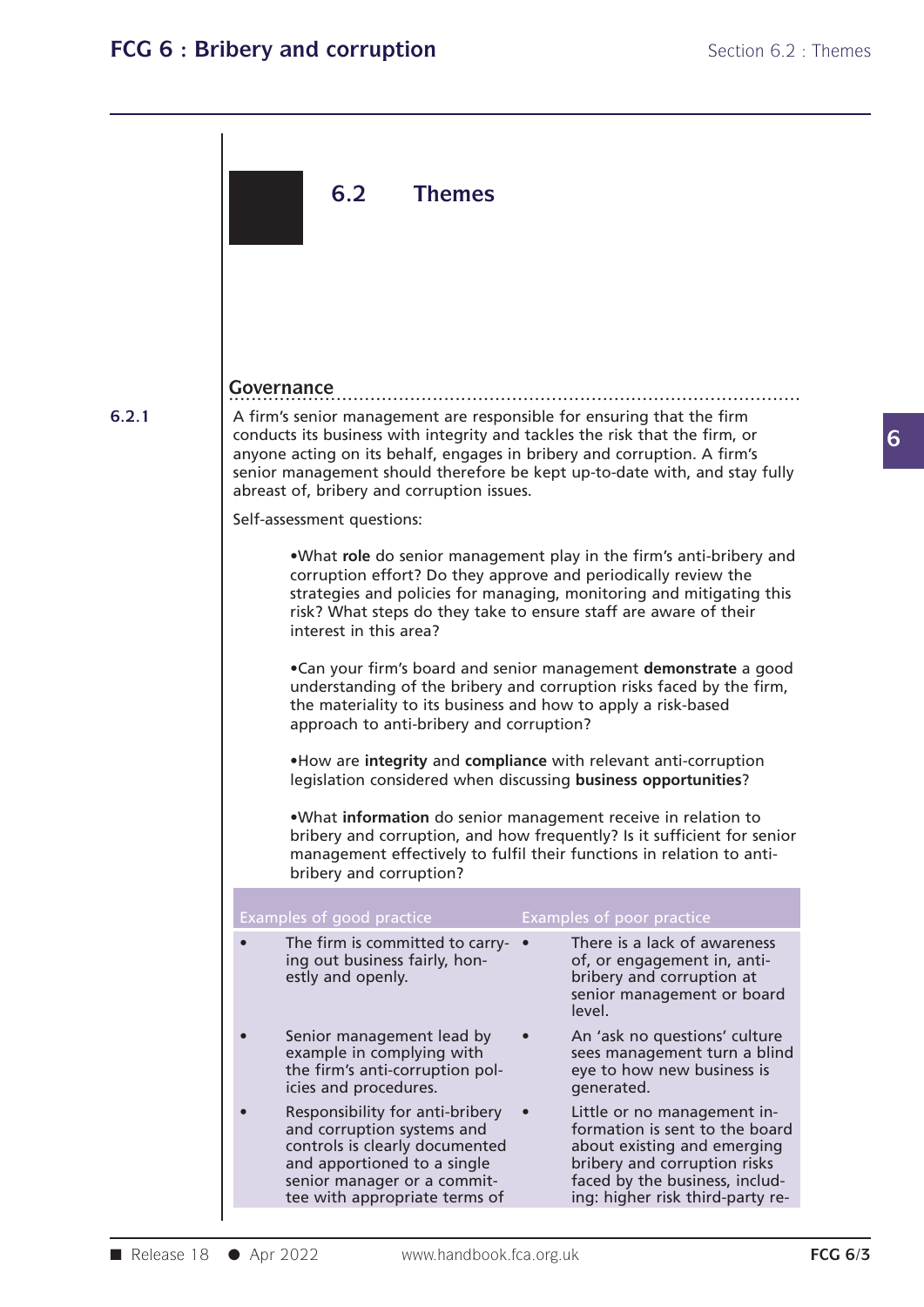|       | Examples of good practice                                                                                                                                                                                                            | <b>Examples of poor practice</b>                                                                                                                                                                                                                                                                                                                                                                                                 |
|-------|--------------------------------------------------------------------------------------------------------------------------------------------------------------------------------------------------------------------------------------|----------------------------------------------------------------------------------------------------------------------------------------------------------------------------------------------------------------------------------------------------------------------------------------------------------------------------------------------------------------------------------------------------------------------------------|
|       | reference and senior manage-<br>ment membership who re-<br>ports ultimately to the board.                                                                                                                                            | lationships or payments; the<br>systems and controls to mitig-<br>ate those risks; the effect-<br>iveness of these systems and<br>controls; and legal and regu-<br>latory developments.                                                                                                                                                                                                                                          |
|       | Anti-bribery systems and con-<br>trols are subject to audit.                                                                                                                                                                         |                                                                                                                                                                                                                                                                                                                                                                                                                                  |
|       | Management information sub-<br>mitted to the board ensures<br>they are adequately informed<br>of internal and external devel-<br>opments relevant to bribery<br>and corruption and respond<br>to these swiftly and ef-<br>fectively. |                                                                                                                                                                                                                                                                                                                                                                                                                                  |
|       | <b>Risk assessment</b>                                                                                                                                                                                                               |                                                                                                                                                                                                                                                                                                                                                                                                                                  |
| 6.2.2 | The guidance in FCG 2.2.4G on risk assessment in relation to financial crime<br>also applies to bribery and corruption.                                                                                                              |                                                                                                                                                                                                                                                                                                                                                                                                                                  |
|       | We expect firms to identify, assess and regularly review and update their<br>bribery and corruption risks. Corruption risk is the risk of a firm, or anyone<br>acting on the firm's behalf, engaging in corruption.                  |                                                                                                                                                                                                                                                                                                                                                                                                                                  |
|       | Self-assessment questions:                                                                                                                                                                                                           |                                                                                                                                                                                                                                                                                                                                                                                                                                  |
|       | definition of 'financial crime' referred to in ■ SYSC 3.2.6R and<br>Bribery Act 2010?                                                                                                                                                | . How do you define bribery and corruption? Does your definition<br>cover all forms of bribery and corrupt behaviour falling within the<br>SYSC 6.1.1R or is it limited to 'bribery' as that term is defined in the                                                                                                                                                                                                              |
|       | of third parties?)                                                                                                                                                                                                                   | .Where is your firm exposed to bribery and corruption risk? (Have<br>you considered risk associated with the products and services you<br>offer, the customers and jurisdictions with which you do business,<br>your exposure to public officials and public office holders and your<br>own business practices, for example your approach to providing<br>corporate hospitality, charitable and political donations and your use |
|       | offering or receiving bribes or other corrupt advantage been<br>assessed across the business?                                                                                                                                        | . Has the risk of staff or third parties acting on the firm's behalf                                                                                                                                                                                                                                                                                                                                                             |
|       | of expertise and seniority?                                                                                                                                                                                                          | .Who is responsible for carrying out a bribery and corruption risk<br>assessment and keeping it up to date? Do they have sufficient levels                                                                                                                                                                                                                                                                                       |
|       | Examples of good practice                                                                                                                                                                                                            | Examples of poor practice                                                                                                                                                                                                                                                                                                                                                                                                        |
|       | Corruption risks are assessed<br>in all jurisdictions where the<br>firm operates and across all                                                                                                                                      | Departments responsible for<br>identifying and assessing<br>bribery and corruption risk<br>are ill equipped to do so.                                                                                                                                                                                                                                                                                                            |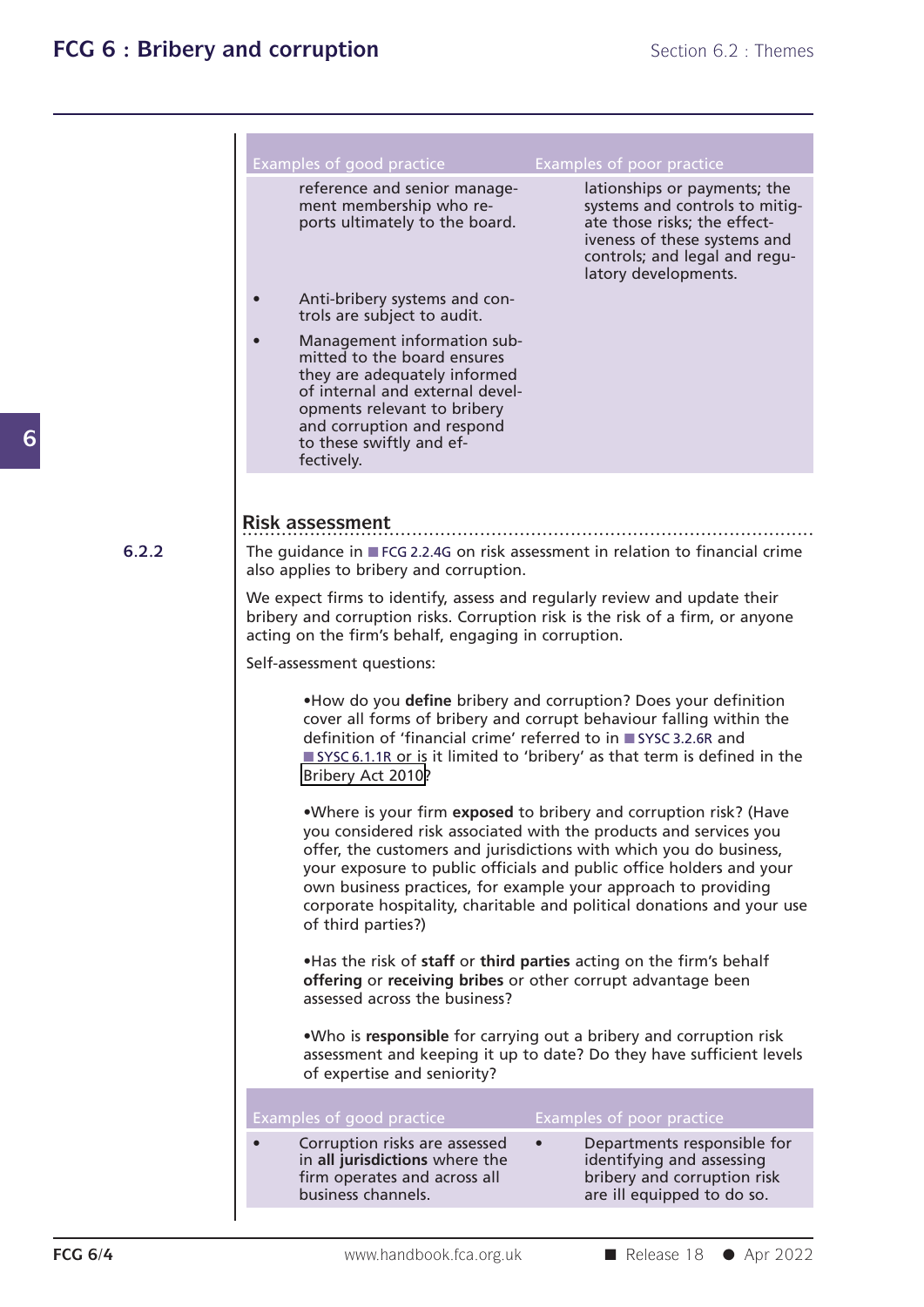| Examples of good practice                                                                                                                                                                                                                 | Examples of poor practice                                                                                                                                                                                                                                                                                                                                                                                                                 |  |
|-------------------------------------------------------------------------------------------------------------------------------------------------------------------------------------------------------------------------------------------|-------------------------------------------------------------------------------------------------------------------------------------------------------------------------------------------------------------------------------------------------------------------------------------------------------------------------------------------------------------------------------------------------------------------------------------------|--|
| The firm considers factors that •<br>might lead business units to<br>downplay the level of bribery<br>and corruption risk to which<br>they are exposed, such as lack<br>of expertise or awareness, or<br>potential conflicts of interest. | For fear of harming the busi-<br>ness, the firm classifies as low<br>risk a jurisdiction generally as-<br>sociated with high risk.                                                                                                                                                                                                                                                                                                        |  |
|                                                                                                                                                                                                                                           | The risk assessment is only<br>based on generic, external<br>sources.                                                                                                                                                                                                                                                                                                                                                                     |  |
| Policies and procedures                                                                                                                                                                                                                   |                                                                                                                                                                                                                                                                                                                                                                                                                                           |  |
| The guidance in ■ FCG 2.2.5G on policies and procedures in relation to<br>financial crime and in ■ FCG 2.2.6G on staff recruitment, vetting, training,<br>awareness and remuneration also applies to bribery and corruption.              |                                                                                                                                                                                                                                                                                                                                                                                                                                           |  |
| Firms' policies and procedures to reduce their financial crime risk must cover<br>corruption and bribery.                                                                                                                                 |                                                                                                                                                                                                                                                                                                                                                                                                                                           |  |
| Self-assessment questions:                                                                                                                                                                                                                |                                                                                                                                                                                                                                                                                                                                                                                                                                           |  |
| gifts and hospitality; the use of third parties to win business;<br>sanctions for breaches?)                                                                                                                                              | .Do your anti-bribery and corruption policies adequately address all<br>areas of bribery and corruption risk to which your firm is exposed,<br>either in a stand-alone document or as part of separate policies? (for<br>example, do your policies and procedures cover: expected standards<br>of behaviour; escalation processes; conflicts of interest; expenses,<br>whistleblowing; monitoring and review mechanisms; and disciplinary |  |
| your business relationships?                                                                                                                                                                                                              | . Have you considered the extent to which corporate hospitality<br>might influence, or be perceived to influence, a business decision? Do<br>you impose and enforce limits that are appropriate to your business<br>and proportionate to the bribery and corruption risk associated with                                                                                                                                                  |  |
| procedures are applied effectively?                                                                                                                                                                                                       | . How do you satisfy yourself that your anti-corruption policies and                                                                                                                                                                                                                                                                                                                                                                      |  |
| whether someone acting on behalf of the firm is corrupt?                                                                                                                                                                                  | . How do your firm's policies and procedures help it to identify                                                                                                                                                                                                                                                                                                                                                                          |  |
|                                                                                                                                                                                                                                           | . How does your firm react to suspicions or allegations of bribery or<br>corruption involving people with whom the firm is connected?                                                                                                                                                                                                                                                                                                     |  |
| Examples of good practice                                                                                                                                                                                                                 | <b>Examples of poor practice</b>                                                                                                                                                                                                                                                                                                                                                                                                          |  |
| The firm clearly sets out beha- .<br>viour expected of those acting<br>on its behalf.                                                                                                                                                     | The firm does not assess the<br>extent to which staff comply<br>with its anti-corruption pol-<br>icies and procedures.                                                                                                                                                                                                                                                                                                                    |  |
| There are unambiguous con-<br>sequences for breaches of the                                                                                                                                                                               | The firm's anti-corruption pol-<br>icies and procedures are out<br>of date.                                                                                                                                                                                                                                                                                                                                                               |  |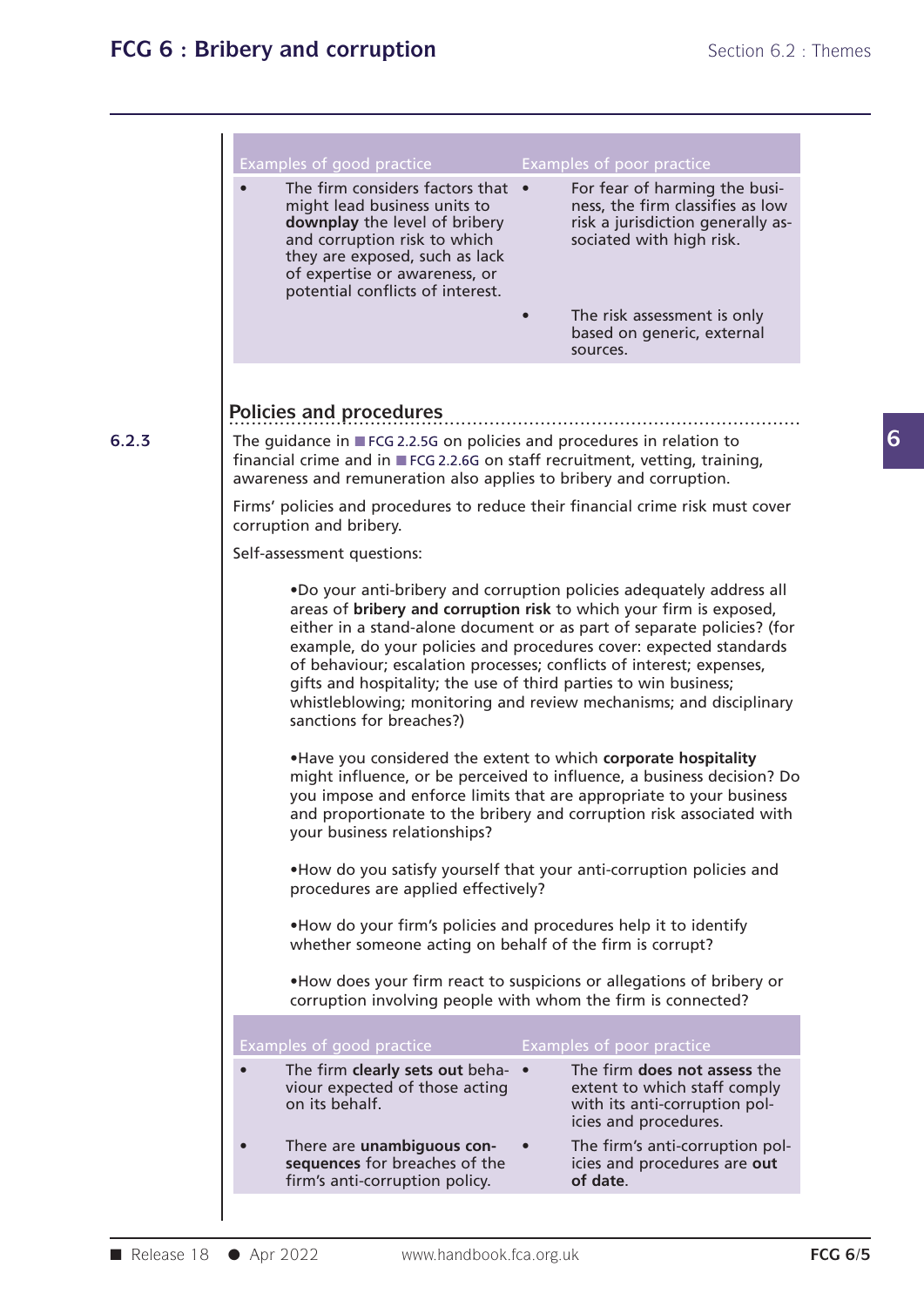|       | Examples of good practice<br>Risk-based, appropriate addi-<br>$\bullet$<br>tional monitoring and due dili-<br>gence are undertaken for juris-<br>dictions, sectors and business<br>relationships identified as<br>higher risk.                                                                      | $\bullet$ | Examples of poor practice<br>A firm relies on passages in<br>the staff code of conduct that<br>prohibit improper payments,<br>but has no other controls.                                                           |  |  |  |
|-------|-----------------------------------------------------------------------------------------------------------------------------------------------------------------------------------------------------------------------------------------------------------------------------------------------------|-----------|--------------------------------------------------------------------------------------------------------------------------------------------------------------------------------------------------------------------|--|--|--|
|       | Staff responsible for imple-<br>$\bullet$<br>menting and monitoring anti-<br>bribery and corruption pol-<br>icies and procedures have ad-<br>equate levels of anti-corrup-<br>tion expertise.                                                                                                       |           | The firm does not record cor-<br>porate hospitality given or<br>received.                                                                                                                                          |  |  |  |
|       | Where appropriate, the firm<br>$\bullet$<br>refers to existing sources of in-<br>formation, such as expense re-<br>gisters, policy queries and<br>whistleblowing and com-<br>plaints hotlines, to monitor<br>the effectiveness of its anti-<br>bribery and corruption pol-<br>icies and procedures. | $\bullet$ | The firm does not respond to<br>external events that may high-<br>light weaknesses in its anti-<br>corruption systems and<br>controls.                                                                             |  |  |  |
|       | Political and charitable dona-<br>$\bullet$<br>tions are subject to appropri-<br>ate due diligence and are ap-<br>proved at an appropriate man-<br>agement level, with compli-<br>ance input.                                                                                                       |           | The firm fails to consider<br>whether clients or charities<br>who stand to benefit from cor-<br>porate hospitality or dona-<br>tions have links to relevant po-<br>litical or administrative de-<br>cision-makers. |  |  |  |
|       | Firms who do not provide<br>$\bullet$<br>staff with access to<br>whistleblowing hotlines have<br>processes in place to allow<br>staff to raise concerns in con-<br>fidence or, where possible, an-<br>onymously, with adequate<br>levels of protection.                                             |           | The firm fails to maintain re-<br>cords of incidents and<br>complaints.                                                                                                                                            |  |  |  |
|       | See ■ SYSC 3.2.6R and ■ SYSC 6.1.1R.                                                                                                                                                                                                                                                                |           |                                                                                                                                                                                                                    |  |  |  |
|       | Dealing with third parties                                                                                                                                                                                                                                                                          |           |                                                                                                                                                                                                                    |  |  |  |
| 6.2.4 | We expect firms to take adequate and risk-sensitive measures to address the<br>risk that a third party acting on behalf of the firm may engage in corruption.                                                                                                                                       |           |                                                                                                                                                                                                                    |  |  |  |
|       | Self-assessment questions:                                                                                                                                                                                                                                                                          |           |                                                                                                                                                                                                                    |  |  |  |
|       | .Do your firm's policies and procedures clearly define 'third party'?                                                                                                                                                                                                                               |           |                                                                                                                                                                                                                    |  |  |  |
|       | .Do you know your third party?                                                                                                                                                                                                                                                                      |           |                                                                                                                                                                                                                    |  |  |  |
|       | .What is your firm's policy on selecting third parties? How do you<br>check whether it is being followed?                                                                                                                                                                                           |           |                                                                                                                                                                                                                    |  |  |  |
|       | .To what extent are third-party relationships monitored and<br>commensurate to the risk associated with the relationship?                                                                                                                                                                           |           | reviewed? Is the frequency and depth of the monitoring and review                                                                                                                                                  |  |  |  |
|       |                                                                                                                                                                                                                                                                                                     |           |                                                                                                                                                                                                                    |  |  |  |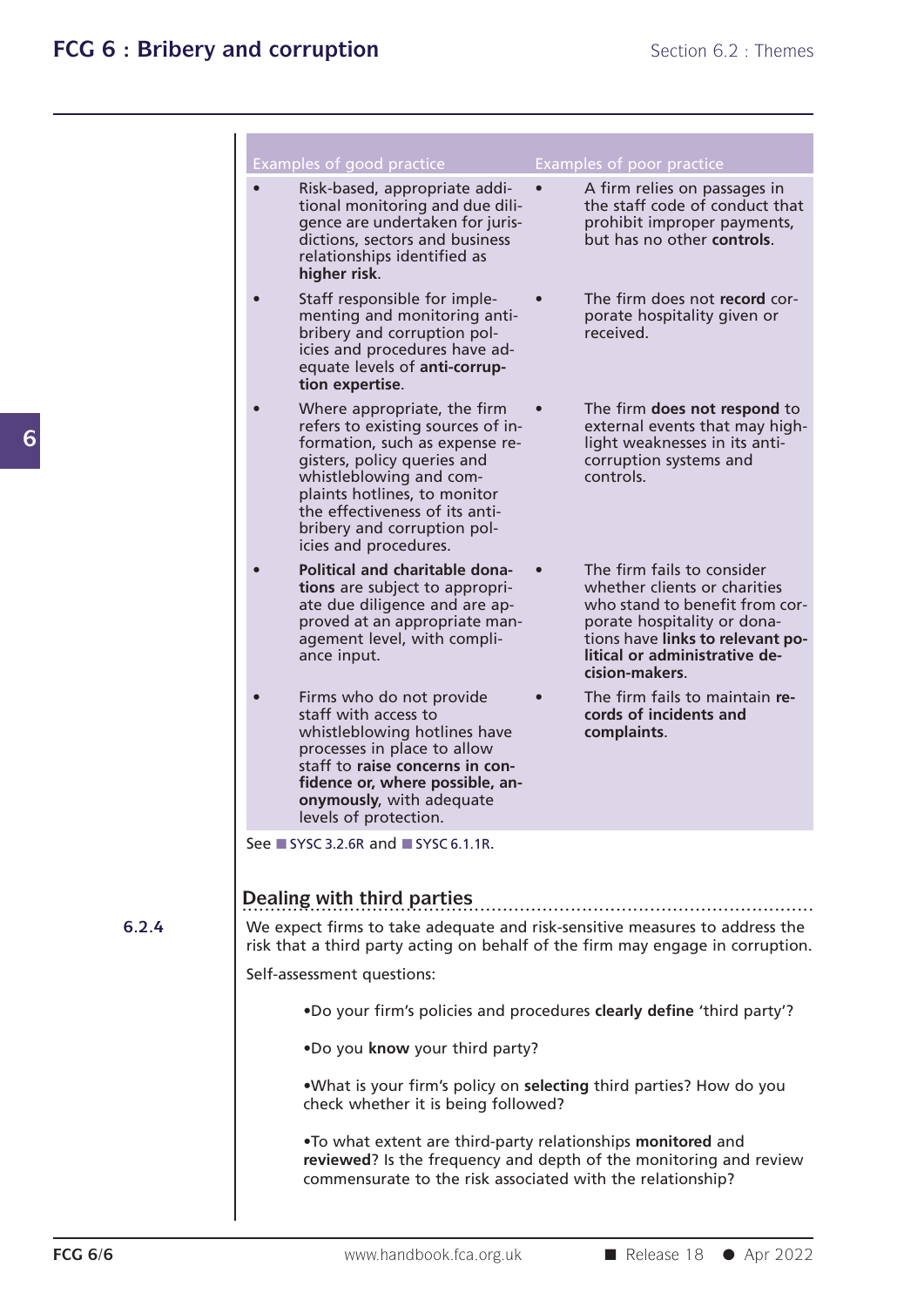| sensitive basis? Do you seek to identify any bribery and corruption<br>issues as part of your due diligence work, e.g. negative allegations<br>applied consistently when establishing and reviewing third-party<br>relationships? | • Is the extent of due diligence on third parties determined on a risk-<br>against the third party or any political connections? Is due diligence                                                                                                                                         |
|-----------------------------------------------------------------------------------------------------------------------------------------------------------------------------------------------------------------------------------|-------------------------------------------------------------------------------------------------------------------------------------------------------------------------------------------------------------------------------------------------------------------------------------------|
| . Is the risk assessment and due diligence information kept up to<br>date? How?                                                                                                                                                   |                                                                                                                                                                                                                                                                                           |
| .Do you have effective systems and controls in place to ensure<br>approved?                                                                                                                                                       | payments to third parties are in line with what is both expected and                                                                                                                                                                                                                      |
| Examples of good practice                                                                                                                                                                                                         | Examples of poor practice                                                                                                                                                                                                                                                                 |
| Where a firm uses third par-<br>ties to generate business,<br>these relationships are subject<br>to thorough due diligence<br>and management oversight.                                                                           | A firm using intermediaries<br>fails to satisfy itself that those<br>businesses have adequate con-<br>trols to detect and prevent<br>where staff have used bribery<br>to generate business.                                                                                               |
| The firm reviews in sufficient<br>detail its relationships with<br>third parties on a regular ba-<br>sis to confirm that it is still<br>necessary and appropriate to<br>continue with the rela-<br>tionship.                      | The firm fails to establish and<br>record an adequate commer-<br>cial rationale to support its<br>payments to overseas third<br>parties. For example, why it is<br>necessary to use a third party<br>to win business and what ser-<br>vices would the third party<br>provide to the firm? |
| Third parties are paid directly<br>for their work.                                                                                                                                                                                | The firm is unable to produce<br>a list of approved third par-<br>ties, associated due diligence<br>and details of payments made<br>to them.                                                                                                                                              |
| The firm includes specific anti-<br>bribery and corruption clauses<br>in contracts with third parties.                                                                                                                            | The firm does not discourage<br>the giving or receipt of cash<br>gifts.                                                                                                                                                                                                                   |
| The firm provides anti-bribery<br>and corruption training to<br>third parties where ap-<br>propriate.                                                                                                                             | There is no checking of com-<br>pliance's operational role in<br>approving new third-party re-<br>lationships and accounts.                                                                                                                                                               |
| The firm reviews and mon-<br><b>itors</b> payments to third par-<br>ties. It records the purpose of<br>third-party payments.                                                                                                      | A firm <b>assumes</b> that long-<br>standing third-party relation-<br>ships present no bribery or<br>corruption risk.                                                                                                                                                                     |
| There are higher or extra<br>levels of due diligence and ap-                                                                                                                                                                      | A firm relies exclusively on in-<br>formal means to assess the                                                                                                                                                                                                                            |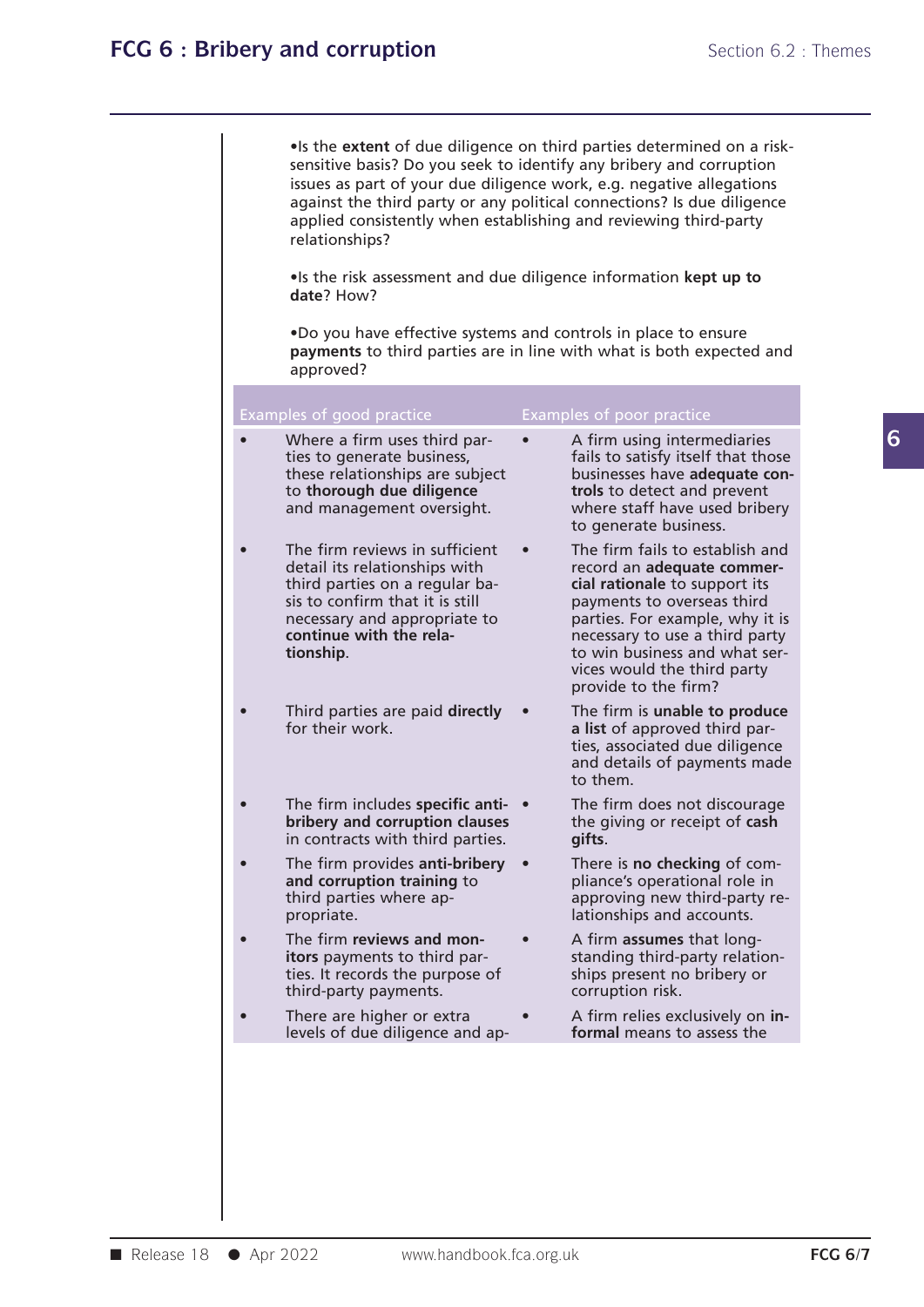| proval for high risk third-<br>party relationships.<br>sociated with third parties,<br>the overseas third parties.<br>There is appropriate scrutiny<br>of and approval for relation-<br>ships with third parties that in-<br>troduce business to the firm.<br>The firm's compliance func-<br>tion has oversight of all third-<br>party relationships and mon-<br>itors this list to identify risk in-<br>dicators, for example a third<br>party's political or public ser-<br>vice connections.<br>Case study - corruption risk<br>In January 2009, Aon Limited, an insurance intermediary based in the UK,<br>was fined £5.25m for failures in its anti-bribery systems and controls.<br>The firm made suspicious payments totalling \$7m to overseas firms and<br>individuals who helped generate business in higher risk jurisdictions. Weak<br>controls surrounding these payments to third parties meant the firm failed<br>to question their nature and purpose when it ought to have been reasonably<br>obvious to it that there was a significant corruption risk.<br>• Aon Limited failed properly to assess the risks involved in its<br>dealings with overseas third parties and implement effective controls<br>to mitigate those risks.<br>. Its payment procedures did not require adequate levels of due<br>diligence to be carried out.<br>. Its authorisation process did not take into account the higher levels<br>of risk to which certain parts of its business were exposed in the<br>countries in which they operated.<br>• After establishment, neither relationships nor payments were<br>routinely reviewed or monitored.<br>• Aon Limited did not provide relevant staff with sufficient guidance<br>or training on the bribery and corruption risks involved in dealings<br>with overseas third parties.<br>. It failed to ensure that the committees it appointed to oversee<br>these risks received relevant management information or routinely<br>assessed whether bribery and corruption risks were being managed<br>effectively. | Examples of good practice | Examples of poor practice                                                                            |
|--------------------------------------------------------------------------------------------------------------------------------------------------------------------------------------------------------------------------------------------------------------------------------------------------------------------------------------------------------------------------------------------------------------------------------------------------------------------------------------------------------------------------------------------------------------------------------------------------------------------------------------------------------------------------------------------------------------------------------------------------------------------------------------------------------------------------------------------------------------------------------------------------------------------------------------------------------------------------------------------------------------------------------------------------------------------------------------------------------------------------------------------------------------------------------------------------------------------------------------------------------------------------------------------------------------------------------------------------------------------------------------------------------------------------------------------------------------------------------------------------------------------------------------------------------------------------------------------------------------------------------------------------------------------------------------------------------------------------------------------------------------------------------------------------------------------------------------------------------------------------------------------------------------------------------------------------------------------------------------------------------------------------------------------------------------------|---------------------------|------------------------------------------------------------------------------------------------------|
|                                                                                                                                                                                                                                                                                                                                                                                                                                                                                                                                                                                                                                                                                                                                                                                                                                                                                                                                                                                                                                                                                                                                                                                                                                                                                                                                                                                                                                                                                                                                                                                                                                                                                                                                                                                                                                                                                                                                                                                                                                                                    |                           | bribery and corruption risks as-<br>such as staff's personal know-<br>ledge of the relationship with |
|                                                                                                                                                                                                                                                                                                                                                                                                                                                                                                                                                                                                                                                                                                                                                                                                                                                                                                                                                                                                                                                                                                                                                                                                                                                                                                                                                                                                                                                                                                                                                                                                                                                                                                                                                                                                                                                                                                                                                                                                                                                                    |                           |                                                                                                      |
|                                                                                                                                                                                                                                                                                                                                                                                                                                                                                                                                                                                                                                                                                                                                                                                                                                                                                                                                                                                                                                                                                                                                                                                                                                                                                                                                                                                                                                                                                                                                                                                                                                                                                                                                                                                                                                                                                                                                                                                                                                                                    |                           |                                                                                                      |
| 6.2.5                                                                                                                                                                                                                                                                                                                                                                                                                                                                                                                                                                                                                                                                                                                                                                                                                                                                                                                                                                                                                                                                                                                                                                                                                                                                                                                                                                                                                                                                                                                                                                                                                                                                                                                                                                                                                                                                                                                                                                                                                                                              |                           |                                                                                                      |
|                                                                                                                                                                                                                                                                                                                                                                                                                                                                                                                                                                                                                                                                                                                                                                                                                                                                                                                                                                                                                                                                                                                                                                                                                                                                                                                                                                                                                                                                                                                                                                                                                                                                                                                                                                                                                                                                                                                                                                                                                                                                    |                           |                                                                                                      |
|                                                                                                                                                                                                                                                                                                                                                                                                                                                                                                                                                                                                                                                                                                                                                                                                                                                                                                                                                                                                                                                                                                                                                                                                                                                                                                                                                                                                                                                                                                                                                                                                                                                                                                                                                                                                                                                                                                                                                                                                                                                                    |                           |                                                                                                      |
|                                                                                                                                                                                                                                                                                                                                                                                                                                                                                                                                                                                                                                                                                                                                                                                                                                                                                                                                                                                                                                                                                                                                                                                                                                                                                                                                                                                                                                                                                                                                                                                                                                                                                                                                                                                                                                                                                                                                                                                                                                                                    |                           |                                                                                                      |
|                                                                                                                                                                                                                                                                                                                                                                                                                                                                                                                                                                                                                                                                                                                                                                                                                                                                                                                                                                                                                                                                                                                                                                                                                                                                                                                                                                                                                                                                                                                                                                                                                                                                                                                                                                                                                                                                                                                                                                                                                                                                    |                           |                                                                                                      |
|                                                                                                                                                                                                                                                                                                                                                                                                                                                                                                                                                                                                                                                                                                                                                                                                                                                                                                                                                                                                                                                                                                                                                                                                                                                                                                                                                                                                                                                                                                                                                                                                                                                                                                                                                                                                                                                                                                                                                                                                                                                                    |                           |                                                                                                      |
|                                                                                                                                                                                                                                                                                                                                                                                                                                                                                                                                                                                                                                                                                                                                                                                                                                                                                                                                                                                                                                                                                                                                                                                                                                                                                                                                                                                                                                                                                                                                                                                                                                                                                                                                                                                                                                                                                                                                                                                                                                                                    |                           |                                                                                                      |
|                                                                                                                                                                                                                                                                                                                                                                                                                                                                                                                                                                                                                                                                                                                                                                                                                                                                                                                                                                                                                                                                                                                                                                                                                                                                                                                                                                                                                                                                                                                                                                                                                                                                                                                                                                                                                                                                                                                                                                                                                                                                    |                           |                                                                                                      |
|                                                                                                                                                                                                                                                                                                                                                                                                                                                                                                                                                                                                                                                                                                                                                                                                                                                                                                                                                                                                                                                                                                                                                                                                                                                                                                                                                                                                                                                                                                                                                                                                                                                                                                                                                                                                                                                                                                                                                                                                                                                                    |                           |                                                                                                      |
|                                                                                                                                                                                                                                                                                                                                                                                                                                                                                                                                                                                                                                                                                                                                                                                                                                                                                                                                                                                                                                                                                                                                                                                                                                                                                                                                                                                                                                                                                                                                                                                                                                                                                                                                                                                                                                                                                                                                                                                                                                                                    |                           |                                                                                                      |
| See the FSA's press release: www.fsa.gov.uk/pages/Library/Communication/PR/<br>2009/004.shtml                                                                                                                                                                                                                                                                                                                                                                                                                                                                                                                                                                                                                                                                                                                                                                                                                                                                                                                                                                                                                                                                                                                                                                                                                                                                                                                                                                                                                                                                                                                                                                                                                                                                                                                                                                                                                                                                                                                                                                      |                           |                                                                                                      |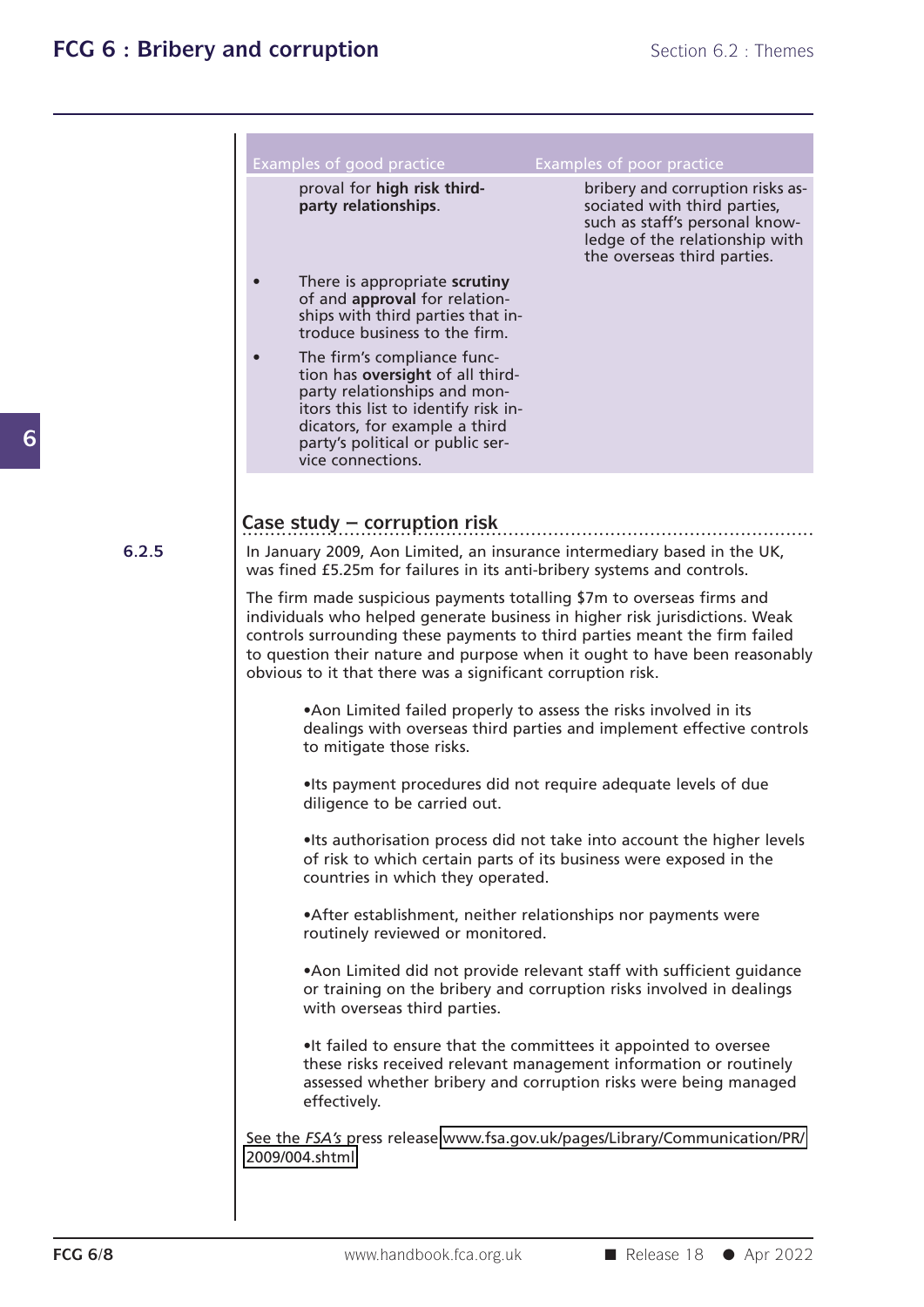### **Case study – inadequate anti-bribery and corruption systems**<br>and controls<br>the luke 2011, the 554 fined Willis Limited, an insurance intermediate 56.9m Case study – inadequate anti-bribery and corruption systems<br>
and controls<br>
In July 2011, the *FSA* fined Willis Limited, an insurance intermediary, £6.9m

### **6.2.6** In July 2011, the FSA fined Willis Limited, an insurance intermediary, £6.9m Case study — inadequate anti-bribery and corruption systems<br>and controls<br>In July 2011, the *FSA* fined Willis Limited, an insurance intermediary, £6.9m<br>for failing to take appropriate steps to ensure that payments made to<br> Case study – inadequate anti-bribery and corruption systems<br>and controls<br>In July 2011, the *FSA* fined Willis Limited, an insurance intermediary, £6.9m<br>for failing to take appropriate steps to ensure that payments made to Case study — inadequate anti-bribery and corruption systems<br>and controls<br>In July 2011, the *FSA* fined Willis Limited, an insurance intermediary, £6.9m<br>for failing to take appropriate steps to ensure that payments made to Case study — inadequate anti-bribery and corruption systems<br>and controls<br>In July 2011, the FSA fined Willis Limited, an insurance intermediary, £6.9m<br>for failing to take appropriate steps to ensure that payments made to<br>o and controls<br>In July 2011, the *FSA* fined Willis Limited, an insurance intermediary, £6.9m<br>for failing to take appropriate steps to ensure that payments made to<br>overseas third parties were not used for corrupt purposes. B In July 2011, the *FSA* fined Willis Limited, an insu<br>for failing to take appropriate steps to ensure th<br>overseas third parties were not used for corrupt |<br>2005 and December 2009, Willis Limited made pa<br>overseas third part for failing to take appropriate steps to ensure that payments made to<br>overseas third parties were not used for corrupt purposes. Between January<br>2005 and December 2009, Willis Limited made payments totalling £27m to<br>overse overseas third parties were not used for corrupt purposes. Between January<br>2005 and December 2009, Willis Limited made payments totalling £27m to<br>overseas third parties who helped win and retain business from overseas<br>clie

2005 and December 2009, Willis Limited made payments totalling f27m to<br>2005 and December 2009, Willis Limited made payments totalling f27m to<br>overseas third parties who helped win and retain business from overseas<br>clients, overseas third parties who helped win and retain business from overseas<br>clients, particularly in high risk jurisdictions.<br>Willis had introduced anti-bribery and corruption policies in 2008, reviewed<br>how its new policies we ad introduced anti-bribery and corruption policies in 2008, reviewed<br>new policies were operating in practice and revised its guidance as a<br>i May 2009. But it should have taken additional steps to ensure they<br>lequately impl

France is equately implemented.<br>
•Willis failed to ensure that it established and recorded an adequate<br>
commercial rationale to support its payments to overseas third<br>
•It did not ensure that adequate due diligence was car • Willis failed to ensure that it established and recorded an adequate commercial rationale to support its payments to overseas third parties.<br>• It did not ensure that adequate due diligence was carried out on overseas thi

Willis failed to ensure that it established and recorded an adequate<br>commercial rationale to support its payments to overseas third<br>parties.<br>It did not ensure that adequate due diligence was carried out on<br>overseas third p

It did not ensure that adequate due diligence was carried out on<br>overseas third parties to evaluate the risk involved in doing business<br>with them.<br>It failed to review in sufficient detail its relationships with overseas<br>th It did not ensure that adequate due diligence was carried out on<br>overseas third parties to evaluate the risk involved in doing business<br>with them.<br>It failed to review in sufficient detail its relationships with overseas<br>th

It failed to review in sufficient detail its relationships with overseas<br>third parties on a regular basis to confirm whether it was necessary<br>and appropriate to continue with the relationship.<br>It did not adequately monitor •It failed to review in sufficient detail its relationships with overseas<br>third parties on a regular basis to confirm whether it was necessary<br>and appropriate to continue with the relationship.<br>•It did not adequately monit out. It did not adequately monitor its staff to ensure that each time it<br>engaged an overseas third party an adequate commercial rationale<br>had been recorded and that sufficient due diligence had been carried<br>out.<br>See the *FSA's* 

2011/066.shtml.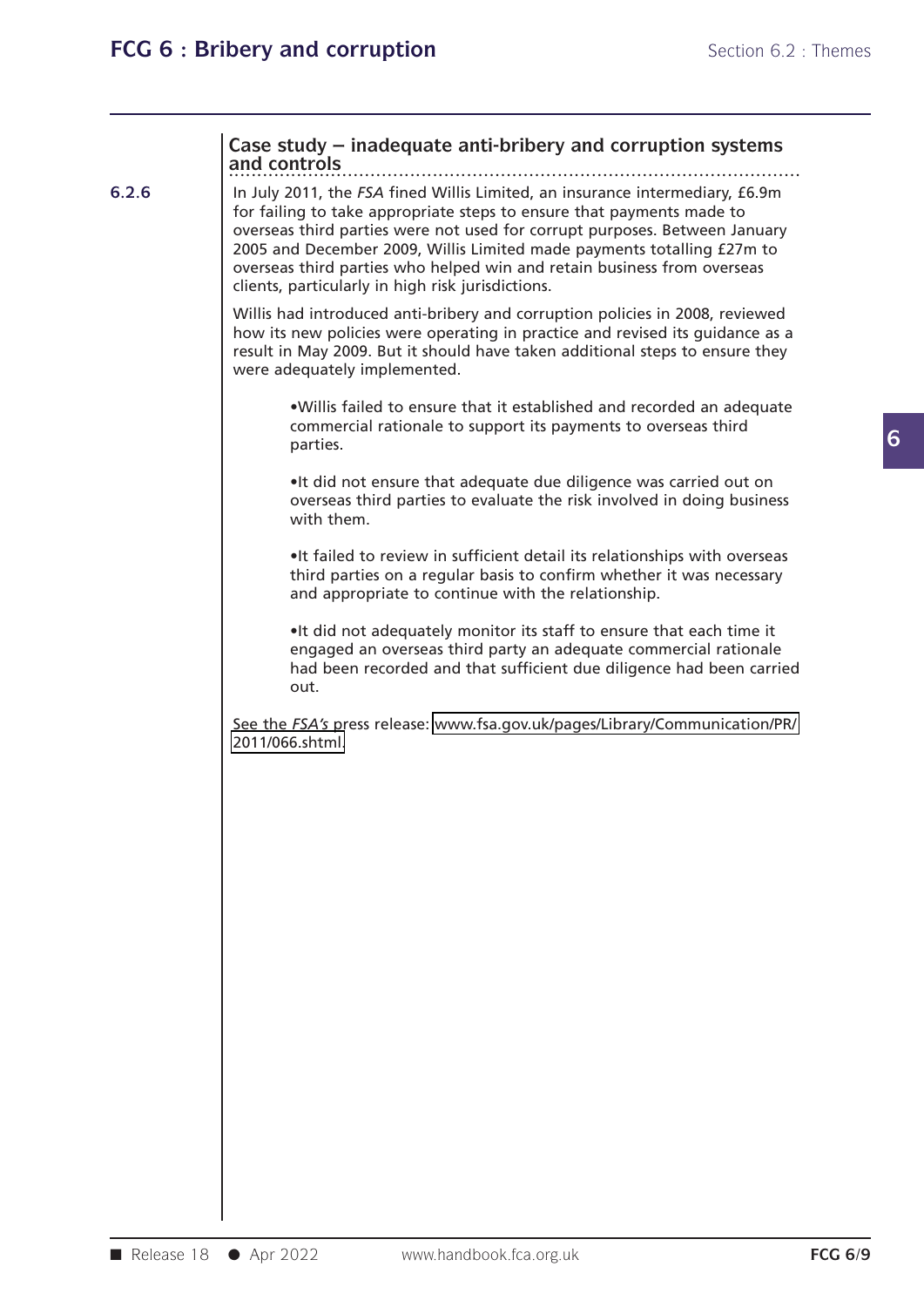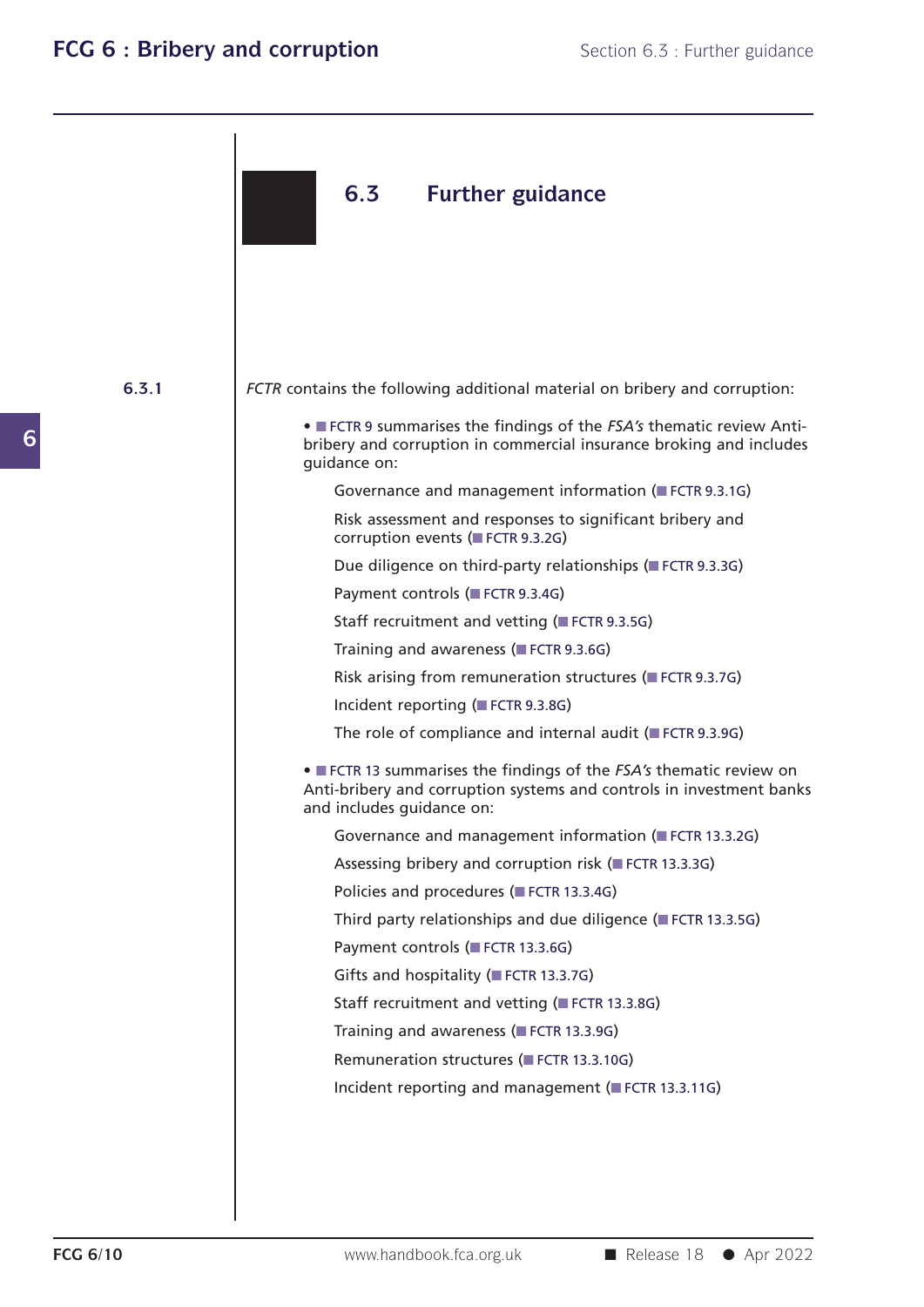

**6.4.1** To find out more, see:

To find out more, see: •The Bribery Act 2010: www.legislation.gov.uk/ukpga/2010/23/

outmore, see:<br>•The Bribery Act 2010: www.legislation.gov.uk/ukpga/2010/23/<br>contents<br>•The Ministry of Justice's guidance about procedures which relevant<br>commercial organisations can put into place to prevent persons<br>associ out more, see:<br>•The Bribery Act 2010: www.legislation.gov.uk/ukpga/2010/23/<br>contents<br>•The Ministry of Justice's guidance about procedures which relevant<br>commercial organisations can put into place to prevent persons<br>associ The Bribery Act 2010: www.legislation.gov.uk/ukpga/2010/23/<br>contents<br>The Ministry of Justice's guidance about procedures which relevant<br>commercial organisations can put into place to prevent persons<br>associated with them fr •The Bribery Act 2010: www.legislation.gov.uk/ukpga/2010/23/<br>contents<br>•The Ministry of Justice's guidance about procedures which relevant<br>commercial organisations can put into place to prevent persons<br>associated with them The Ministry of Justice's guidance about procedures which relevant<br>commercial organisations can put into place to prevent persons<br>associated with them from bribing: https://www.justice.gov.uk/<br>downloads/legislation/bribery associated with them from bribing: https://www.justice.gov.uk/<br>downloads/legislation/bribery-act-2010-guidance.pdf (full versio<br>https://www.justice.gov.uk/downloads/legislation/bribery-act-201<br>quick-start-guide.pdf (quick

corruption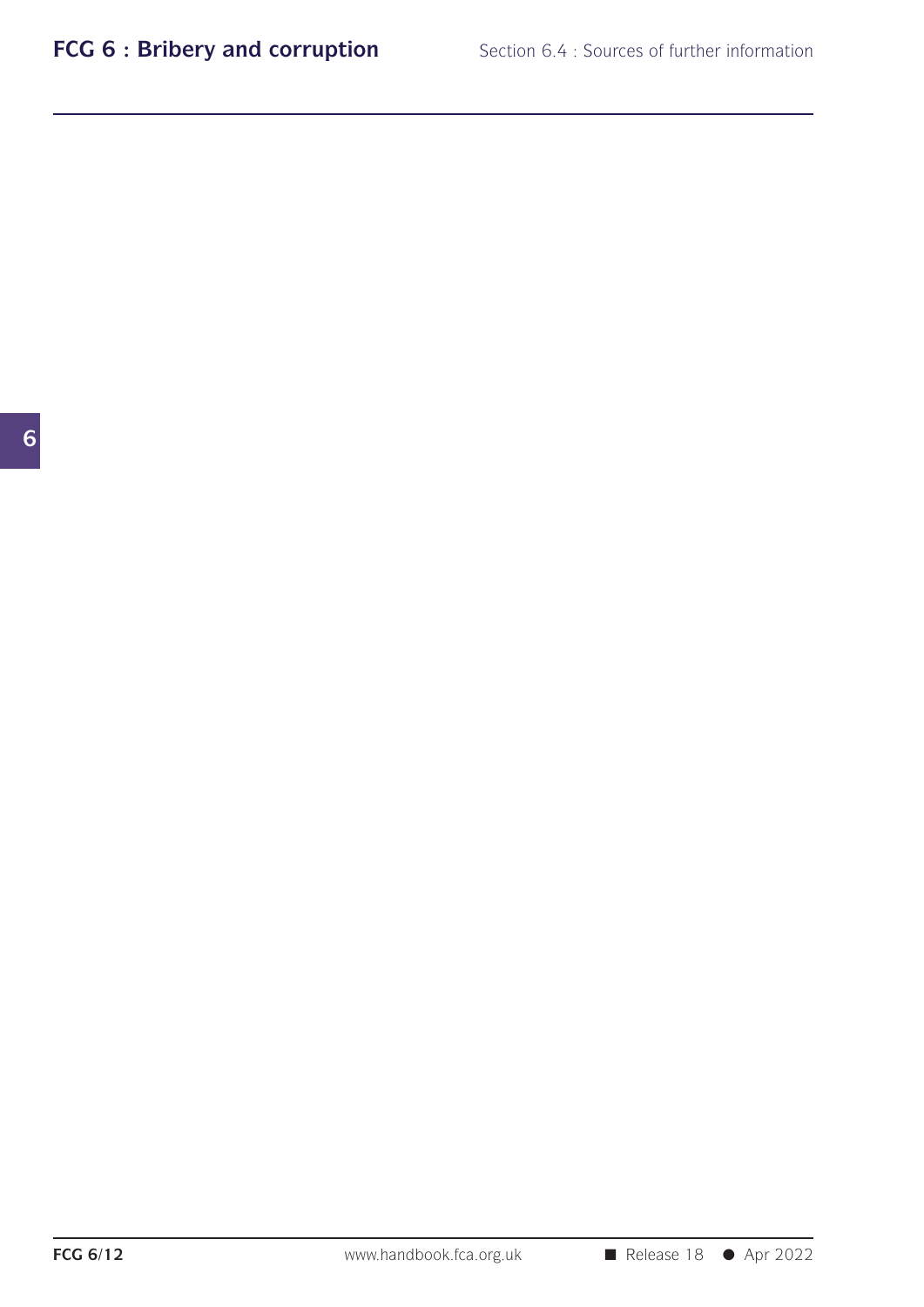**Sanctions and asset freezes**

# tions and asset freezes<br>Chapter 7<br>set freezes

# Sanctions and asset freezes<br>
Chapter 7<br>
Sanctions and asset freezes

■ Release 18 ● Apr 2022 www.handbook.fca.org.uk **FCG 7/1**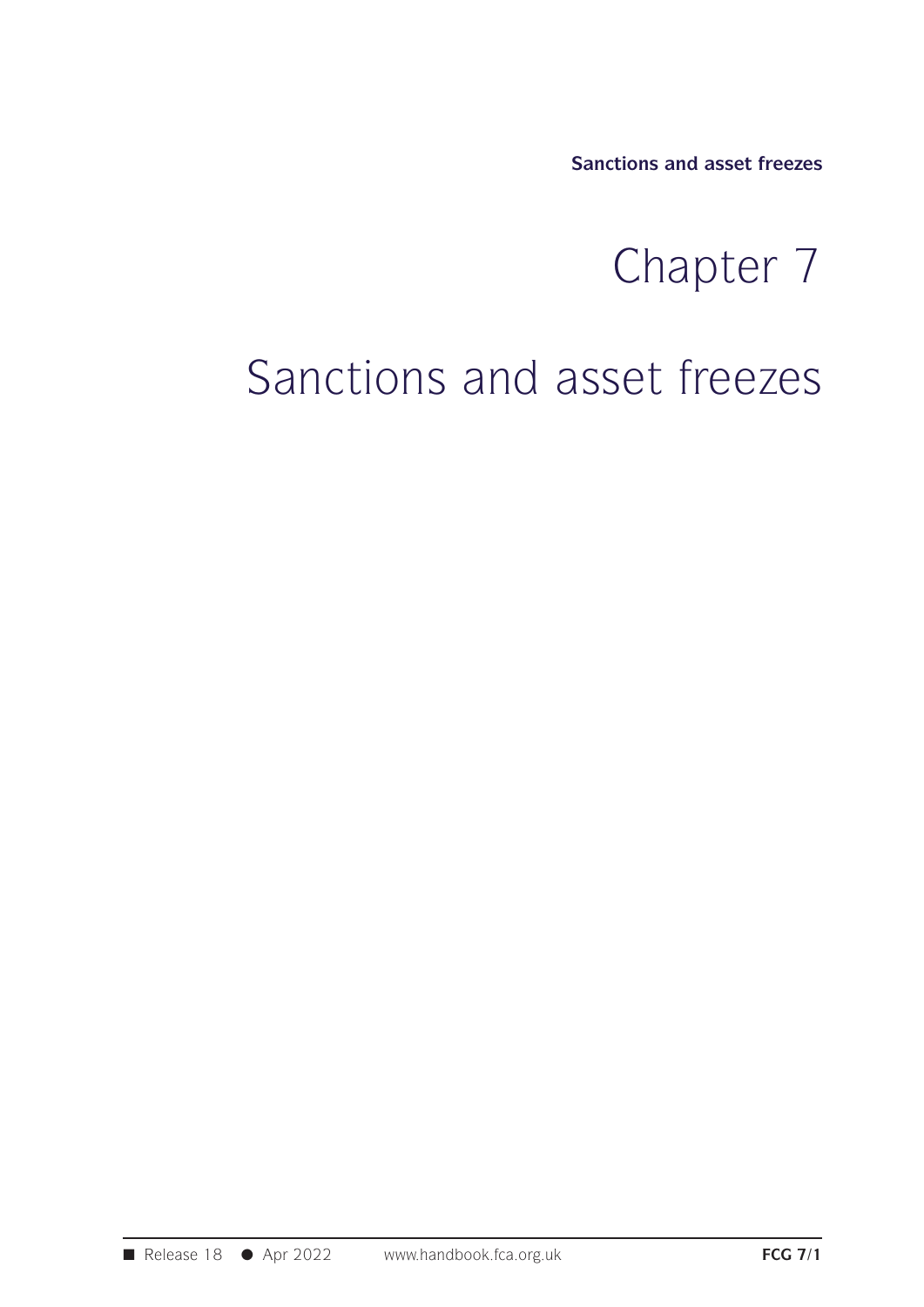|        | 7.1<br><b>Introduction</b>                                                                                                                                                                                                                                                                                                                                                                                                                                                                                                                        |
|--------|---------------------------------------------------------------------------------------------------------------------------------------------------------------------------------------------------------------------------------------------------------------------------------------------------------------------------------------------------------------------------------------------------------------------------------------------------------------------------------------------------------------------------------------------------|
| 7.1.1  | Who should read this chapter? All firms are required to comply with the UK's<br>financial sanctions regime. The FCA's role is to ensure that the firms it<br>supervises have adequate systems and controls to do so. As such, this chapter<br>applies to all firms subject to the financial crime rules in ■ SYSC 3.2.6R or<br>SYSC 6.1.1R. It also applies to e-money institutions and payment institutions<br>within our supervisory scope.                                                                                                     |
| 7.1.2  | Firms' systems and controls should also address, where relevant, the risks<br>they face from weapons proliferators, although these risks will be very low<br>for the majority of FSA-supervised firms. ■ FCG 7.2.5G, which looks at<br>weapons proliferation, applies to banks carrying out trade finance business<br>and those engaged in other activities, such as project finance and insurance,<br>for whom the risks are greatest.                                                                                                           |
| 7.1.3  | [deleted]                                                                                                                                                                                                                                                                                                                                                                                                                                                                                                                                         |
| 7.1.4  | Financial sanctions are restrictions put in place by the UK government or the<br>multilateral organisations that limit the provision of certain financial services<br>or restrict access to financial markets, funds and economic resources in order<br>to achieve a specific foreign policy or national security objective.                                                                                                                                                                                                                      |
| 7.1.5  | All individuals and legal entities who are within or undertake activities<br>within the UK's territory must comply with the EU and UK financial sanctions<br>that are in force. All UK nationals and UK legal entities established under UK<br>law, including their branches, must also comply with UK financial sanctions<br>that are in force, irrespective of where their activities take place.                                                                                                                                               |
| 7.1.5A | The Office of Financial Sanctions (OFSI) within the Treasury maintains a<br>Consolidated List of financial sanctions targets designated by the United<br>Nations, the European Union and the United Kingdom, which is available<br>from its website. If firms become aware of a breach, they must notify OFSI in<br>accordance with the relevant provisions. OFSI have published guidance on<br>complying with UK obligations and this is available on their website. See<br>https://www.gov.uk/government/publications/financial-sanctions-faqs. |
| 7.1.6  | Alongside financial sanctions, the government imposes controls on certain<br>types of trade. As part of this, the export of goods and services for use in<br>nuclear, radiological, chemical or biological weapons programmes is subject<br>to strict controls. Proliferators seek to gain access to this technology illegally:                                                                                                                                                                                                                   |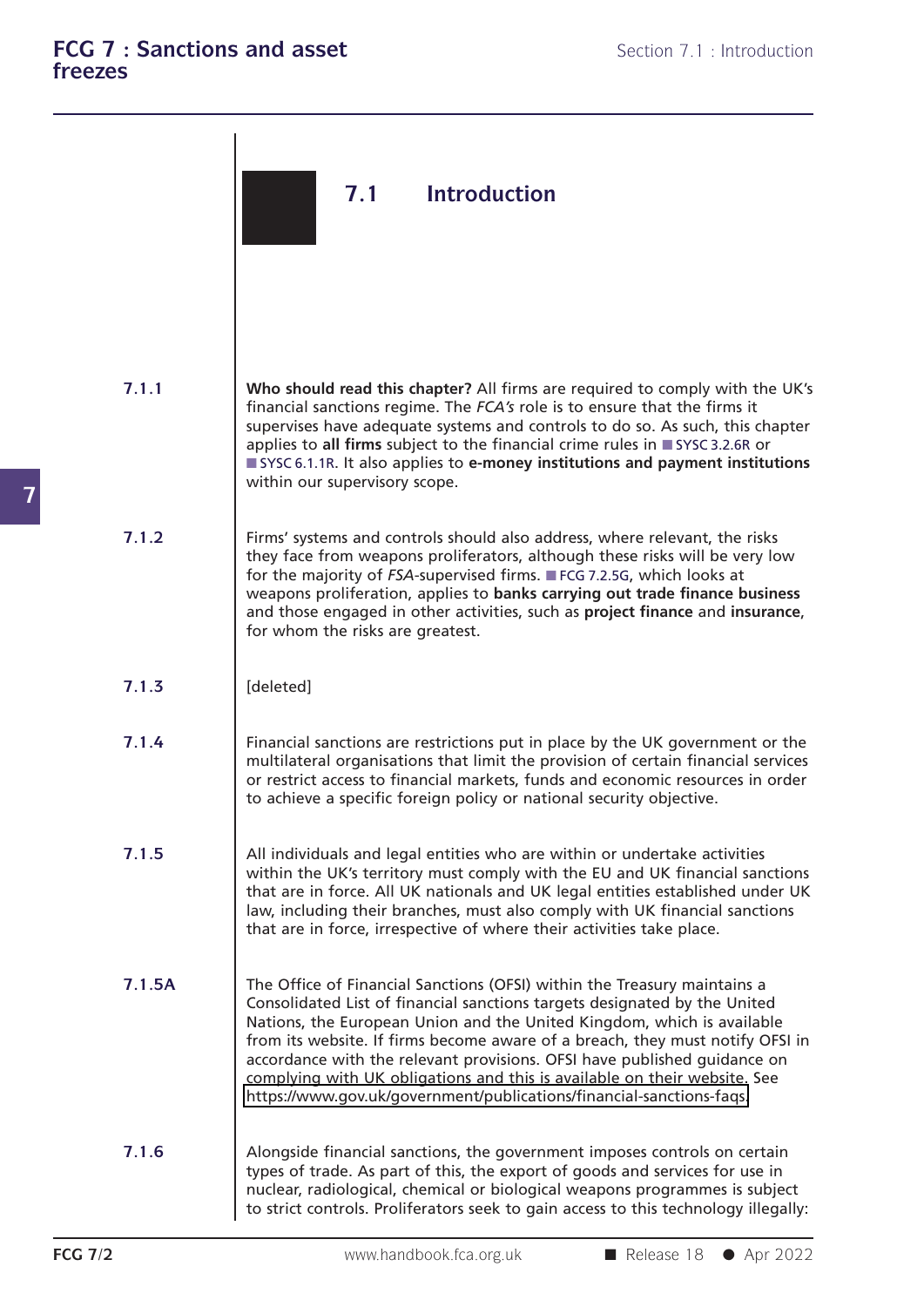### **freezes**

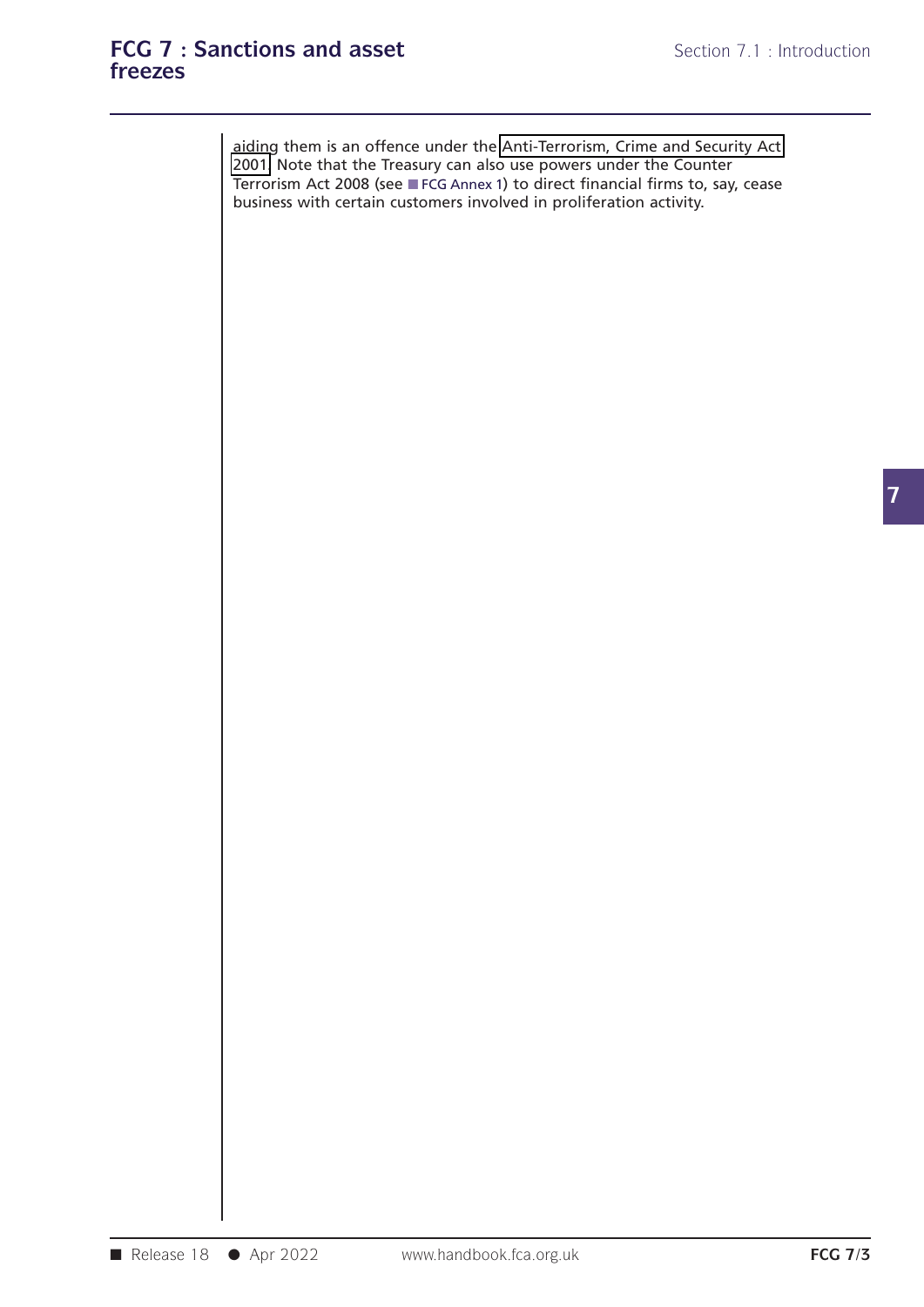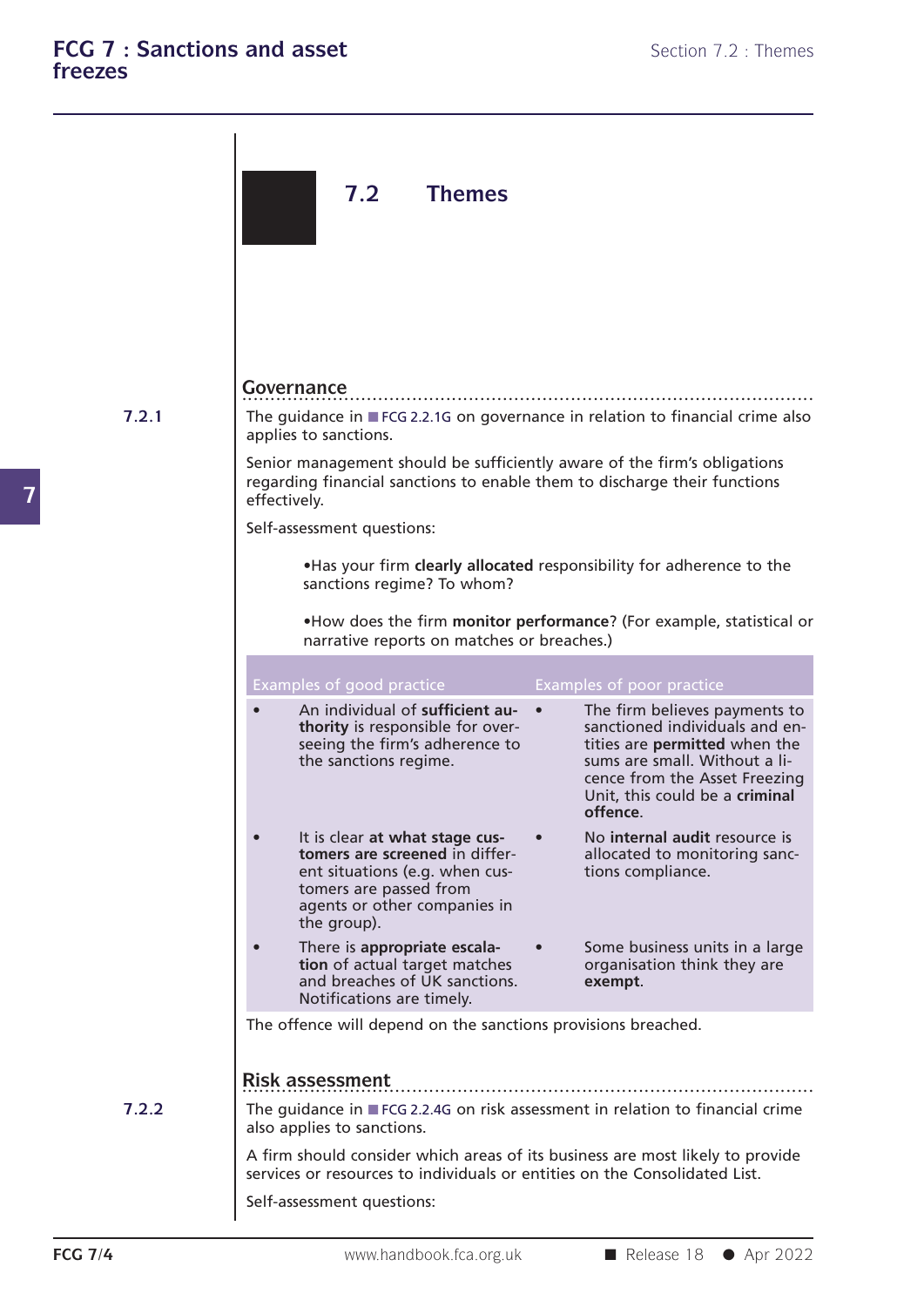**•Does your firm have a clear view on where within the firm breaches<br>•Does your firm have a <b>clear view** on where within the firm breaches<br>are most likely to occur? (This may cover different business lines,<br>sales channels, **arity asset**<br> **•Does your firm have a clear view on where within the firm breaches**<br>
are most likely to occur? (This may cover different business lines,<br>
sales channels, customer types, geographical locations, etc.) **Sales channels, customer view on where within the firm breaches**<br>are most likely to occur? (This may cover different business lines,<br>sales channels, customer types, geographical locations, etc.)<br>•How is the risk assessmen The Poes your firm have a **clear view** on where within the firm breaches<br>are most likely to occur? (This may cover different business lines,<br>sales channels, customer types, geographical locations, etc.)<br>The Phow is the ris

| <b>Examples of good practice</b>                                                                                                                                                          | Examples of poor practice                                                                                      |
|-------------------------------------------------------------------------------------------------------------------------------------------------------------------------------------------|----------------------------------------------------------------------------------------------------------------|
| A firm with international op-<br>erations, or that deals in cur-<br>rencies other than sterling, un-<br>derstands the requirements of<br>relevant local financial sanc-<br>tions regimes. | There is no process for updat-<br>ing the risk assessment.                                                     |
| A small firm is aware of the<br>sanctions regime and where it<br>is most vulnerable, even if risk<br>assessment is only informal.                                                         | The firm assumes financial<br>sanctions only apply to<br>money transfers and so has<br>not assessed its risks. |

**7.2.3** A firm should have effective, up-to-date screening systems appropriate to assessment is only informal. The nature is not assessed its risks.<br>
Screening customers against sanctions lists<br>
A firm should have effective, up-to-date screening systems appropriate to<br>
the nature, size and risk of its b Screening customers against sanctions lists<br>A firm should have effective, up-to-date screening systems appropriate to<br>the nature, size and risk of its business. Although screening itself is not a<br>legal requirement, screeni Screening customers against sanctions lists<br>A firm should have effective, up-to-date screening systems appropriate to<br>the nature, size and risk of its business. Although screening itself is not a<br>legal requirement, screeni Screening customers against sanctions lists<br>A firm should have effective, up-to-date screening systems appropriate to<br>the nature, size and risk of its business. Although screening itself is not a<br>legal requirement, screeni A firm should have effective, up-to-date screening systems appropriate to<br>the nature, size and risk of its business. Although screening itself is not a<br>legal requirement, screening new customers and payments against the<br>Co A tirm should have effective, up-to-date screening systems appropriate to<br>the nature, size and risk of its business. Although screening itself is not a<br>legal requirement, screening new customers and payments against the<br>Co Self-assessment and against screening and against the Consolidated List, and screening existing customers when new names are added to the list, helps to ensure that firms will not breach the sanctions regime. (Some firms m

(Some firms may knowingly continue to retain customers who are<br>nder UK sanctions: this is permitted if OFSI has granted a licence.)<br>essment questions:<br>When are customers screened against **lists**, whether the<br>Consolidated L From Commercial providers?<br>From commercial providers? (SCR) and the time commercial providers?<br>
(Screening should take place at the time<br>
of customer take-on. Good reasons are needed to justify the risk<br>
posed by retrospec **•When are customers screened against lists,** whether the<br> **•When are customers screened against lists,** whether the<br> **Consolidated List, internal watchlists maintained by the firm, or lists**<br>
from commercial providers? (S Self-assessment questions:<br>
• When are customers screened against lists, whether the<br>
Consolidated List, internal watchlists maintained by the firm, or lists<br>
from commercial providers? (Screening should take place at the Consolidated List, internal watchlists maintained by the firm, or lists<br>from commercial providers? (Screening should take place at the time<br>of customer take-on. Good reasons are needed to justify the risk<br>posed by retrospe trom commercial providers? (Screening should take place at the time<br>of customer take-on. Good reasons are needed to justify the risk<br>posed by retrospective screening, such as the existence of general<br>licences.)<br>If a custom

or customer take-on. Good reasons are needed to justity the risk<br>posed by retrospective screening, such as the existence of general<br>licences.)<br>If a customer was **referred** to the firm, how does the firm ensure<br>the person i

If a customer was **referred** to the firm, how does the firm ensure the person is not listed? (Does the firm screen the customer against the list itself, or does it seek assurances from the referring party?)<br>In expectively •It a customer was **reterred** to the firm, how c<br>the person is not listed? (Does the firm screen<br>the list itself, or does it seek assurances from t<br>•How does the firm become aware of change:<br>List? (Are there manual or auto

|           | and not resempt or about the decision and continued the northing party of                                                                                                       |           |                                                                                                                         |  |
|-----------|---------------------------------------------------------------------------------------------------------------------------------------------------------------------------------|-----------|-------------------------------------------------------------------------------------------------------------------------|--|
|           | . How does the firm become aware of changes to the Consolidated<br>List? (Are there manual or automated systems? Are customer lists<br>rescreened after each update is issued?) |           |                                                                                                                         |  |
|           | Examples of good practice                                                                                                                                                       |           | Examples of poor practice                                                                                               |  |
| ●         | The firm has considered what<br>mixture of manual and auto-<br>mated screening is most ap-<br>propriate.                                                                        | $\bullet$ | The firm assumes that an in-<br>termediary has screened a cus-<br>tomer, but does not check<br>this.                    |  |
| $\bullet$ | There are quality control<br>checks over manual screening.                                                                                                                      |           | Where a firm uses automated<br>systems, it does not under-<br>stand how to calibrate them<br>and does not check whether |  |
|           |                                                                                                                                                                                 |           |                                                                                                                         |  |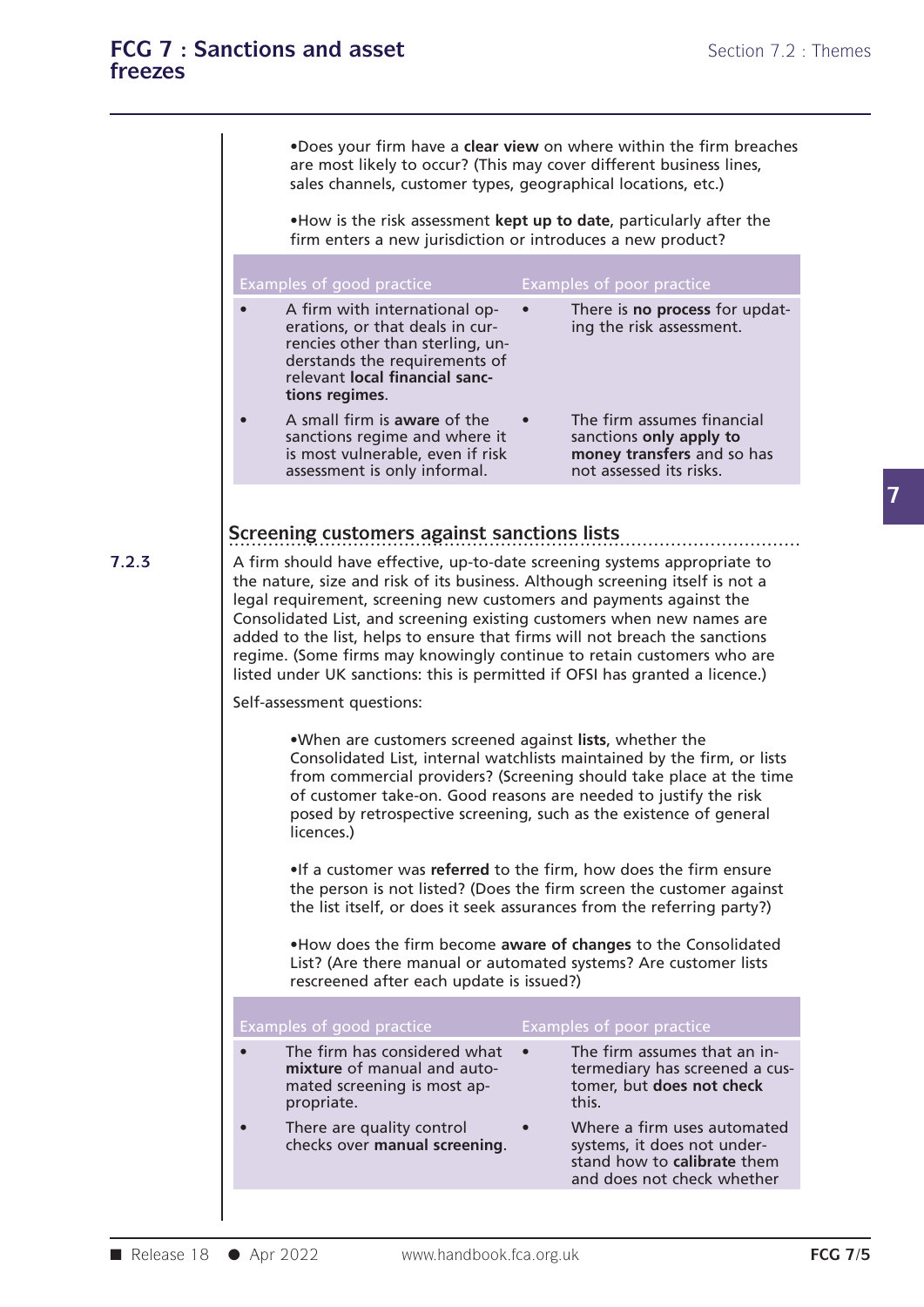| Examples of good practice                                                                                                                                                                                            | <b>Examples of poor practice</b>                                                                                                                                                                                                                                                                                                            |
|----------------------------------------------------------------------------------------------------------------------------------------------------------------------------------------------------------------------|---------------------------------------------------------------------------------------------------------------------------------------------------------------------------------------------------------------------------------------------------------------------------------------------------------------------------------------------|
|                                                                                                                                                                                                                      | the number of hits is unexpec-<br>tedly high or low.                                                                                                                                                                                                                                                                                        |
| Where a firm uses automated<br>systems these can make 'fuzzy<br>matches' (e.g. able to identify<br>similar or variant spellings of<br>names, name reversal, digit ro-<br>tation, character manipula-<br>tion, etc.). | An insurance company only<br>screens when claims are made<br>on a policy.                                                                                                                                                                                                                                                                   |
| The firm screens customers'<br>directors and known benefi-<br>cial owners on a risk-sensitive<br>basis.                                                                                                              | Screening of customer data-<br>bases is a one-off exercise.                                                                                                                                                                                                                                                                                 |
| Where the firm maintains an<br>account for a listed individual,<br>the status of this account is<br>clearly flagged to staff.                                                                                        | Updating from the Consolid-<br>ated List is haphazard. Some<br>business units use out-of-date<br>lists.                                                                                                                                                                                                                                     |
| A firm only places faith in<br>other firms' screening (such as<br>outsourcers or intermediaries)<br>after taking steps to satisfy<br>themselves this is appropriate.                                                 | The firm has no means of<br>monitoring payment in-<br>structions.                                                                                                                                                                                                                                                                           |
| is not the same person). Firms should have procedures for identifying where<br>name matches are real and for freezing assets where this is appropriate.<br>Self-assessment questions:                                | When a customer's name matches a person on the Consolidated List it will                                                                                                                                                                                                                                                                    |
| real? (For example, does the firm look at a range of identifier<br>information such as name, date of birth, address or other customer<br>data?)<br>giving consideration to a Suspicious Activity Report.)            |                                                                                                                                                                                                                                                                                                                                             |
| Examples of good practice                                                                                                                                                                                            | often be a 'false positive' (e.g. a customer has the same or similar name but<br>.What steps does your firm take to identify whether a name match is<br>. Is there a clear procedure if there is a breach? (This might cover, for<br>example, alerting senior management, the Treasury and the FCA, and<br><b>Examples of poor practice</b> |
| Sufficient resources are avail-<br>able to identify 'false<br>positives'.                                                                                                                                            | The firm does not report a<br><b>breach</b> of the financial sanc-<br>tions regime to OFSI: this<br>could be a criminal offence.                                                                                                                                                                                                            |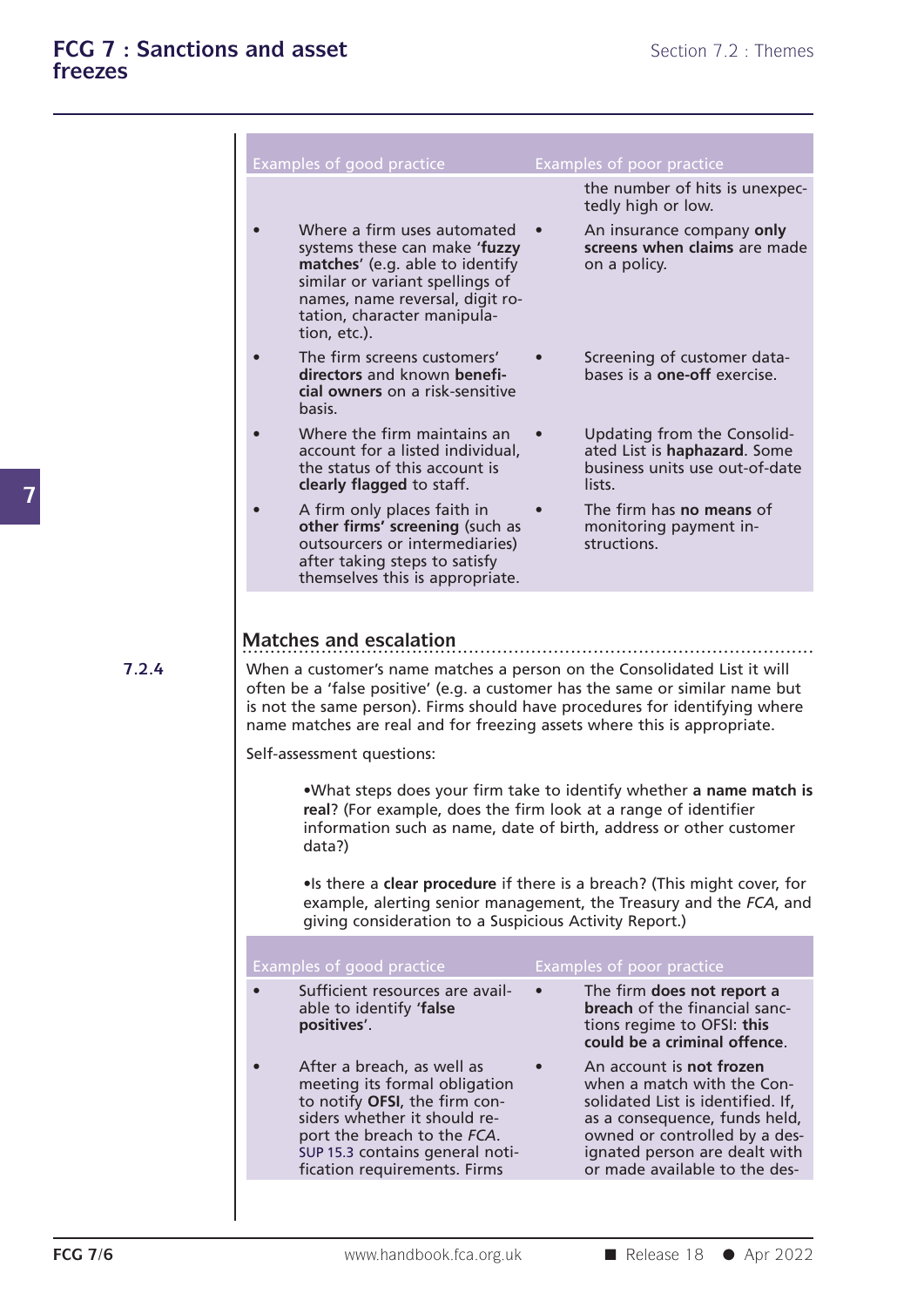| Examples of good practice                                                                                                                                                                                                                                                                                                     | Examples of poor practice                                                                                                                                                                                                                                                                                                |  |
|-------------------------------------------------------------------------------------------------------------------------------------------------------------------------------------------------------------------------------------------------------------------------------------------------------------------------------|--------------------------------------------------------------------------------------------------------------------------------------------------------------------------------------------------------------------------------------------------------------------------------------------------------------------------|--|
| are required to tell us, for ex-<br>ample, about significant rule<br>breaches (see SUP 15.3.11R(1)).<br>Firms should therefore con-<br>sider whether the breach is<br>the result of any matter<br>within the scope of SUP 15.3,<br>for example a significant fail-<br>ure in their financial crime sys-<br>tems and controls. | ignated person, this could be<br>a criminal offence.                                                                                                                                                                                                                                                                     |  |
|                                                                                                                                                                                                                                                                                                                               | A lack of resources prevents a<br>firm from adequately analys-<br>ing matches.                                                                                                                                                                                                                                           |  |
|                                                                                                                                                                                                                                                                                                                               | No audit trail of decisions<br>where potential target<br>matches are judged to be<br>false positives.                                                                                                                                                                                                                    |  |
| The offence will depend on the sanctions provisions breached.                                                                                                                                                                                                                                                                 |                                                                                                                                                                                                                                                                                                                          |  |
| <b>Weapons proliferation</b>                                                                                                                                                                                                                                                                                                  |                                                                                                                                                                                                                                                                                                                          |  |
| should address the proliferation risks they face.                                                                                                                                                                                                                                                                             | Alongside financial sanctions, the government imposes controls on certain<br>types of trade in order to achieve foreign policy objectives. The export of<br>goods and services for use in nuclear, radiological, chemical or biological<br>weapons programmes is subject to strict controls. Firms' systems and controls |  |
| Self-assessment questions:                                                                                                                                                                                                                                                                                                    |                                                                                                                                                                                                                                                                                                                          |  |
| trade is legitimate?                                                                                                                                                                                                                                                                                                          | .Does your firm finance trade with high risk countries? If so, is<br>enhanced due diligence carried out on counterparties and goods?<br>Where doubt remains, is evidence sought from exporters that the                                                                                                                  |  |
| affected by relevant regulations?                                                                                                                                                                                                                                                                                             | .Does your firm have customers from high risk countries, or with a<br>history of dealing with individuals and entities from such places? If<br>so, has the firm reviewed how the sanctions situation could affect<br>such counterparties, and discussed with them how they may be                                        |  |
| related to proliferation?                                                                                                                                                                                                                                                                                                     | .What other business takes place with high risk jurisdictions, and<br>what measures are in place to contain the risks of transactions being                                                                                                                                                                              |  |
| Examples of good practice                                                                                                                                                                                                                                                                                                     | Examples of poor practice                                                                                                                                                                                                                                                                                                |  |
| A bank has identified if its cus- •<br>tomers export goods to high<br>risk jurisdictions, and subjects<br>transactions to enhanced<br>scrutiny by identifying, for ex-<br>ample, whether goods may be<br>subject to export restrictions,<br>or end-users may be of                                                            | The firm assumes customers<br>selling goods to countries of<br>concern will have checked the<br>exports are legitimate, and<br>does not ask for evidence of<br>this from customers.                                                                                                                                      |  |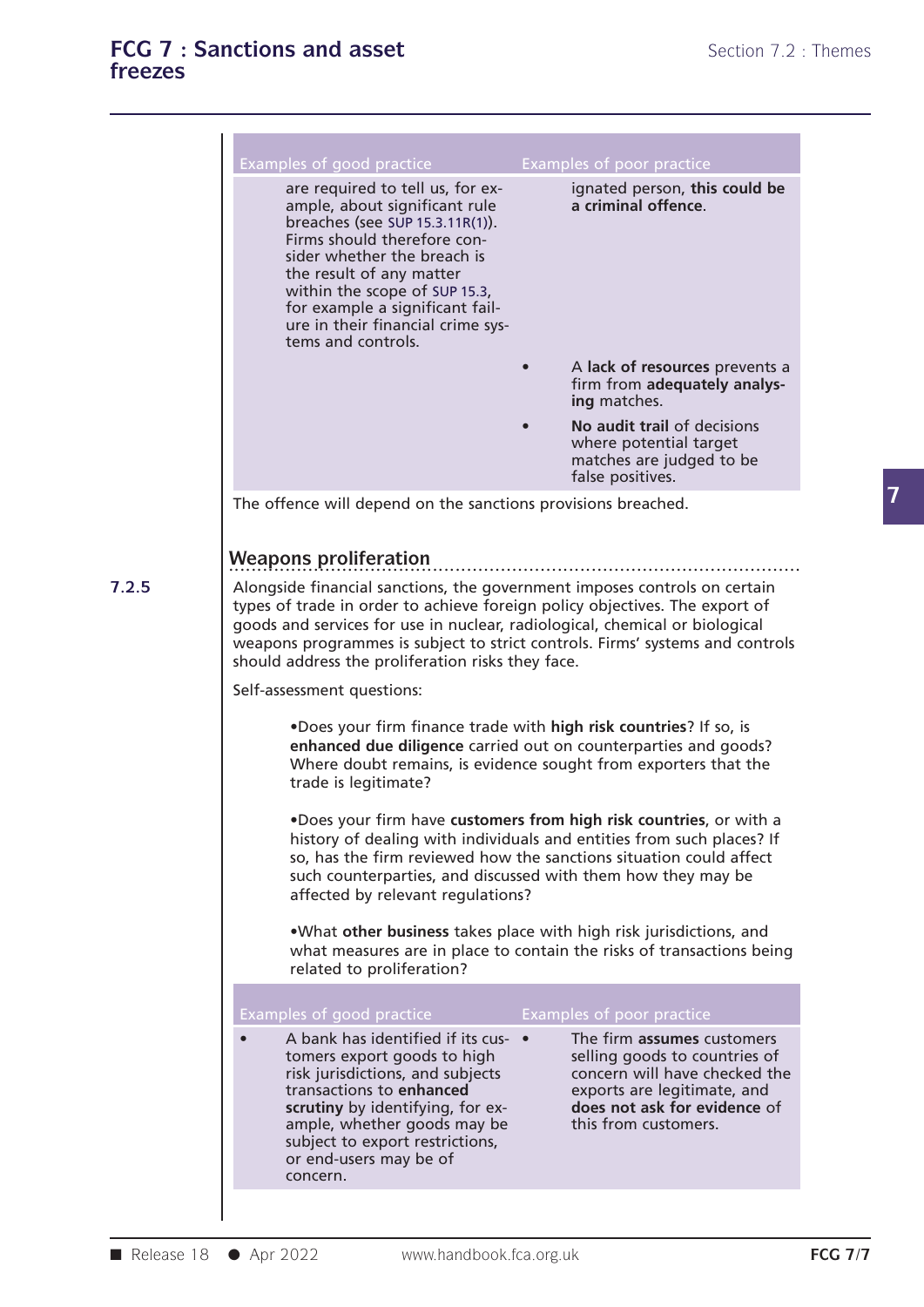|       | Examples of good practice                                                                                                                                                              | Examples of poor practice                                                                                                                                                                                                                                 |
|-------|----------------------------------------------------------------------------------------------------------------------------------------------------------------------------------------|-----------------------------------------------------------------------------------------------------------------------------------------------------------------------------------------------------------------------------------------------------------|
|       | Where <b>doubt exists</b> , the bank<br>asks the customer to demon-<br>strate that appropriate assur-<br>ances have been gained from<br>relevant government au-<br>thorities.          | A firm knows that its cus-<br>$\bullet$<br>tomers deal with individuals<br>and entities from high risk jur-<br>isdictions but does not com-<br>municate with those cus-<br>tomers about relevant regula-<br>tions in place and how they af-<br>fect them. |
|       | The firm has considered how<br>to respond if the government<br>takes action under the Coun-<br>ter-Terrorism Act 2008 against<br>one of its customers.                                 | [deleted]                                                                                                                                                                                                                                                 |
|       | Case study – deficient sanctions systems and controls                                                                                                                                  |                                                                                                                                                                                                                                                           |
| 7.2.6 | In August 2010, the FSA fined Royal Bank of Scotland (RBS) £5.6m for<br>deficiencies in its systems and controls to prevent breaches of UK financial<br>sanctions.                     |                                                                                                                                                                                                                                                           |
|       | people and organisations.                                                                                                                                                              | .RBS failed adequately to screen its customers - and the payments<br>they made and received – against the sanctions list, thereby running<br>the risk that it could have facilitated payments to or from sanctioned                                       |
|       | by its customers in sterling or euros.                                                                                                                                                 | .The bank did not, for example, screen cross-border payments made                                                                                                                                                                                         |
|       | and beneficial owners of customer companies.                                                                                                                                           | . It also failed to ensure its 'fuzzy matching' software remained<br>effective, and, in many cases, did not screen the names of directors                                                                                                                 |
|       | The failings led the FSA to conclude that RBS had breached the Money<br>Laundering Regulations 2007, and our penalty was imposed under that<br>legislation $-$ a first for the $FSA$ . |                                                                                                                                                                                                                                                           |
|       | For more information see the FSA's press release: www.fsa.gov.uk/pages/<br>Library/Communication/PR/2010/130.shtml                                                                     |                                                                                                                                                                                                                                                           |
|       |                                                                                                                                                                                        |                                                                                                                                                                                                                                                           |
|       |                                                                                                                                                                                        |                                                                                                                                                                                                                                                           |
|       |                                                                                                                                                                                        |                                                                                                                                                                                                                                                           |
|       |                                                                                                                                                                                        |                                                                                                                                                                                                                                                           |
|       |                                                                                                                                                                                        |                                                                                                                                                                                                                                                           |
|       |                                                                                                                                                                                        |                                                                                                                                                                                                                                                           |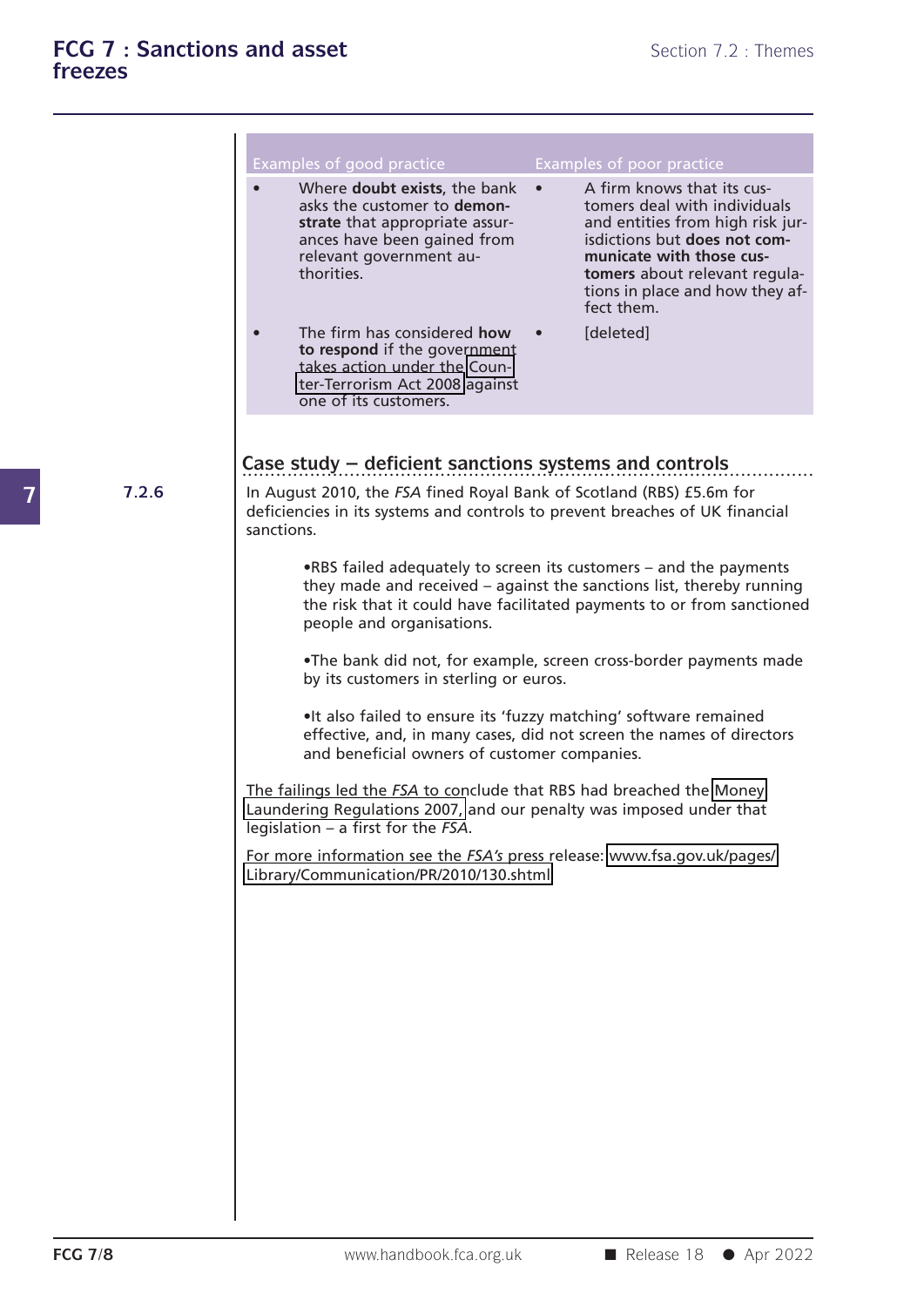### FCG 7 : Sanctions and asset Section 7.3 : Further guidance Section 7.3 : Further guidance **freezes**

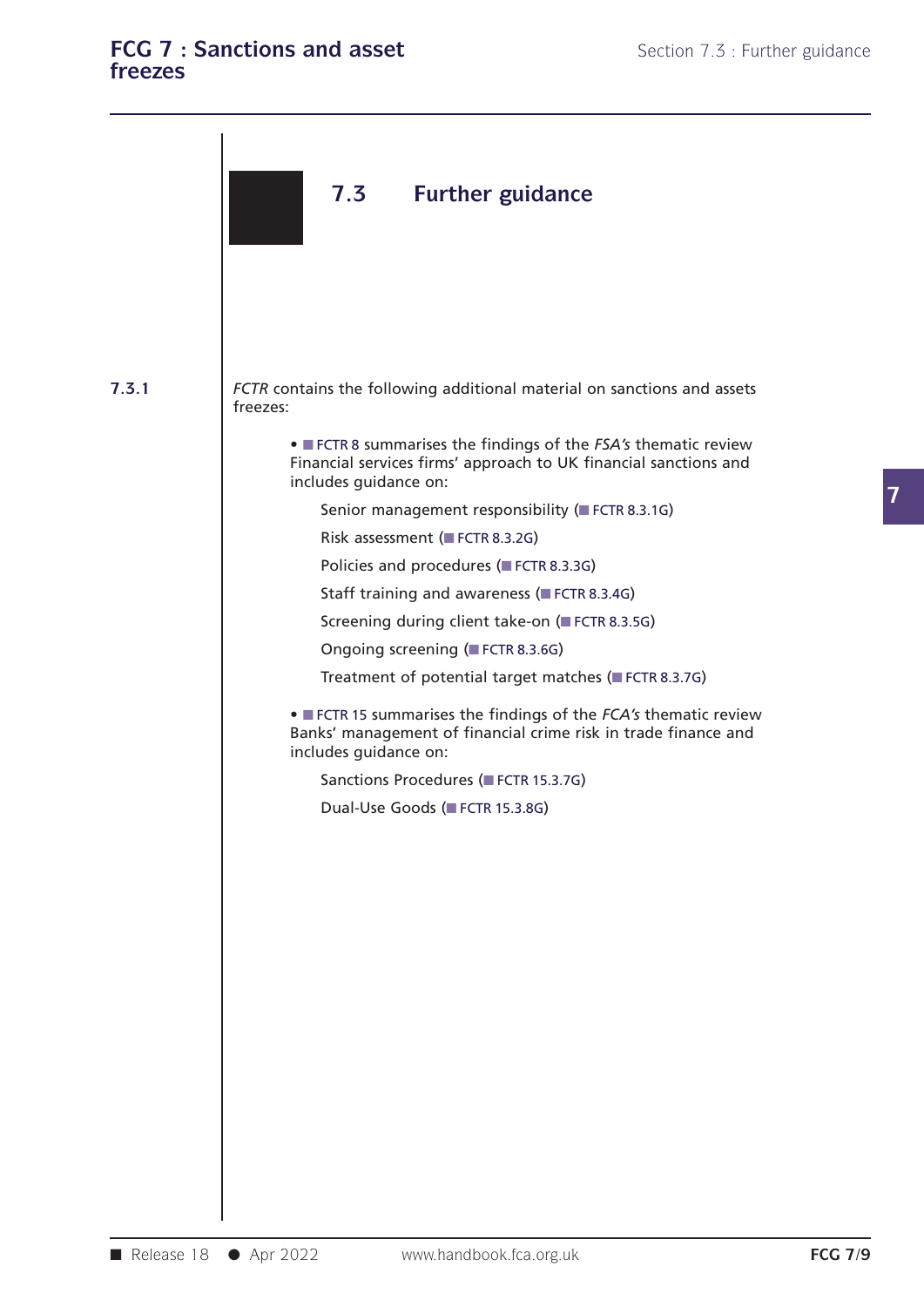|       | <b>Sources of further information</b><br>7.4                                                                                                                                                                                                                                                                                                                                                                                               |
|-------|--------------------------------------------------------------------------------------------------------------------------------------------------------------------------------------------------------------------------------------------------------------------------------------------------------------------------------------------------------------------------------------------------------------------------------------------|
|       |                                                                                                                                                                                                                                                                                                                                                                                                                                            |
| 7.4.1 | To find out more on financial sanctions, see:                                                                                                                                                                                                                                                                                                                                                                                              |
|       | .OFSI's website: https://www.gov.uk/government/organisations/office-<br>of-financial-sanctions-implementation                                                                                                                                                                                                                                                                                                                              |
|       | .OFSI provides FAQs on financial sanctions- https://www.gov.uk/<br>government/publications/financial-sanctions-faqs                                                                                                                                                                                                                                                                                                                        |
|       | .Part III of the Joint Money Laundering Steering Group's guidance,<br>which is a chief source of guidance for firms on this topic:<br>www.jmlsg.org.uk                                                                                                                                                                                                                                                                                     |
| 7.4.2 | To find out more on trade sanctions and proliferation, see:                                                                                                                                                                                                                                                                                                                                                                                |
|       | .Part III of the Joint Money Laundering Steering Group's guidance on<br>the prevention of money laundering and terrorist financing, which<br>contains a chapter on proliferation financing that should be firms'<br>chief source of guidance on this topic: www.jmlsg.org.uk                                                                                                                                                               |
|       | .The website of the UK's Export Control Organisation, which contains<br>much useful information, including lists of equipment requiring a<br>licence to be exported to any destination, because they are either<br>military items or 'dual use' https://www.gov.uk/government/<br>organisations/export-control-organisation                                                                                                                |
|       | .The NCA's website, which contains guidelines on how to report<br>suspicions related to weapons proliferation:http://<br>www.nationalcrimeagency.gov.uk/publications/suspicious-activity-<br>reports-sars/57-sar-guidance-notes                                                                                                                                                                                                            |
|       | .The FATF website. In June 2008, FATF launched a 'Proliferation<br>Financing Report' that includes case studies of past proliferation<br>cases, including some involving UK banks. This was followed up with<br>a report in February 2010:https://www.fatf-gafi.org/media/fatf/<br>documents/reports/<br>Typologies%20Report%20on%20Proliferation%20Financing.pdf.<br>http://www.fatf-gafi.org/media/fatf/documents/reports/Status-report- |
|       | proliferation-financing.pdf.                                                                                                                                                                                                                                                                                                                                                                                                               |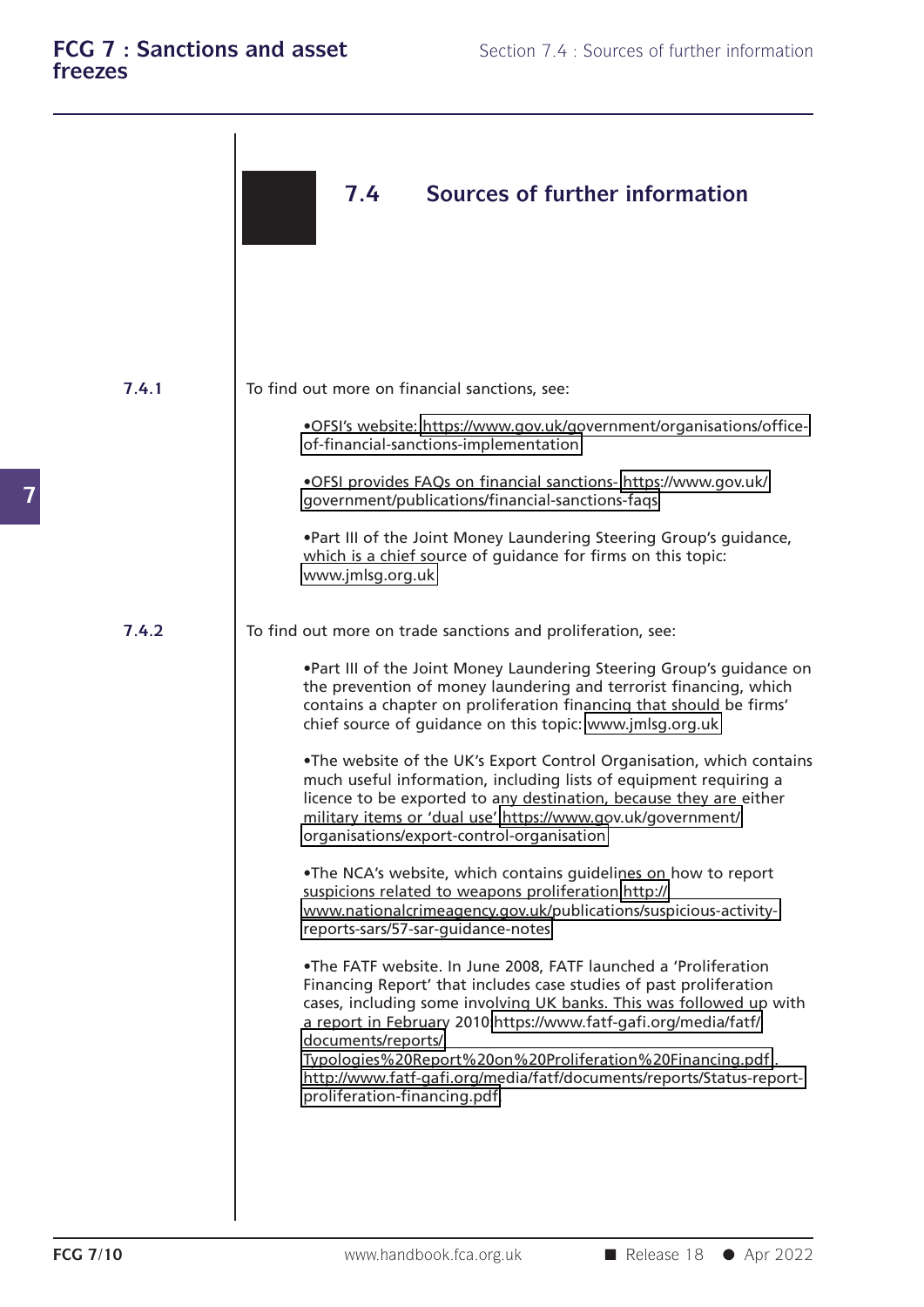**Insider dealing and market manipulation**

# Chapter 8

## Insider dealing and market manipulation<br>
Chapter 8<br>
Insider dealing and market<br>
manipulation manipulation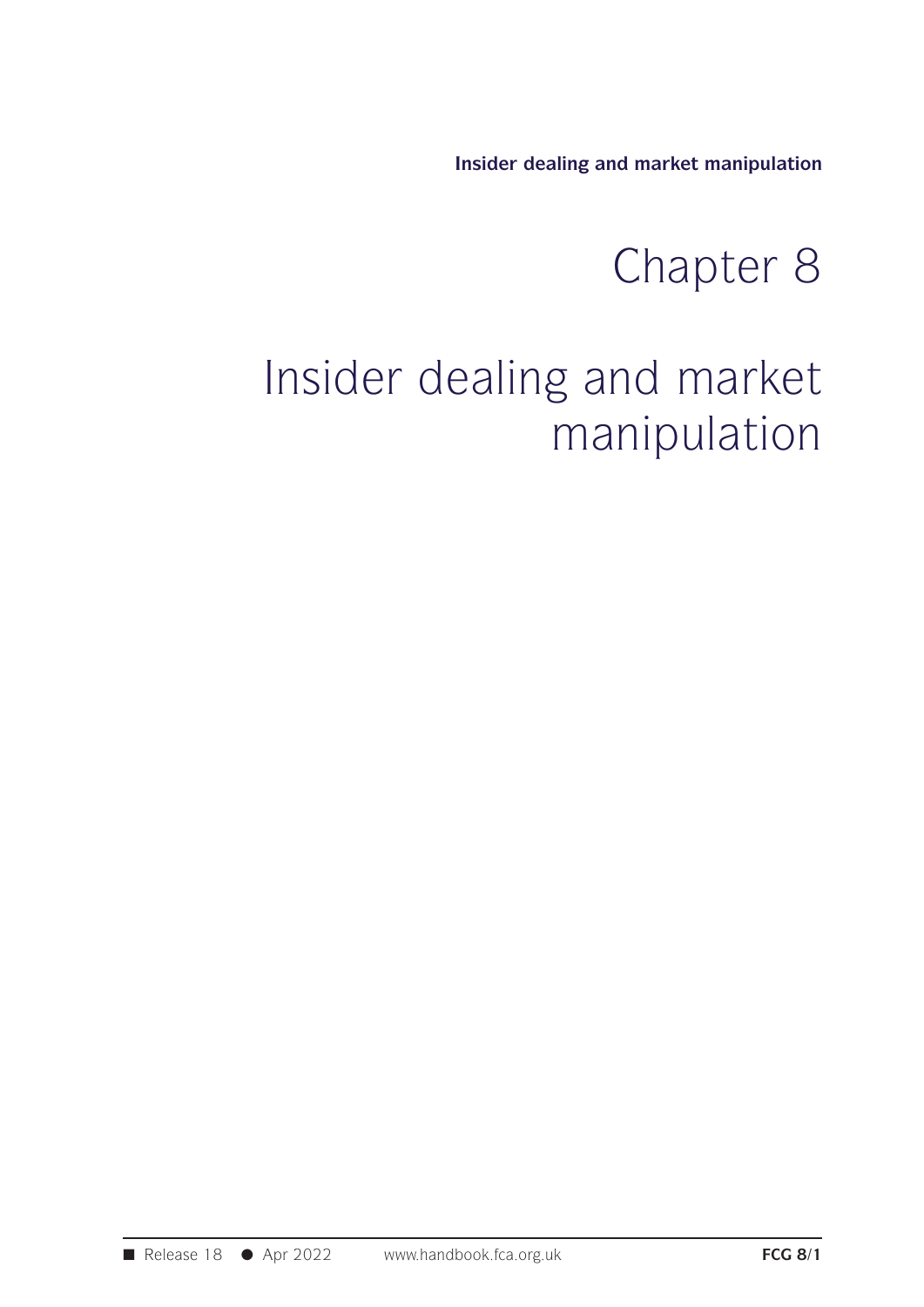|                | 8.1<br><b>Introduction</b>                                                                                                                                                                                                                                                                                                                                                                                                                                                                                                                                                                                                                                                                                             |
|----------------|------------------------------------------------------------------------------------------------------------------------------------------------------------------------------------------------------------------------------------------------------------------------------------------------------------------------------------------------------------------------------------------------------------------------------------------------------------------------------------------------------------------------------------------------------------------------------------------------------------------------------------------------------------------------------------------------------------------------|
| 8.1.1          | Who should read this chapter? This chapter applies to firms subject to                                                                                                                                                                                                                                                                                                                                                                                                                                                                                                                                                                                                                                                 |
|                | SYSC 6.1.1R.                                                                                                                                                                                                                                                                                                                                                                                                                                                                                                                                                                                                                                                                                                           |
| 8.1.2          | Insider dealing is a criminal offence under section 52 of the Criminal Justice<br>Act 1993. Sections 89-91 of the Financial Services Act 2012 set out a range of<br>behaviours which amount to criminal offences, which are together referred<br>to in this guide as market manipulation.                                                                                                                                                                                                                                                                                                                                                                                                                              |
| 8.1.3          | Section 1H(3) of the Act defines financial crime to include 'any offence<br>involving:                                                                                                                                                                                                                                                                                                                                                                                                                                                                                                                                                                                                                                 |
|                | (a) fraud or dishonesty,                                                                                                                                                                                                                                                                                                                                                                                                                                                                                                                                                                                                                                                                                               |
|                | (b) misconduct in, or misuse of information relating to, a financial<br>market,                                                                                                                                                                                                                                                                                                                                                                                                                                                                                                                                                                                                                                        |
|                | (c) handling the proceeds of crime, or                                                                                                                                                                                                                                                                                                                                                                                                                                                                                                                                                                                                                                                                                 |
|                | (d) the financing of terrorism'.                                                                                                                                                                                                                                                                                                                                                                                                                                                                                                                                                                                                                                                                                       |
|                | Insider dealing and market manipulation both meet this definition, in<br>particular because they involve misconduct in a financial market.                                                                                                                                                                                                                                                                                                                                                                                                                                                                                                                                                                             |
| 8.1.4          | To avoid doubt, all references to insider dealing and market manipulation in<br>this chapter refer to the criminal offences set out above. This chapter does<br>not seek to reproduce a list of those markets, particularly because that list<br>may change over time. Therefore, all references to 'financial markets' and<br>'markets' in this chapter refer to the markets to which the criminal regimes<br>of insider dealing and market manipulation apply, unless the context<br>specifies otherwise. The civil offences of insider dealing, unlawful disclosure<br>of inside information and market manipulation set out in the Market Abuse<br>Regulation are referred to collectively herein as market abuse. |
| 8.1.5          | We recognise that many firms will not distinguish between the criminal or<br>civil regimes for the purposes of conducting surveillance and monitoring of<br>their clients' and employees' activities. As such, firms may find it simpler to<br>consider this guidance as applying to all instruments to which both the<br>Market Abuse Regulation and the criminal regimes set out in FCG 8.1.2G<br>apply. Note though that the FCA cannot and does not mandate that this<br>guidance applies to those financial instruments which are captured by the<br>Market Abuse Regulation, but not by the criminal regimes set out above.                                                                                      |
| <b>FCG 8/2</b> | www.handbook.fca.org.uk<br>Release $18$ $\bullet$ Apr 2022                                                                                                                                                                                                                                                                                                                                                                                                                                                                                                                                                                                                                                                             |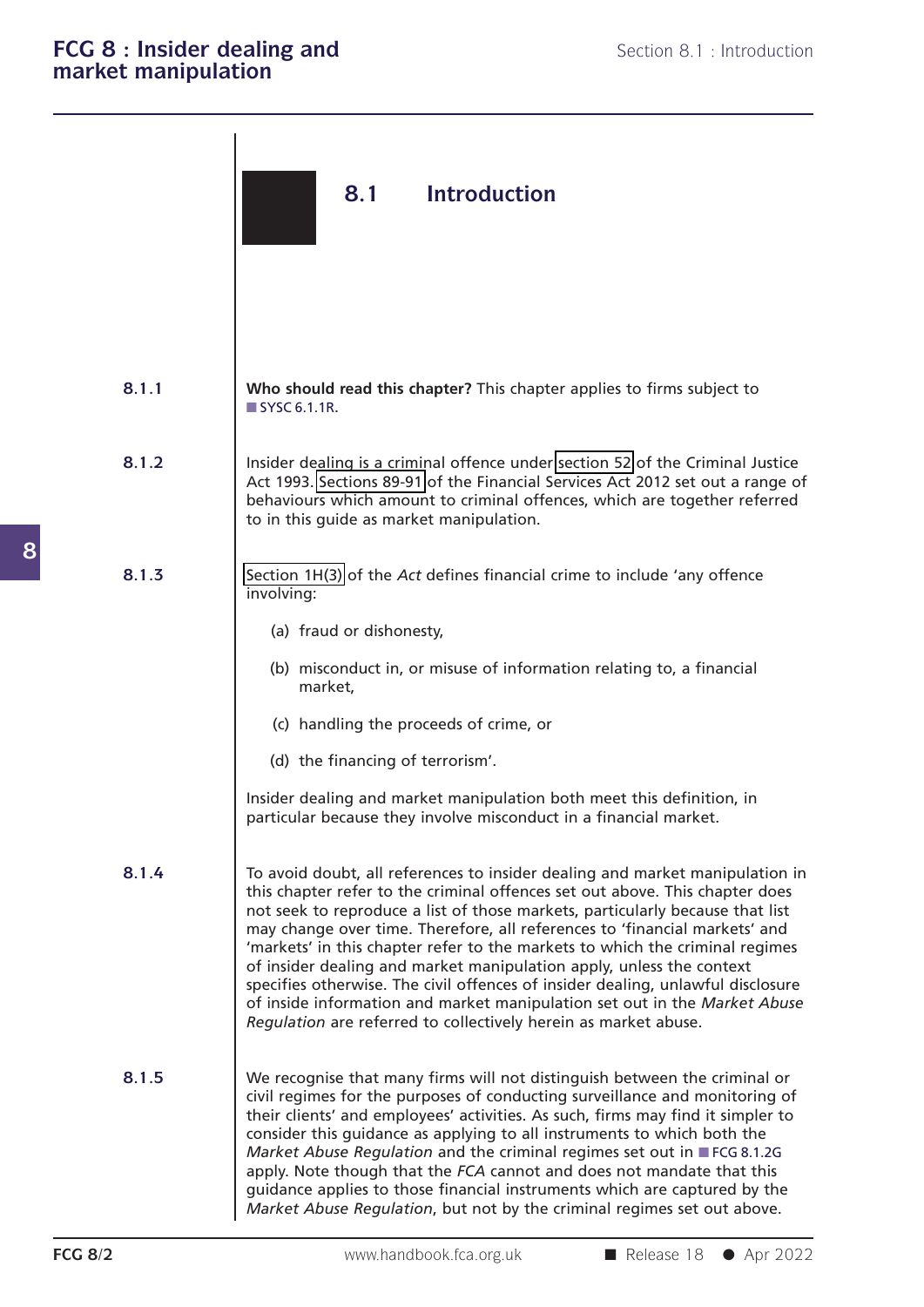## FCG 8 : Insider dealing and<br> **FCG 8 : Insider dealing and**<br> **Section 8.1 : Introduction FCG 8 : Insider dealing and market manipulation**

|            | <b>FCG 8: Insider dealing and</b><br>Section 8.1 : Introduction<br>market manipulation                                                                                                                                                                                                                                                                                                                                                                                                                                                                                                                                                                                                                                                                                                                                                                                          |                |
|------------|---------------------------------------------------------------------------------------------------------------------------------------------------------------------------------------------------------------------------------------------------------------------------------------------------------------------------------------------------------------------------------------------------------------------------------------------------------------------------------------------------------------------------------------------------------------------------------------------------------------------------------------------------------------------------------------------------------------------------------------------------------------------------------------------------------------------------------------------------------------------------------|----------------|
| 8.1.6      | To commit insider dealing, as well as certain forms of market manipulation,<br>the perpetrator must typically engage with, or work within, a firm able to<br>access the relevant financial markets on their behalf. It is critical that firms<br>that offer access to relevant financial markets have adequate policies and<br>procedures to counter the risk that the firm might be used to further<br>financial crime, in accordance with ■ SYSC 6.1.1R.                                                                                                                                                                                                                                                                                                                                                                                                                      |                |
|            | FCG is not intended to be prescriptive to every business model type. It is<br>incumbent upon a firm to ensure that its policies, procedures and risk<br>framework are tailored and appropriate to the nature of its business, eg<br>client type(s), product type(s), means of order transmission and execution,<br>risks posed by employees, etc.                                                                                                                                                                                                                                                                                                                                                                                                                                                                                                                               |                |
| 8.1.7      | On 3 July 2016, Market Abuse Regulation came into force. The Market Abuse<br>Regulation sets out the civil offences of market abuse. Article 16 of the<br>Market Abuse Regulation also imposes specific requirements on:                                                                                                                                                                                                                                                                                                                                                                                                                                                                                                                                                                                                                                                        |                |
|            | .Market operators and investment firms that operate a trading<br>venue to establish and maintain effective arrangements, systems and<br>procedures aimed at detecting and preventing insider dealing,<br>market manipulation and attempted insider dealing and market<br>manipulation. Such persons shall report orders and transactions that<br>could constitute insider dealing or market manipulation (or attempts<br>at such) to the competent authority of the trading venue. This is<br>imposed under article 16(1).                                                                                                                                                                                                                                                                                                                                                      |                |
|            | • Any person professionally arranging or executing transactions to<br>establish and maintain effective arrangements, systems and<br>procedures to detect and report suspicious orders and transactions.<br>This is imposed under article 16(2).                                                                                                                                                                                                                                                                                                                                                                                                                                                                                                                                                                                                                                 |                |
| 8.1.8      | There is a key distinction between the obligations under article 16(2) of the<br>Market Abuse Regulation and the requirements of SYSC 6.1.1R. Article 16(2)<br>of the Market Abuse Regulation requires persons professionally arranging or<br>executing transactions to establish arrangements, systems and procedures to<br>detect and report potential market abuse, whereas ■ SYSC 6.1.1R requires<br>firms to have policies and procedures for countering the risk that the firm<br>might be used to further financial crime. (As noted above, article 16(1) of the<br>Market Abuse Regulation obliges market operators and investment firms<br>that operate a trading venue to have systems aimed at preventing as well as<br>detecting potential market abuse). This document does not provide any FCA<br>guidance in relation to the Market Abuse Regulation article 16. |                |
| 8.1.9      | Appropriate policies and procedures for countering the risk that the firm<br>might be used to further financial crime are likely to fall into two distinct<br>categories:                                                                                                                                                                                                                                                                                                                                                                                                                                                                                                                                                                                                                                                                                                       |                |
|            | (1) Identification of, and taking steps to counter financial crime pre-<br>trade, and                                                                                                                                                                                                                                                                                                                                                                                                                                                                                                                                                                                                                                                                                                                                                                                           |                |
|            | (2) Mitigation of future risks posed by clients or employees who have<br>been identified as having already traded suspiciously.                                                                                                                                                                                                                                                                                                                                                                                                                                                                                                                                                                                                                                                                                                                                                 |                |
| Release 18 | • Apr 2022<br>www.handbook.fca.org.uk                                                                                                                                                                                                                                                                                                                                                                                                                                                                                                                                                                                                                                                                                                                                                                                                                                           | <b>FCG 8/3</b> |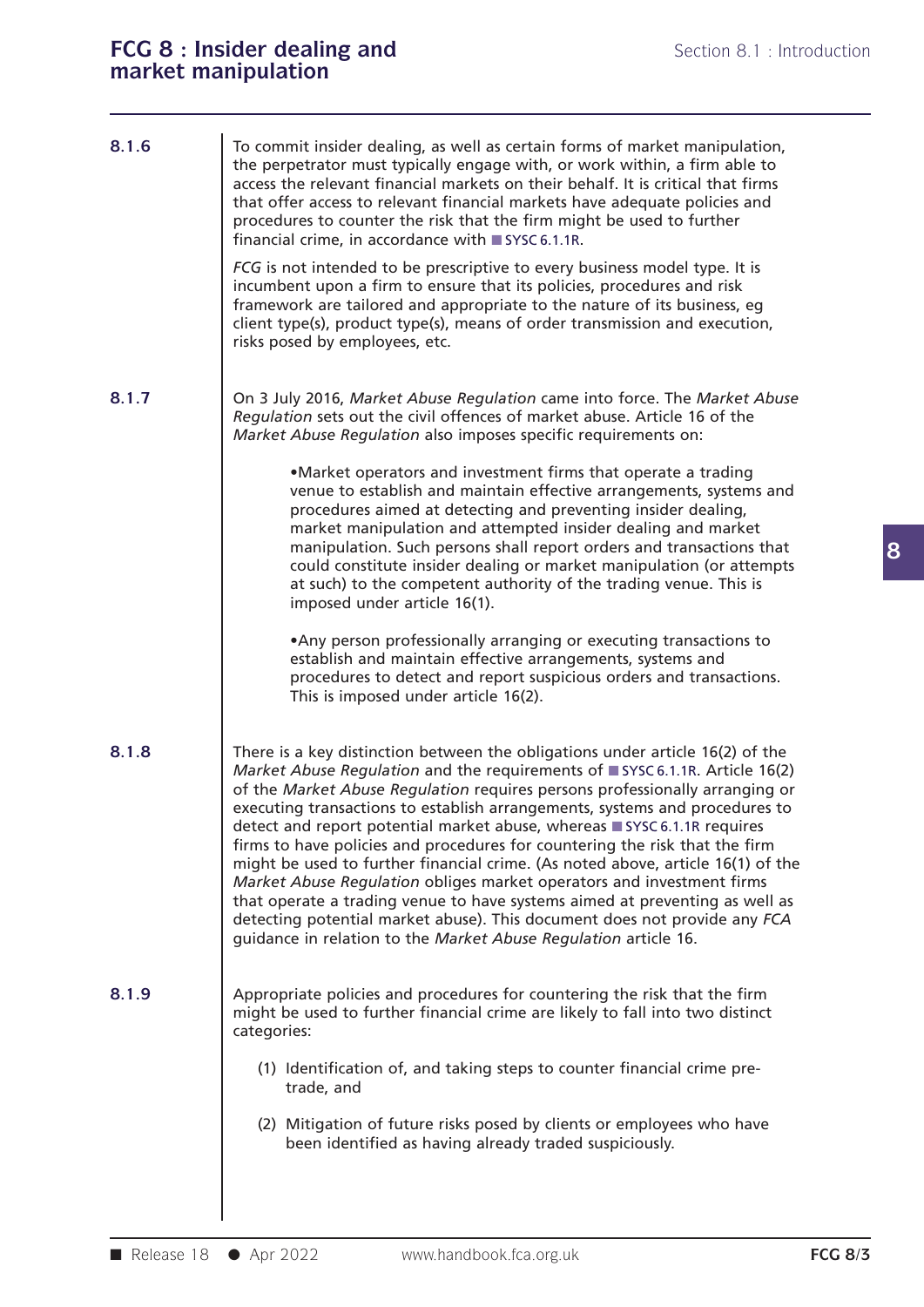|  | ٠ |
|--|---|
|  |   |

Firms which have identified activity they suspect may amount to insider Section 8.1 : Introduction<br> **ON**<br>
Firms which have identified activity they suspect may amount to insider<br>
dealing or market manipulation should consider their further obligations in<br>
relation to countering the risk of fin Section 8.1 : Introduction<br> **On**<br>
Firms which have identified activity they suspect may amount to insider<br>
dealing or market manipulation should consider their further obligations in<br>
relation to countering the risk of fin **Example 18 The relation of the risk of financial crime**<br>dealing or market manipulation should consider their further obligations in<br>relation to countering the risk of financial crime should the relevant client<br>seek to tra Firms which have identified activity they suspect may amount to insider<br>dealing or market manipulation should consider their further obligations in<br>relation to countering the risk of financial crime should the relevant cli Firms which have identified activity they suspect may amount to insider dealing or market manipulation should consider their further obligations in relation to countering the risk of financial crime should the relevant cli Agency.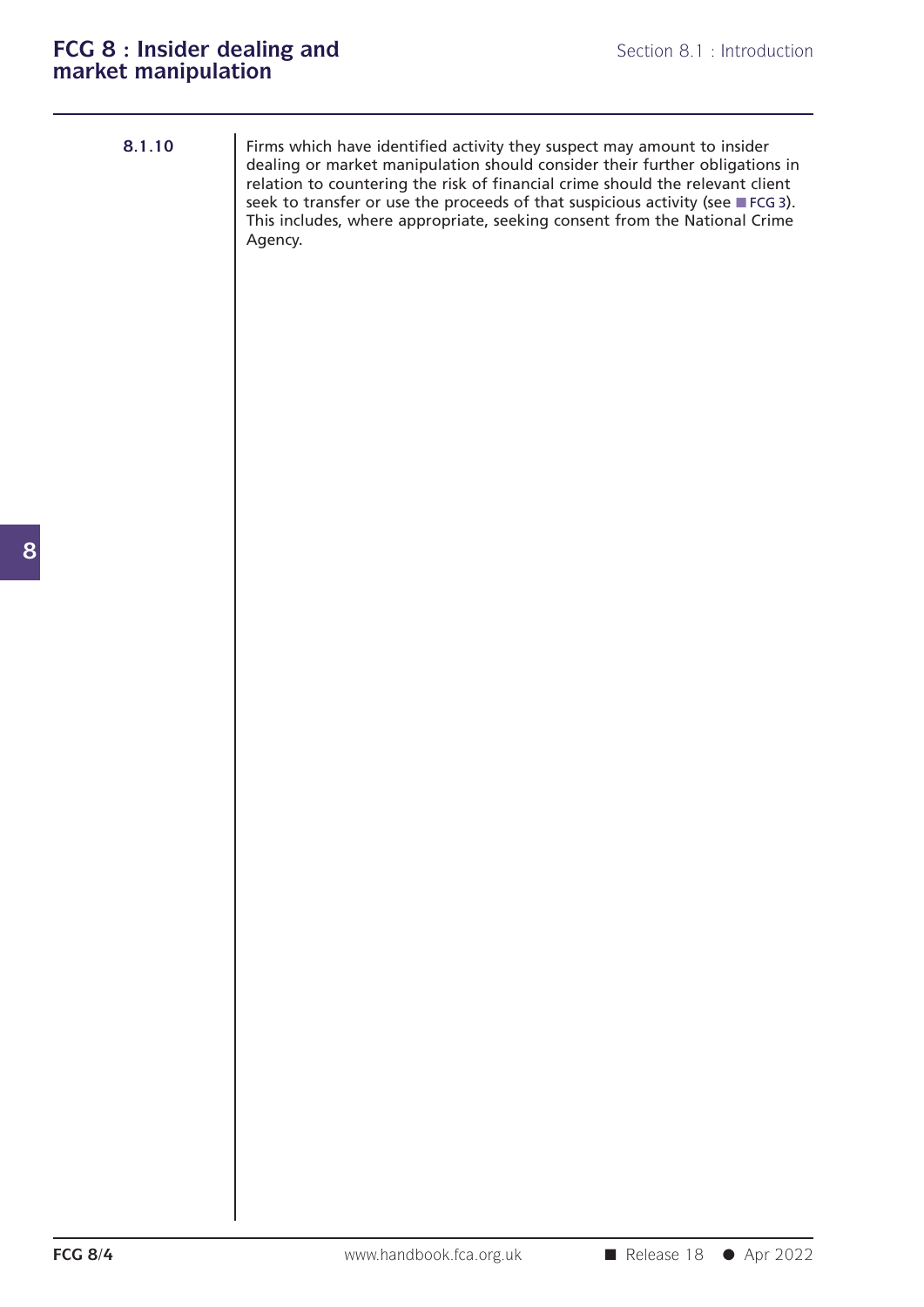## FCG 8 : Insider dealing and<br> **FCG 8 : Insider dealing and**<br> **Section 8.2 : Themes FCG 8 : Insider dealing and market manipulation**

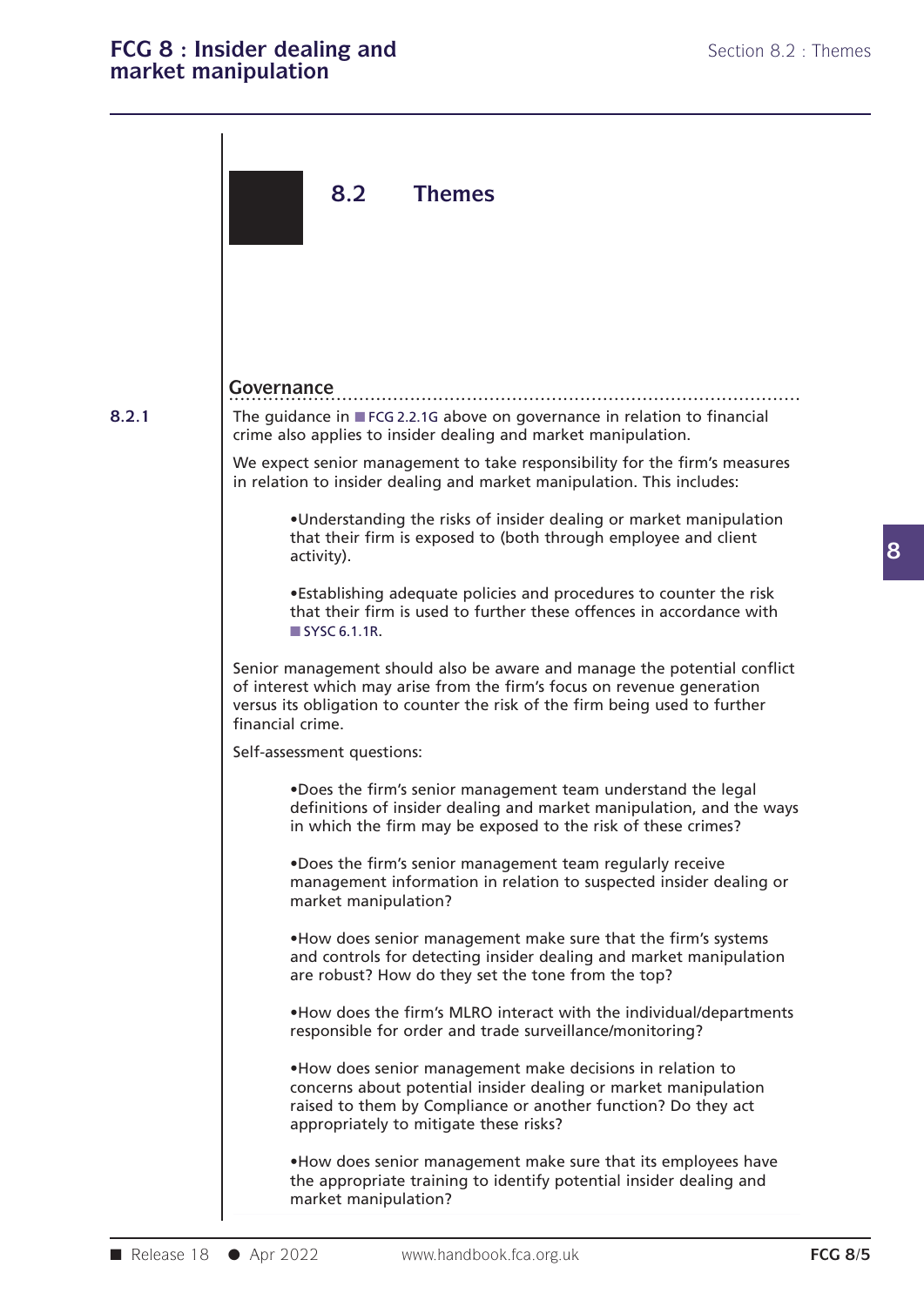|       | <b>Examples of good practice</b>                                                                                                                                                                                                                                                                                                                                                        |  | <b>Examples of poor practice</b>                                                                                                                                                                                                                                          |  |  |  |
|-------|-----------------------------------------------------------------------------------------------------------------------------------------------------------------------------------------------------------------------------------------------------------------------------------------------------------------------------------------------------------------------------------------|--|---------------------------------------------------------------------------------------------------------------------------------------------------------------------------------------------------------------------------------------------------------------------------|--|--|--|
|       | Senior management are able<br>to recognise and articulate<br>the warning signs that insider<br>dealing and market manipula-<br>tion might be taking place.                                                                                                                                                                                                                              |  | There is little evidence that<br>possible insider dealing or<br>market manipulation is taken<br>seriously by senior manage-<br>ment. Addressing these risks is<br>seen as a legal or regulatory<br>necessity rather than a matter<br>of true concern for the<br>business. |  |  |  |
|       | Senior management regularly<br>receive management informa-<br>tion in relation to any pos-<br>sible insider dealing or market<br>manipulation that occurs.                                                                                                                                                                                                                              |  | Senior management considers<br>revenue above obligations to<br>counter financial crime.                                                                                                                                                                                   |  |  |  |
|       | The individual(s) responsible<br>for overseeing the firm's mon-<br>itoring for suspected insider<br>dealing and market manipula-<br>tion has regular interaction<br>and shares relevant informa-<br>tion with the MLRO.                                                                                                                                                                 |  | Senior management considers<br>the firm's financial crime ob-<br>ligations are fulfilled solely by<br>submitting a STOR and/or<br>SAR.                                                                                                                                    |  |  |  |
|       | Senior management appropri-<br>ately supports decisions pro-<br>posed by Compliance.                                                                                                                                                                                                                                                                                                    |  | The Compliance function has<br>limited independence and the<br>first line can block concerns<br>from being escalated.                                                                                                                                                     |  |  |  |
|       |                                                                                                                                                                                                                                                                                                                                                                                         |  |                                                                                                                                                                                                                                                                           |  |  |  |
| 8.2.2 | <b>Risk assessment</b><br>The guidance in FCG 2.2.4G above on risk assessment in relation to financial<br>crime also applies to insider dealing and market manipulation.                                                                                                                                                                                                                |  |                                                                                                                                                                                                                                                                           |  |  |  |
|       | Firms should assess and regularly review the risk that they may be used to<br>facilitate insider dealing or market manipulation. A number of factors should<br>be incorporated into this assessment, including the client types, products,<br>instruments and services offered/ provided by the firm. Firms' assessments<br>should also consider the risk which employees may pose too. |  |                                                                                                                                                                                                                                                                           |  |  |  |
|       | Firms should consider how their policies and procedures seek to mitigate the<br>financial crime risks they have identified. This could include, but is not<br>limited to:                                                                                                                                                                                                               |  |                                                                                                                                                                                                                                                                           |  |  |  |
|       | •undertaking enhanced order and transaction monitoring on clients<br>or employees,                                                                                                                                                                                                                                                                                                      |  |                                                                                                                                                                                                                                                                           |  |  |  |
|       |                                                                                                                                                                                                                                                                                                                                                                                         |  |                                                                                                                                                                                                                                                                           |  |  |  |
|       | •setting client specific pre-trade limits, and                                                                                                                                                                                                                                                                                                                                          |  |                                                                                                                                                                                                                                                                           |  |  |  |
|       | • ultimately declining business or terminating client or employee<br>relationships if appropriate (see ■ FCG 8.2.3 for more detail).                                                                                                                                                                                                                                                    |  |                                                                                                                                                                                                                                                                           |  |  |  |
|       | Self-assessment questions:                                                                                                                                                                                                                                                                                                                                                              |  |                                                                                                                                                                                                                                                                           |  |  |  |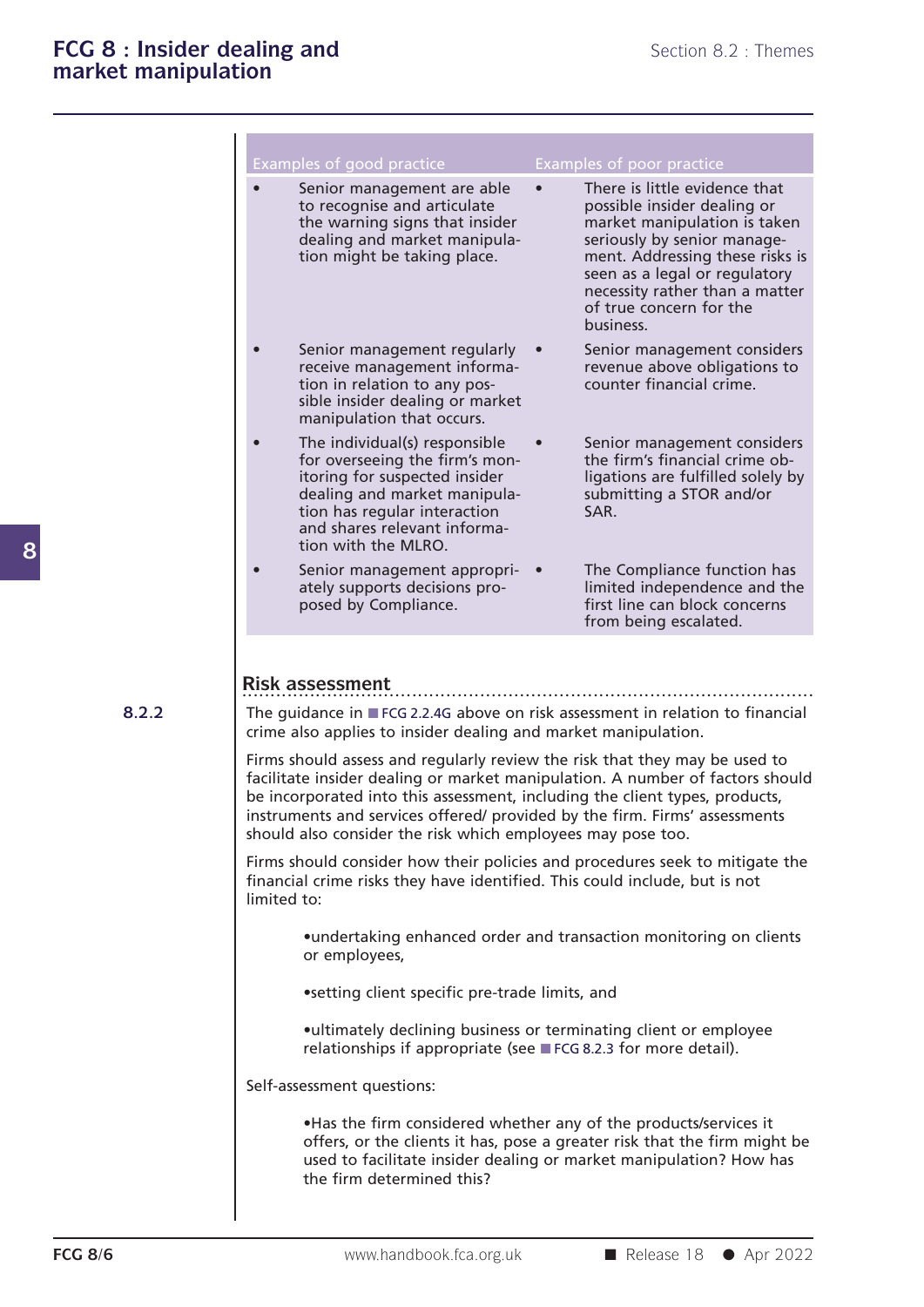### FCG 8 : Insider dealing and<br> **FCG 8 : Insider dealing and**<br> **Section 8.2 : Themes** FCG 8 : Insider dealing and<br>market manipulation

|       | <b>FCG 8: Insider dealing and</b><br>market manipulation                                                                                                                                                                                                          |           | Section 8.2 : Themes                                                                                                                                                                                                                  |                |
|-------|-------------------------------------------------------------------------------------------------------------------------------------------------------------------------------------------------------------------------------------------------------------------|-----------|---------------------------------------------------------------------------------------------------------------------------------------------------------------------------------------------------------------------------------------|----------------|
|       | markets and financial crime knowledge) and seniority?                                                                                                                                                                                                             |           | .Who is responsible for carrying out the risk assessment and keeping<br>it up to date? Do they have sufficient levels of expertise (including                                                                                         |                |
|       | insider dealing and market manipulation being committed by its<br>employees?                                                                                                                                                                                      |           | What framework does the firm have in place for assessing the risk of                                                                                                                                                                  |                |
|       | . How does the firm use its risk assessment when deciding which<br>business to accept?                                                                                                                                                                            |           |                                                                                                                                                                                                                                       |                |
|       | framework? Are the risk assessments aligned?                                                                                                                                                                                                                      |           | • How often is the risk framework reviewed and who approves it? •<br>How does the firm's risk framework for countering the risk of insider<br>dealing and market manipulation interact with the firm's AML risk                       |                |
|       | Examples of good practice                                                                                                                                                                                                                                         |           | Examples of poor practice                                                                                                                                                                                                             |                |
|       | Insider dealing and market<br>$\bullet$<br>manipulation risks are as-<br>sessed across every asset class<br>to which the criminal regimes<br>of insider dealing and market<br>manipulation apply, and<br>across all client types with<br>which the firm operates. | $\bullet$ | Risk assessments are generic,<br>and not based upon the firm's<br>own observations.                                                                                                                                                   |                |
|       | There is evidence that the<br>$\bullet$<br>firm's risk assessment informs<br>the design of its surveillance<br>controls.                                                                                                                                          |           | An inappropriate risk classi-<br>fication system makes it al-<br>most impossible for a client re-<br>lationship to be considered<br>'high risk'.                                                                                      |                |
|       | The firm identifies and uses<br>$\bullet$<br>all information at its disposal<br>to make informed judgments<br>about the level of financial<br>crime risk posed to its<br>business.                                                                                |           | The firm fails to consider the<br>risks associated with em-<br>ployees using discretionary ac-<br>counts to commit insider trad-<br>ing or market manipulation.                                                                       |                |
|       | The firm's risk framework is<br>$\bullet$<br>regularly tested and reviewed.                                                                                                                                                                                       |           | Risk assessments are inappro-<br>priately influenced by profit-<br>ability of new or existing rela-<br>tionships.                                                                                                                     |                |
|       | Where a firm identifies a risk<br>$\bullet$<br>that it may be used to facilit-<br>ate insider dealing or market<br>manipulation, it takes appro-<br>priate steps to mitigate that<br>risk.                                                                        |           | The firm submits a significant<br>number of SARs and/or STORs<br>on a particular client, but con-<br>tinues to service that client<br>without considering its obliga-<br>tion to counter the risk of fur-<br>thering financial crime. |                |
|       | The firm considers where rela- •<br>$\bullet$<br>tionship managers might be-<br>come too close to customers<br>to take an objective view of<br>risk, and manages that risk ef-<br>fectively.                                                                      |           | The firm fails to consider addi-<br>tional account information it<br>has access to, such as Power<br>of Attorney arrangements,<br>when designing its surveil-<br>lance controls.                                                      |                |
| 8.2.3 | Policies and procedures<br>The guidance in ■ FCG 2.2.5G above on policies and procedures in relation to<br>financial crime also apply.                                                                                                                            |           |                                                                                                                                                                                                                                       |                |
|       | Release 18<br>$\rho$ Apr 2022<br>www.handbook.fca.org.uk                                                                                                                                                                                                          |           |                                                                                                                                                                                                                                       | <b>FCG 8/7</b> |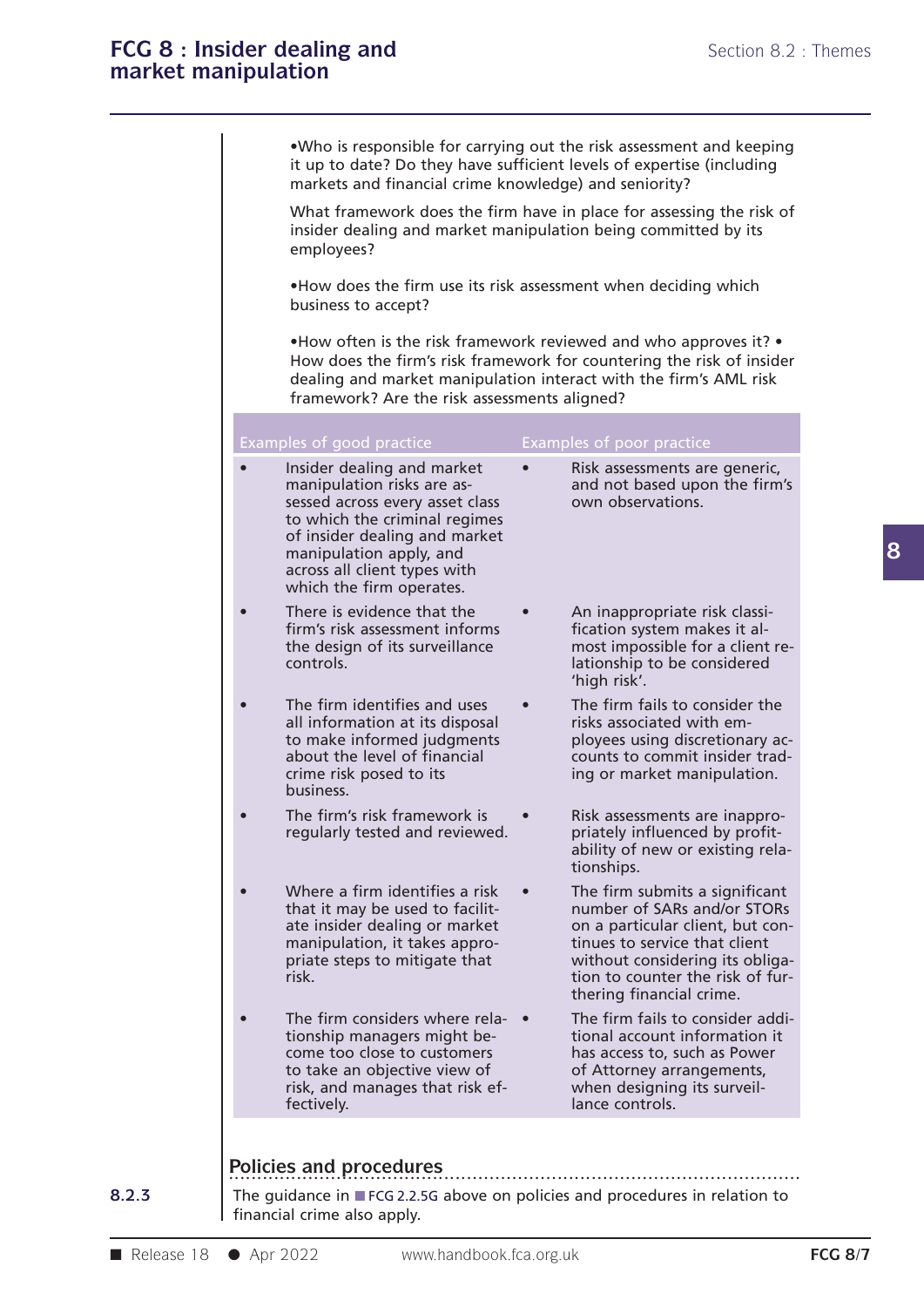Section 8.2 : Themes<br> **ON**<br>
Firms' policies and procedures should include steps designed to counter the<br>
risk of insider dealing and market manipulation occurring through the firm.<br>
Policies and procedures should be aligne Section 8.2 : Triemes<br> **On**<br>
Firms' policies and procedures should include steps designed to counter the<br>
risk of insider dealing and market manipulation occurring through the firm.<br>
Policies and procedures should be align Policies and procedures should include steps designed to counter the risk of insider dealing and market manipulation occurring through the firm.<br>Policies and procedures should be aligned and make reference to the firm's in Firms' policies and procedures should include steps designed to<br>risk of insider dealing and market manipulation occurring thre<br>Policies and procedures should be aligned and make reference<br>insider dealing and market manipul Firms' policies and procedures should include steps designed to counter<br>risk of insider dealing and market manipulation occurring through the<br>Policies and procedures should be aligned and make reference to the fi<br>insider d (1) identifying and market manipulation occurring through the firm.<br>
icies and procedures should be aligned and make reference to the firm's<br>
der dealing and market manipulation risk assessment.<br>
Ins should ensure that the and procedures should be aligned and make<br>dealing and market manipulation risk assessmould ensure that their policies and procedure<br>identifying and taking steps to counter the ri<br>before any trade is executed, and<br>mitigatin

- It is should ensure that their policies and procedures cover both:<br>
(1) identifying and taking steps to counter the risk of financial crime<br>
before any trade is executed, and<br>
(2) mitigating future risks posed by clients o Firms should ensure that their policies and procedures cover both:<br>
(1) identifying and taking steps to counter the risk of financial crime<br>
before any trade is executed, and<br>
(2) mitigating future risks posed by clients o
	-

Firms should make sure that front office employees who have already been identified as having traded suspiciously.<br>Firms should make sure that front office employees are aware of the firm's policies and procedures with reg before any trade is executed, and<br>
(2) mitigating future risks posed by clients or employees who have<br>
already been identified as having traded suspiciously.<br>
Firms should make sure that front office employees are aware of (2) mitigating future risks posed by clients or employees who have<br>already been identified as having traded suspiciously.<br>Firms should make sure that front office employees are aware of the firm's<br>policies and procedures w (2) mitigating future risks posed by clients or employees who have<br>already been identified as having traded suspiciously.<br>Firms should make sure that front office employees are aware of the firm's<br>policies and procedures w already been identified as having traded suspiciously.<br>Firms should make sure that front office employees are aware of the firm's<br>policies and procedures with regard to countering the risk that the firm is<br>used to further Firms should make sure that front office employees are aware of the firm<br>policies and procedures with regard to countering the risk that the firm is<br>used to further financial crime. Among other things, these should reflect Firms should make sure that front office employees are aware of the firm's<br>policies and procedures with regard to countering the risk that the firm is<br>used to further financial crime. Among other things, these should refle policies and procedures with regard to countering the risk that the firm is<br>used to further financial crime. Among other things, these should reflect the<br>FCA's expectation that market participants do not knowingly or inten used to further financial crime. Among other things, these should reflect the FCA's expectation that market participants do not knowingly or intentionally aid, abet, counsel or procure the commission of a criminal offence aid, abet, counsel or procure the commission of a criminal offence (insider<br>
dealing or market manipulation). Therefore, where the firm holds<br>
information which leads to the conclusion that its employee or client is<br>
seeki dealing or market manipulation). Therefore, where the firm holds<br>information which leads to the conclusion that its employee or client is<br>seeking to trade either manipulatively or on the basis of inside information,<br>it sho

information which leads to the conclusion that its employee or client is<br>seeking to trade either manipulatively or on the basis of inside information,<br>it should refuse to execute the trade where it is able to do so.<br>Firms' seeking to trade either manipulatively or on the basis of inside information,<br>it should refuse to execute the trade where it is able to do so.<br>Firms' policies and procedures should state clearly how they identify and<br>monit Firms' policies and procedures should state clearly how they identity and<br>monitor employees' trading, in addition to their clients' trading. COBS 11.7<br>requires firms that conduct designated investment business to have a<br>pe

I account dealing (PAD) policy. Appropriately designed PAD policies<br>
•counter the risk that employees of the firm commit financial crime<br>
themselves,<br>
•make sure that conflicts of interest that might result in employees<br>
n • counter the risk that employees of the firm commit financial crime<br>themselves,<br>• make sure that conflicts of interest that might result in employees<br>not escalating suspicious activity are avoided. For example, if<br>employe • counter the risk that employees of the firm commit financial crime<br>themselves,<br>• make sure that conflicts of interest that might result in employees<br>not escalating suspicious activity are avoided. For example, if<br>employe • counter the risk that employees of the firm commit financial crime<br>themselves,<br>• make sure that conflicts of interest that might result in employees<br>not escalating suspicious activity are avoided. For example, if<br>employe **•** make sure that conflicts of interest that might result in employees not escalating suspicious activity are avoided. For example, if employees are allowed to copy clients' trades on their own accounts, they may be less • make sure that conflicts of interest that might result in employees not escalating suspicious activity are avoided. For example, if employees are allowed to copy clients' trades on their own accounts, they may be less in not escalating suspicious activity are avoided. For example, it<br>employees are allowed to copy clients' trades on their own accounts,<br>they may be less inclined to escalate financial crime concerns that<br>only become apparent employees are allowed to copy clients' trades on<br>they may be less inclined to escalate financial crir<br>only become apparent post-trade, as, by reportin<br>would, by implication, be reporting their own tra<br>Policies and procedur

Self-assessment post-trade, as, by reporting the client they<br>would, by implication, be reporting their own trading as suspicious.<br>Policies and procedures relevant to each business area, including front office<br>functions, sh In and procedures relevant to each business area, including front office is, should be communicated and embedded.<br>
Sessment questions:<br>
• Does the policy define how the firm will counter the risk of being<br>
used to facilita example to communicated and embedded.<br>
Sexament questions:<br>
• Does the policy define how the firm will counter the risk of being<br>
used to facilitate insider dealing and market manipulation? For<br>
example, in what circumstan monitoring or stop providing trading and market manipulation? For<br>example, in what circumstances would the firm conduct enhanced<br>monitoring or stop providing trading access to a particular client or<br>employee? employee? •Does the policy define how the firm will counter the risk of being<br>used to facilitate insider dealing and market manipulation? For<br>example, in what circumstances would the firm conduct enhanced<br>monitoring or stop providin In used to facilitate insider dealing and market manipulation? For<br>example, in what circumstances would the firm conduct enhanced<br>monitoring or stop providing trading access to a particular client or<br>employee?<br><br>Does the fi

**FCG 8/8** potentially suspicious activity when appropriate, and challenge client<br>or employee orders (where relevant), if they believe the activity will<br>amount to financial crime? Does the firm have effective<br>**FCG 8/8** www • Moreover, the firm have established procedures for following up and<br>• Does the firm have established procedures for following up and<br>• Do front office staff understand how insider dealing and market<br>• Do front office sta • Does the firm have established procedures for following up and<br>reviewing possibly suspicious behaviour?<br>• Do front office staff understand how insider dealing and market<br>manipulation might be committed through the firm, •Does the firm have established procedures for following up and<br>reviewing possibly suspicious behaviour?<br>•Do front office staff understand how insider dealing and market<br>manipulation might be committed through the firm, to •Does the firm have established procedures for following up and<br>reviewing possibly suspicious behaviour?<br>•Do front office staff understand how insider dealing and market<br>manipulation might be committed through the firm, to reviewing possibly suspicious behaviour?<br>
•Do front office staff understand how insider dealing an<br>
manipulation might be committed through the firm, to<br>
potentially suspicious activity when appropriate, and ch<br>
or employe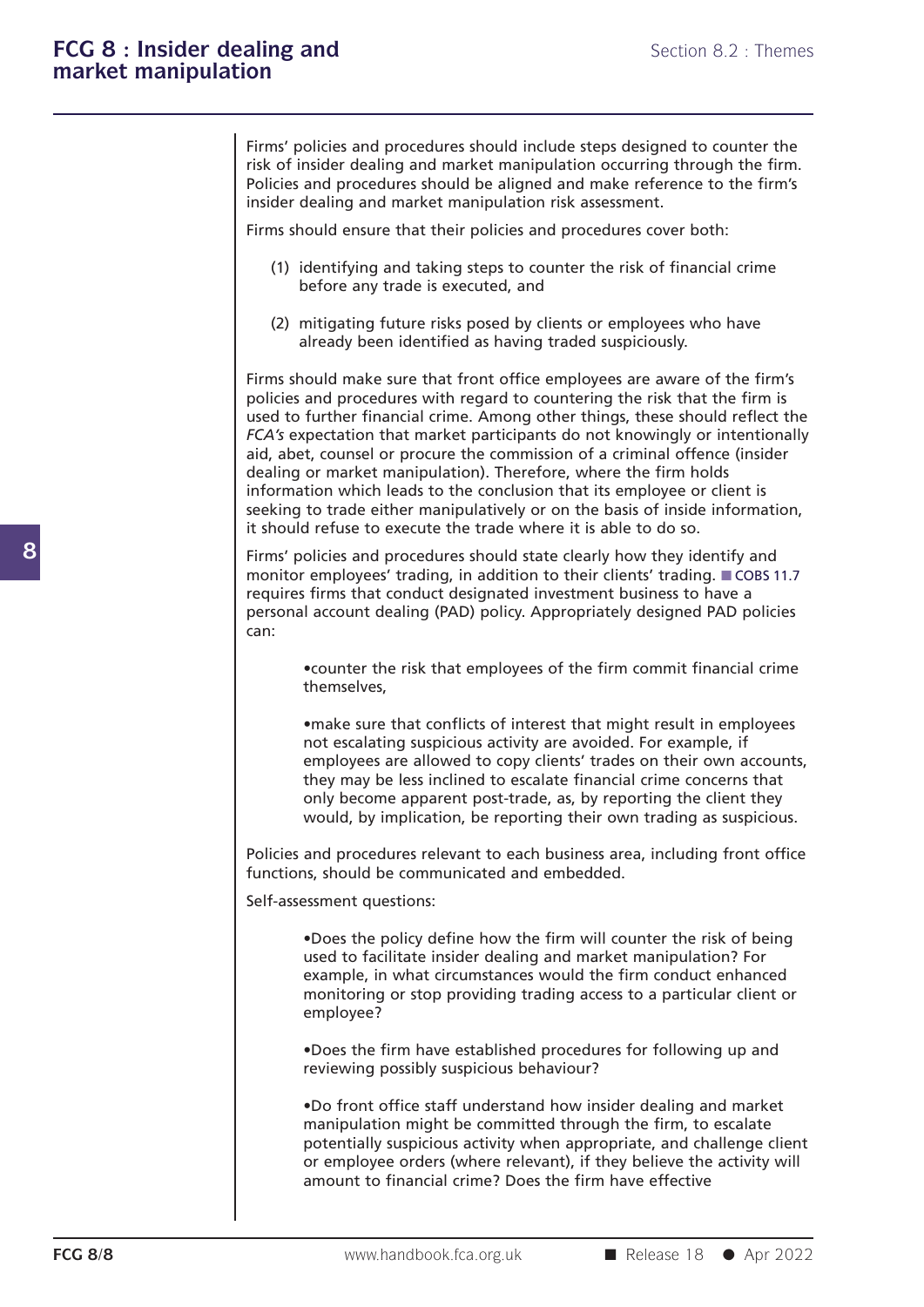|           | whistleblowing arrangements in place to support appropriate<br>financial crime detection and reporting?                                                                                                                                                                                                           |           |                                                                                                                                                                                                                                          |  |
|-----------|-------------------------------------------------------------------------------------------------------------------------------------------------------------------------------------------------------------------------------------------------------------------------------------------------------------------|-----------|------------------------------------------------------------------------------------------------------------------------------------------------------------------------------------------------------------------------------------------|--|
|           | Examples of good practice                                                                                                                                                                                                                                                                                         |           | Examples of poor practice                                                                                                                                                                                                                |  |
| $\bullet$ | The firm has clear and unam-<br>biguous expectations for its<br>employees and anyone acting<br>on its behalf, such as introdu-<br>cing brokers.                                                                                                                                                                   | $\bullet$ | The firm's policies and proced-<br>ures aren't updated for legal<br>or regulatory changes.                                                                                                                                               |  |
| $\bullet$ | Employees in dealing roles un- •<br>derstand and are able to<br>identify potentially illegal con-<br>duct, and their trading is regu-<br>larly monitored by<br>Compliance.                                                                                                                                        |           | Policies and procedures are<br>generic and don't consider<br>the specific processes or risks<br>of the firm.                                                                                                                             |  |
| $\bullet$ | The policies and procedures<br>make adequate reference to<br>the firm's risk assessment.                                                                                                                                                                                                                          |           | Policies and procedures cover<br>only post-trade identification<br>and reporting of suspicious ac-<br>tivity and do not cover coun-<br>tering the risk of financial<br>crime.                                                            |  |
| $\bullet$ | Policies and procedures make<br>sure that the risk of financial<br>crime is considered through-<br>out the lifecycle of a security<br>transaction, including before<br>the order has been executed.                                                                                                               | $\bullet$ | The firm sets apparently ro-<br>bust procedures for assessing<br>and mitigating identified fin-<br>ancial crime risk, but sets<br>thresholds for engaging these<br>measures which mean that<br>they are almost impossible to<br>trigger. |  |
|           | Where the financial intermedi- •<br>ary is aware that a client is in-<br>tending to trade on the basis<br>of inside information or ma-<br>nipulate the market, the firm<br>refuses to execute the<br>order(s).                                                                                                    |           | The firm doesn't have policies<br>detailing the circumstances<br>when it will consider rejecting<br>a prospective client or termin-<br>ating an existing client rela-<br>tionship.                                                       |  |
| $\bullet$ | The firm takes swift, robust ac- •<br>tion for breaches of its pol-<br>icies and procedures.                                                                                                                                                                                                                      |           | The firm doesn't have appro-<br>priate policies or procedures<br>in place regarding personal ac-<br>count dealing, so that staff<br>are able to deal in a manner<br>which creates conflict in escal-<br>ating suspected market abuse.    |  |
| $\bullet$ | The firm's policies and proced-<br>ures include controls designed<br>to counter the risk of financial<br>crime being committed by em-<br>ployees, for example wall cros-<br>sings, restricted lists and per-<br>sonal account dealing re-<br>strictions.                                                          |           |                                                                                                                                                                                                                                          |  |
|           | <b>Ongoing monitoring</b>                                                                                                                                                                                                                                                                                         |           |                                                                                                                                                                                                                                          |  |
|           | We recognise that the Market Abuse Regulation already imposes monitoring<br>requirements on persons professionally arranging or executing transactions,<br>in order to detect and report suspicious orders and transactions in the form<br>of STORs (as well as imposing similar monitoring obligations on market |           |                                                                                                                                                                                                                                          |  |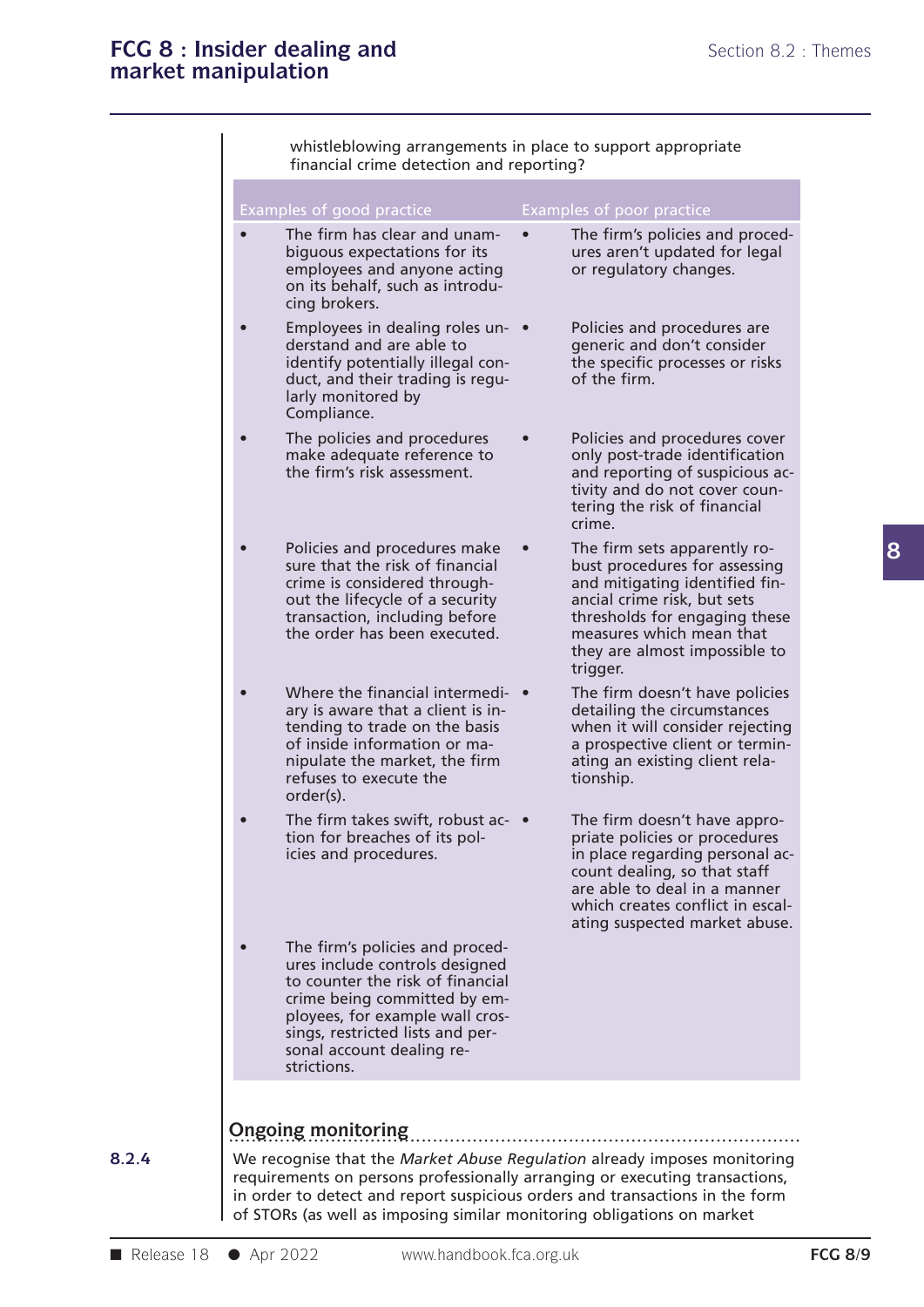**Section 8.2 : Themes**<br> **on**<br> **operators and investment firms that operate a trading venue). It may be**<br> **appropriate to use the results of this monitoring for the purpose of**<br> **countering financial crime** section 8.2 : Then<br> **On**<br> **operators and investment firms that operate a trading venue). It may be**<br>
appropriate to use the results of this monitoring for the purpose of<br>
countering financial crime. market manipulation<br>
operators and investment firms that operate a trading venue). It may be<br>
operators and investment firms that operate a trading venue). It may be<br>
appropriate to use the results of this monitoring for t Superators and investment firms that operate a trading venue). It may be<br>appropriate to use the results of this monitoring for the purpose of<br>countering financial crime.<br>Firms should note that the markets and instruments t

operators and investment firms that operate a trading venue). It may be<br>appropriate to use the results of this monitoring for the purpose of<br>countering financial crime.<br>Firms should note that the markets and instruments to operators and investment firms that operate a trading venue). It may be<br>appropriate to use the results of this monitoring for the purpose of<br>countering financial crime.<br>Firms should note that the markets and instruments to appropriate to use the results of this monitoring for the purpose of<br>countering financial crime.<br>Firms should note that the markets and instruments to which the criminal<br>offences of insider dealing and market manipulation Firms should note that the markets and instruments to which the criminal<br>offences of insider dealing and market manipulation apply are different to<br>those covered by the *Market Abuse Regulation*. Firms should therefore ass manipulation. offences of insider dealing and market manipulation apply are different to<br>those covered by the *Market Abuse Regulation*. Firms should therefore assess<br>whether their arrangements to detect and report market abuse can be<br>a those covered by the *Market Abuse Regulation*. Firms should therefore assess<br>whether their arrangements to detect and report market abuse can be<br>appropriately relied on to monitor for potential insider dealing and market<br>

whether their arrangements to detect and report market abuse can be appropriately relied on to monitor for potential insider dealing and market manipulation.<br>For their risk assessments, firms should regularly take steps to appropriately relied on to monitor for potential insider dealing and market<br>manipulation.<br>For their risk assessments, firms should regularly take steps to consider<br>whether their employees and/or clients may be conducting i For their risk assessments, firms should regularly take steps to consider<br>whether their employees and/or clients may be conducting insider dealing or<br>market manipulation. This could be achieved by transaction, order and<br>co For their risk assessments, firms should regularly take steps to consider whether their employees and/or clients may be conducting insider dealing or market manipulation. This could be achieved by transaction, order and co whether their employees and/or clients may be conducting insider dealing or<br>market manipulation. This could be achieved by transaction, order and<br>communications surveillance, with consideration given to the employee's or<br>c market manipulation. This could be achieved by transaction, order and<br>communications surveillance, with consideration given to the employee's or<br>client's usual trading behaviour and/or strategies, and in respect of clients

communications surveillance, with consideration given to the employee's or<br>client's usual trading behaviour and/or strategies, and in respect of clients:<br>initial on-boarding checks and ongoing due diligence, or other metho client's usual trading behaviour and/or strategies, and in respect of clients:<br>initial on-boarding checks and ongoing due diligence, or other methods.<br>Firms should consider the risks that arise in scenarios whereby their c initial on-boarding checks and ongoing due diligence, or other methods.<br>Firms should consider the risks that arise in scenarios whereby their client is<br>not the decision maker behind the activity taking place, with orders a Firms should consider the risks that arise in scenarios whereby their client is<br>not the decision maker behind the activity taking place, with orders and<br>trades being instructed by an underlying client. In this scenario, w Firms should consider the risks that arise in scenarios whereby their client is<br>not the decision maker behind the activity taking place, with orders and<br>trades being instructed by an underlying client. In this scenario, wh not the decision maker behind the activity taking place, with orders and trades being instructed by an underlying client. In this scenario, where a firm is concerned either about a particular client or trade, firms should In this concerned either about a particular client or trade, firms should consider<br>the steps they could take to gain further information, or an understanding,<br>of the client, underlying client and/or activity. The firm may

If a firm is, based on their understanding of a client and monitoring of that client's transactions, suspicious that a client might have committed or attempted to commit insider dealing or market manipulation, the firm sho of the client, underlying client and/or activity. The firm may wish to engage<br>with its client to obtain further information about the trading in question<br>and/or the nature of the underlying client(s).<br>If a firm is, based o with its client to obtain further information about the trading in question<br>and/or the nature of the underlying client(s).<br>If a firm is, based on their understanding of a client and monitoring of that<br>client's transactions and/or the nature of the underlying client(s).<br>
If a firm is, based on their understanding of a client and monitoring of that<br>
client's transactions, suspicious that a client might have committed or<br>
attempted to commit in If a firm is, based on their understanding of a client and monitoring of that<br>client's transactions, suspicious that a client might have committed or<br>attempted to commit insider dealing or market manipulation, the firm<br>sho It a firm is, based on their understanding of a client and monitoring of that<br>client's transactions, suspicious that a client might have committed or<br>attempted to commit insider dealing or market manipulation, the firm<br>sho client's transactions, suspicious that a clie<br>attempted to commit insider dealing or r<br>should comply with its obligations to rep<br>or SAR (where appropriate). In addition,<br>to document the options available to it t<br>financial Should comply with its obligations to report those suspicions via a STOR and/<br>or SAR (where appropriate). In addition, it may be appropriate for the firm<br>to document the options available to it to counter the risk of any o or SAR (where appropriate). In addition, it may be appropriate for the firm<br>to document the options available to it to counter the risk of any ongoing<br>financial crime posed by its ongoing relationship with that client, and

to document the options available to it to counter the risk of any ongoing<br>financial crime posed by its ongoing relationship with that client, and when<br>these options should be considered.<br>In addition, a firm must also subm financial crime posed by its ongoing relationship with that client, and when<br>these options should be considered.<br>In addition, a firm must also submit a STOR where it identifies suspicious<br>trading by an employee. The nomina these options should be considered.<br>
In addition, a firm must also submit a STOR where it identifies suspicious<br>
trading by an employee. The nominated officer of the firm would also be<br>
required to report any knowledge or In addition, a firm must also submit a STOR where it identifies suspicious<br>trading by an employee. The nominated officer of the firm would also be<br>required to report any knowledge or suspicions of money laundering or<br>terro In addition, a firm must also submit a STOR where it identifies suspit rading by an employee. The nominated officer of the firm would a required to report any knowledge or suspicions of money launderin terrorist financing required to report any knowledge or suspicions of money laundering or<br>terrorist financing arising from trade by submitting a SAR to the NCA. Again,<br>the firm's policies and procedures should document the options available t for the firm is policies and procedures should document the options available to it to counter the risk of any ongoing financial crime related to employee trading activity, and when these options should be considered.<br>Opti

activity, and when these options should be considered.<br>
available to firms to counter the risk of being used to further<br>
I crime by its clients and/or employees could include:<br>
•Carrying out enhanced due diligence on a cli Restricting the client's access to particular markets or instruments.<br>
•Restricting services provided to the client (eg direct market access).<br>
•Restricting the amount of leverage the firm is willing to provide to<br>
the cli •Restricting the amount of leverage the firm is willing to provide to<br>the client.<br>•Taking disciplinary action against an employee.<br>•Ultimately terminating the client or employee relationship. The<br>appropriate response will

**Faking disciplinary action against an employee.**<br>
■Ultimately terminating the client or employee relationship. The<br>
appropriate response will depend on the outcome of the firm's<br>
■ Release 18 ● Apr 2022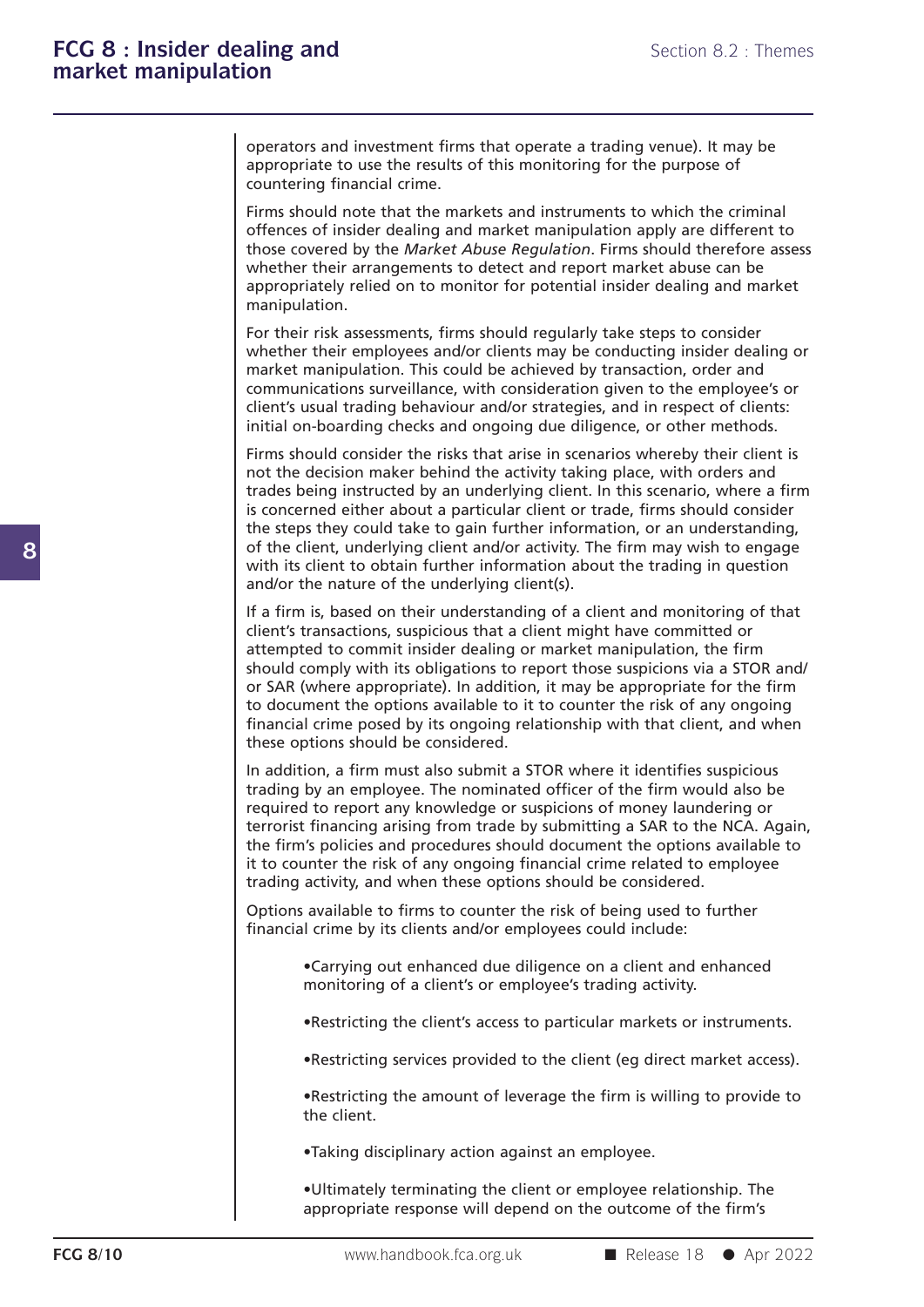## FCG 8 : Insider dealing and<br> **FCG 8 : Insider dealing and**<br> **Section 8.2 : Themes FCG 8 : Insider dealing and market manipulation**

Trading activity, whether per-<br>sonal account dealing or trad-<br>**Exercise 18** ● Apr 2022 www.handbook.fca.org.uk **FCG 8/11 Exercise 2 Section 8.2** : The<br> **External Section 8.2** : The<br> **External Section 8.2** : The<br> **EXERCIST:** Monortoning procedures and the extent and nature of any suspicious<br>
activity identified. Earling and<br>tion<br>monitoring procedures<br>activity identified. monitoring procedures and the extent and nature of any suspicious<br>activity identified.<br>Self-assessment questions:<br>•Does the firm consider its obligations to counter financial crime<br>when a client's or employee's activity is monitoring procedures and the extent and nature of any suspicious<br>activity identified.<br>sssment questions:<br>•Does the firm consider its obligations to counter financial crime<br>when a client's or employee's activity is determi activity identified.<br>
sysment questions:<br>
• Does the firm consider its obligations to counter financial c<br>
when a client's or employee's activity is determined as suspic<br>
surveillance systems and subsequent investigation?<br> •Does the firm consider its obligations to counter financial crime<br>when a client's or employee's activity is determined as suspicious via<br>surveillance systems and subsequent investigation?<br>•How do the firm's monitoring arr •Does the firm consider its obligations to counter<br>when a client's or employee's activity is determin<br>surveillance systems and subsequent investigation<br>•How do the firm's monitoring arrangements into<br>on-boarding process / when a client's or employee's activity is determined as suspicious via<br>
surveillance systems and subsequent investigation?<br>
•How do the firm's monitoring arrangements interact with the client-<br>
on-boarding process / AML fr •How do the firm's monitoring arrangements interact with the client-<br>on-boarding process / AML framework?<br>•Does the firm undertake enhanced monitoring for high risk clients?<br>•Does the firm's monitoring cover the activity o trading? •Does the firm undertake enhanced monitoring for high risk clients?<br>•Does the firm's monitoring cover the activity of any employee<br>trading?<br>•In instances where a firm is concerned about a client which is not<br>the individual •Does the firm undertake enhanced monitoring for high risk clients?<br>•Does the firm's monitoring cover the activity of any employee<br>trading?<br>•In instances where a firm is concerned about a client which is not<br>the individual •Does the firm's monitoring cover the activity of any employee<br>trading?<br>•In instances where a firm is concerned about a client which is not<br>the individual or entity who is making the decision to trade, has the<br>firm conside •Does the firm's monitoring cover the activity of any employee<br>trading?<br>•In instances where a firm is concerned about a client which is not<br>the individual or entity who is making the decision to trade, has the<br>firm conside In instances where a firm is concerned about a client which is not<br>the individual or entity who is making the decision to trade, has the<br>firm considered information it has access to, or ways it can gain<br>information, to all Francisco Microsofthine Scheenkolars about a their think is hot the individual or entity who is making the decision to trade, has the firm considered information it has access to, or ways it can gain information, to allow Fram considered information it has access to, or ways it can gain<br>information, to allow it to counter the risk of being used to further<br>financial crime?<br>Examples of good practice<br>**Examples of poor practice**<br>The firm's moni information, to allow it to counter the risk of being used to further<br>
financial crime?<br>
bles of good practice<br>
The firm's monitoring seeks to<br>
The firm believes that its ob-<br>
identify trends in clients' or<br>
employee's beh Francial crime?<br>
The firm's monitoring seeks to the stamples of poor practice<br>
The firm's monitoring seeks to the firm believes that its ob<br>
identify trends in clients' or ligations cease when it re-<br>
employee's behaviour, Examples of good practice<br>
• The firm's monitoring seeks to • The firm believes that its ob-<br>
identify trends in clients' or ligations cease when it re-<br>
employee's behaviour, in addi-<br>
tions and orders.<br>
The firm undertak The firm's monitoring seeks to • The firm believes that its ob-<br>identify trends in clients' or ligations cease when it re-<br>employee's behaviour, in addi-<br>tion to one off events. The firm undertakes enhanced • Suspicious tr The firm's monitoring seeks to • The firm believes that its conductify trends in clients' or the suspicions cease when it re-<br>
employee's behaviour, in addi-<br>
orts the suspicious transactions and orders.<br>
The firm undertak Employee's Berlavioli, in addition to one off events.<br>
The firm undertakes enhanced <br>
monitoring of clients it has de-<br>
termined are high risk.<br>
The firm conducts regular, tar-<br>
The firm conducts regular, tar-<br>
The firm co The firm undertakes enhanced<br>
monitoring of clients it has de-<br>
termined are high risk.<br>
The firm conducts regular, tar-<br>
The firm conducts regular, tar-<br>
The firm conducts regular, tar-<br>
The firm conducts regular, tar-<br> The firm undertakes enhanced<br>
monitoring of clients it has de-<br>
termined are high risk.<br>
The firm conducts regular, tar-<br>
The firm conducts regular, tar-<br>
The firm conducts regular, tar-<br>
extigated further.<br>
Monitoring ide ders are identified but not in-<br>vestigated further.<br>Monitoring identifies indi-<br>vidual suspicious events but<br>does not attempt to identify<br>patterns of suspicious behavi-<br>our by the same client or a<br>group of clients, using, vestigated further.<br>Monitoring identifies indi-<br>vidual suspicious events but<br>does not attempt to identify<br>patterns of suspicious behavi-<br>our by the same client or a<br>group of clients, using, for ex-<br>ample, historical assess Monitoring identifies indi-<br>vidual suspicious events but<br>does not attempt to identify<br>patterns of suspicious behavi-<br>our by the same client or a<br>group of clients, using, for ex-<br>ample, historical assessments<br>of potentially widual suspicious events but<br>does not attempt to identify<br>patterns of suspicious behavi-<br>our by the same client or a<br>group of clients, using, for ex-<br>ample, historical assessments<br>of potentially suspicious activ-<br>ity or ST Front office employees escal-<br>
and electronic communications.<br>
Front office employees escal-<br>
and the same client or a<br>
group of clients, using, for ex-<br>
ample, historical assessments<br>
of potentially suspicious activ-<br>
ity our by the same client or a<br>group of clients, using, for  $\epsilon$ <br>ample, historical assessment<br>of potentially suspicious act<br>ity or STORs submitted.<br>The firm does not consider  $\epsilon$ <br>ate suspicious activity<br>promptly to Complianc group of clients, using, for example, historical assessments<br>of potentially suspicious activ-<br>ity or STORs submitted.<br>Front office employees escal-<br>ate suspicious activity<br>aging with its clients,<br>promptly to Compliance.<br>Th ample, historical assessments<br>of potentially suspicious activ-<br>ity or STORs submitted.<br>The firm does not consider en-<br>gaging with its clients,<br>whether to understand their<br>trading activity or the activity<br>of their underlyin • Front office employees escal-<br>
• Front office employees escal-<br>
• The firm does not consider en-<br>
adiany with its clients,<br>
promptly to Compliance.<br>
• The firm takes additional<br>
• The firm takes additional<br>
• The firm do Front office employees escal-<br>ate suspicious activity<br>aging with its clients,<br>promptly to Compliance.<br>trading activity or the activity<br>of their underlying client(s).<br>The firm takes additional<br>steps to understand and en-<br>su ate suspicious activity<br>
promptly to Compliance.<br>
trading activity or the activity<br>
of their underlying client(s).<br>
The firm takes additional<br>
sure it is comfortable with the<br>
sure it is comfortable with the<br>
rationale beh promptly to Compliance.<br>
the firm takes additional<br>
the firm takes additional<br>
the firm takes additional<br>
the suitability of their underlying client(s).<br>
The firm does not use informa-<br>
sure it is comfortable with the<br>
rat trading activity or the activity<br>of their underlying client(s).<br>The firm takes additional<br>steps to understand and en-<br>sure it is comfortable with the<br>rationale behind the trading<br>to consider the suitability of<br>strategies e • The firm takes additional • The firm does not use informa-<br>steps to understand and en-<br>sure it is comfortable with the<br>rationale behind the trading and subsequent investigation<br>rationale behind the trading in instances w steps to understand and en-<br>
sure it is comfortable with the<br>
rationale behind the trading<br>
rationale behind the trading<br>
retaining a client relationship.<br>
ent(s) and/or staff.<br>
The firm conducts regular<br>
monitoring of its sure it is comfortable with the<br>
rationale behind the trading<br>
rationale behind the trading<br>
to consider the suitability of<br>
strategies employed by its cli-<br>
ent(s) and/or staff.<br>
The firm conducts regular<br>
monitoring of i Frationale behind the trading<br>strategies employed by its cli-<br>ent(s) and/or staff.<br>The firm conducts regular<br>monitoring of its employee<br>trading activity, whether per-<br>sonal account dealing or trad-<br>fails to make use of inf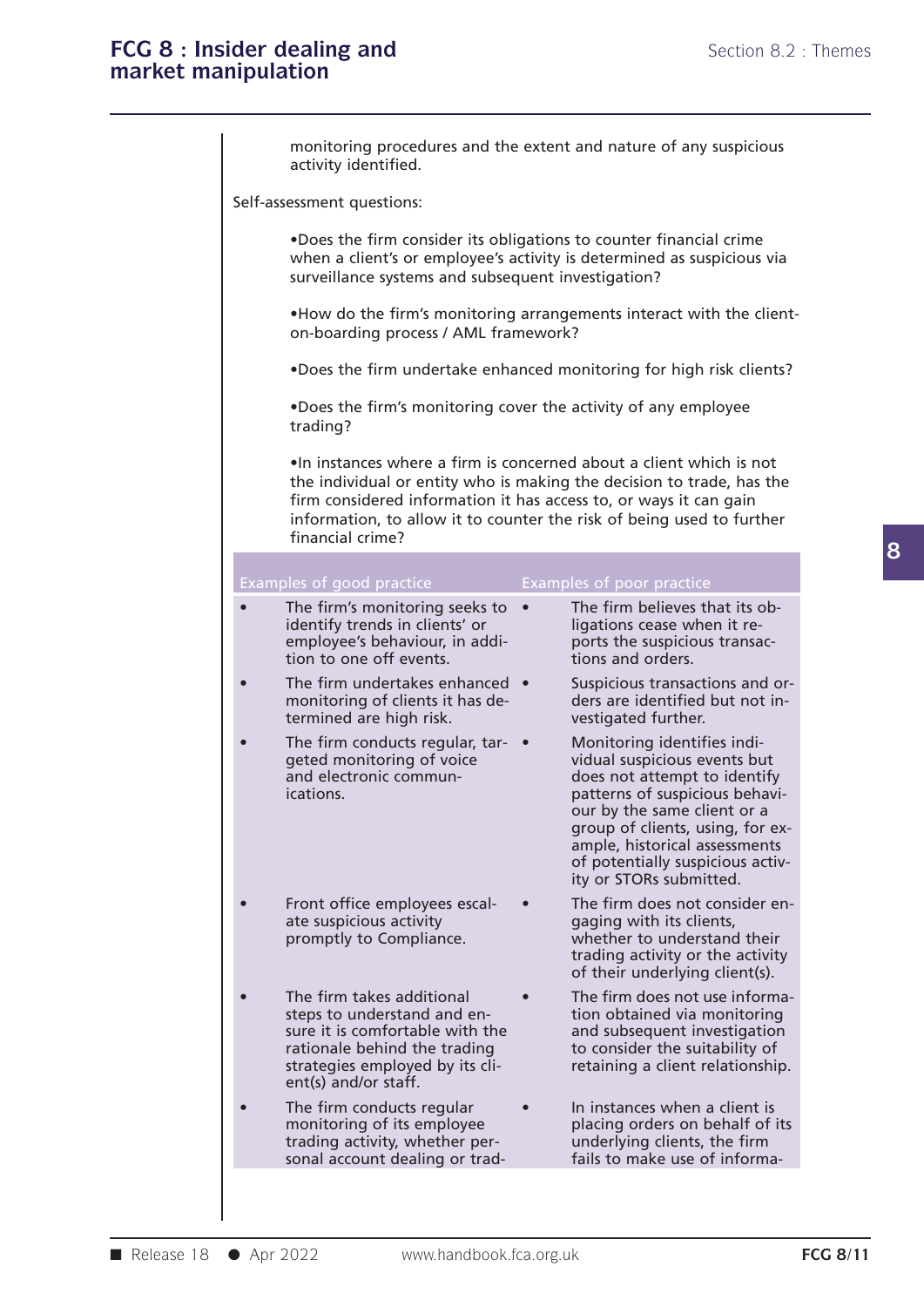| tion                                                                                                                                                                                                                                                                                      | Section 8.2 : Themes                                                                                                                                                                                    |  |
|-------------------------------------------------------------------------------------------------------------------------------------------------------------------------------------------------------------------------------------------------------------------------------------------|---------------------------------------------------------------------------------------------------------------------------------------------------------------------------------------------------------|--|
|                                                                                                                                                                                                                                                                                           |                                                                                                                                                                                                         |  |
| Examples of good practice                                                                                                                                                                                                                                                                 | Examples of poor practice                                                                                                                                                                               |  |
| ing on behalf of the firm or<br>clients.                                                                                                                                                                                                                                                  | tion which could allow it to<br>understand the nature and po-<br>tential risk of their client (for<br>example, number of underly-<br>ing clients, trading strategies,<br>the nature of their business). |  |
| In instances when a client is<br>placing orders on behalf of its<br>underlying clients, the firm en-<br>gages with their client to es-<br>tablish whether they maintain<br>appropriate systems and con-<br>trols for countering the risk of<br>being used to further finan-<br>cial crime |                                                                                                                                                                                                         |  |
| The firm considers a client or<br>employee's ongoing risk of<br>committing insider dealing or<br>market manipulation follow-<br>ing the submission of a STOR<br>and/or SAR.                                                                                                               |                                                                                                                                                                                                         |  |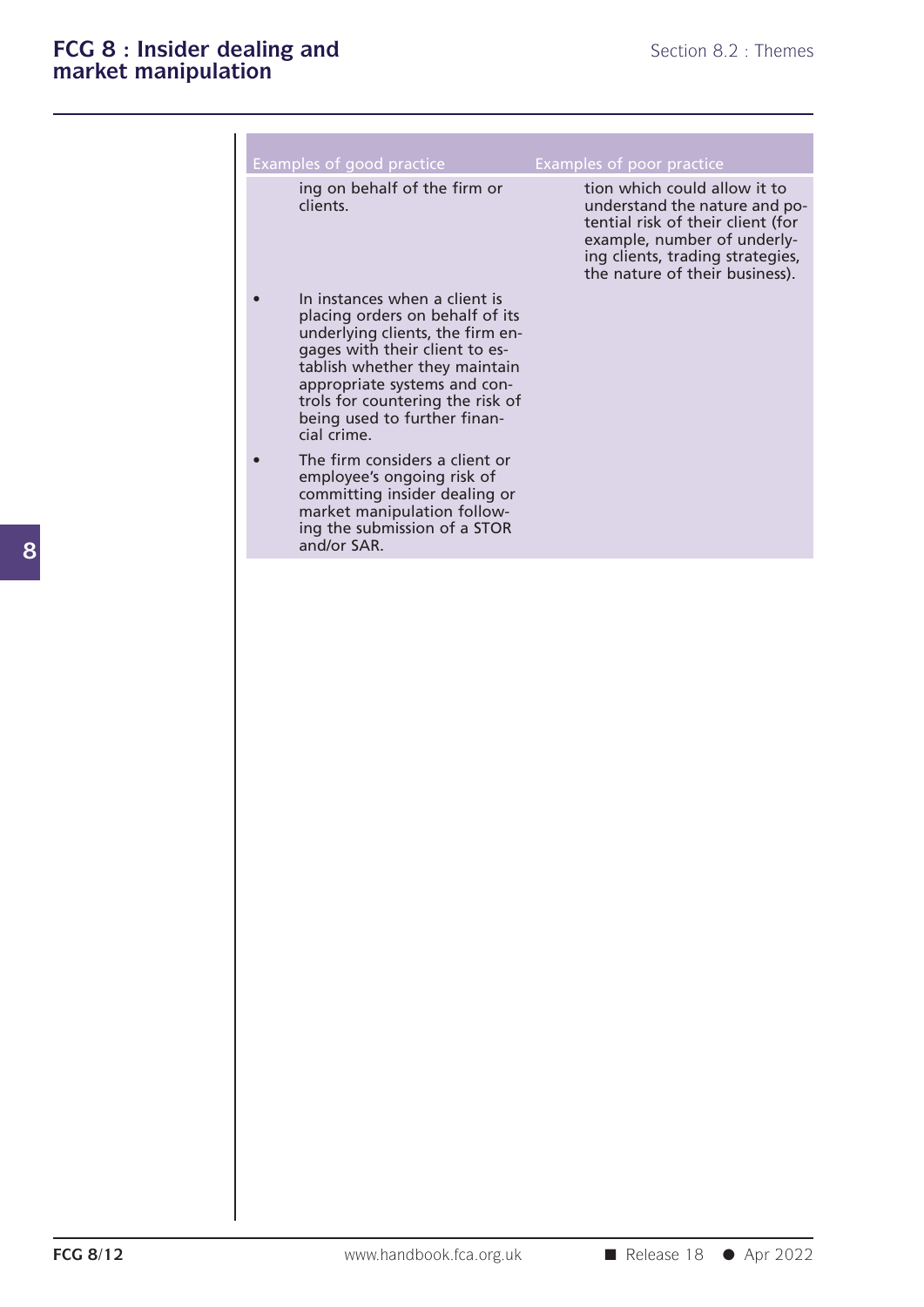**Common terms**

## Chapter Annex<br>
Chapter Annex<br>
Common terms Chapter Annex<br>Common terms<br>Common terms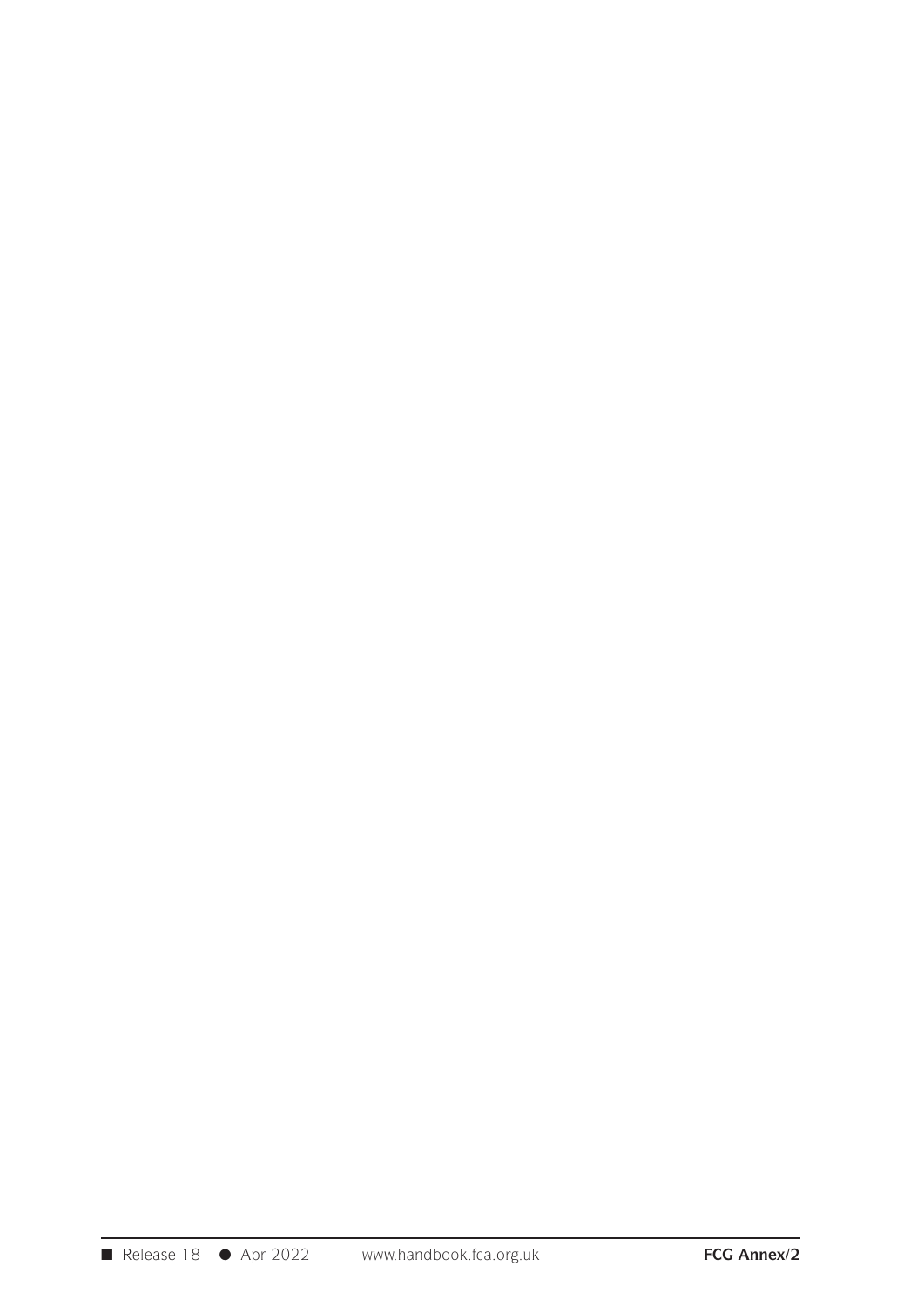This annex provides a list of common and useful terms related to financial crime. It also includes<br>references to some key legal provisions. It is for reference purposes and is not a list of 'defined terms'<br>used in ECG. Thi This annex provides a list of common and useful terms related to financial crime. It also includes<br>references to some key legal provisions. It is for reference purposes and is not a list of 'defined terms'<br>used in *FCG*. T *Handbook's Glossary*.

| Handbook's Glossary.<br><b>Term</b> | <b>Meaning</b>                                                                                                                                                                                                                                                                                                                                                                                  |  |  |  |  |
|-------------------------------------|-------------------------------------------------------------------------------------------------------------------------------------------------------------------------------------------------------------------------------------------------------------------------------------------------------------------------------------------------------------------------------------------------|--|--|--|--|
| <b>Action Fraud</b>                 | The UK's national fraud reporting centre. See: www.actionfraud.-<br>police.uk                                                                                                                                                                                                                                                                                                                   |  |  |  |  |
| advance fee fraud                   | A fraud where people are persuaded to hand over money, typic-<br>ally characterised as a 'fee', in the expectation that they will then<br>be able to gain access to a much larger sum which does not actu-<br>ally exist.                                                                                                                                                                       |  |  |  |  |
| <b>AML</b>                          | Anti-money laundering. See 'money laundering'.                                                                                                                                                                                                                                                                                                                                                  |  |  |  |  |
| Annex I financial institution       | The Money Laundering Regulations give the FCA responsibility for<br>supervising the anti-money laundering controls of 'Annex I finan-<br>cial institutions' (a reference to Annex I to the Capital Require-<br>ments Directive, where they are listed). In practice, this includes<br>businesses that offer finance leases, commercial lenders and pro-<br>viders of safe deposit boxes.        |  |  |  |  |
|                                     | Where an authorised firm offers such services, we are responsible<br>for overseeing whether these activities are performed in a manner<br>that complies with the requirements of the Money Laundering Re-<br>gulations. Authorised firms are not formally required to inform us<br>that they perform these activities, although some may choose to<br>do so for the sake of transparency.       |  |  |  |  |
|                                     | Where these businesses are not authorised, we are responsible for<br>supervising their activities. For more information on this, see the<br>FCA's website: https://www.fca.org.uk/firms/money-laundering-ter-<br>rorist-financing/registration                                                                                                                                                  |  |  |  |  |
| beneficial owner                    | The natural person who ultimately owns or controls the customer.<br>An entity may have more than one beneficial owner. 'Beneficial<br>owner' is defined in Regulations 5 and 6 of the Money Laun-<br>dering Regulations.                                                                                                                                                                        |  |  |  |  |
| boiler room                         | See 'share sale fraud'.                                                                                                                                                                                                                                                                                                                                                                         |  |  |  |  |
| bribery                             | Bribery is the offering or acceptance of an undue advantage in ex-<br>change for the improper performance of a function or activity.<br>Statutory offences of bribery are set out more fully in the Bribery<br>Act 2010.                                                                                                                                                                        |  |  |  |  |
| Bribery Act 2010                    | The Bribery Act came into force in July 2011. It outlaws offering<br>and receiving bribes, at home and abroad, as well as creating a<br>corporate offence of failure to prevent bribery. The Ministry of<br>Justice has issued guidance about procedures which firms can put<br>in place to prevent bribery: https://www.justice.gov.uk/downloads/<br>legislation/bribery-act-2010-guidance.pdf |  |  |  |  |
| business-wide risk assessment       | A business-wide risk assessment means the identification and as-<br>sessment of the financial crime risks to which a firm is exposed as<br>a result of, for example, the products and services it offers, the jur-<br>isdictions it operates in, the types of customer it attracts, the com-                                                                                                    |  |  |  |  |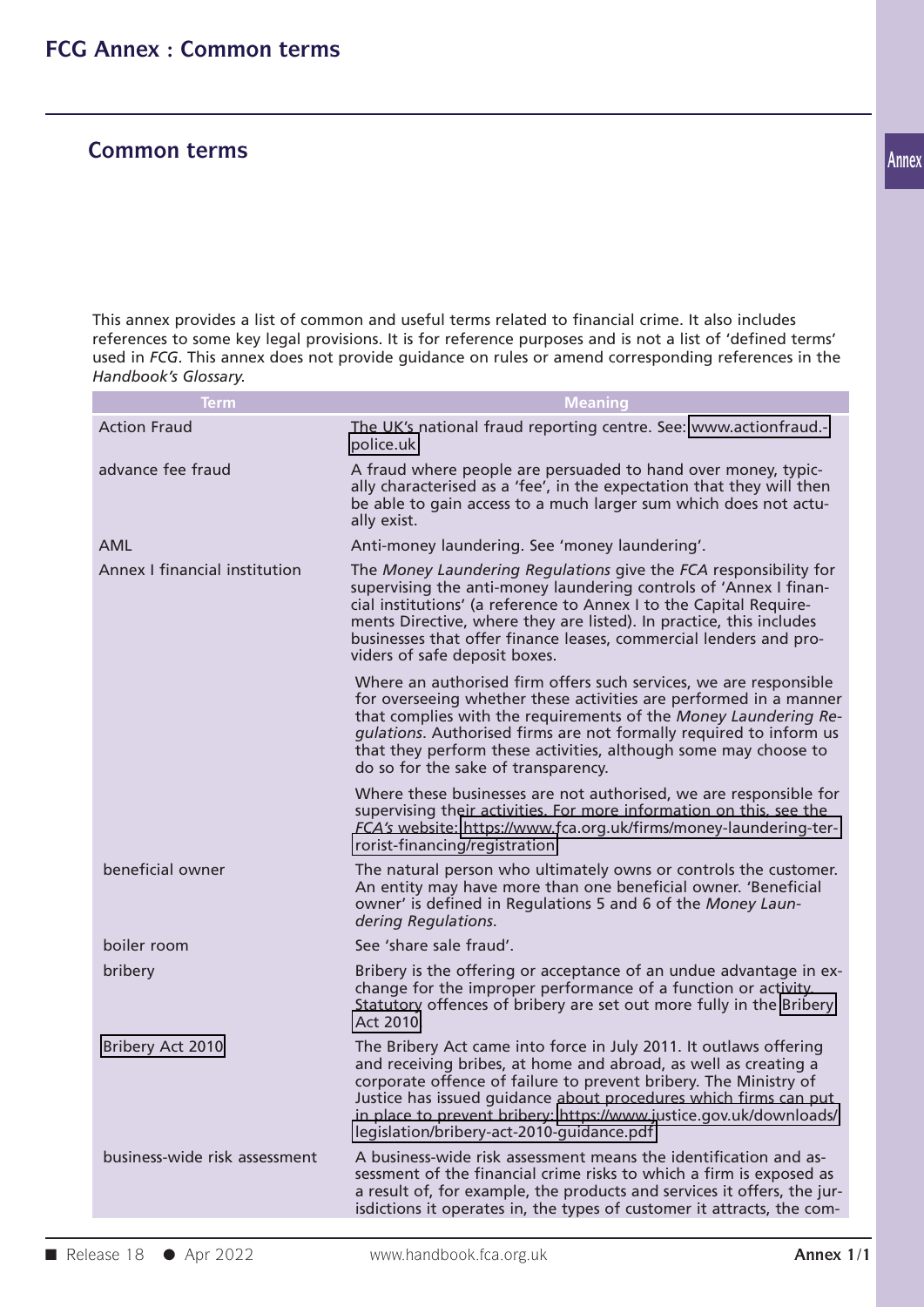| <b>Term</b>                         | <b>Meaning</b>                                                                                                                                                                                                                                                                                                                                                                                                                                                                                                                                                                                                                                                                                                                                                                                                                                                                                                                |
|-------------------------------------|-------------------------------------------------------------------------------------------------------------------------------------------------------------------------------------------------------------------------------------------------------------------------------------------------------------------------------------------------------------------------------------------------------------------------------------------------------------------------------------------------------------------------------------------------------------------------------------------------------------------------------------------------------------------------------------------------------------------------------------------------------------------------------------------------------------------------------------------------------------------------------------------------------------------------------|
|                                     | plexity and volume of transactions, and the distribution channels<br>it uses to service its customers.                                                                                                                                                                                                                                                                                                                                                                                                                                                                                                                                                                                                                                                                                                                                                                                                                        |
| carbon credit scams                 | Firms may sell carbon credit certificates or seek investment directly<br>in a 'green' project that generates carbon credits as a return. Car-<br>bon credits can be sold and traded legitimately and there are<br>many reputable firms operating in the sector. We are, however,<br>concerned an increasing number of firms are using dubious, high-<br>pressure sales tactics and targeting vulnerable consumers. See:<br>https://www.fca.org.uk/scamsmart/carbon-credit-scams                                                                                                                                                                                                                                                                                                                                                                                                                                               |
| <b>CDD</b>                          | See 'customer due diligence'.                                                                                                                                                                                                                                                                                                                                                                                                                                                                                                                                                                                                                                                                                                                                                                                                                                                                                                 |
| <b>CIFAS</b>                        | CIFAS is the UK's fraud prevention service with over 250 members<br>across the financial industry and other sectors. See CIFAS's website<br>for more information: www.cifas.org.uk                                                                                                                                                                                                                                                                                                                                                                                                                                                                                                                                                                                                                                                                                                                                            |
| Defence against Money<br>Laundering | A 'Defence Against Money Laundering (DAML)' can be requested<br>from the NCA where a firm has a suspicion that property they in-<br>tend to deal with is in some way criminal, and that by dealing<br>with it they risk committing one of the principal money laun-<br>dering offences under the Proceeds of Crime Act 2002 (POCA).                                                                                                                                                                                                                                                                                                                                                                                                                                                                                                                                                                                           |
|                                     | A person does not commit one of those offences if they have re-<br>ceived 'appropriate consent' (aka a "DAML") from the NCA. The<br>NCA is empowered to provide these criminal defences in law un-<br>der s335 of POCA.                                                                                                                                                                                                                                                                                                                                                                                                                                                                                                                                                                                                                                                                                                       |
|                                     | More information is available from the NCA,                                                                                                                                                                                                                                                                                                                                                                                                                                                                                                                                                                                                                                                                                                                                                                                                                                                                                   |
|                                     | http://www.nationalcrimeagency.gov.uk/publications/902-defence-<br>against-money-laundering-faq-may-2018/file                                                                                                                                                                                                                                                                                                                                                                                                                                                                                                                                                                                                                                                                                                                                                                                                                 |
| <b>Consolidated List</b>            | OFSI maintains a Consolidated List of financial sanctions targets<br>designated by the United Nations, the European Union and the<br>United Kingdom. It is available from the Treasury's website:<br>www.hm-treasury.gov.uk/fin_sanctions_index.htm                                                                                                                                                                                                                                                                                                                                                                                                                                                                                                                                                                                                                                                                           |
| corruption                          | Corruption is the abuse of public or private office to obtain an un-<br>due advantage. Corruption includes not only bribery but also<br>other forms of misconduct or improper behaviour. This behaviour<br>may or may not be induced by the prospect of obtaining an un-<br>due advantage from another person.                                                                                                                                                                                                                                                                                                                                                                                                                                                                                                                                                                                                                |
| Counter-Terrorism Act 2008          | The Treasury has powers under Schedule 7 to the Counter-Terror-<br>ism Act 2008 to require financial firms to take specified actions in<br>relation to a country of concern, or counterparties based in that<br>country. Use of this power can be triggered if a) the risk of money<br>laundering or terrorist financing activities is identified in a coun-<br>try, or b) the government believes a country has a nuclear, chem-<br>ical, radiological or biological weapons programme that threatens<br>the UK. The directions can require enhanced due diligence and on-<br>going monitoring, the systematic reporting of transactions, or the<br>cessation of business. This offers the government flexibility that<br>was not available in the traditional financial sanctions regime. We<br>are responsible for monitoring authorised firms' and certain finan-<br>cial institutions' compliance with these directions. |
| cover payment                       | Where payments between customers of two banks in different<br>countries and currencies require settlement by means of matching<br>inter-bank payments, those matching payments are known as<br>'cover payments'. International policymakers have expressed con-<br>cern that cover payments can be abused to hide the origins of<br>flows of funds. In response to this, changes to the SWIFT payment<br>messaging system now allow originator and beneficiary informa-<br>tion to accompany cover payments.                                                                                                                                                                                                                                                                                                                                                                                                                  |
| <b>CPS</b>                          | See 'Crown Prosecution Service'                                                                                                                                                                                                                                                                                                                                                                                                                                                                                                                                                                                                                                                                                                                                                                                                                                                                                               |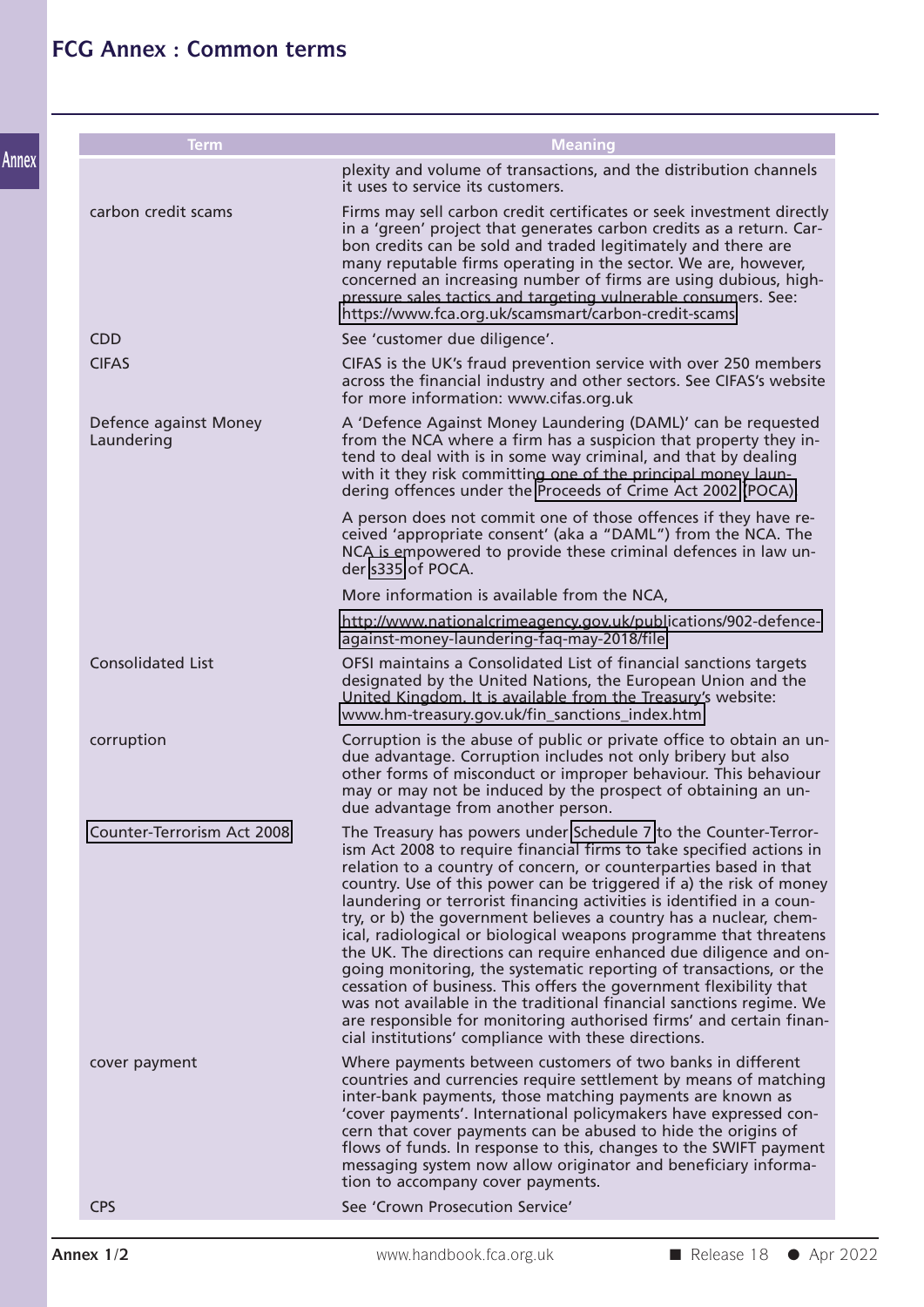| <b>Term</b>                     | <b>Meaning</b>                                                                                                                                                                                                                                                                                                                                                                                                                                                                                                                                                                                                                                                                                  |
|---------------------------------|-------------------------------------------------------------------------------------------------------------------------------------------------------------------------------------------------------------------------------------------------------------------------------------------------------------------------------------------------------------------------------------------------------------------------------------------------------------------------------------------------------------------------------------------------------------------------------------------------------------------------------------------------------------------------------------------------|
| Crown Prosecution Service (CPS) | The Crown Prosecution Service prosecutes crime, money laun-<br>dering and terrorism offences in England and Wales. The Procur-<br>ator Fiscal and Public Prosecution Service of Northern Ireland play<br>similar roles in Scotland and Northern Ireland respectively. See the<br>CPS website for more information: www.cps.gov.uk                                                                                                                                                                                                                                                                                                                                                               |
| <b>CTF</b>                      | Combating terrorist financing/countering the finance of terrorism.                                                                                                                                                                                                                                                                                                                                                                                                                                                                                                                                                                                                                              |
| customer due diligence (CDD)'   | Customer due diligence' describes measures firms have to take to<br>identify, and verify the identity of, customers and their beneficial<br>owners. Customer due diligence also includes measures to obtain<br>information on the purpose and intended nature of the business<br>relationship. See Regulation 7 of the Money Laundering Regula-<br>tions. 'Customer due diligence' and 'Know Your Customer' (KYC)<br>are sometimes used interchangeably.                                                                                                                                                                                                                                        |
| dual use goods                  | Items that can have legitimate commercial uses, while also having<br>applications in programmes to develop weapons of mass destruc-<br>tion. Examples may be alloys constructed to tolerances and thresh-<br>olds sufficiently high for them to be suitable for use in nuclear re-<br>actors. Many such goods are listed in EU regulations which also re-<br>strict their unlicensed export.                                                                                                                                                                                                                                                                                                    |
| Data Protection Act 1998 (DPA)  | The DPA imposes legal obligations on those who handle indi-<br>viduals' personal information. Authorised firms are required to<br>take appropriate security measures against the loss, destruction or<br>damage of personal data. Firms also retain responsibility when<br>data is passed to a third party for processing.                                                                                                                                                                                                                                                                                                                                                                      |
| economic sanctions              | Restrictions on trade or financial flows imposed by the govern-<br>ment in order to achieve foreign policy goals. See: 'financial sanc-<br>tions regime', 'trade sanctions', and 'proliferation finance'.                                                                                                                                                                                                                                                                                                                                                                                                                                                                                       |
| <b>EEA firms</b>                | Firms from the European Economic Area (EEA) which passport<br>into the UK are authorised persons. This means, generally<br>speaking, EEA firms who carry on relevant business from a UK<br>branch will be subject to the requirements of the Handbook and<br>of the Money Laundering Regulations. However, an EEA firm that<br>only provides services on a cross-border basis (and so does not<br>have a UK branch) will not be subject to the Money Laundering<br>Regulations, unless it carries on its business through representat-<br>ives who are temporarily located in the UK.                                                                                                           |
| <b>Egmont Group</b>             | A forum for financial intelligence units from across the world. See<br>the Egmont Group's website for more information: www.eg-<br>montgroup.org                                                                                                                                                                                                                                                                                                                                                                                                                                                                                                                                                |
| embargos                        | See 'trade sanctions'.                                                                                                                                                                                                                                                                                                                                                                                                                                                                                                                                                                                                                                                                          |
| e-money                         | The Electronic Money Regulations 2011 (SI 2011/99) define elec-<br>tronic money as electronically (including magnetically) stored mon-<br>etary value, represented by a claim on the issuer, which is issued<br>on receipt of funds for the purpose of making payment transac-<br>tions, and which is accepted by a person other than the electronic<br>money issuer. The E-money Regulations specify who can issue e-<br>money; this includes credit institutions and e-money institutions.                                                                                                                                                                                                    |
| e-money institutions (EMIs)     | E-money institutions are a specific category of financial institu-<br>tions authorised or registered to issue e-money under the Elec-<br>tronic Money Regulations 2011, rather than FSMA. The FCA's fin-<br>ancial crime Handbook provisions do not apply to e-money institu-<br>tions, but the FCA supervises e-money institutions for compliance<br>with their obligations under the Money Laundering Regulations.<br>They must also satisfy us that they have robust governance, effect-<br>ive risk procedures and adequate internal control mechanisms.<br>This incorporates their financial crime systems and controls. For<br>more information, see our payment services and e-money ap- |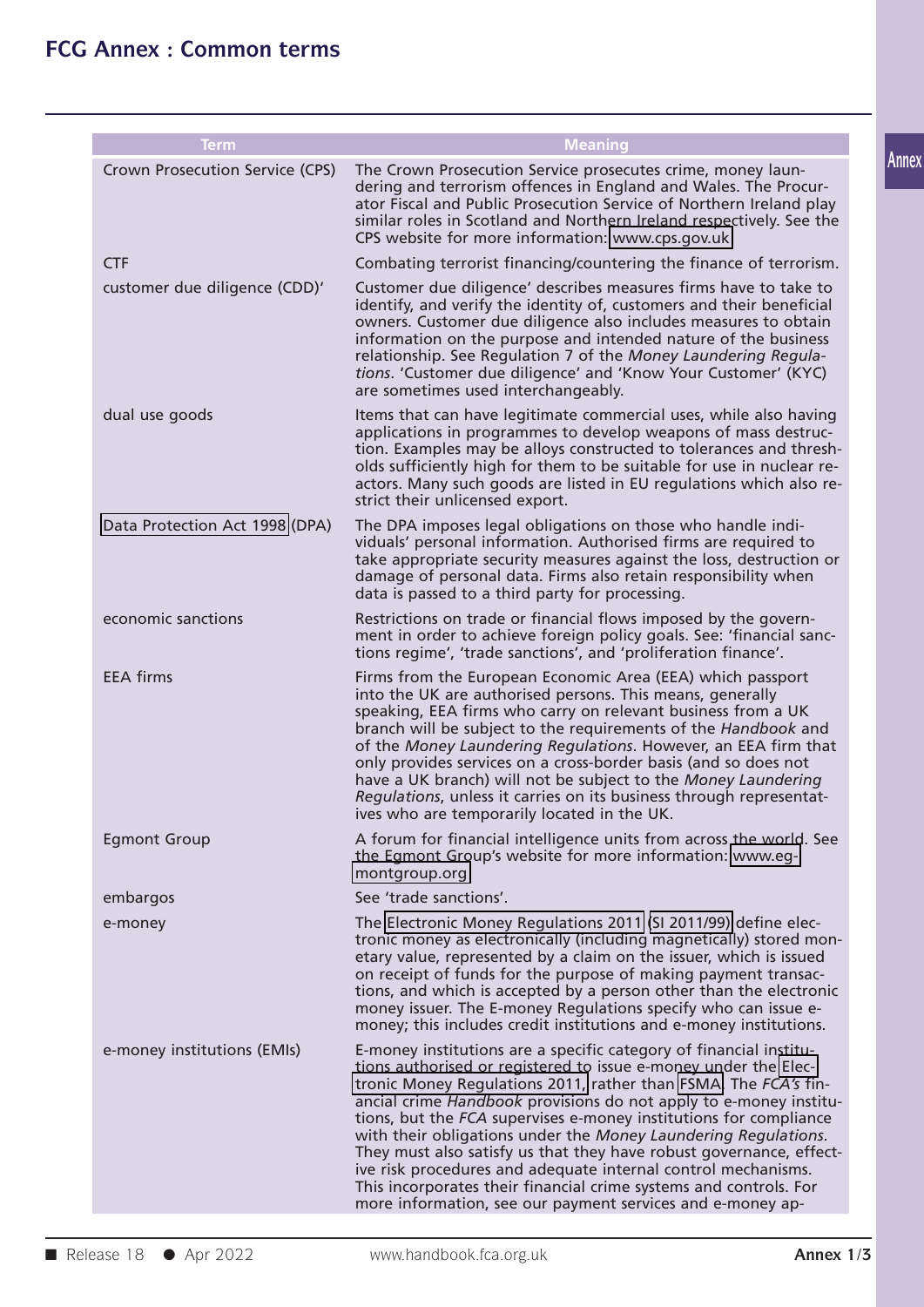| <b>Meaning</b>                                                                                                                                                                                                                                                                                                                                                                                                                                                                                                                                                                                                  |
|-----------------------------------------------------------------------------------------------------------------------------------------------------------------------------------------------------------------------------------------------------------------------------------------------------------------------------------------------------------------------------------------------------------------------------------------------------------------------------------------------------------------------------------------------------------------------------------------------------------------|
| proach document: https://www.fca.org.uk/publication/finalised-<br>guidance/fca-approach-payment-services-electronic-money-<br>2017.pdf                                                                                                                                                                                                                                                                                                                                                                                                                                                                          |
| Regulations 33-35 of the Money Laundering Regulations require<br>firms to apply additional, 'enhanced' customer due diligence meas-<br>ures in higher risk situations (see FCG 3.2.7G to FCG 3.2.9G).                                                                                                                                                                                                                                                                                                                                                                                                           |
| A jurisdiction (other than an EEA state) whose law contains<br>equivalent provisions to those contained in the Fourth Money<br>Laundering Directive. The JMLSG has prepared guidance for firms<br>on how to identify which jurisdictions are equivalent. Equivalent<br>jurisdictions are significant because it is a factor that a firm may<br>consider when deciding whether to apply 'simplified due dili-<br>gence' to financial institutions from these places. Firms can also<br>rely on the customer due diligence checks undertaken by certain<br>introducers from these jurisdictions (see 'reliance'). |
| UK exporters must obtain a licence from the government before<br>exporting certain types of goods, primarily those with military ap-<br>plications. Exporting these goods without a licence is prohibited<br>by the Export Control Order 2008 (SI 2008/3231). If an authorised<br>financial firm were to finance or insure these illegal exports, it<br>would arguably have been used to further financial crime.                                                                                                                                                                                               |
| Regulation 35(12)(b) of the Money Laundering Regulations de-<br>fines a family member of a PEP as including a spouse or civil part-<br>ner of a PEP; children of the PEP and the spouses or civil partners<br>of the PEP's children; and the parents of a PEP. The FCA's Finalised<br>Guidance 'FG17/16: The treatment of politically exposed persons<br>for anti-money laundering purposes' provides further guidance on<br>this definition.                                                                                                                                                                   |
| See 'Financial Action Task Force'.                                                                                                                                                                                                                                                                                                                                                                                                                                                                                                                                                                              |
| Forty Recommendations issued by the FATF on the structural, su-<br>pervisory and operational procedures that countries should have<br>in place to combat money laundering. These were revised in Feb-<br>ruary 2012, and now incorporate the nine Special Recommenda-<br>tions on the prevention of terrorist financing that were previously<br>listed separately. The Forty Recommendations can be downloaded<br>from the FATF's website: http://www.fatf-gafi.org/publications/fat-<br>frecommendations/documents/fatf-recommendations.html                                                                   |
| Regional international bodies such as Moneyval and the Asia-Paci-<br>fic Group which have a similar form and functions to those of the<br>FATF. The FATF seeks to work closely with such bodies.                                                                                                                                                                                                                                                                                                                                                                                                                |
| See 'Financial Investigator'.                                                                                                                                                                                                                                                                                                                                                                                                                                                                                                                                                                                   |
| An intergovernmental body that develops and promotes anti-<br>money laundering and counter terrorist financing standards<br>worldwide. Further information is available on its website:<br>www.fatf-gafi.org                                                                                                                                                                                                                                                                                                                                                                                                    |
| The Financial Conduct Authority has statutory objectives under<br>FSMA that include protecting and enhancing the integrity of the<br>UK financial system. The integrity of the UK financial system in-<br>cludes its not being used for a purpose connected with financial<br>crime. We have supervisory responsibilities under the Money Laun-<br>dering Regulations for authorised firms and businesses such as<br>leasing companies and providers of safe deposit boxes. We also<br>have functions under other legislation such as Schedule 7 to the<br>Counter-Terrorism Act 2008.                          |
|                                                                                                                                                                                                                                                                                                                                                                                                                                                                                                                                                                                                                 |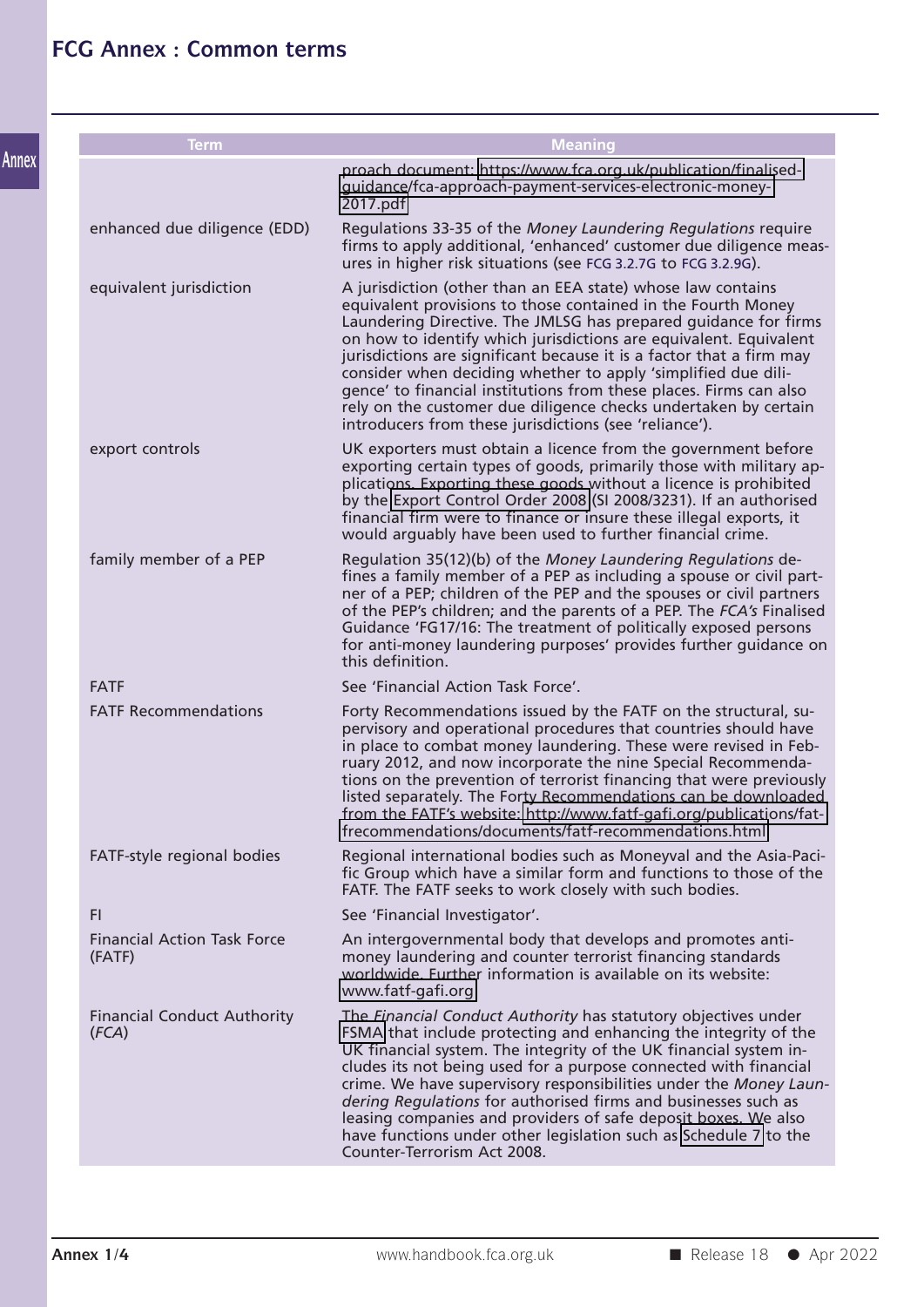| <b>Term</b>                                              | <b>Meaning</b>                                                                                                                                                                                                                                                                                                                                                                                                                                                                                                                                                                                                   |  |
|----------------------------------------------------------|------------------------------------------------------------------------------------------------------------------------------------------------------------------------------------------------------------------------------------------------------------------------------------------------------------------------------------------------------------------------------------------------------------------------------------------------------------------------------------------------------------------------------------------------------------------------------------------------------------------|--|
| financial crime                                          | Financial crime is any crime involving money. More formally, the<br>Financial Services and Markets Act 2000 defines financial crime 'to<br>include any offence involving (a) fraud or dishonesty; (b) miscon-<br>duct in, or misuse of information relating to, a financial market;<br>or (c) handling the proceeds of crime'. The use of the term 'to in-<br>clude' means financial crime can be interpreted widely to include,<br>for example, corruption or funding terrorism.                                                                                                                                |  |
| financial intelligence unit (FIU)                        | The IMF uses the following definition: 'a central national agency<br>responsible for receiving, analyzing, and transmitting disclosures<br>on suspicious transactions to the competent authorities.' The NCA<br>has this role in the UK.                                                                                                                                                                                                                                                                                                                                                                         |  |
| Financial Investigator (FI)                              | Financial Investigators are accredited people able under the relev-<br>ant legislation to investigate financial offences and recover the<br>proceeds of crime.                                                                                                                                                                                                                                                                                                                                                                                                                                                   |  |
| financial sanctions regime                               | This prohibits firms from providing funds and other economic re-<br>sources (and, in the case of designated terrorists, financial ser-<br>vices) to individuals and entities on a Consolidated List maintained<br>OFSI. OFSI is responsible for ensuring compliance with the UK's fin-<br>ancial sanctions regime; our role is to ensure firms have appropri-<br>ate systems and controls to enable compliance.                                                                                                                                                                                                  |  |
| <b>Financial Services and Markets</b><br>Act 2000 (FSMA) | The Financial Services and Markets Act 2000 sets out the object-<br>ives, duties and powers of the Financial Conduct Authority and<br>the Prudential Regulation Authority.                                                                                                                                                                                                                                                                                                                                                                                                                                       |  |
| <b>Financial Services Authority</b><br>(FSA)             | The Financial Services Authority was the previous financial services<br>regulator. It had statutory objectives under FSMA that included<br>the reduction of financial crime. The FSA had supervisory respons-<br>ibilities under the Money Laundering Regulations for authorised<br>firms and businesses such as leasing companies and providers of<br>safe deposit boxes. It also had functions under other legislation<br>such as the Transfer of Funds (Information on the Payer) Regula-<br>tions 2007, in relation to the EU Wire Transfer Regulation, and<br>schedule 7 to the Counter-Terrorism Act 2008. |  |
| <b>FIU</b>                                               | See 'financial intelligence unit'.                                                                                                                                                                                                                                                                                                                                                                                                                                                                                                                                                                               |  |
| four-eyes procedures                                     | Procedures that require the oversight of two people, to lessen the<br>risk of fraudulent behaviour, financial mismanagement or incom-<br>petence going unchecked.                                                                                                                                                                                                                                                                                                                                                                                                                                                |  |
| Fourth Money Laundering Dir-<br>ective (4MLD)            | The Fourth Money Laundering Directive (2015/849/EC). The UK has<br>implemented this Directive mainly through the Money Laundering<br>Regulations.                                                                                                                                                                                                                                                                                                                                                                                                                                                                |  |
| fraud (types of)                                         | Fraud can affect firms and their customers in many ways. The fol-<br>lowing are examples of fraud:                                                                                                                                                                                                                                                                                                                                                                                                                                                                                                               |  |
|                                                          | a firm is defrauded by customers (e.g. mortgage fraud);                                                                                                                                                                                                                                                                                                                                                                                                                                                                                                                                                          |  |
|                                                          | a firm is defrauded by employees or contractors ('in-<br>siders') (e.g. a staff member steals from his employer and<br>amends records to cover-up the theft);                                                                                                                                                                                                                                                                                                                                                                                                                                                    |  |
|                                                          | a firm's customers are defrauded by an insider (e.g. a staff<br>$\bullet$<br>member steals customers' money);                                                                                                                                                                                                                                                                                                                                                                                                                                                                                                    |  |
|                                                          | a firm's customers are defrauded after a third party mis-<br>leads the firm (e.g. criminals evade security measures to<br>gain access to a customer's account);                                                                                                                                                                                                                                                                                                                                                                                                                                                  |  |
|                                                          | a firm's customers are defrauded by a third party because<br>of the firm's actions (e.g. the firm loses sensitive personal<br>data allowing the customer's identity to be stolen);                                                                                                                                                                                                                                                                                                                                                                                                                               |  |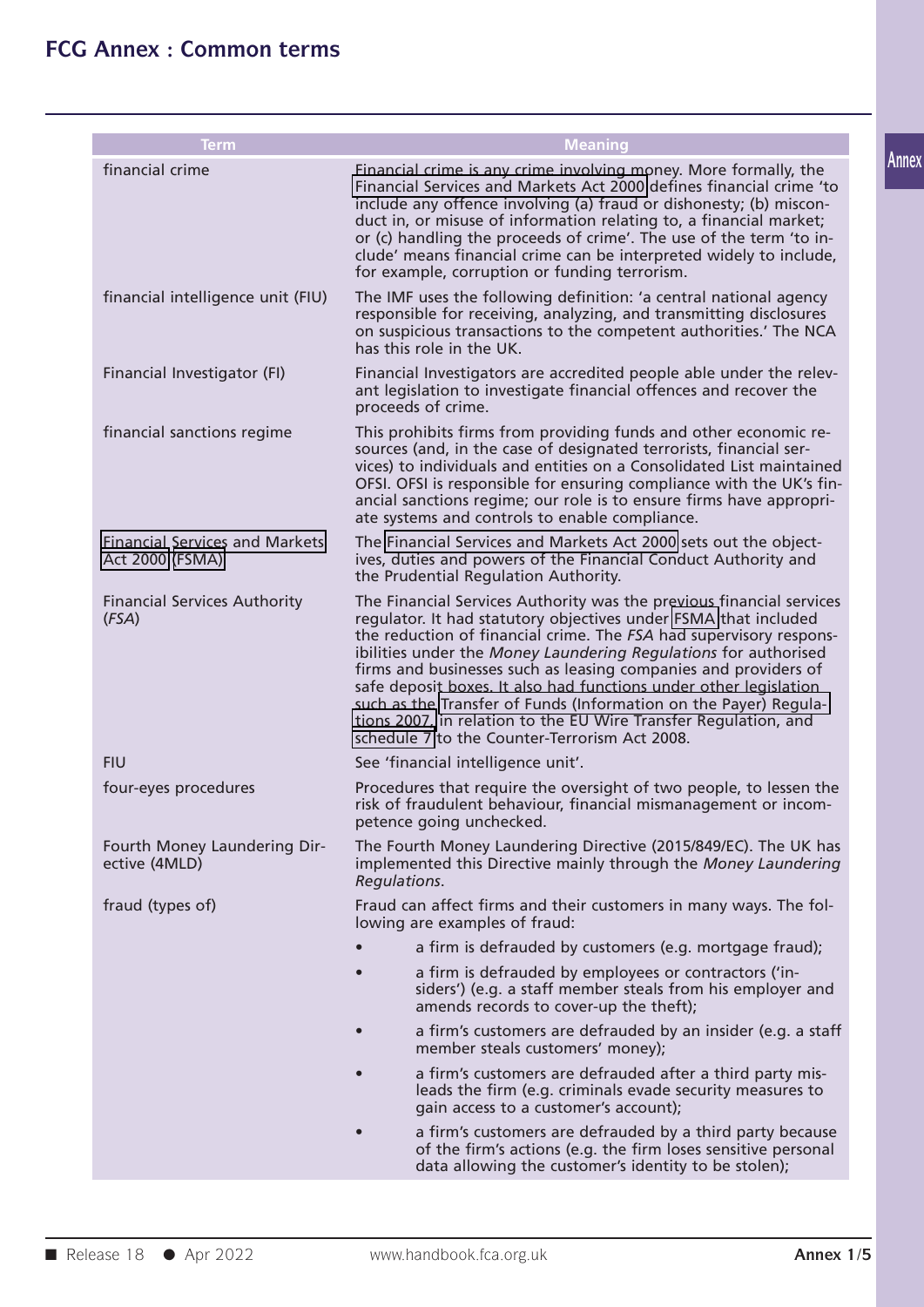| <b>Term</b>                                  | <b>Meaning</b>                                                                                                                                                                                                                                                                                                                                                                                                                                                                                                                                                                                                                                  |
|----------------------------------------------|-------------------------------------------------------------------------------------------------------------------------------------------------------------------------------------------------------------------------------------------------------------------------------------------------------------------------------------------------------------------------------------------------------------------------------------------------------------------------------------------------------------------------------------------------------------------------------------------------------------------------------------------------|
|                                              | a customer is defrauded, with a firm executing payments<br>connected to this fraud on the customer's instruction (e.g.<br>a customer asks his bank to transfer funds to what turns<br>out to be a share sale scam).                                                                                                                                                                                                                                                                                                                                                                                                                             |
|                                              | See also: 'advance fee fraud', 'boiler room', 'carbon credit scams',<br>'investment fraud', 'land banking scams', 'long firm fraud', 'mass-<br>marketing fraud', 'Missing Trader Inter-Community fraud', 'Ponzi<br>and pyramid schemes', 'share sale fraud'.                                                                                                                                                                                                                                                                                                                                                                                    |
| Fraud Act 2006                               | The Fraud Act 2006 sets out a series of fraud offences such as<br>fraud by false representation, fraud by failing to disclose informa-<br>tion and fraud by abuse of position.                                                                                                                                                                                                                                                                                                                                                                                                                                                                  |
| <b>FSA</b>                                   | See 'Financial Services Authority'.                                                                                                                                                                                                                                                                                                                                                                                                                                                                                                                                                                                                             |
| <b>FSMA</b>                                  | See 'Financial Services and Markets Act 2000'.                                                                                                                                                                                                                                                                                                                                                                                                                                                                                                                                                                                                  |
| <b>FSRB</b>                                  | See 'FATF-style regional bodies'.                                                                                                                                                                                                                                                                                                                                                                                                                                                                                                                                                                                                               |
| fuzzy matching                               | The JMLSG suggests the term 'fuzzy matching' 'describes any pro-<br>cess that identifies non-exact matches. Fuzzy matching software<br>solutions identify possible matches where data - whether in offi-<br>cial lists or in firms' internal records - is misspelled, incomplete, or<br>missing. They are often tolerant of multinational and linguistic dif-<br>ferences in spelling, formats for dates of birth, and similar data. A<br>sophisticated system will have a variety of settings, enabling<br>greater or less fuzziness in the matching process'. See Part III of<br>the JMLSG's guidance: http://www.jmlsg.org.uk/download/10007 |
| <b>Funds Transfer Regulation</b>             | This EU Regulation is formally titled 'Regulation (EU) 2015/847 of<br>the European Parliament and of the Council of 20 May 2015 on in-<br>formation accompanying transfers of funds'. It implements FATF's<br>Recommendation 16 in the EU and requires firms to accompany<br>the transfer of funds with specified information identifying the<br>payer and the payee. We are given supervisory and enforcement<br>powers for compliance with this regulation by the Money Laun-<br>dering Regulations.                                                                                                                                          |
| high-value dealer                            | A firm trading in goods (e.g. cars, jewellery and antiques) that ac-<br>cepts cash of €10,000 or more in payment (whether in one go or<br>in several payments that appear to be linked). HMRC is the super-<br>visory authority for high value dealers. A full definition is set out<br>in Regulation 14(1)(a) of the Money Laundering Regulations.                                                                                                                                                                                                                                                                                             |
| <b>HM Revenue and Customs</b><br>(HMRC)      | HM Revenue and Customs has supervisory responsibilities under<br>the Money Laundering Regulations. It oversees money service busi-<br>nesses, dealers in high value goods, estate agents and trust or<br>company service providers, amongst others. See HMRC's website<br>for more information: https://www.gov.uk/topic/business-tax/<br>money-laundering-regulations                                                                                                                                                                                                                                                                          |
| <b>HMRC</b>                                  | See 'HM Revenue and Customs'.                                                                                                                                                                                                                                                                                                                                                                                                                                                                                                                                                                                                                   |
| <b>HMT</b>                                   | See 'Treasury'.                                                                                                                                                                                                                                                                                                                                                                                                                                                                                                                                                                                                                                 |
| ICO                                          | See 'Information Commissioner's Office'.                                                                                                                                                                                                                                                                                                                                                                                                                                                                                                                                                                                                        |
| ID                                           | Identification (or Identity Documents).                                                                                                                                                                                                                                                                                                                                                                                                                                                                                                                                                                                                         |
| identification                               | The JMLSG's definition is: 'ascertaining the name of, and other rel-<br>evant information about, a customer or beneficial owner'.                                                                                                                                                                                                                                                                                                                                                                                                                                                                                                               |
| <b>IFB</b>                                   | Insurance Fraud Bureau.                                                                                                                                                                                                                                                                                                                                                                                                                                                                                                                                                                                                                         |
| Information Commissioner's Of-<br>fice (ICO) | The Information Commissioner's Office is tasked with protecting<br>the public's personal information. See the ICO's website for fur-<br>ther information: www.ico.org.uk                                                                                                                                                                                                                                                                                                                                                                                                                                                                        |
|                                              |                                                                                                                                                                                                                                                                                                                                                                                                                                                                                                                                                                                                                                                 |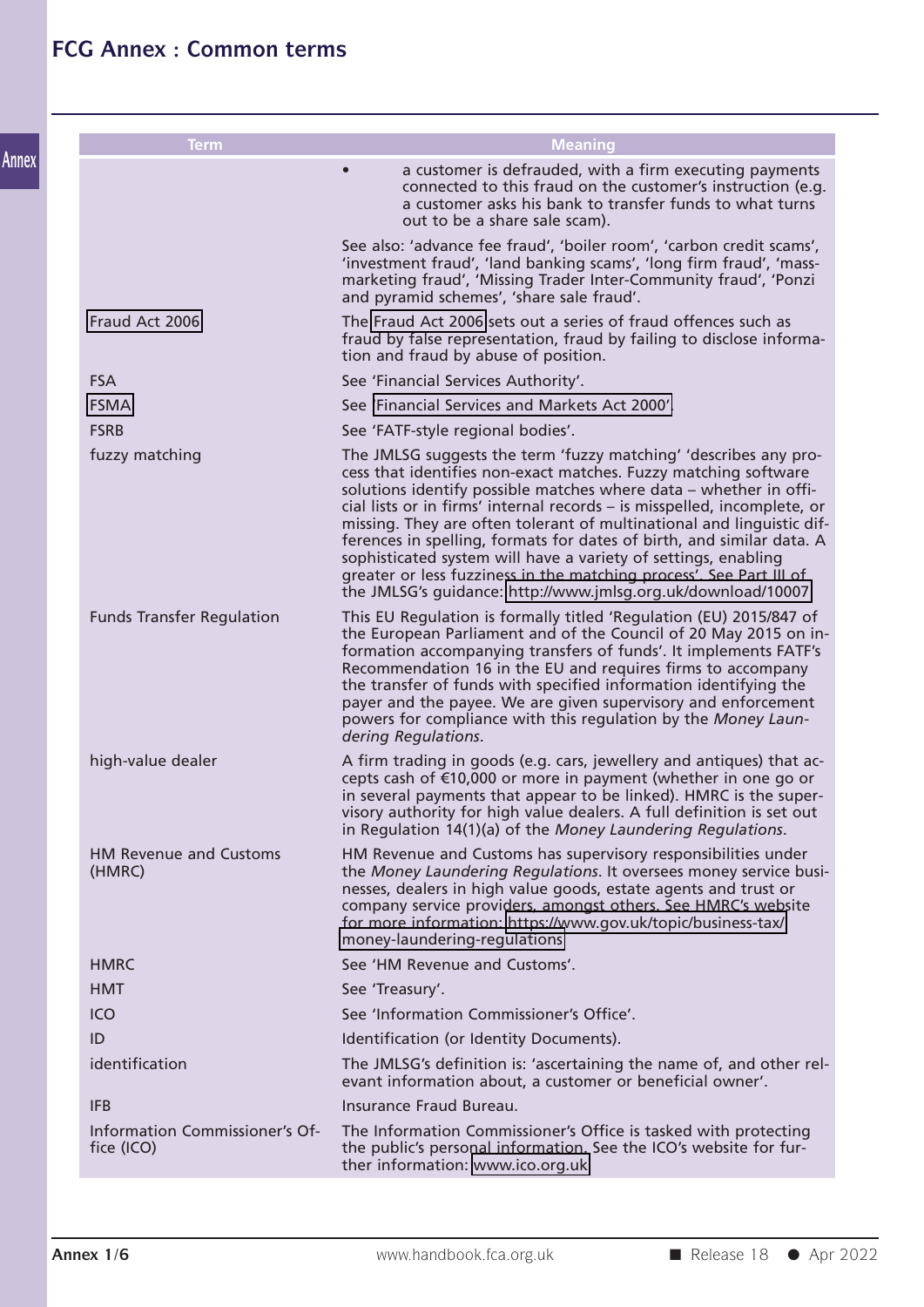| <b>Term</b>                                                             | <b>Meaning</b>                                                                                                                                                                                                                                                                                                                                                                                                                                                                                                |
|-------------------------------------------------------------------------|---------------------------------------------------------------------------------------------------------------------------------------------------------------------------------------------------------------------------------------------------------------------------------------------------------------------------------------------------------------------------------------------------------------------------------------------------------------------------------------------------------------|
| Information From Lenders (IFL)                                          | The Information From Lenders scheme enables mortgage lenders<br>to inform the FCA of suspected fraud by mortgage brokers. De-<br>tails are here: https://www.fca.org.uk/firms/fraud/report-mortgage-<br>fraud-advisers                                                                                                                                                                                                                                                                                        |
| insider fraud                                                           | Fraud against a firm committed by an employee or group of em-<br>ployees. This can range from junior staff to senior management,<br>directors, etc. Insiders seeking to defraud their employer may<br>work alone, or with others outside the firm, including organised<br>criminals.                                                                                                                                                                                                                          |
| Institute of Chartered Account-<br>ants in England and Wales<br>(ICAEW) | The Institute of Chartered Accountants in England and Wales has<br>supervisory responsibility for its members under the Money Laun-<br>dering Regulations, as do other professional bodies for account-<br>ants and book-keepers. See the ICAEW's website for further in-<br>formation:www.icaew.com                                                                                                                                                                                                          |
| integration                                                             | See 'placement, layering, integration'.                                                                                                                                                                                                                                                                                                                                                                                                                                                                       |
| investment fraud                                                        | UK-based investors lose money every year to share sale frauds and<br>other scams including, but not limited to, land-banking frauds,<br>Ponzi schemes, and rogue carbon credit schemes. See FCA's<br>scamsmart, http://scamsmart.fca.org.uk/                                                                                                                                                                                                                                                                  |
| <b>JMLSG</b>                                                            | See 'Joint Money Laundering Steering Group'.                                                                                                                                                                                                                                                                                                                                                                                                                                                                  |
| Joint Money Laundering Steer-<br>ing Group (JMLSG)                      | This industry body is made up of financial sector trade bodies. It<br>produces guidance on compliance with legal and regulatory re-<br>quirements related to money laundering. See the JMLSG's website<br>for more information: www.jmlsg.org.uk                                                                                                                                                                                                                                                              |
| Know Your Customer (KYC)                                                | This term is often used as a synonym for 'customer due diligence'<br>checks. The term can also refer to suitability checks related to the<br>regulated sales of financial products. The Money Laundering Regu-<br>lations refer to 'customer due diligence' and not to KYC.                                                                                                                                                                                                                                   |
| known close associate of a PEP                                          | Regulation 35(12)(c) of the Money Laundering Regulations defines<br>a known close associate of a PEP as being either an individual<br>known to have joint beneficial ownership of a legal entity or a<br>legal arrangement or any other close business relations with a PEP<br>or an individual who has sole beneficial ownership of a legal en-<br>tity or a legal arrangement which is known to have been set up<br>for the benefit of a PEP.                                                               |
| <b>KYC</b>                                                              | See 'Know Your Customer'.                                                                                                                                                                                                                                                                                                                                                                                                                                                                                     |
| land banking scams                                                      | Land banking companies divide land into smaller plots to sell it to<br>investors on the basis that once it is available for development it<br>will soar in value. However, the land is often in rural areas, with<br>little chance of planning permission being granted. See: https://<br>www.fca.org.uk/consumers/land-banking-investment-schemes                                                                                                                                                            |
| layering                                                                | See 'placement, layering, integration'.                                                                                                                                                                                                                                                                                                                                                                                                                                                                       |
| long firm fraud                                                         | A fraud where an apparently legitimate company is established<br>and, over a period of time, builds up a good credit record with<br>wholesalers, paying promptly for modest transactions. Correspond-<br>ence from bankers may be used by them as evidence of good<br>standing. The company then places a large order, takes delivery,<br>but disappears without paying. This type of fraud is not limited to<br>wholesalers of physical goods: financial firms have been victim to<br>variants of this scam. |
| <b>MLRO</b>                                                             | See 'Money Laundering Reporting Officer'.                                                                                                                                                                                                                                                                                                                                                                                                                                                                     |
| mass-marketing fraud                                                    | Action Fraud (the UK's national fraud reporting centre) says "Mass<br>marketing fraud is when you receive an uninvited contact by em-<br>ail, letter, phone or adverts, making false promises to con you out<br>of money." Share sale fraud is a type of mass marketing fraud.                                                                                                                                                                                                                                |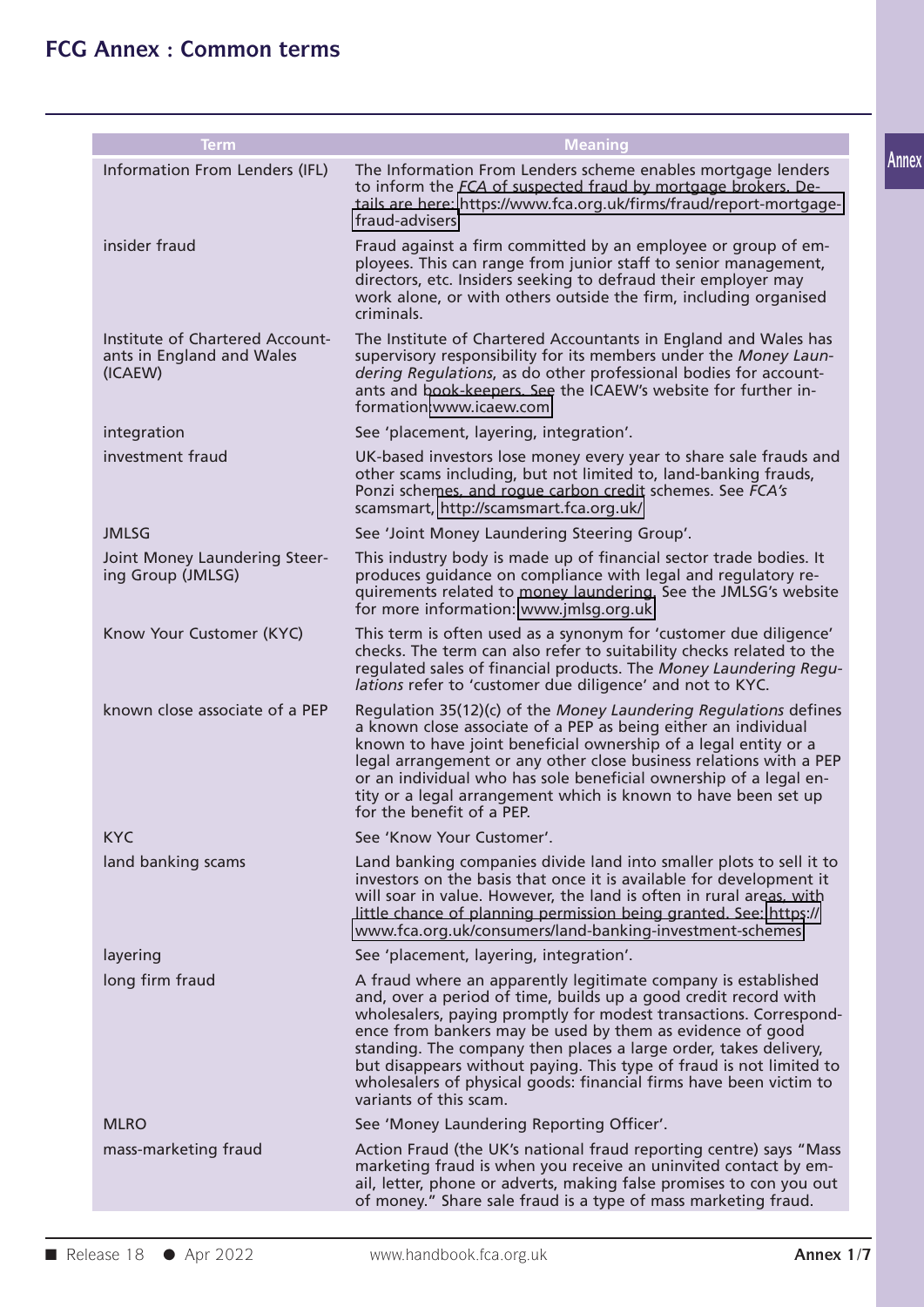| <b>Term</b>                                    | <b>Meaning</b>                                                                                                                                                                                                                                                                                                                                                                                                                                                                                                                                                                                                                                                                                                                                                                   |
|------------------------------------------------|----------------------------------------------------------------------------------------------------------------------------------------------------------------------------------------------------------------------------------------------------------------------------------------------------------------------------------------------------------------------------------------------------------------------------------------------------------------------------------------------------------------------------------------------------------------------------------------------------------------------------------------------------------------------------------------------------------------------------------------------------------------------------------|
|                                                | See: www.actionfraud.police.uk/types-of-fraud/mass-marketing-<br>fraud                                                                                                                                                                                                                                                                                                                                                                                                                                                                                                                                                                                                                                                                                                           |
| Missing Trader Inter-Community<br>(MTIC) fraud | This fraud exploits the EU system for rebating Value Added Tax<br>payments in situations where goods have moved across borders<br>within the EU. National authorities are misled into giving rebates<br>to import-export companies that are not entitled to them.                                                                                                                                                                                                                                                                                                                                                                                                                                                                                                                |
| money laundering                               | The process by which the proceeds of crime are converted into as-<br>sets which appear to have a legitimate origin, so that they can be<br>retained permanently, or recycled to fund further crime.                                                                                                                                                                                                                                                                                                                                                                                                                                                                                                                                                                              |
| Money Laundering Directive                     | See 'Fourth Money Laundering Directive'.                                                                                                                                                                                                                                                                                                                                                                                                                                                                                                                                                                                                                                                                                                                                         |
| Money Laundering Reporting<br>Officer (MLRO)   | The MLRO is responsible for ensuring that measures to combat<br>money laundering within the firm are effective. The MLRO is also<br>usually the 'nominated officer' under the Proceeds of Crime Act<br>(POCA).                                                                                                                                                                                                                                                                                                                                                                                                                                                                                                                                                                   |
|                                                | The MLRO is a 'controlled function' under the Approved Persons<br>Regime and a 'senior management function' under the Senior<br>Managers and Certification Regime.                                                                                                                                                                                                                                                                                                                                                                                                                                                                                                                                                                                                               |
| <b>Market Abuse Regulation</b><br>(MAR)        | MAR, short for Market Abuse Regulation (EU No.596/2014),<br>entered into force on 3 July 2016. It contains the civil offences of<br>insider dealing, unlawful disclosure of inside information and mar-<br>ket manipulation, in addition to provisions to prevent and detect<br>these offences.                                                                                                                                                                                                                                                                                                                                                                                                                                                                                  |
| <b>Money Laundering Regulations</b>            | The Money Laundering Regulations 2007 (SI 2007/2157) trans-<br>posed the Third Money Laundering Directive into UK law. The Re-<br>gulations require firms to take specified steps to detect and pre-<br>vent both money laundering and terrorist financing. The Money<br>Laundering Regulations 2007 were revoked and replaced by the<br>Money Laundering Regulations 2017.                                                                                                                                                                                                                                                                                                                                                                                                      |
| <b>Money Laundering Regulations</b><br>2017    | The Money Laundering Regulations 2017 (SI 2017/692) transpose<br>the requirements of the Third Fourth Money Laundering Directive<br>into UK law. The Regulations require firms to take specified steps<br>to detect and prevent both money laundering and terrorist<br>financing.                                                                                                                                                                                                                                                                                                                                                                                                                                                                                                |
|                                                | The Regulations identify the firms we supervise and impose on us<br>a duty to take measures to secure those firms' compliance with<br>the Regulations' requirements.                                                                                                                                                                                                                                                                                                                                                                                                                                                                                                                                                                                                             |
| Money Laundering Reporting<br>Officer (MLRO)   | The MLRO is responsible for ensuring that measures to combat<br>money laundering within the firm are effective. The MLRO is also<br>usually the 'nominated officer' under the Proceeds of Crime Act<br>(POCA).                                                                                                                                                                                                                                                                                                                                                                                                                                                                                                                                                                   |
|                                                | The MLRO is a 'controlled function' under the Approved Persons<br>Regime and a 'senior management function' under the Senior<br>Managers and Certification Regime.                                                                                                                                                                                                                                                                                                                                                                                                                                                                                                                                                                                                               |
| money service business (MSB)                   | An undertaking that by way of business operates a currency ex-<br>change office, transmits money (or any representations of monet-<br>ary value) by any means or which cashes cheques which are made<br>payable to customers. (See Regulation 3(1) of the Money Laun-<br>dering Regulations.) Firms authorised under FSMA must inform us<br>if they provide MSB services. For more information about this, see:<br>https://www.fca.org.uk/firms/money-laundering-terrorist-financing/<br>reporting HM Revenue and Customs supervises the AML controls<br>of money service businesses that are not authorised under FSMA.<br>More information about registration with HMRC can be found on<br>its website:https://www.gov.uk/topic/business-tax/money-laun-<br>dering-regulations |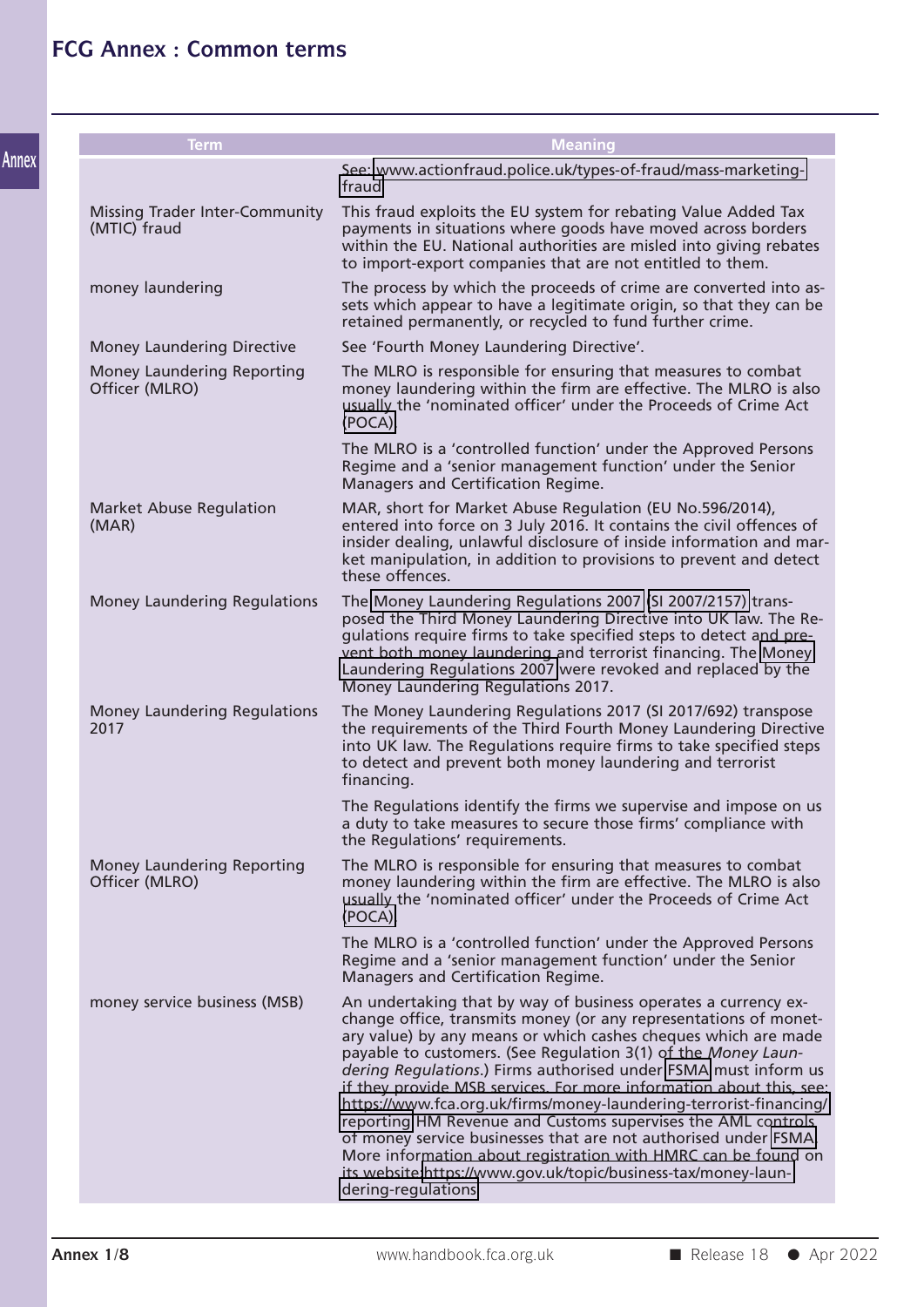| <b>Term</b>                                                                       | <b>Meaning</b>                                                                                                                                                                                                                                                                                                                                                                                                                                                                                                                                                                                                                |
|-----------------------------------------------------------------------------------|-------------------------------------------------------------------------------------------------------------------------------------------------------------------------------------------------------------------------------------------------------------------------------------------------------------------------------------------------------------------------------------------------------------------------------------------------------------------------------------------------------------------------------------------------------------------------------------------------------------------------------|
| mortgage brokers, general in-<br>surers and general insurance in-<br>termediaries | Mortgage brokers, general insurers (including managing agents<br>and the Society of Lloyd's) and general insurance intermediaries<br>are subject to the high-level regulatory requirement to counter<br>financial crime set out in SYSC 3.2.6R. However, they are not sub-<br>ject to the Money Laundering Regulations or the provisions of the<br>Handbook that specifically relate to money laundering (SYSC<br>3.2.6AR - SYSC 3.2.6JG).                                                                                                                                                                                    |
|                                                                                   | Firms offering these services alongside other products that are sub-<br>ject to the Money Laundering Regulations (such as banking and<br>stock broking services) can therefore apply different customer due<br>diligence checks in both situations. But in practice, many will<br>choose to apply a consistent approach for the sake of operational<br>convenience.                                                                                                                                                                                                                                                           |
| <b>MSB</b>                                                                        | See 'money service business'.                                                                                                                                                                                                                                                                                                                                                                                                                                                                                                                                                                                                 |
| <b>MTIC</b>                                                                       | See 'Missing Trader Inter-Community Fraud'.                                                                                                                                                                                                                                                                                                                                                                                                                                                                                                                                                                                   |
| National Crime Agency (NCA)                                                       | The NCA leads the UK's fight against serious and organised crime.<br>It became operational, replacing the Serious Organised Crime<br>Agency, in October 2013. For more information see the NCA's web-<br>site:http://www.nationalcrimeagency.gov.uk/.                                                                                                                                                                                                                                                                                                                                                                         |
| <b>NCA</b>                                                                        | See 'National Crime Agency'.                                                                                                                                                                                                                                                                                                                                                                                                                                                                                                                                                                                                  |
| <b>NCCT</b>                                                                       | See 'non-cooperative countries or territories'.                                                                                                                                                                                                                                                                                                                                                                                                                                                                                                                                                                               |
| nominated officer                                                                 | Regulation 3(1) of the Money Laundering Regulations defines this<br>as "a person who is nominated to receive disclosures under Part 3<br>(terrorist property) of the Terrorism Act 2000 or Part 7 (money<br>laundering) of the Proceeds of Crime Act 2002". See section 330<br>of POCA, Part 3 of the Terrorism Act 2000, and Regulation 21(3)<br>of the Money Laundering Regulations which requires all firms to<br>appoint a nominated officer.                                                                                                                                                                             |
| non-cooperative countries and<br>territories                                      | FATF can designate certain countries and territories as being non-<br>cooperative. This indicates severe weaknesses in anti-money laun-<br>dering arrangements in those jurisdictions. An up-to-date state-<br>ment can be found on the FATF website. The JMLSG has prepared<br>guidance for firms on how to judge the risks of conducting busi-<br>ness in different countries.                                                                                                                                                                                                                                              |
| occasional transaction                                                            | Any transaction (carried out other than as part of a business rela-<br>tionship) amounting to $\epsilon$ 15,000 or more, whether the transaction<br>is carried out in a single operation or several operations which ap-<br>pear to be linked. (See Regulation 27(2) of the Money Laundering<br>Regulations.)                                                                                                                                                                                                                                                                                                                 |
|                                                                                   | Any transaction that amounts to a transfer of funds within the<br>meaning of article 3(9) of the Funds Transfer Regulation ex-<br>ceeding €1,000.                                                                                                                                                                                                                                                                                                                                                                                                                                                                             |
| Office of Financial Sanctions Im-<br>plementation (OFSI)                          | The Office of Financial Sanctions Implementation within HM Treas-<br>ury is responsible for the implementation and administration of<br>the UK sanctions regime. See: https://www.gov.uk/government/or-<br>ganisations/office-of-financial-sanctions-implementation for more.                                                                                                                                                                                                                                                                                                                                                 |
| ongoing monitoring                                                                | The Money Laundering Regulations require ongoing monitoring<br>of business relationships. This means that the transactions per-<br>formed by a customer, and other aspects of their behaviour, are<br>scrutinised throughout the course of their relationship with the<br>firm. The intention is to spot where a customer's actions are incon-<br>sistent with what might be expected of a customer of that type,<br>given what is known about their business, risk profile etc. Where<br>the risk associated with the business relationship is increased,<br>firms must enhance their ongoing monitoring on a risk-sensitive |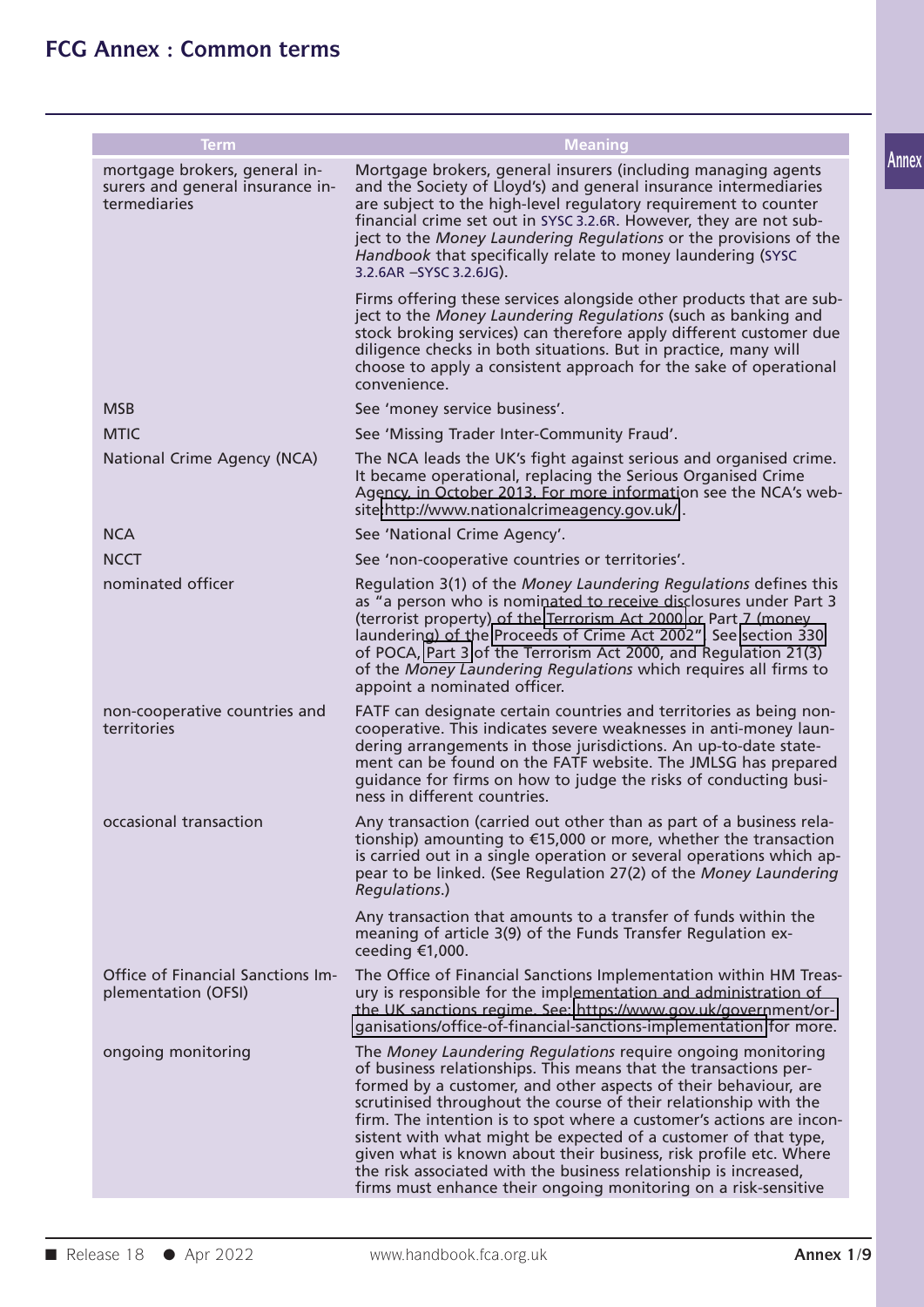| <b>Term</b>                                                 | <b>Meaning</b>                                                                                                                                                                                                                                                                                                                                                                                                                                                                                                                                                                                                                                                                                                                                                                                                                    |
|-------------------------------------------------------------|-----------------------------------------------------------------------------------------------------------------------------------------------------------------------------------------------------------------------------------------------------------------------------------------------------------------------------------------------------------------------------------------------------------------------------------------------------------------------------------------------------------------------------------------------------------------------------------------------------------------------------------------------------------------------------------------------------------------------------------------------------------------------------------------------------------------------------------|
|                                                             | basis. Firms must also update the information they hold on cus-<br>tomers for anti-money laundering purposes.                                                                                                                                                                                                                                                                                                                                                                                                                                                                                                                                                                                                                                                                                                                     |
| payment institutions                                        | A 'payment institution' is a UK firm which is required under the<br>Payment Services Regulations 2017 (SI 2017/752) to be authorised<br>or registered in order to provide payment services in the UK. This<br>term is not used to describe payment service providers that are al-<br>ready authorised by us because they carry out regulated activities<br>(such as banks and e-money institutions) or that are exempt under<br>the Payment Services Regulations (such as credit unions). For more<br>information, see our publication. For the FCA's approach to Pay-<br>ment institutions and e-money institutions under the Payment Ser-<br>vices Regulations and the Electronic Money Regulations, see<br>https://www.fca.org.uk/publication/finalised-guidance/fca-ap-<br>proach-payment-services-electronic-money-2017.pdf. |
| <b>PEP</b>                                                  | See 'politically exposed person'.                                                                                                                                                                                                                                                                                                                                                                                                                                                                                                                                                                                                                                                                                                                                                                                                 |
| placement, layering, integration                            | The three stages in a common model of money laundering. In the<br>placement stage, money generated from criminal activity (e.g.<br>funds from the illegal import of narcotics) is first introduced to<br>the financial system. The layering phase sees the launderer en-<br>tering into a series of transactions (e.g. buying, and then cancel-<br>ling, an insurance policy) designed to conceal the illicit origins of<br>the funds. Once the funds are so far removed from their criminal<br>source that it is not feasible for the authorities to trace their ori-<br>gins, the integration stage allows the funds to be treated as os-<br>tensibly 'clean' money.                                                                                                                                                            |
| <b>POCA</b>                                                 | See 'Proceeds of Crime Act 2002'.                                                                                                                                                                                                                                                                                                                                                                                                                                                                                                                                                                                                                                                                                                                                                                                                 |
| politically exposed person (PEP)                            | A person entrusted with a prominent public function. See Regula-<br>tion 35 of the Money Laundering Regulations and Finalised Guid-<br>ance 'FG17/16: The treatment of politically exposed persons for<br>anti-money laundering purposes' https://www.fca.org.uk/publica-<br>tions/finalised-guidance/fg17-6-treatment-politically-exposed-per-<br>sons-peps-money-laundering.                                                                                                                                                                                                                                                                                                                                                                                                                                                    |
| Ponzi and pyramid schemes                                   | Ponzi and pyramid schemes promise investors high returns or divi-<br>dends not usually available through traditional investments. While<br>they may meet this promise to early investors, people who invest<br>in the scheme later usually lose their money; these schemes col-<br>lapse when the unsustainable supply of new investors dries up. In-<br>vestors usually find most or all of their money is gone, and the<br>fraudsters who set up the scheme have disappeared.                                                                                                                                                                                                                                                                                                                                                   |
| Proceeds of Crime Act 2002<br>(POCA)                        | POCA criminalises all forms of money laundering and creates<br>other offences such as failing to report a suspicion of money laun-<br>dering and 'tipping off'.                                                                                                                                                                                                                                                                                                                                                                                                                                                                                                                                                                                                                                                                   |
| <b>Production Order</b>                                     | The Proceeds of Crime Act 2002 allows Financial Investigators to<br>use production orders to obtain information from financial firms<br>about an individual's financial affairs.                                                                                                                                                                                                                                                                                                                                                                                                                                                                                                                                                                                                                                                  |
| <b>Proliferation finance</b>                                | Funding the proliferation of weapons of mass destruction in con-<br>travention of international law.                                                                                                                                                                                                                                                                                                                                                                                                                                                                                                                                                                                                                                                                                                                              |
| pyramid schemes                                             | See 'Ponzi and pyramid schemes'.                                                                                                                                                                                                                                                                                                                                                                                                                                                                                                                                                                                                                                                                                                                                                                                                  |
| Recognised investment ex-<br>changes, and recognised clear- | To be recognised under FSMA, exchanges and clearing houses<br>must, among other things, adopt appropriate measures to:                                                                                                                                                                                                                                                                                                                                                                                                                                                                                                                                                                                                                                                                                                            |
| ing houses                                                  | reduce the extent to which their facilities can be used for<br>a purpose connected with market abuse or financial<br>crime; and                                                                                                                                                                                                                                                                                                                                                                                                                                                                                                                                                                                                                                                                                                   |
|                                                             | monitor the incidence of market abuse or financial crime,<br>and facilitate its detection.                                                                                                                                                                                                                                                                                                                                                                                                                                                                                                                                                                                                                                                                                                                                        |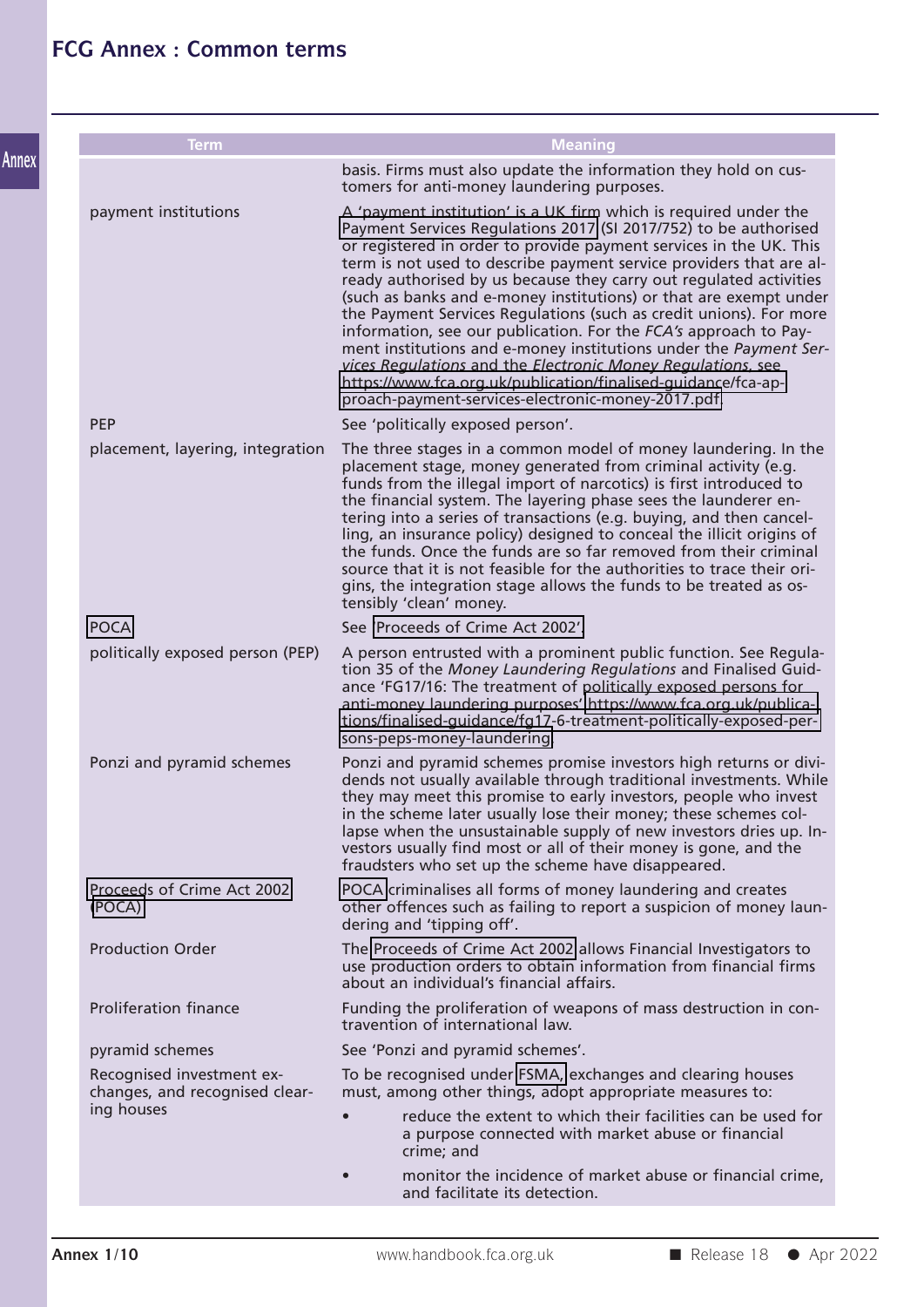| <b>Term</b>                                                             | <b>Meaning</b>                                                                                                                                                                                                                                                                                                                                                                                                                                                                                                                                                                                                                                                          |       |
|-------------------------------------------------------------------------|-------------------------------------------------------------------------------------------------------------------------------------------------------------------------------------------------------------------------------------------------------------------------------------------------------------------------------------------------------------------------------------------------------------------------------------------------------------------------------------------------------------------------------------------------------------------------------------------------------------------------------------------------------------------------|-------|
|                                                                         | Measures should include the monitoring of transactions. This is set<br>out REC, which contains our guidance on our interpretation of<br>the recognition requirements. It also explains the factors we may<br>consider when assessing a recognised body's compliance with the<br>requirements. Regulation 7(1)(a)(vii) of the Money Laundering Re-<br>gulations confers supervisory functions on the FCA to oversee reco-<br>gnised investment exchanges' compliance with requirements im-<br>posed on them by those regulations.                                                                                                                                        | Annex |
| reliance                                                                | The Money Laundering Regulations allow a firm to rely on cus-<br>tomer due diligence checks performed by others. However, there<br>are many limitations on how this can be done. First, the relying<br>firm remains liable for any failure to apply these checks. Second,<br>the firm being relied upon must give its consent. Third, the law<br>sets out exactly what kinds of firms may be relied upon. See Regu-<br>lation 39 of the Money Laundering Regulations and the JMLSG<br>quidance for more detail.                                                                                                                                                         |       |
| safe deposit boxes                                                      | The FCA is responsible for supervising anti-money laundering con-<br>trols of safe custody services; this includes the provision of safe de-<br>posit boxes.                                                                                                                                                                                                                                                                                                                                                                                                                                                                                                            |       |
| sanctions                                                               | See 'financial sanctions regime'.                                                                                                                                                                                                                                                                                                                                                                                                                                                                                                                                                                                                                                       |       |
| <b>SAR</b>                                                              | See 'Suspicious Activity Report'.                                                                                                                                                                                                                                                                                                                                                                                                                                                                                                                                                                                                                                       |       |
| Senior Management Arrange-<br>ments, Systems and Controls<br>sourcebook | See 'SYSC'.                                                                                                                                                                                                                                                                                                                                                                                                                                                                                                                                                                                                                                                             |       |
| share sale fraud                                                        | Share scams are often run from 'boiler rooms' where fraudsters<br>cold-call investors offering them often worthless, overpriced or<br>even non-existent shares. While they promise high returns, those<br>who invest usually end up losing their money. We have found vic-<br>tims of boiler rooms lose an average of £20,000 to these scams,<br>with as much as £200m lost in the UK each year. Even seasoned in-<br>vestors have been caught out, with the biggest individual loss re-<br>corded by the police being £6m. We receive almost 5,000 calls<br>each year from people who think they are victims of boiler room<br>fraud. See: http://scamsmart.fca.org.uk |       |
| simplified due diligence (SDD)                                          | Regulation 37 of the Money Laundering Regulations allows firms,<br>where they assess that a business relationship or transaction pre-<br>sents a low degree of risk of money laundering or terrorist finan-<br>cing. This regulation sets out a series of factors firms should con-<br>sider when determining this risk.                                                                                                                                                                                                                                                                                                                                                |       |
|                                                                         | SDD does not exempt firms from applying CDD measures but per-<br>mits them to adjust the extent, timing or type of the measures it<br>undertakes to reflect the lower risk it has assessed. A firm is re-<br>quired to carry out sufficient monitoring of any business relation-<br>ships or transactions which are subject to those measures to en-<br>able it to detect any unusual or suspicious transactions.                                                                                                                                                                                                                                                       |       |
| <b>Solicitors Regulation Authority</b><br>(SRA)                         | The Solicitors Regulation Authority has supervisory responsibility<br>for solicitors under the Money Laundering Regulations. The Bar<br>Council and other professional bodies for the legal sector perform<br>a similar role for their members. See www.sra.org.uk for more in-<br>formation.                                                                                                                                                                                                                                                                                                                                                                           |       |
| <b>Special Recommendations</b>                                          | See 'FATF Special Recommendations'.                                                                                                                                                                                                                                                                                                                                                                                                                                                                                                                                                                                                                                     |       |
| source of funds and source of<br>wealth                                 | 'Source of wealth' describes how a customer or beneficial owner<br>acquired their total wealth.                                                                                                                                                                                                                                                                                                                                                                                                                                                                                                                                                                         |       |
|                                                                         | 'Source of funds' refers to the origin of the funds involved in the<br>business relationship or occasional transaction. It refers to the ac-<br>tivity that generated the funds, for example salary payments or                                                                                                                                                                                                                                                                                                                                                                                                                                                         |       |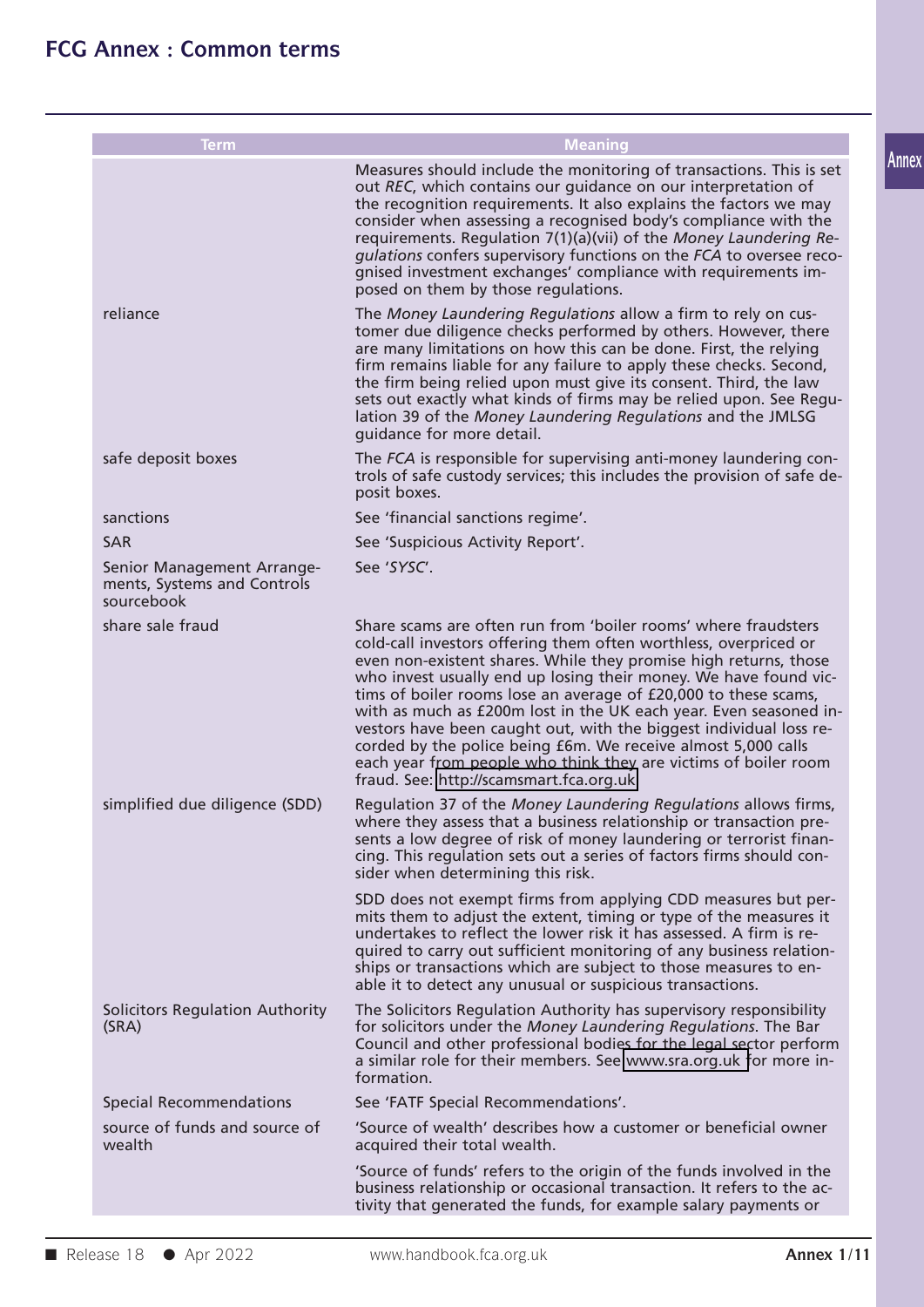| <b>Term</b>                                         | <b>Meaning</b>                                                                                                                                                                                                                                                                                                                                                                                                                                                                                                                        |
|-----------------------------------------------------|---------------------------------------------------------------------------------------------------------------------------------------------------------------------------------------------------------------------------------------------------------------------------------------------------------------------------------------------------------------------------------------------------------------------------------------------------------------------------------------------------------------------------------------|
|                                                     | sale proceeds, as well as the means through which the customer's<br>or beneficial owner's funds were transferred.                                                                                                                                                                                                                                                                                                                                                                                                                     |
| <b>SRA</b>                                          | See 'Solicitors Regulation Authority'.                                                                                                                                                                                                                                                                                                                                                                                                                                                                                                |
| <b>STOR</b>                                         | See 'Suspicious Transaction and Order Report'.                                                                                                                                                                                                                                                                                                                                                                                                                                                                                        |
| <b>Suspicious Activity Report (SAR)</b>             | A report made to the NCA about suspicions of money laundering<br>or terrorist financing. This is commonly known as a 'SAR'. See also<br>'Suspicious Transaction Report'.                                                                                                                                                                                                                                                                                                                                                              |
| Suspicious Transaction and Or-<br>der Report (STOR) | A report made to the FCA in accordance with articles 16(1) and<br>16(2) of the Market Abuse Regulation about any suspicious order<br>or transaction. For more see: https://www.fca.org.uk/markets/mar-<br>ket-abuse/suspicious-transaction-order-reports/stor-supervisory-<br>priorities                                                                                                                                                                                                                                              |
| <b>SWIFT</b>                                        | SWIFT (the Society for Worldwide Interbank Financial Telecommu-<br>nication) provides the international system used by banks to send<br>the messages that effect interbank payments.                                                                                                                                                                                                                                                                                                                                                  |
| <b>SYSC</b>                                         | SYSC is the Senior Management Arrangements, Systems and Con-<br>trols sourcebook of the Handbook. It sets out the responsibilities<br>of directors and senior management. SYSC includes rules and guid-<br>ance about firms' anti-financial crime systems and controls. These<br>impose obligations to establish and maintain effective systems<br>and controls for countering the risk that the firm might be used<br>to further financial crime' (see SYSC 6.1.1R, or for insurers, man-<br>aging agents and Lloyd's, SYSC 3.2.6R). |
|                                                     | SYSC 6.3 contains anti-money laundering specific rules and guid-<br>ance. These provisions are also set out in SYSC 3.2.6AR to SYSC<br>3.2.6JG as they apply to certain insurers, managing agents and<br>Lloyd's. These money laundering specific provisions of SYSC do not<br>apply to mortgage brokers, general insurers and general insur-<br>ance intermediaries.                                                                                                                                                                 |
| terrorist finance                                   | The provision of funds or other assets to support a terrorist ideo-<br>logy, a terrorist infrastructure or individual operations. It applies<br>to domestic and international terrorism.                                                                                                                                                                                                                                                                                                                                              |
| <b>TF</b>                                           | Terrorist financing (also 'CTF').                                                                                                                                                                                                                                                                                                                                                                                                                                                                                                     |
| third party                                         | 'Third party' is a term often used to refer to entities that are in-<br>volved in a business or other transaction but are neither the firm<br>nor its customer. Where a third party acts on a firm's behalf, it<br>might expose the firm to financial crime risk.                                                                                                                                                                                                                                                                     |
| tipping off                                         | The offence of tipping off is committed where a person discloses<br>that:                                                                                                                                                                                                                                                                                                                                                                                                                                                             |
|                                                     | any person has made a report under the Proceeds of<br>$\bullet$<br>Crime Act 2002 to the Police, HM Revenue and Customs<br>or the NCA concerning money laundering, where that dis-<br>closure is likely to prejudice any investigation into the re-<br>port; or                                                                                                                                                                                                                                                                       |
|                                                     | an investigation into allegations that an offence of<br>$\bullet$<br>money laundering has been committed, is being contem-<br>plated or is being carried out.                                                                                                                                                                                                                                                                                                                                                                         |
|                                                     | See section 333A of the Proceeds of Crime Act 2002. A similar of-<br>fence exists in relation to terrorism (including terrorism financing)<br>by virtue of section 21D of the Terrorism Act 2000.                                                                                                                                                                                                                                                                                                                                     |
| trade sanctions                                     | Government restrictions on the import or export of certain goods<br>and services, often to or from specific countries, to advance for-<br>eign policy objectives. See 'economic sanctions'.                                                                                                                                                                                                                                                                                                                                           |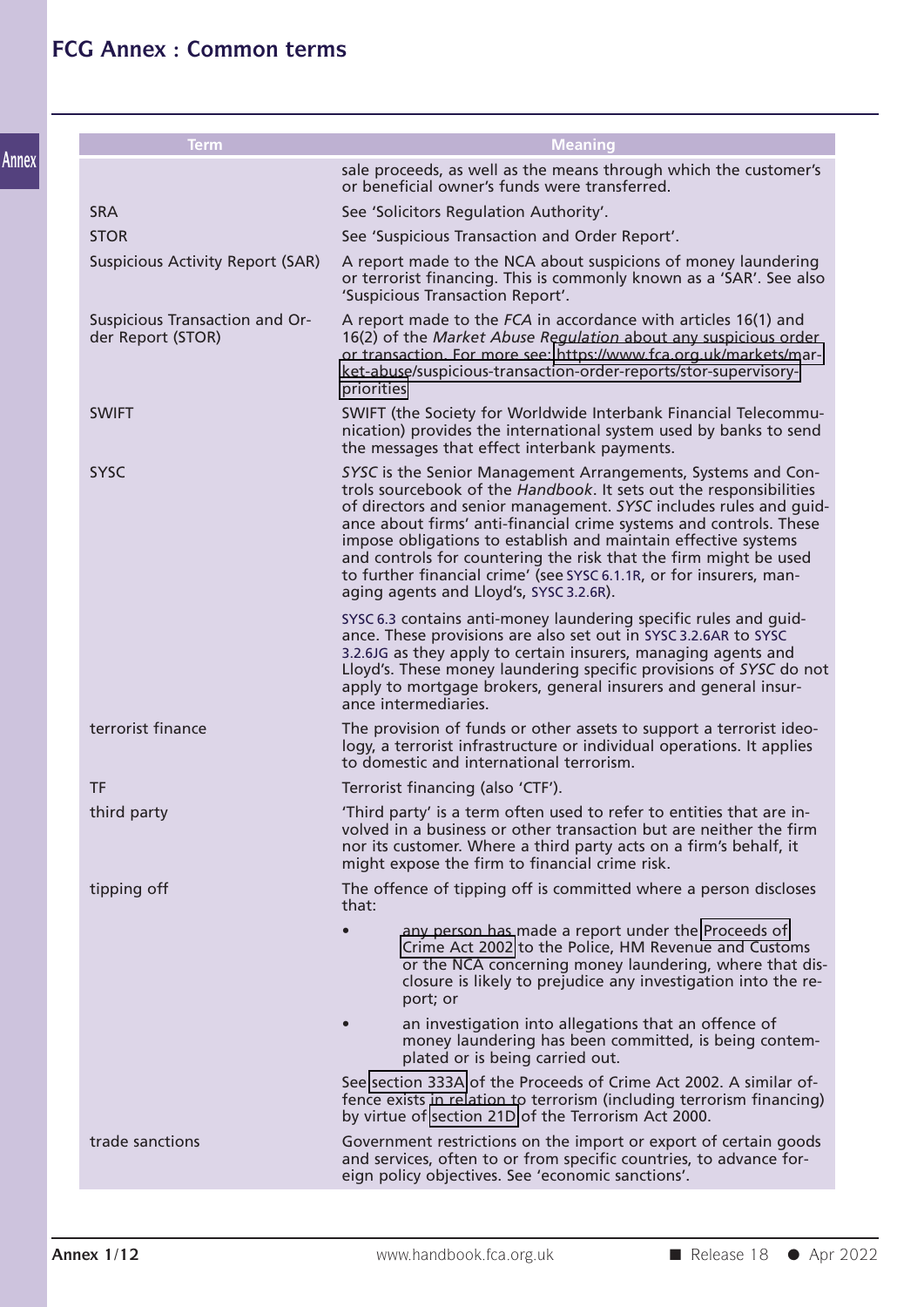| <b>Term</b><br><b>Meaning</b><br>The Treasury is the UK government's AML policy lead. It also imple-<br>ments the UK's financial sanctions regime through OFSI.<br>A formal legal definition of 'trust or company service provider' is<br>given in Regulation 12(2) of the Money Laundering Regulations. A<br>simple definition might be 'an enterprise whose business creates,<br>or enables the creation of, trusts and companies on behalf of<br>others for a fee'. International standard setters have judged that<br>such services can be abused by those seeking to set up corporate<br>entities designed to disguise the true origins of illicit funds.<br>The firms we authorise must inform us if they provide trust or<br>company services. For more information about this, see: https://<br>www.fca.org.uk/firms/money-laundering-terrorist-financing/<br>reporting<br>Trust or company service providers that are not authorised by us<br>have their anti-money laundering controls supervised by HM Rev-<br>enue and Customs. More information can be found at its website:<br>https://www.gov.uk/topic/business-tax/money-laundering-re-<br>gulations<br>Making sure the customer or beneficial owner is who they claim<br>to be. Regulation 28 of the Money Laundering Regulations re-<br>quires the customer's identity to be verified on the basis of docu-<br>ments or information in either case obtained from a reliable<br>source which is independent of the person whose identity is being<br>verified. This includes documents issued or made available by an<br>official body even if they are provided or made available to the<br>firm by or on behalf of the customer. It also refers to checking any<br>beneficial owner in a way that the firm is satisfied that it knows<br>who the beneficial owner is; see Regulation 5 of the Money Laun-<br>dering Regulations.<br>An association of global banks, including UK institutions, which<br>aims to 'develop financial services industry standards, and related<br>products, for Know Your Customer, Anti-Money Laundering and<br>Counter Terrorist Financing policies'. See its website for more:<br>www.wolfsberg-principles.com |                                       |  |
|-------------------------------------------------------------------------------------------------------------------------------------------------------------------------------------------------------------------------------------------------------------------------------------------------------------------------------------------------------------------------------------------------------------------------------------------------------------------------------------------------------------------------------------------------------------------------------------------------------------------------------------------------------------------------------------------------------------------------------------------------------------------------------------------------------------------------------------------------------------------------------------------------------------------------------------------------------------------------------------------------------------------------------------------------------------------------------------------------------------------------------------------------------------------------------------------------------------------------------------------------------------------------------------------------------------------------------------------------------------------------------------------------------------------------------------------------------------------------------------------------------------------------------------------------------------------------------------------------------------------------------------------------------------------------------------------------------------------------------------------------------------------------------------------------------------------------------------------------------------------------------------------------------------------------------------------------------------------------------------------------------------------------------------------------------------------------------------------------------------------------------------------------------------------------------------------------------------------|---------------------------------------|--|
|                                                                                                                                                                                                                                                                                                                                                                                                                                                                                                                                                                                                                                                                                                                                                                                                                                                                                                                                                                                                                                                                                                                                                                                                                                                                                                                                                                                                                                                                                                                                                                                                                                                                                                                                                                                                                                                                                                                                                                                                                                                                                                                                                                                                                   |                                       |  |
|                                                                                                                                                                                                                                                                                                                                                                                                                                                                                                                                                                                                                                                                                                                                                                                                                                                                                                                                                                                                                                                                                                                                                                                                                                                                                                                                                                                                                                                                                                                                                                                                                                                                                                                                                                                                                                                                                                                                                                                                                                                                                                                                                                                                                   |                                       |  |
|                                                                                                                                                                                                                                                                                                                                                                                                                                                                                                                                                                                                                                                                                                                                                                                                                                                                                                                                                                                                                                                                                                                                                                                                                                                                                                                                                                                                                                                                                                                                                                                                                                                                                                                                                                                                                                                                                                                                                                                                                                                                                                                                                                                                                   | Treasury                              |  |
|                                                                                                                                                                                                                                                                                                                                                                                                                                                                                                                                                                                                                                                                                                                                                                                                                                                                                                                                                                                                                                                                                                                                                                                                                                                                                                                                                                                                                                                                                                                                                                                                                                                                                                                                                                                                                                                                                                                                                                                                                                                                                                                                                                                                                   | trust or company service<br>provision |  |
|                                                                                                                                                                                                                                                                                                                                                                                                                                                                                                                                                                                                                                                                                                                                                                                                                                                                                                                                                                                                                                                                                                                                                                                                                                                                                                                                                                                                                                                                                                                                                                                                                                                                                                                                                                                                                                                                                                                                                                                                                                                                                                                                                                                                                   |                                       |  |
|                                                                                                                                                                                                                                                                                                                                                                                                                                                                                                                                                                                                                                                                                                                                                                                                                                                                                                                                                                                                                                                                                                                                                                                                                                                                                                                                                                                                                                                                                                                                                                                                                                                                                                                                                                                                                                                                                                                                                                                                                                                                                                                                                                                                                   |                                       |  |
|                                                                                                                                                                                                                                                                                                                                                                                                                                                                                                                                                                                                                                                                                                                                                                                                                                                                                                                                                                                                                                                                                                                                                                                                                                                                                                                                                                                                                                                                                                                                                                                                                                                                                                                                                                                                                                                                                                                                                                                                                                                                                                                                                                                                                   | verification                          |  |
|                                                                                                                                                                                                                                                                                                                                                                                                                                                                                                                                                                                                                                                                                                                                                                                                                                                                                                                                                                                                                                                                                                                                                                                                                                                                                                                                                                                                                                                                                                                                                                                                                                                                                                                                                                                                                                                                                                                                                                                                                                                                                                                                                                                                                   | <b>Wolfsberg Group</b>                |  |